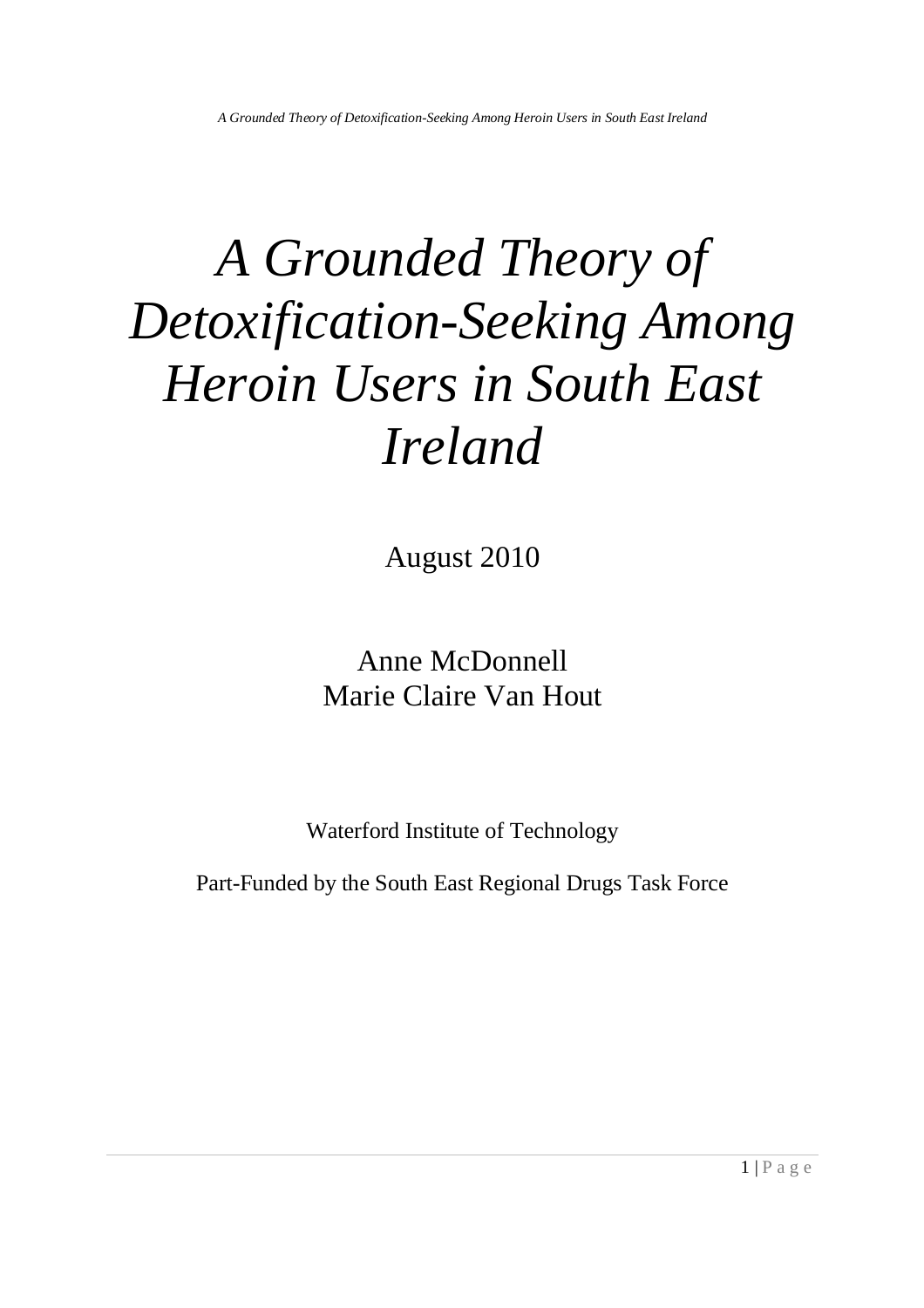|                                          | <b>Table Of Contents</b>                                                                                                                                                                                                                                                                                                                                                        | Page                                                                                   |
|------------------------------------------|---------------------------------------------------------------------------------------------------------------------------------------------------------------------------------------------------------------------------------------------------------------------------------------------------------------------------------------------------------------------------------|----------------------------------------------------------------------------------------|
|                                          | Table of Contents                                                                                                                                                                                                                                                                                                                                                               | 1                                                                                      |
|                                          | <b>Glossary of Abbreviations</b>                                                                                                                                                                                                                                                                                                                                                | 3                                                                                      |
|                                          | Publications                                                                                                                                                                                                                                                                                                                                                                    | $\overline{4}$                                                                         |
|                                          | List of Tables                                                                                                                                                                                                                                                                                                                                                                  | 5                                                                                      |
|                                          | Acknowledgements                                                                                                                                                                                                                                                                                                                                                                | 6                                                                                      |
|                                          | Abstract                                                                                                                                                                                                                                                                                                                                                                        | $\overline{7}$                                                                         |
|                                          | An Overview of the Research Study                                                                                                                                                                                                                                                                                                                                               | 8                                                                                      |
|                                          | <b>Background to the Research</b>                                                                                                                                                                                                                                                                                                                                               | 13                                                                                     |
|                                          | Heroin Use in Ireland                                                                                                                                                                                                                                                                                                                                                           | 13                                                                                     |
|                                          | Drug Use – Dependence, Tolerance, Withdrawal                                                                                                                                                                                                                                                                                                                                    | 14<br>15<br>16<br>18<br>20<br>22<br>22<br>26<br>26<br>27<br>31<br>34<br>37<br>39<br>40 |
|                                          | Types of Drugs<br><b>Treatment for Heroin Dependence</b><br>Detoxification<br>Self-Detoxification<br><b>Methodology</b><br>The Role of Qualitative Research Methods in Drug Research<br><b>Research Aims</b><br><b>Research Design</b><br><b>Research Situation</b><br>Data Collection<br>Data Analysis<br>Ethics<br>Limitations of the Study<br>Research Design - A Reflection |                                                                                        |
| <b>Section One</b><br><b>Section Two</b> |                                                                                                                                                                                                                                                                                                                                                                                 |                                                                                        |
|                                          |                                                                                                                                                                                                                                                                                                                                                                                 |                                                                                        |
|                                          |                                                                                                                                                                                                                                                                                                                                                                                 |                                                                                        |
|                                          |                                                                                                                                                                                                                                                                                                                                                                                 |                                                                                        |
|                                          |                                                                                                                                                                                                                                                                                                                                                                                 |                                                                                        |
|                                          |                                                                                                                                                                                                                                                                                                                                                                                 |                                                                                        |
|                                          |                                                                                                                                                                                                                                                                                                                                                                                 |                                                                                        |
|                                          |                                                                                                                                                                                                                                                                                                                                                                                 |                                                                                        |
|                                          |                                                                                                                                                                                                                                                                                                                                                                                 |                                                                                        |
|                                          |                                                                                                                                                                                                                                                                                                                                                                                 |                                                                                        |
|                                          |                                                                                                                                                                                                                                                                                                                                                                                 |                                                                                        |
|                                          |                                                                                                                                                                                                                                                                                                                                                                                 |                                                                                        |
|                                          |                                                                                                                                                                                                                                                                                                                                                                                 |                                                                                        |
|                                          |                                                                                                                                                                                                                                                                                                                                                                                 |                                                                                        |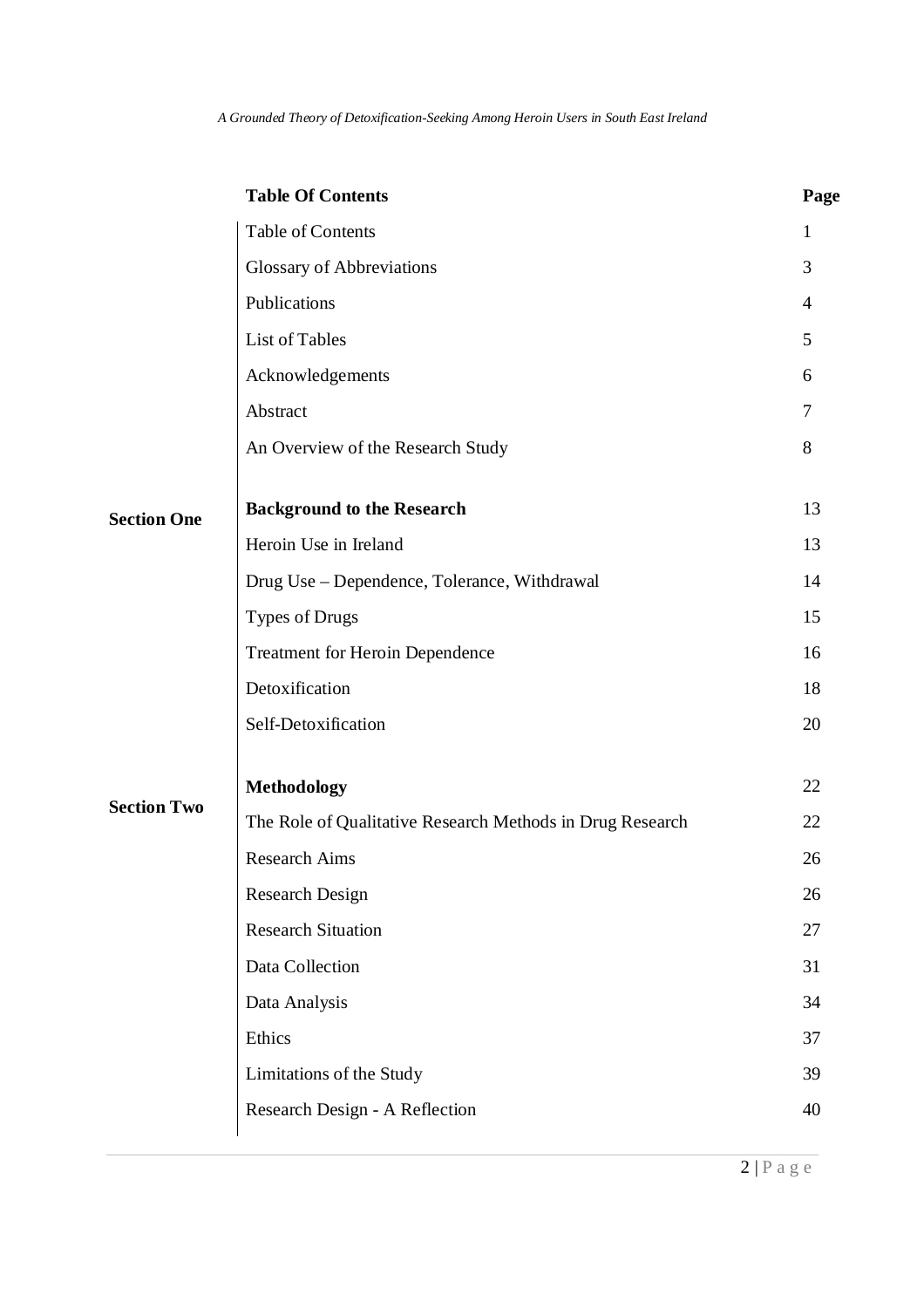|                      |                                                                 | Page |
|----------------------|-----------------------------------------------------------------|------|
| <b>Section Three</b> | <b>Results</b>                                                  | 42   |
|                      | Forging A Path Towards Abstinence from Heroin:                  | 42   |
|                      | Recognising a Problem                                           | 45   |
|                      | Help-Seeking                                                    | 48   |
|                      | Navigating the Journey                                          | 60   |
|                      |                                                                 |      |
| <b>Section Four</b>  | <b>Discussion</b>                                               | 73   |
|                      | The Research Context                                            | 73   |
|                      | Agency and Structure in Heroin Detoxification-Seeking           | 73   |
|                      | The Location and Context of Heroin Detoxification-Seeking       | 77   |
|                      | Significant Factors of Self-Detoxification                      | 79   |
|                      | Meeting the Needs of Heroin Users in the Research Area          | 81   |
|                      |                                                                 |      |
| <b>Section Five</b>  | <b>Conclusion</b>                                               | 87   |
|                      |                                                                 |      |
|                      | Bibliography                                                    | 92   |
|                      |                                                                 |      |
|                      | Appendices:                                                     | 105  |
|                      | Appendix A: Group X Initial Interview Guide (Heroin Users)      |      |
|                      | Appendix B: Group Y Initial Interview Guide (Service Providers) |      |
|                      | Appendix C: Group X Inclusion Criteria                          |      |
|                      | Appendix D: Overview of Concepts within Narratives              |      |
|                      |                                                                 |      |
|                      |                                                                 |      |
|                      |                                                                 |      |
|                      |                                                                 |      |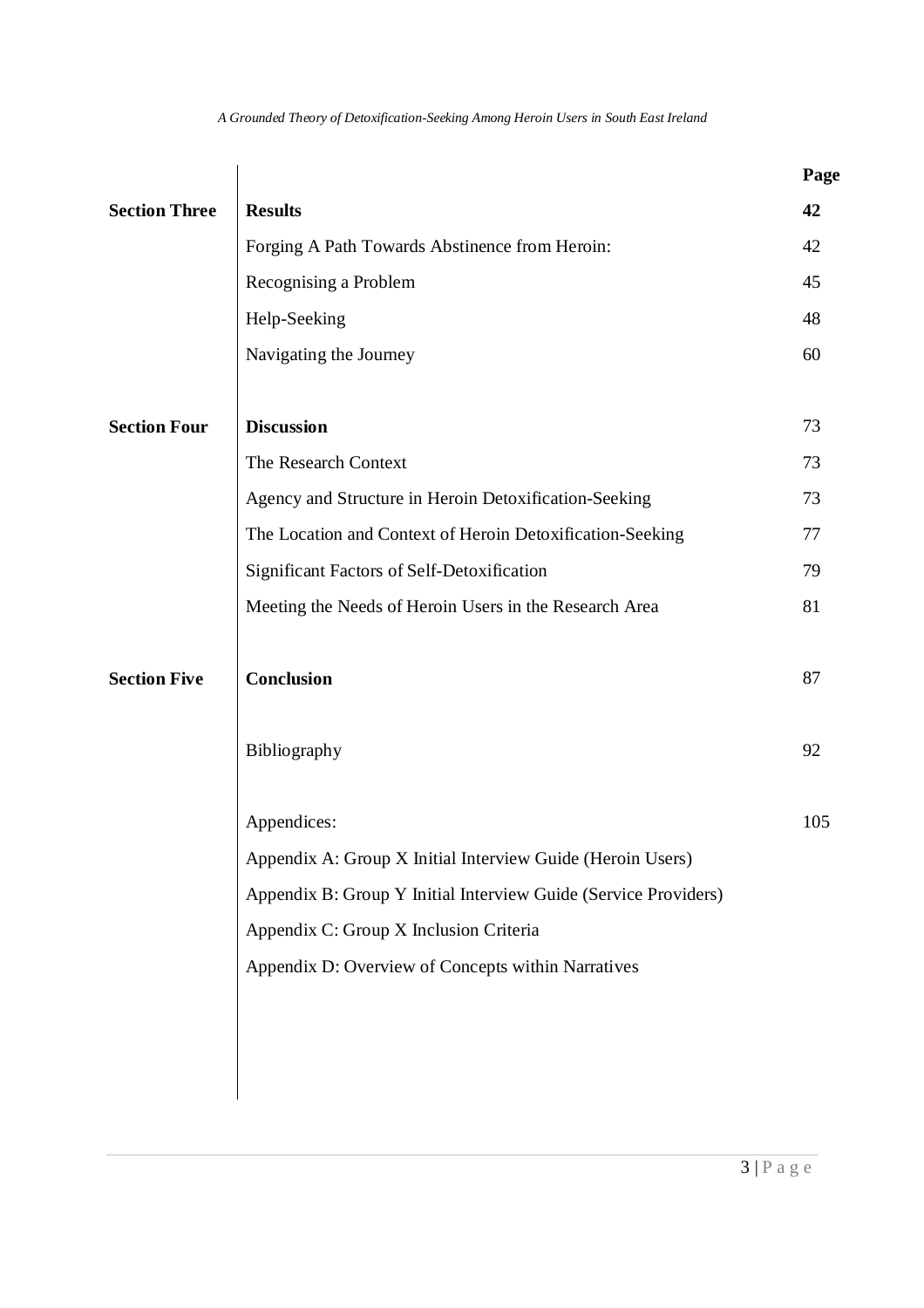# **Glossary of Abbreviations**

- ADRU Alcohol and Drug Research Unit of the Health Research Board (Ireland)
- CSAT Centre for Substance Abuse Treatment (US)
- EMCDDA European Monitoring Centre for Drugs and Drug Addiction
- HRB Health Research Board (Ireland)
- NCCMH National Collaborating Centre for Mental Health (UK)
- NIDA National Institute for Drug Abuse (US)
- WHO World Health Organisation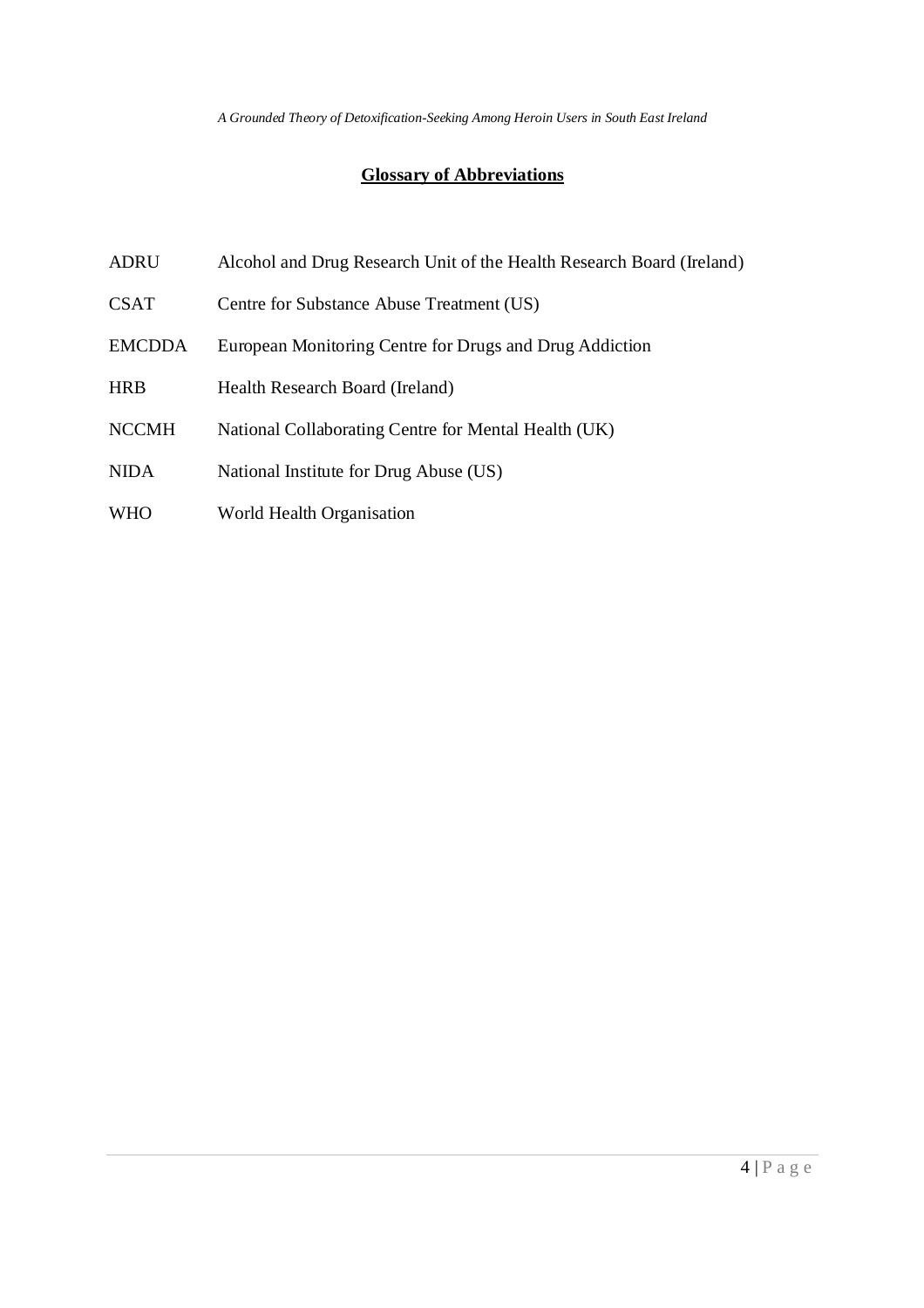# **Publications**

To date, finding of this study have been published in the journal '*Drug and Alcohol Today'*, cited as follows; McDonnell, Anne and Van Hout, Marie Claire, 2010, 'Maze and minefield: a grounded theory of opiate self-detoxification in rural Ireland'. *Drugs and Alcohol Today*, 10 (2).

In addition an article outlining findings of this study, entitled 'Heroin Detoxification-Seeking, a Grounded Theory of Process and Practicalities' has been submitted to, and is currently under review at, '*The Grounded Theory Review: An International Journal'*.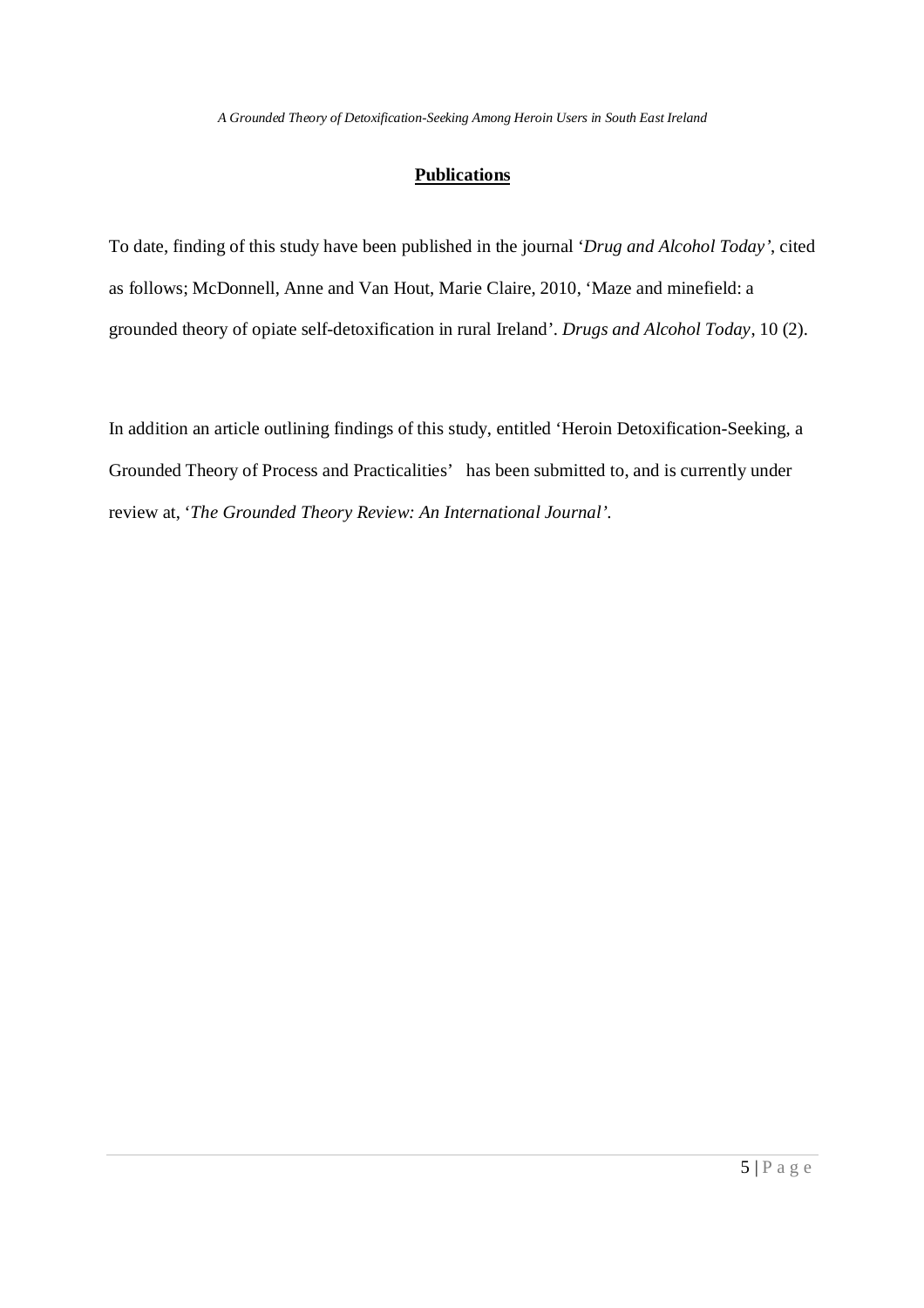# **List of Tables**

| <b>Table</b> | Page | <b>Content</b>                                                                                   |
|--------------|------|--------------------------------------------------------------------------------------------------|
| One          | 30   | National Summary of Residential Drug and Alcohol Residential<br>Services, 2007                   |
| Two          | 30   | Summary of Residential Drug and Alcohol Residential Services<br>within Research Area, 2007       |
| Three        | 41   | Baseline Data for Group X Participants – People who have<br>experienced heroin dependence        |
| Four         | 41   | Baseline Data for Group X Participants – People who have<br>experienced heroin dependence (ctd.) |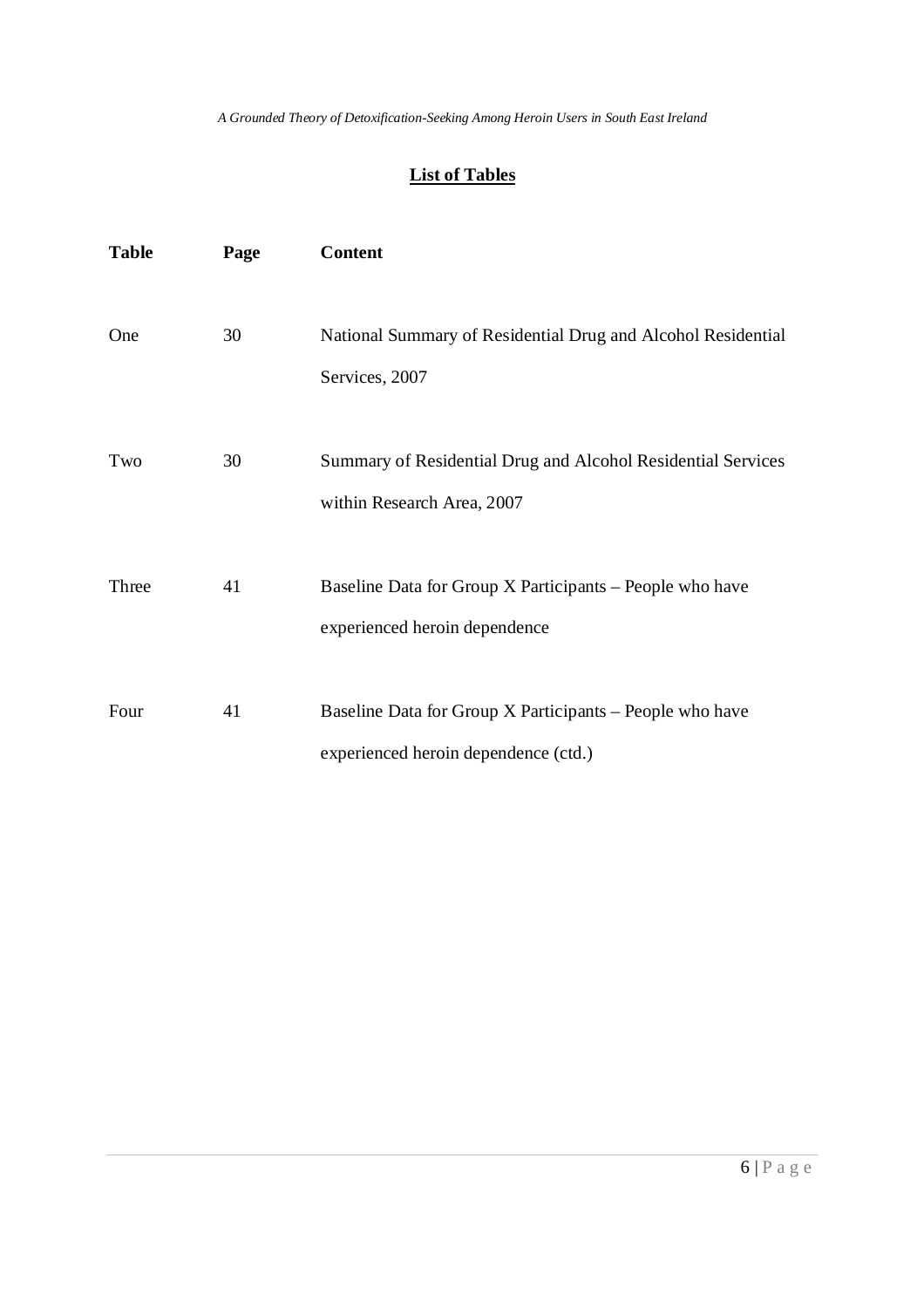# **Acknowledgements**

The individuals, who shared their stories of heroin use throughout this research study, were full of energy, trust and enthusiasm when sharing their insights, opinions and personal experiences with me. For this I am very grateful, and I have held it in high importance to portray their stories, and their lives, with respect and honesty. I thank the three local gatekeepers who connected me to the field, guided me through services and potential contacts on the ground, and offered me their insights into many heroin-related issues. I also thank the drug treatment service where I spent two days, and the workers there who helped so enthusiastically in explaining this study to clients, and in recruiting participants. To all drug service workers who participated in this study, and referred research participants, I am very grateful. Without the support of funding from the South East Drugs Task Force this research study would not have been initiated, and for that I am very appreciative. Finally I thank my academic supervisor at Waterford Institute of Technology, Marie Claire Van Hout, who has provided me with consistent support during the process of this research study, both personally and academically, and has succeeded in guiding me as a novice researcher, through the realm of academic study.

The research was funded by the South Eastern Regional Drugs Task Force, Ireland. The opinions expressed in this article are of the researchers and are not necessarily those of the South Eastern Regional Drugs Task Force.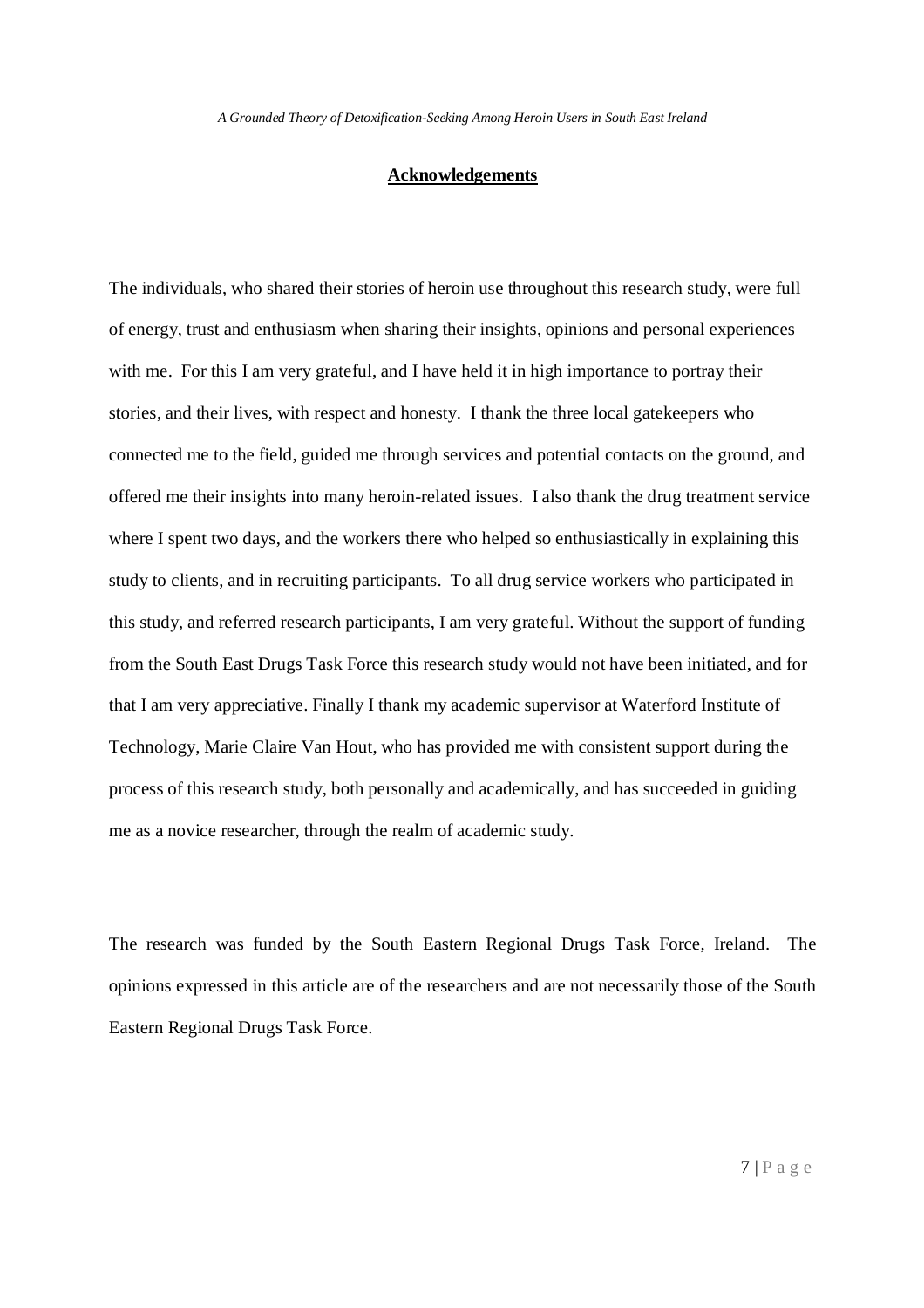## **Abstract**

The need for widespread increase of both community and residential detoxification services in Ireland has been clearly articulated at national and local level (Mannix, 2006; Corrigan & O'Gorman, 2007; Dept. Community, Rural and Gaeltacht Affairs, 2007; Doyle & Ivanovic, 2010). This study explores a central phenomenon of detoxification-seeking among heroin users in the South East of Ireland, through a grounded theory approach. The study conceptualises detoxification-seeking as a help-seeking behaviour, experienced by heroin users, but not all, in response to and as a consequence of the complex experience of being heroin dependent, and wanting to become abstinent. The core category, *'forging a pathway towards abstinence from heroin'*, provides an insight into challenges and tasks that research participants undertook when their aim was abstinence. Pathways towards abstinence involved collaboration with other heroin users, family and/or health and drug service professionals and were heavily influenced by internal factors such as perception of services and perception of need for help. The process of forging a pathway towards abstinence had three stages; recognising, help-seeking, and navigating. The three stages include actions related to information seeking, and treatment (including detoxification) seeking. Not all research participants experienced all of the stages. However, all of the research participants, at some point in their heroin-using careers experienced factors which blocked, or facilitated them, to seek detoxification. Such factors included the presence, or lack of; family support, a therapeutic alliance, personal knowledge (of heroin dependence and drug treatment) and access to treatment services. Such barriers and/or enabling factors, were found in the social and personal contexts of the individual, and were shown to inhibit or facilitate the individual to seek heroin detoxification. The study offers a clear theoretical framework for understanding the contextual factors that can lead heroin users to seek detoxification. The study has implications for development of low threshold services, development of community-based detoxification and facilitation of service user involvement.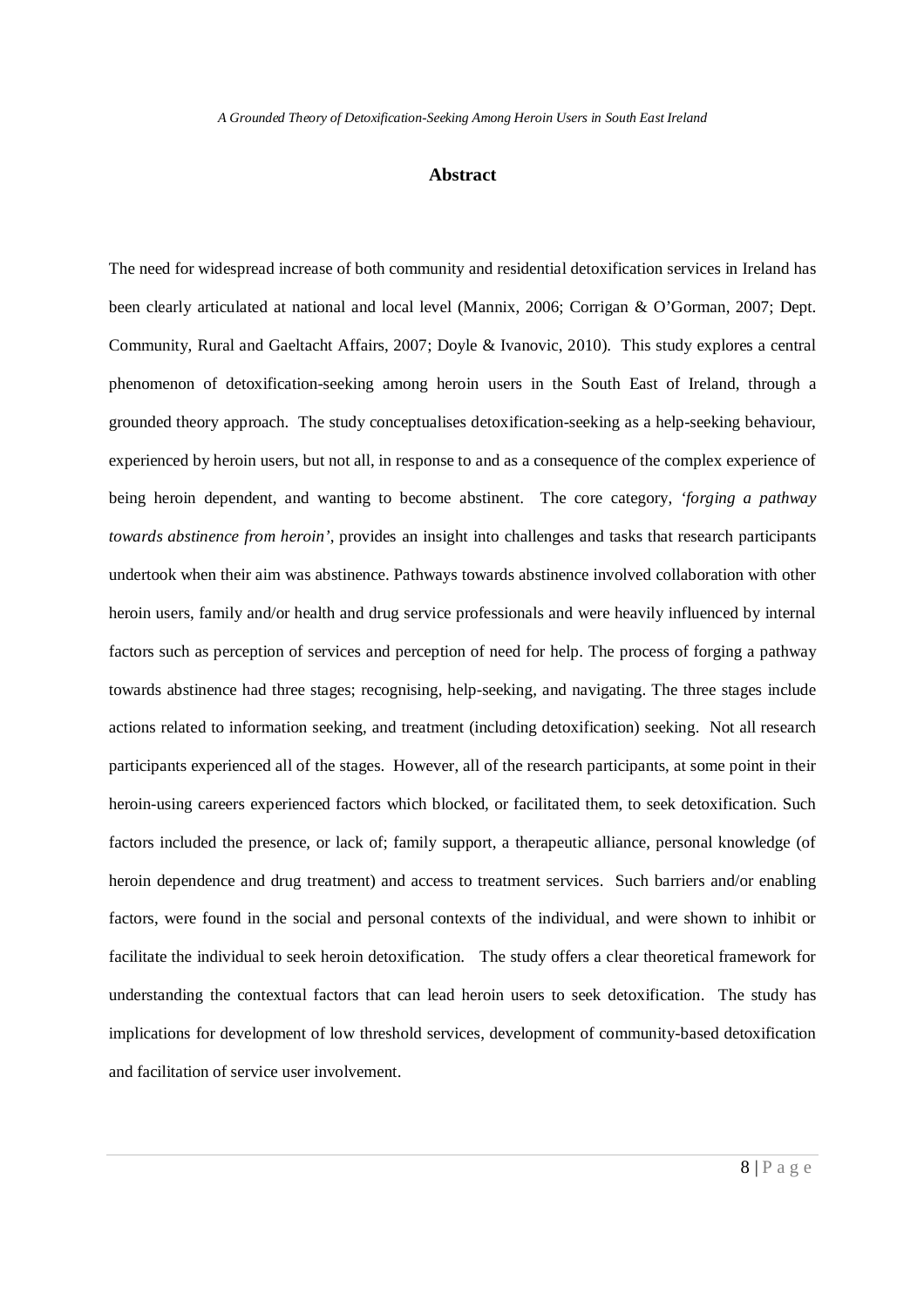## **An Overview of the Study**

This research study was funded by the South East Regional Drugs Task Force and was conducted as a postgraduate research project within Waterford Institute of Technology during 2007 – 2010, for submission of the award of MA by Research. The main aim of the study was to develop a greater understanding of heroin users' experiences of detoxification-seeking in South East Ireland. It is envisaged that the findings of this study will provide a framework for discussion, and usable knowledge, for all those who are involved in the development of services in response to heroin use in the research area. The need for the widespread increase of detoxification services at both community and in-patient level in Ireland has been clearly articulated at a national level (Corrigan & O'Gorman, 2007; Dept. Community, Rural and Gaeltacht Affairs, 2007; Doyle & Ivanovic, 2010). A report from the statutory Working Group on Rehabilitation states that, in relation to opiate users, "*clients often feel that they are not given adequate options regarding their treatment and care-plans.......this is particularly evident to detoxification"* (Dept. Community, Rural and Gaeltacht Affairs, 2007:35)*.* It has been identified that an additional 104 dedicated beds are required in Ireland for medical detoxification and stabilisation; 50% for alcohol and 50% for other drugs (Corrigan & O'Gorman, 2007). In Ireland, major challenges can present in the development of services in response to heroin use, in relation to meeting treatment and rehabilitation needs for heroin users in areas which are outside the main urban population centres, and where numbers of heroin users are low and may also be dispersed across large rural geographic catchment areas (Dept. Community, Rural and Gaeltacht Affairs, 2007). This study was undertaken with the purpose of contributing evidence-based knowledge towards determining the best ways of meeting the needs of heroin users who require access to detoxification services. It is hoped that exploring the experience of detoxification-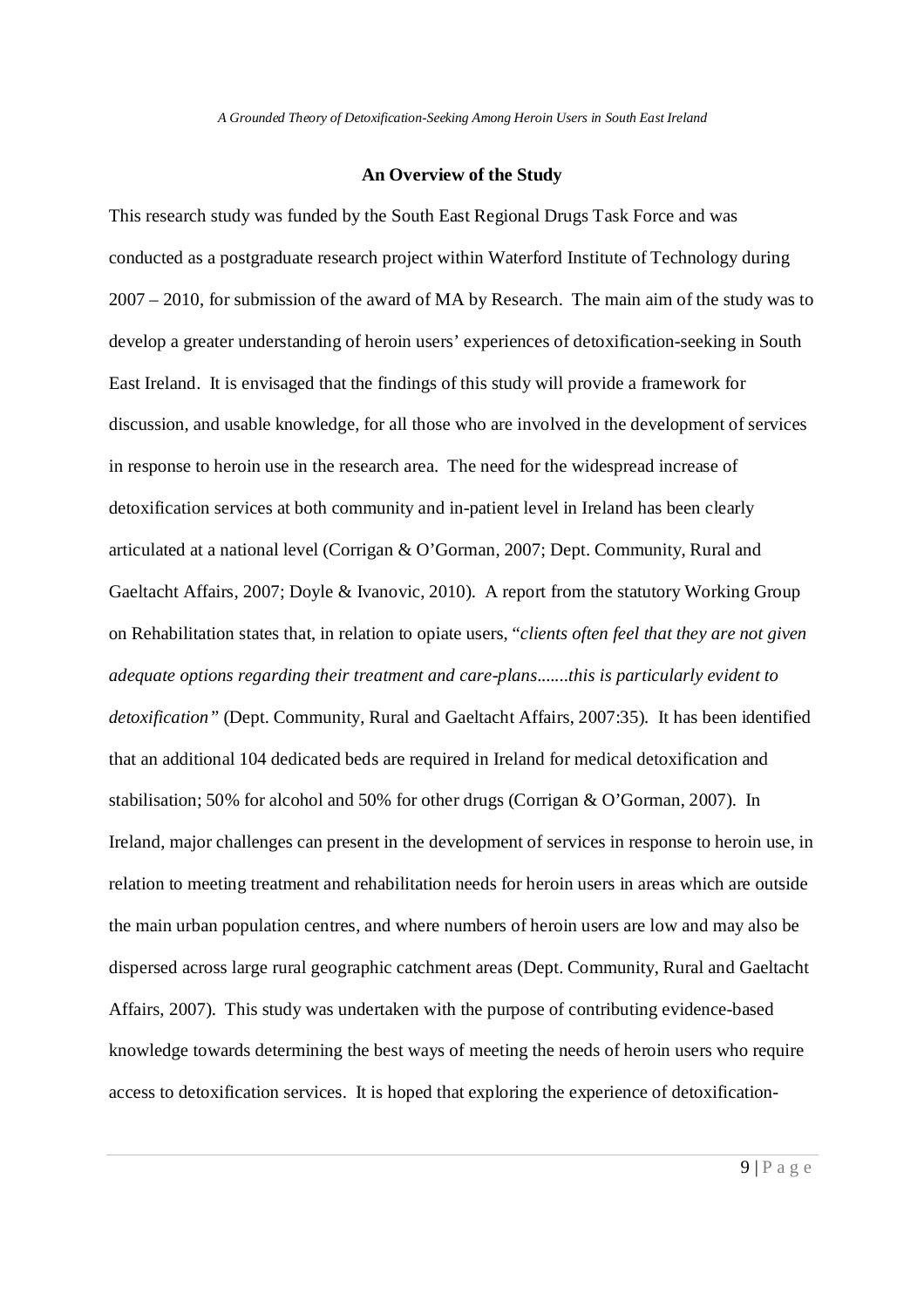seeking with people who have experienced heroin dependence, will contribute to a greater understanding of the '*who'*, '*what'*, '*why'*, '*how'* and '*when'* of this help-seeking experience, and as such support effective, evidence-based policy and intervention development.

The fieldwork for the research project was conducted within two counties in the South East of Ireland during a four month period in 2008, and within a context of compromised detoxification service provision in the localities. The research topic was defined based on the area of interest of the researcher and following heightened anecdotal reports, at that time, within the media of the impacts of lack of drug detoxification services in Ireland, particularly in rural areas, (Evening Herald, 2006; Irish Medical Times, 2006; Irish Times, 2006; Westmeath Independent, 2006). Anecdotal accounts from local drug service providers during the research design phase reinforced the validity and worthiness of the research topic, as their accounts described the negative impacts of the lack of detoxification services within the research situation, on people who use heroin, families of heroin users and communities. In order to increase detoxification access for heroin users within areas in Ireland typical to the research area, and minimise frequent relapse typical to heroin dependent users, it was considered to be important to consult and recognise the views of those attempting to detoxify from heroin, in order to yield timely and proactive evidence-based knowledge for contribution to national, regional and indeed local service provision for heroin users.

The study did not consider only those aspects of individuals' lives that relate directly to heroin detoxification-seeking, but rather sought to locate these experiences within the wider structural and agential context of heroin use and attempting to become abstinent. As research participants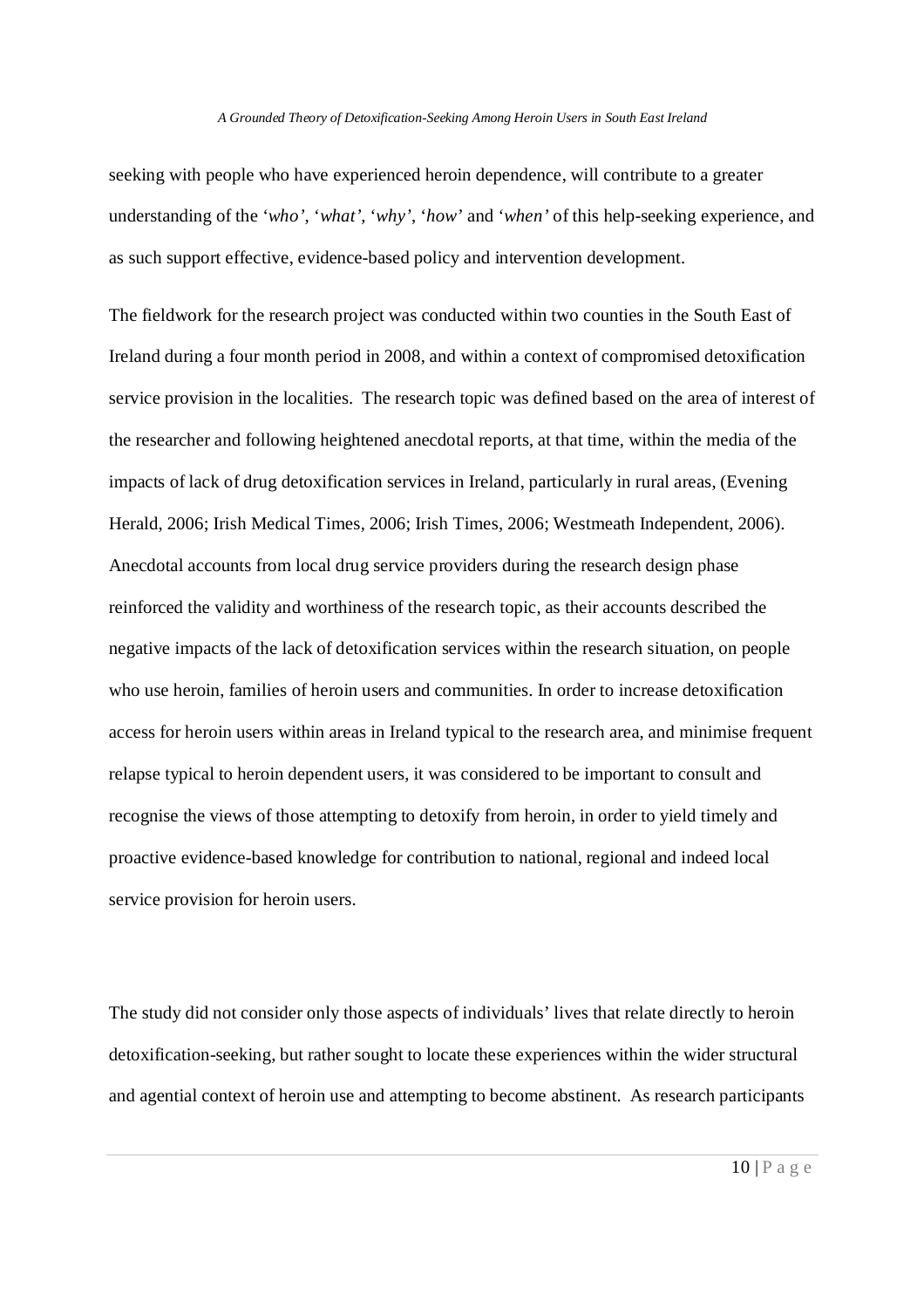were interviewed at varying stages of their drug-using careers, a wide spectrum of insights into heroin use, treatment-seeking and detoxification were explored. The study recruited 12 research participants within what will be referred to throughout the report as 'Group X'; namely people who have experienced heroin dependence, and 9 people within what will be referred to as 'Group Y'; representatives from local drug service providers who engage directly with heroin users as they seek detoxification or other treatment. The 12 respondents within Group X included both men and women, of varying age groups over 18. Research participants also represented a continuum of heroin using careers and trajectories in terms of long term dependencies, and more *'novice'* type users. Some of the research participants within Group X were abstinent from all drug use, some were participating in a methadone maintenance programme, some had never accessed formal drug treatment, others were currently participating in formal drug treatment (including residential rehabilitation, and drug counselling), while a further sample of research participants had been unable to access formal treatment or refused formal treatment themselves.

Research participants (both heroin users and service providers) provided a wealth of information that had not been anticipated at the outset of the study, but was generated due to the inductive nature of, and indeed the reflective processes contained within, the study. Research participants were free to discuss issues which they felt were important. Narratives provided by research participants within this study were collected and analysed using a grounded theory approach (Glaser & Strauss, 1967; Strauss & Corbin, 1990). Originally developed by Glaser and Strauss (1967), a grounded theory approach is a method of inquiry which builds on the basic principles of symbolic interactionism*,* which studies how people define their own realities and, how peoples' beliefs are related to their actions and interactions (Glaser and Strauss, 1967; Strauss &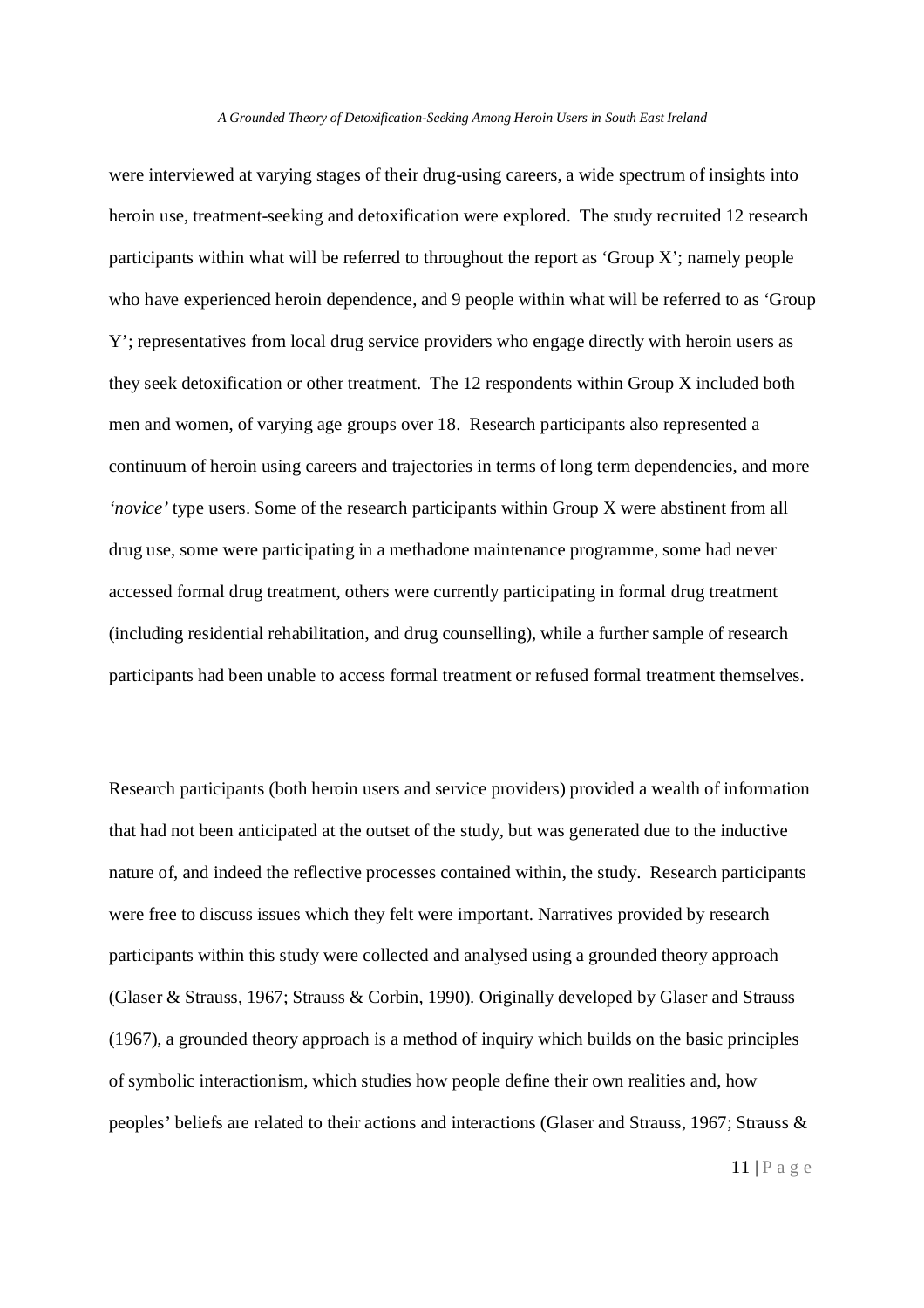Corbin, 1990;Glaser, 2002; Corbin & Strauss, 2008; Black, 2009). Glaser and Strauss (1967) indicate that grounded theory is based on the systematic generation of theory from data. Narrative analysis in this study involved a systematic approach using the constant comparative method and an intricate coding paradigm. Narratives containing lay and dominant heroin discourses were sorted into many units of meaning; concepts, with descriptive codes, and compared inductively in order to identify further units of meaning; theoretical categories. The overall process of narrative analysis involved three principal kinds of coding; open coding, axial coding and selective coding (Glaser & Strauss, 1967; Patton, 1990; Strauss & Corbin, 1990; Charmaz, 2001). Open coding involved the process of line by line analysis, involving reading, re-reading, breaking down, and conceptualising each '*slice*' of the data (Glaser & Strauss 1967; Strauss & Corbin, 2008) using codes which represented reported events, happenings and instances, experiences and perceptions. This stage of coding produced over 172 lower level concepts (as outlined in Appendix D). Axial coding was then used to group the data after open coding, into categories which addressed the relationship between conditions, and consequences of behaviours, perceptions and interactions within the concepts. Categories which emerged from this process were as follows; experiencing the impact of heroin dependence; attempting to stop using heroin**;** coping with withdrawal; early experiences of cessation of heroin use; seeking information from other heroin users; seeking help from a General Practitioner; self-detoxifying with the use of prescribed medication; engaging with GP's; going '*cold turkey';* self-detoxifying with the use of methadone; challenges within self-detoxification; completing self-detoxification; seeking in-patient detoxification; accessing methadone maintenance; factors effecting relapse, and factors supporting abstinence. Identifying the categories was a complex process of inductive and deductive thinking and repetitive analysis of the concepts revealed in the open coding phase.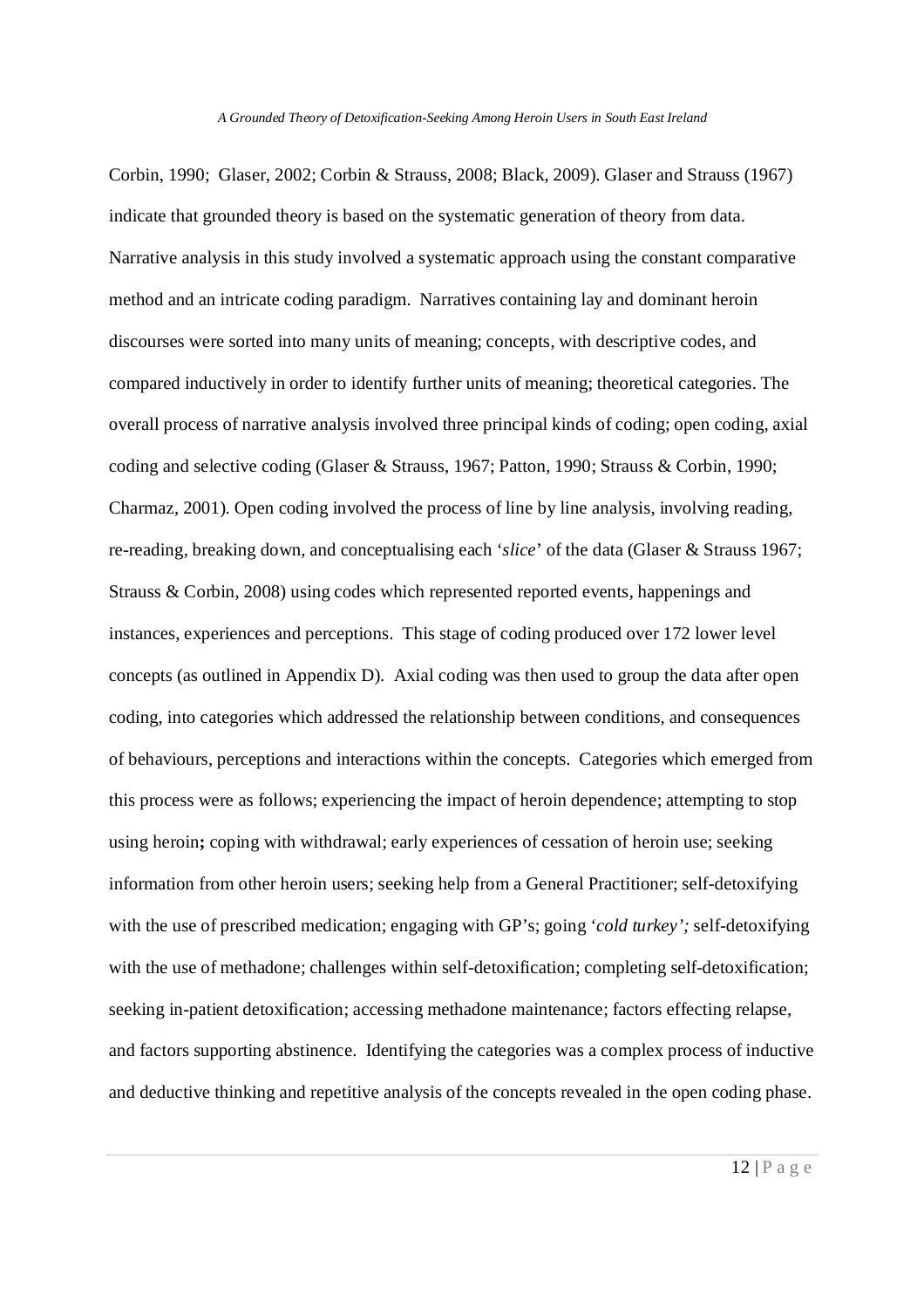Finally, through a process of selective coding and integrating the categories, a core variable and hypotheses were discovered based on the relationships between the categories. A core category *'forging a path towards abstinence from heroin'* was identified to describe all the concepts and categories which had emerged from the data analysis, and in itself represents a hypotheses of the context of heroin detoxification-seeking. Further hypotheses were conceptualised within stages of the experience of forging a path towards abstinence. Theoretical constructs describe the context and process of heroin detoxification-seeking as being a struggle, with various challenges and tasks undertaken by the individual heroin user. The three stages are conceptualised as; recognising a problem; help-seeking, and navigating the journey. The core category and hypotheses are presented in this report as a running discussion with narratives. The next chapter shall present a brief background to the research study which places the findings within a wider context of extant policy and literature.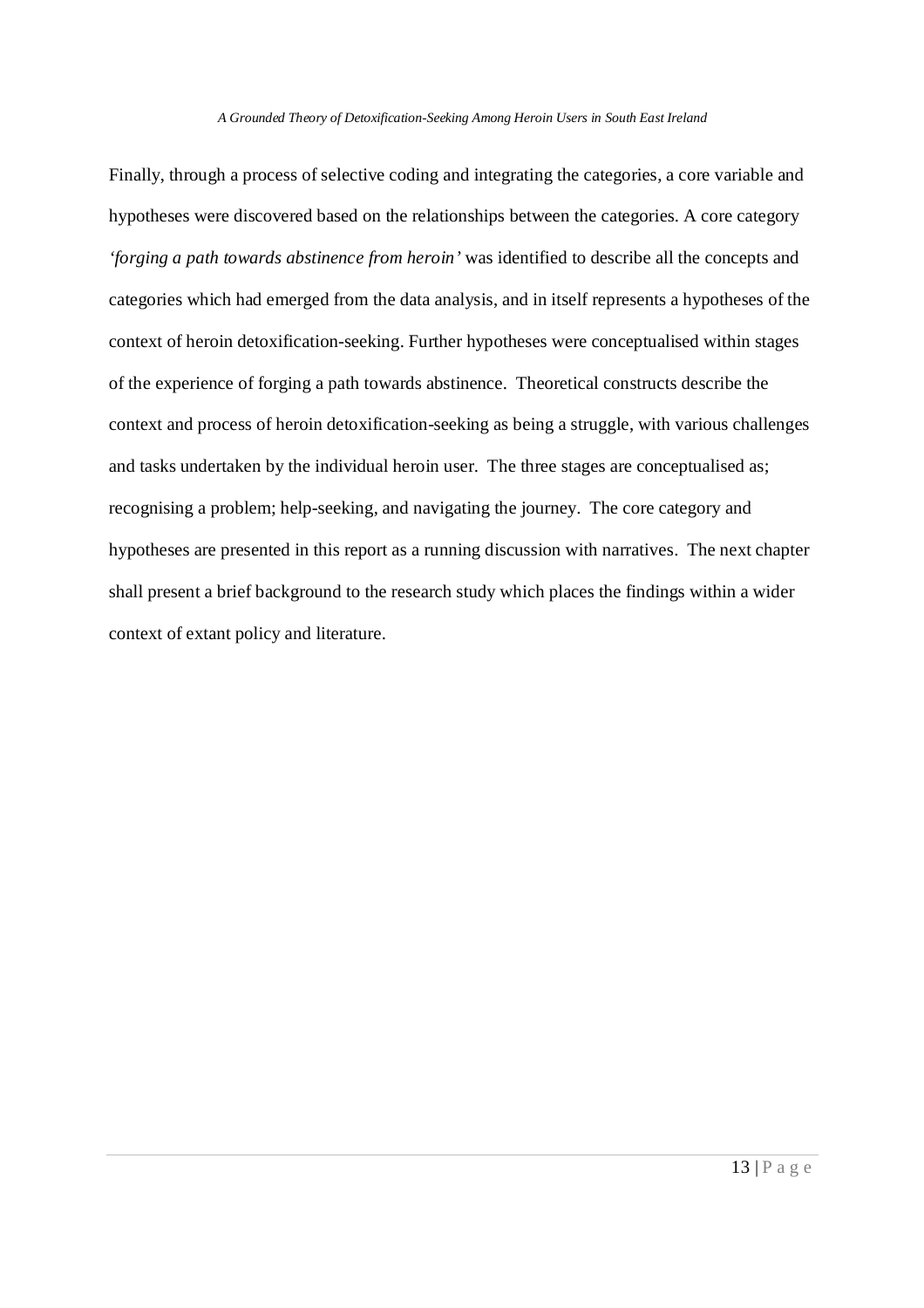## **Section One – Background to the Research**

# **Heroin Use in Ireland**

In Ireland, during the 1980s, heroin use was located primarily within Dublin's inner-city, and was described at the time as epidemic (Dean et al., 1983). Since the 1980's, the overall number of people in Ireland using heroin has increased, and the specific geography of heroin use in Ireland has changed significantly. The first national prevalence estimate of opiate use in Ireland indicated that there are approximately 14,452 opiate users in Ireland; 12,456 in Dublin and 2,225 throughout the rest of the country (Kelly et al., 2003). A repeat study undertaken in 2006 suggests the national prevalence estimate of opiate users in 2006 was between 18,136 and 23,576, although it is also reported that this estimate is likely to be inflated (Kelly et al., 2009). In 2008, an opiate (mainly heroin) was the most common main problem drug reported by all casesentering treatment and the majority (70.0%) of cases treated in 2008 reported problem use of more than one substance, which increased the complexity of these cases, and is associated with poorer treatment outcomes (ADRU/HRB, 2009). Irish statistics indicate an increase in new opiate cases entering treatment since 2005, similar to over half of all EU countries, and increasing steadily since 2005 (EMCDDA, 2009; Kelly et al., 2009). In Ireland, problem opiate (mostly heroin) use accounts for 63% of those entering drug treatment compared with a European average of 47%, and treatment statistics continue to reflect frequent treatment '*re entry'* together with increased '*new treatment'* cases (Carew et al., 2009). Opiate use is regarded as no longer being confined to the greater urban context in Ireland, with heroin use prevalent, and increasing, in rural areas throughout the country (NACD, 2008; Carew et al., 2009). Indeed national prevalence and treatment data indicate '*new treatment'* cases are acting as indirect indicators of emerging problem opiate use outside of Dublin (Lyons et al., 2008; NACD, 2008;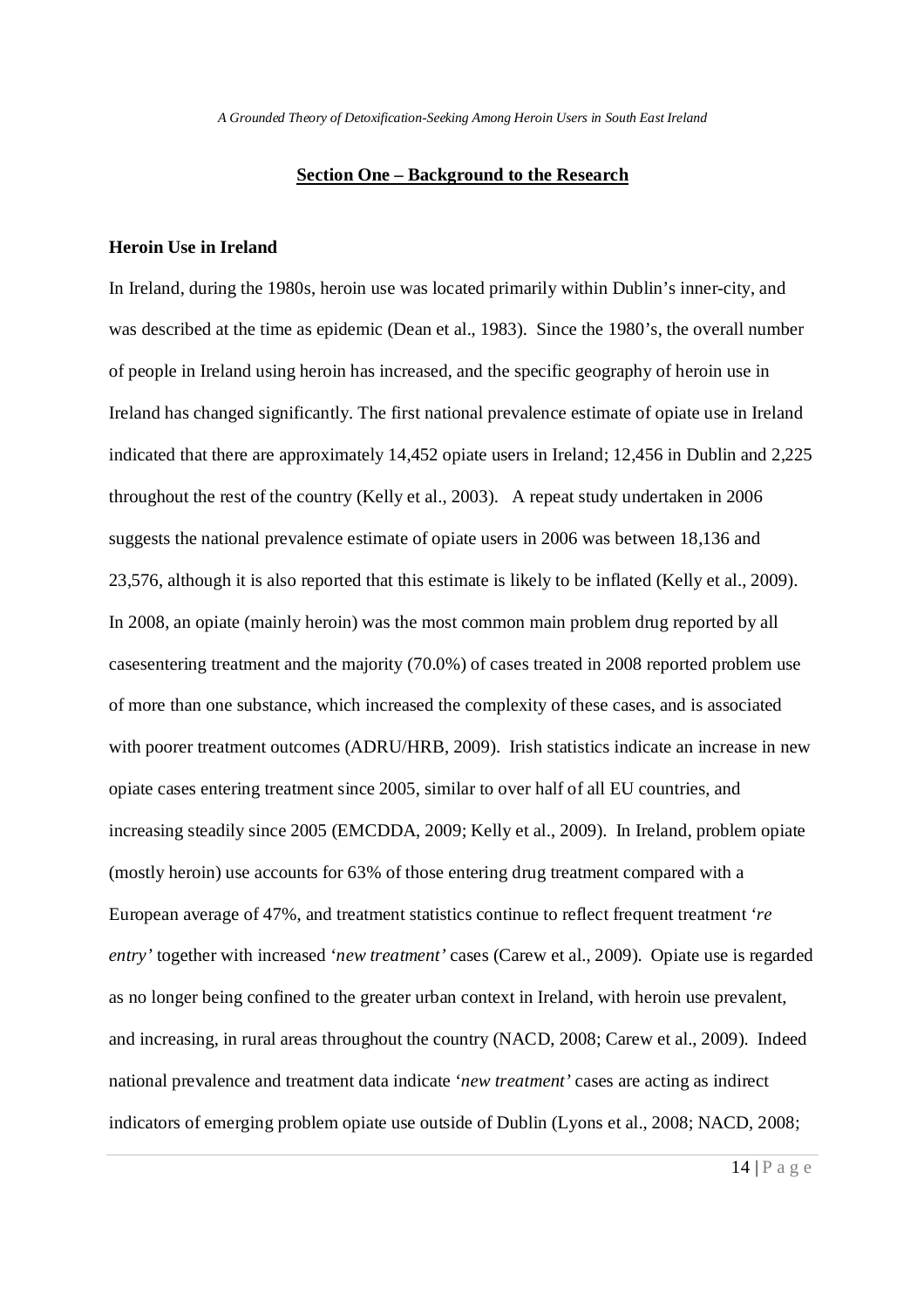Carew et al., 2009; Kelly et al., 2009). Poly drug use also remains a significant issue for those opiate dependent and particularly in the context of potential treatment success for opiate use (Cox et al., 2007; Cox et al., 2007b; Kelly et al., 2009). Here follows a short section on drug terminology relevant to heroin use.

# **Drug Use – Dependence, Tolerance, Withdrawal**

The term '*drug use'* refers to any aspect of drug taking. '*Illicit drug use'* refers to both the use of illegal drugs, and the unacceptable use of drugs that may or may not be controlled (Corrigan, 2003). Problem drug use can lead to premature death, occurring as a result of overdose, actions taken under the influence of drugs, medical consequences and incidental causes (HRB, 2010). Problem drug use is widely accepted to be a relapsing and remitting condition which may involve numerous treatment episodes over a period of several years (Neale, 2001; McElrath, 2001; McElrath, 2001b; McElrath, 2002; McIntosh & McKeganey, 2002; Marsden et al., 2004). Repeated use of any drug can lead to the development of tolerance wherein an individual will require an increased dose of the drug to produce the same effect (NIDA, 1999; NCCMH, 2008). The World Health Organisation (2009) describe opioid (including heroin) dependence as being characterised by a cluster of cognitive, behavioural and physiological features such as; a strong desire or sense of compulsion to take opioids; difficulties in controlling opioid use; a physiological withdrawal state; tolerance; progressive neglect of alternative pleasures or interests because of opioid use, and persisting with opioid use despite clear evidence of overtly harmful consequences. Opioid dependence is defined as the *"presence of three of more of these features simultaneously at any one time in the preceding year*" (WHO, 2009:5). Once drug dependence is established, particularly with opiates, an individual may experience on-going cycles of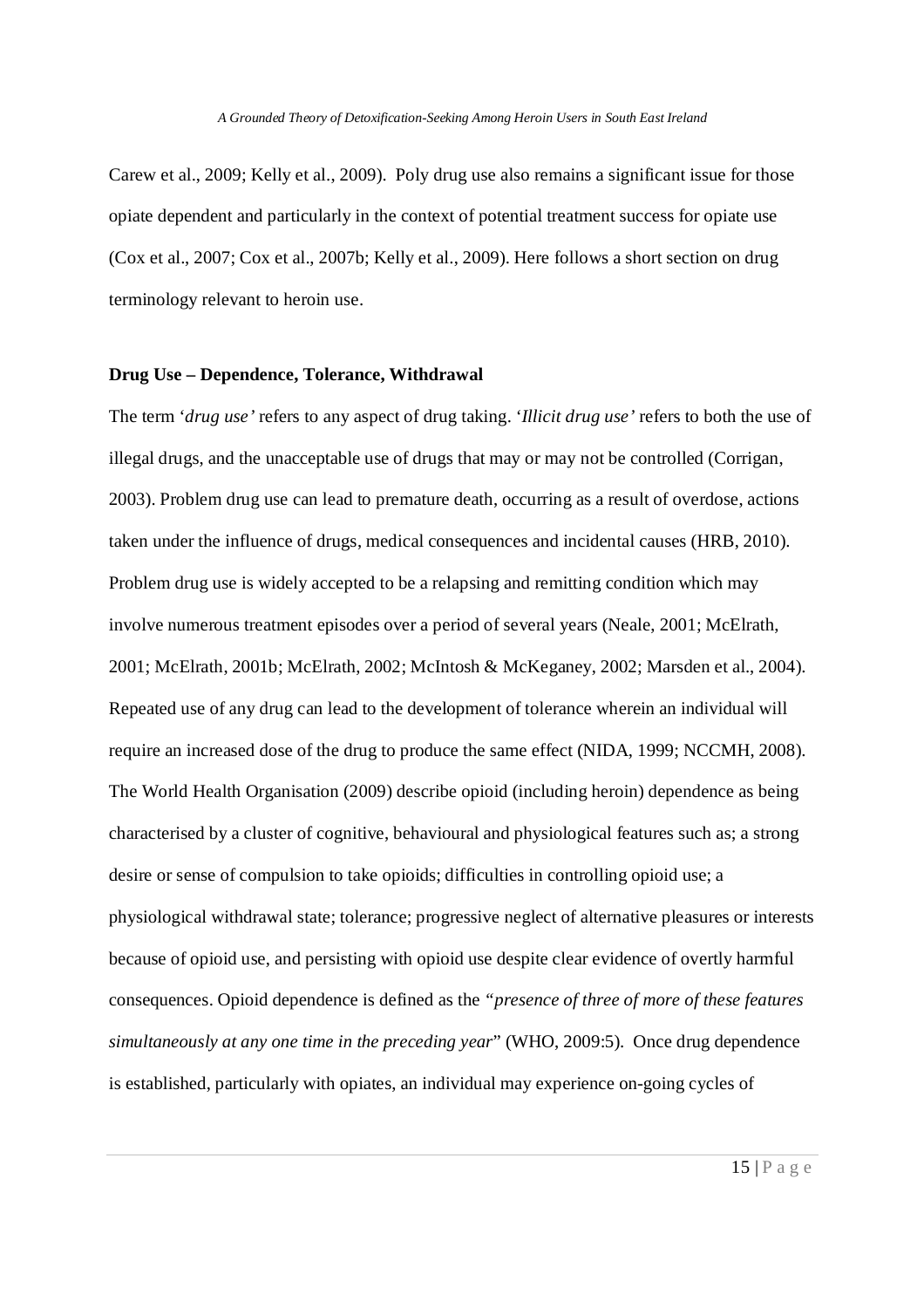cessation and relapse of drug use, which may extend over decades (Neale 2001; McElrath 2001; McIntosh & McKeganey 2002; Hopkins & Clarke, 2005; NCCMH, 2008).

# **Types of Drugs**

A '*drug'* can be described as a chemical that changes the way the human body functions on a mental, physical or emotional level (Corrigan, 2003). The three main types of drugs are hallucinogens, stimulants and depressants. Hallucinogens alter perceptions of reality, and include LSD, cannabis and magic mushrooms. Stimulants, including amphetamines, cocaine, caffeine, ecstasy and tobacco, increase the activity of the central nervous system. Depressants reduce the activity of the central nervous system and include alcohol, barbiturates, benzodiazepines, solvents, and opioids. Drugs within a particular type generally produce the same effects and withdrawal symptoms, and can be used as substitutes for one another. Opioids are psychoactive substances derived from the poppy plant. Opiates are the subset of opioids that are naturally occurring or semi-synthetic. Opiates include diamorphine, otherwise known as heroin, morphine, opium and codeine, but exclude synthetic opioids with similar properties, such as methadone and buprenorphine. Heroin is a semi-synthetic opiate, processed from morphine, a naturally occurring substance extracted from the seedpod of the Asian poppy plant. Use of heroin generally involves injecting, or inhaling the fumes produced by heating the drug. With regular heroin use, tolerance develops, and as higher doses of heroin are used by a person over time, dependence develops (NCCMH, 2008). According to the WHO (2009) opioid dependence can develop after a period of regular use of opioids, varying from individual to individual, related to the quantity and frequency of use, the route of administration, and factors of individual vulnerability and the drug-using context. With dependence to heroin, withdrawal symptoms may occur if use is reduced, or stopped and *s*udden withdrawal by heavily dependent heroin users is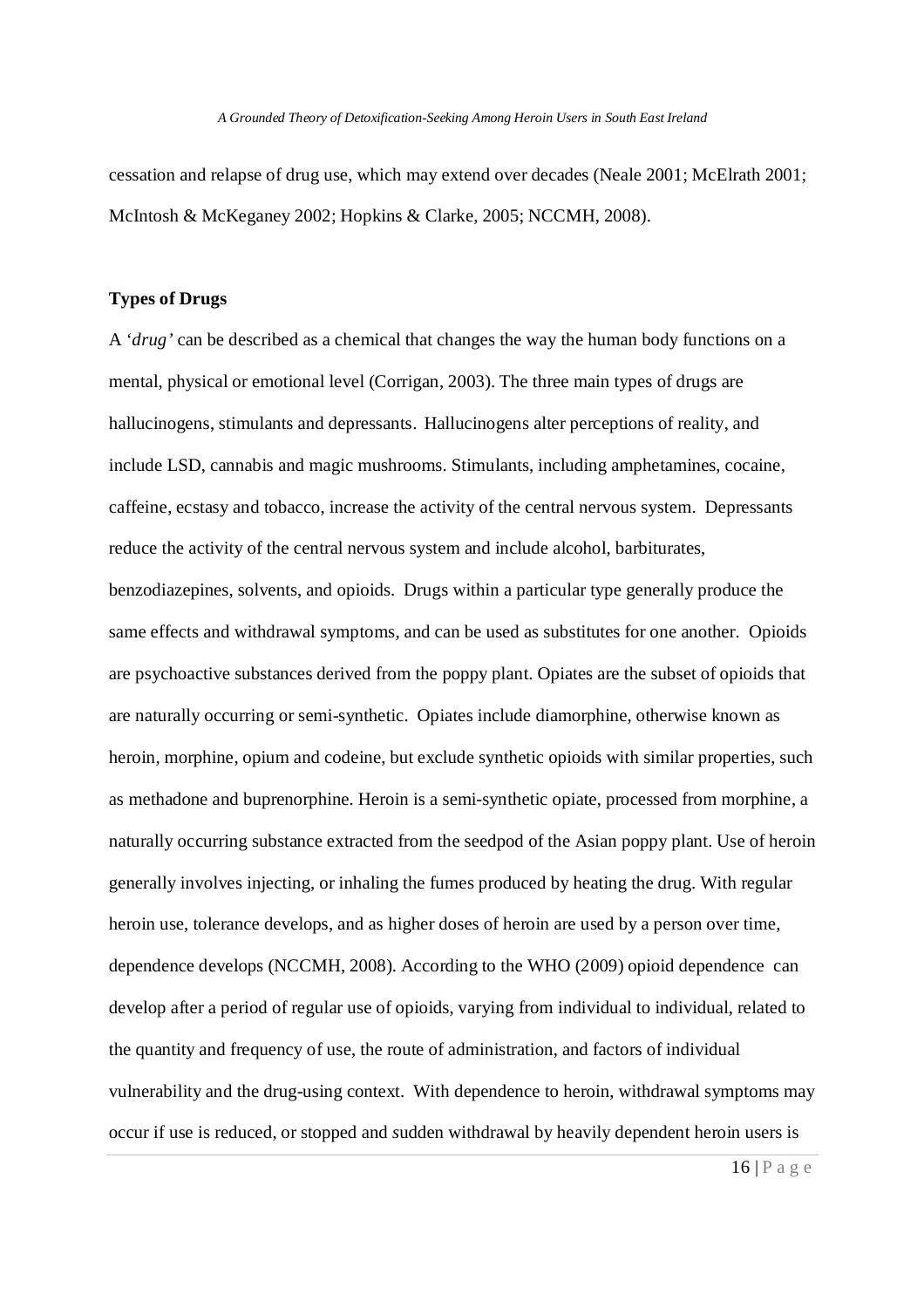occasionally fatal.People who use heroin, may present with a range of physical health problems, mental health problems, social difficulties, and criminal justice problems (Gowing et al, 2000; Fagan et al., 2008; NCCMH, 2008). Mortality in heroin-dependent users is high, with estimates of between 12 and 22 times that of the general population (Oppenheimer *et al.*, 1994; Frischer *et al.*, 1997). Opiate dependence continues to be a cause of morbidity and premature mortality in Ireland (HRB, 2010).

# **Treatment for Heroin Dependence**

The EU Drug Strategy 2005–12 places a high priority on improving the availability of and access to drug treatment options and calls on member states to provide a comprehensive range of effective drug treatments. There are three broad approaches into which drug treatments can be placed; harm reduction, maintenance-oriented treatments and abstinence-oriented treatments. All treatments aim to prevent or reduce the harm associated with the use of drugs (NCCMH, 2008). Recent studies have highlighted the positive outcome for heroin users participating in treatment as being abstinence, reduction of illicit drug use, reduction of risk behaviours and improvement in health status (Gossop et al., 2001; McKeganey et al., 2006; Cox et al., 2007, Cox et al., 2007b). For opiate dependence, it is recommended that a range of potential treatment options be accessible to individuals, including medications as well as psycho-social therapies, through both residential and outpatient approaches (NCCMH, 2008;WHO, 2009). In 2007, 11,538 cases were treated for problem opiate use (mainly heroin) in Ireland, representing an increase of 31% since 2002 and an increase of just over 7% since 2006 (ADRU/HRB, 2009; Carew et al., 2009). Formal treatment provision for heroin use in Ireland includes both inpatient and outpatient services, characterised by a mainstay of methadone maintenance (ibid.). Research has recently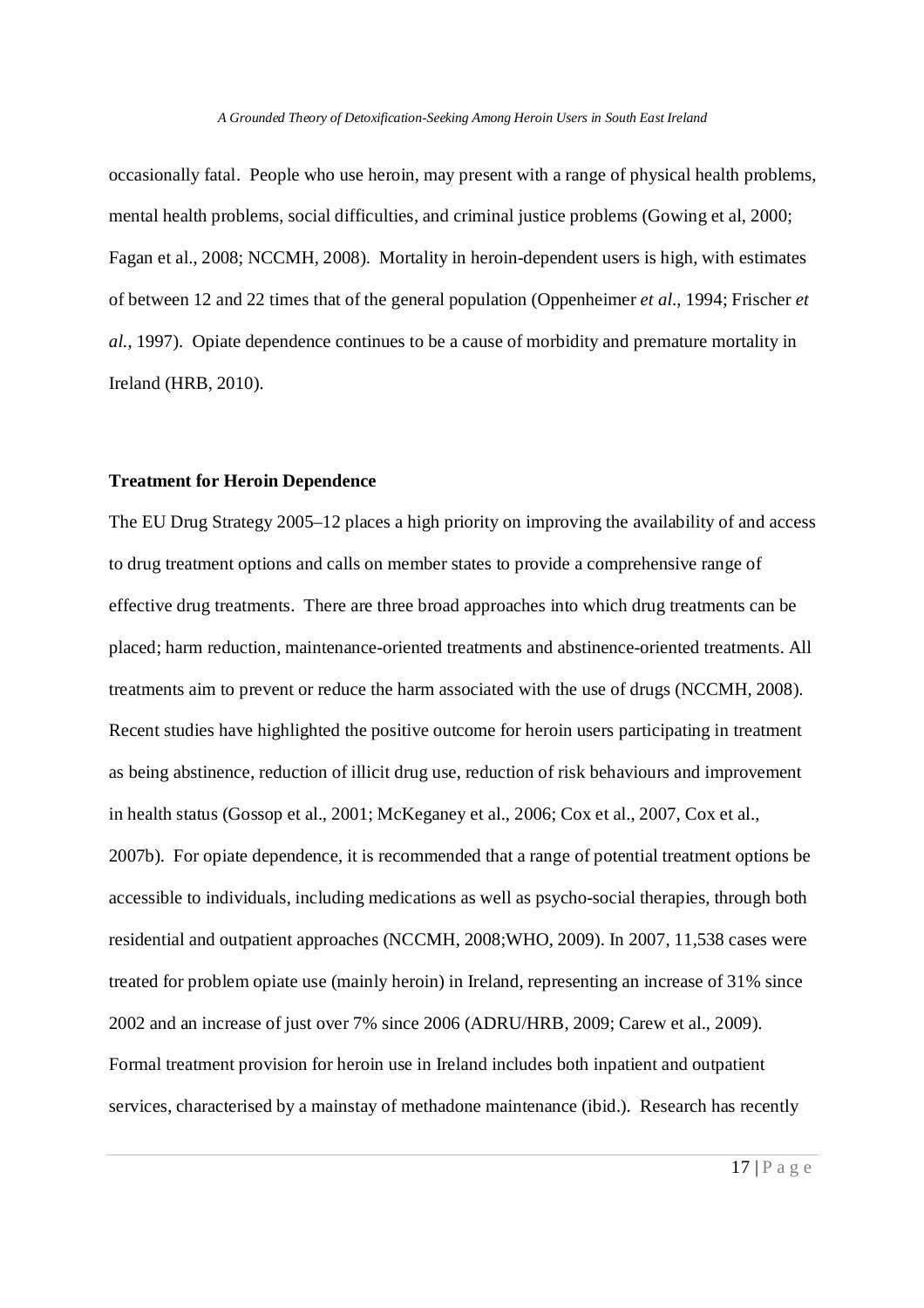conveyed both the merits and risks of methadone maintenance as treatment for heroin use. Outcome focused studies have highlighted positive results for the majority of those who participate in methadone maintenance programmes in terms of reduction of illicit target drug use, and harm reduction (Gossop et al., 2001; Cox et al., 2007b). However, research studies have also highlighted potential problems of methadone maintenance, for example indefinite maintenance and the risk of diversion of methadone into illicit channels of use (Best et al., 1997; Kreek et al., 2002; WHO, 2004; White, 2007). In addition there is a wealth of research studies which advocate the benefits, for heroin users, of the development of alternative treatment approaches with potential for abstinence and harm reduction, such as prescribing heroin or buprenorphine (Metrebian et al., 1998; Perneger et al., 1998; Amass et al. 2000; Pani et al., 2000; Ahmadi et al., 2004; Auriacombe 2004; Mattick et al., 2009). Conversely, studies have shown that alternative opiate antagonist treatment, such as naltrexone, risks overdose, and intensive rehabilitation or substitute prescribing may be a better option for heroin users with a more entrenched problem (Drucker et al., 1998; Sees et al., 2000; Digiusto et al. 2004; Masson et al., 2004). Previous research has also shown that while heroin users are often satisfied with current access to services, there is often a need for more providers and more support within current treatment services. Research studies advocate an improvement in the operation of existing drug treatment services, including; improved communication systems, more flexibility around individual needs, less judgmental and more understanding staff attitudes, and more autonomy for clients specifically in terms of no longer treating continued drug use as a disciplinary issue, and accepting goals of short term abstinence from illegal drugs (Des Jarlais et al., 1995; Neale, 1999; Robles, 2001; Brands et. al, 2002; Brands et. al, 2003; Loughran & McCann, 2006; Neale et. al, 2007; Neale et. al, 2007b).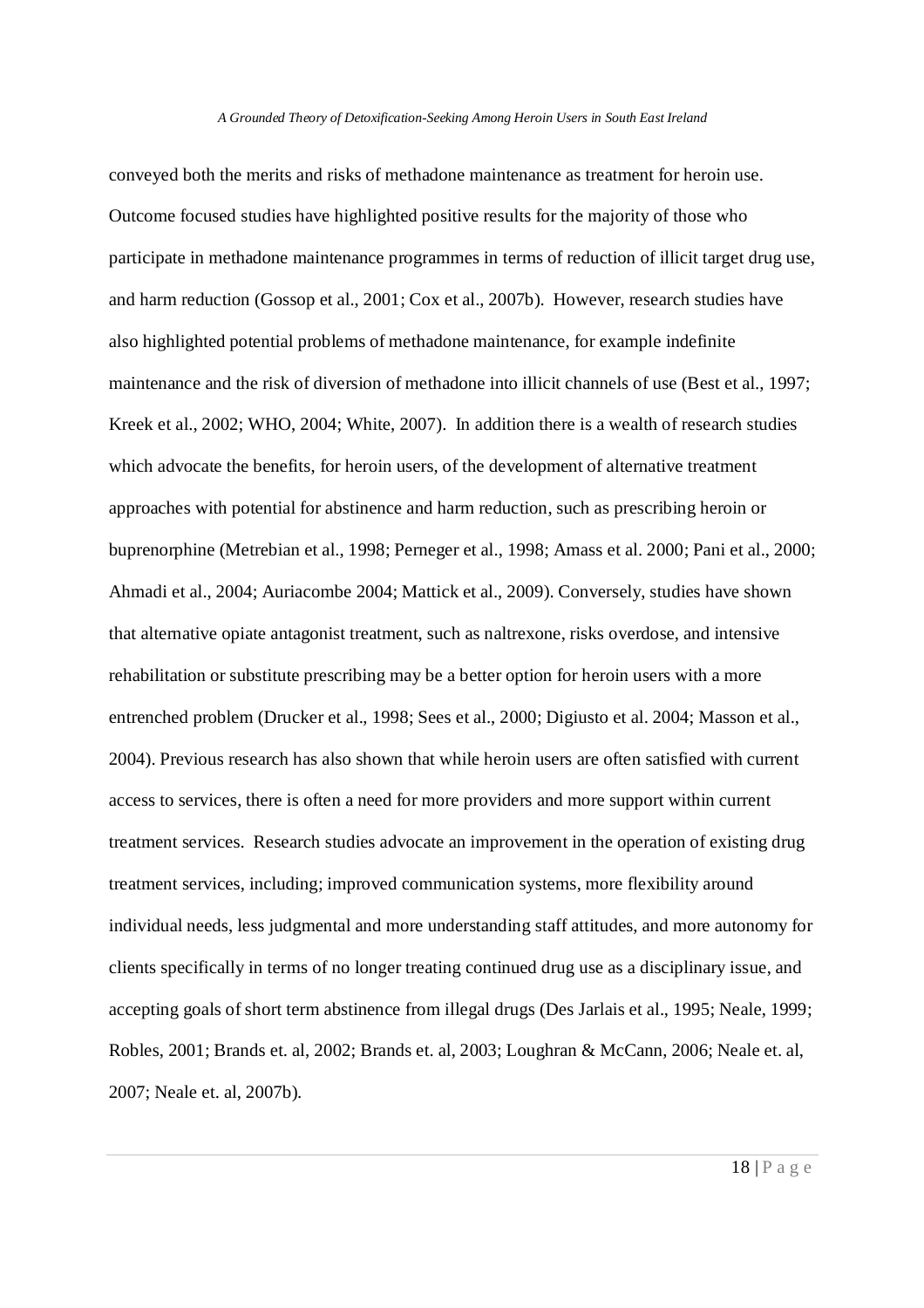# **Detoxification**

Definitions of detoxification vary within the systems they are used in (criminal justice, health care, drug treatment, mental health). However, in general, definitions point towards the concept that detoxification forms one part of the treatment process for drug dependence, and for some individuals represents their first step to recovery, and a point of first contact with the treatment system and (CSAT, 2006; CSAT, 2008). Detoxification, in the context of drug and alcohol treatment has recently been defined as follows;

*Detoxification is a set of interventions aimed at managing acute intoxication and withdrawal. Supervised detoxification may prevent potentially life-threatening complications that might appear if the patient was left untreated. At the same time, detoxification is a form of palliative care (reducing the intensity of a disorder) for those who want to become abstinent or who must observe mandatory abstinence as a result of hospitalisation or legal involvement.* (CSAT,2006:4)

Similarly detoxification has been defined as *"a process which provides supervised withdrawal from a drug of dependence so that the severity of withdrawal symptoms and serious medical complications are reduced to a minimum"* (Mattick & Hall, 1996:2), and as a "*controlled withdrawal from a substance such as heroin..... ...a procedure that aims to alleviate withdrawal signs and subjective discomfort, and prevent the risks inherent to suddenly stopping use of a substance that has resulted in dependence"* (Hopkins & Clarke, 2005:18*).* An effective treatment system for heroin dependence requires the availability of detoxification to individuals, in the context of provision of managed withdrawal (Gowing et al., 2000). Methods of detoxification from drugs have developed over time, to *"reflect a more humanitarian view of people with substance use disorders"* (CSAT, 2006:3). The basic models of detoxification can be described as the '*medical model'*, in which detoxification involves a physician and/or nursing staff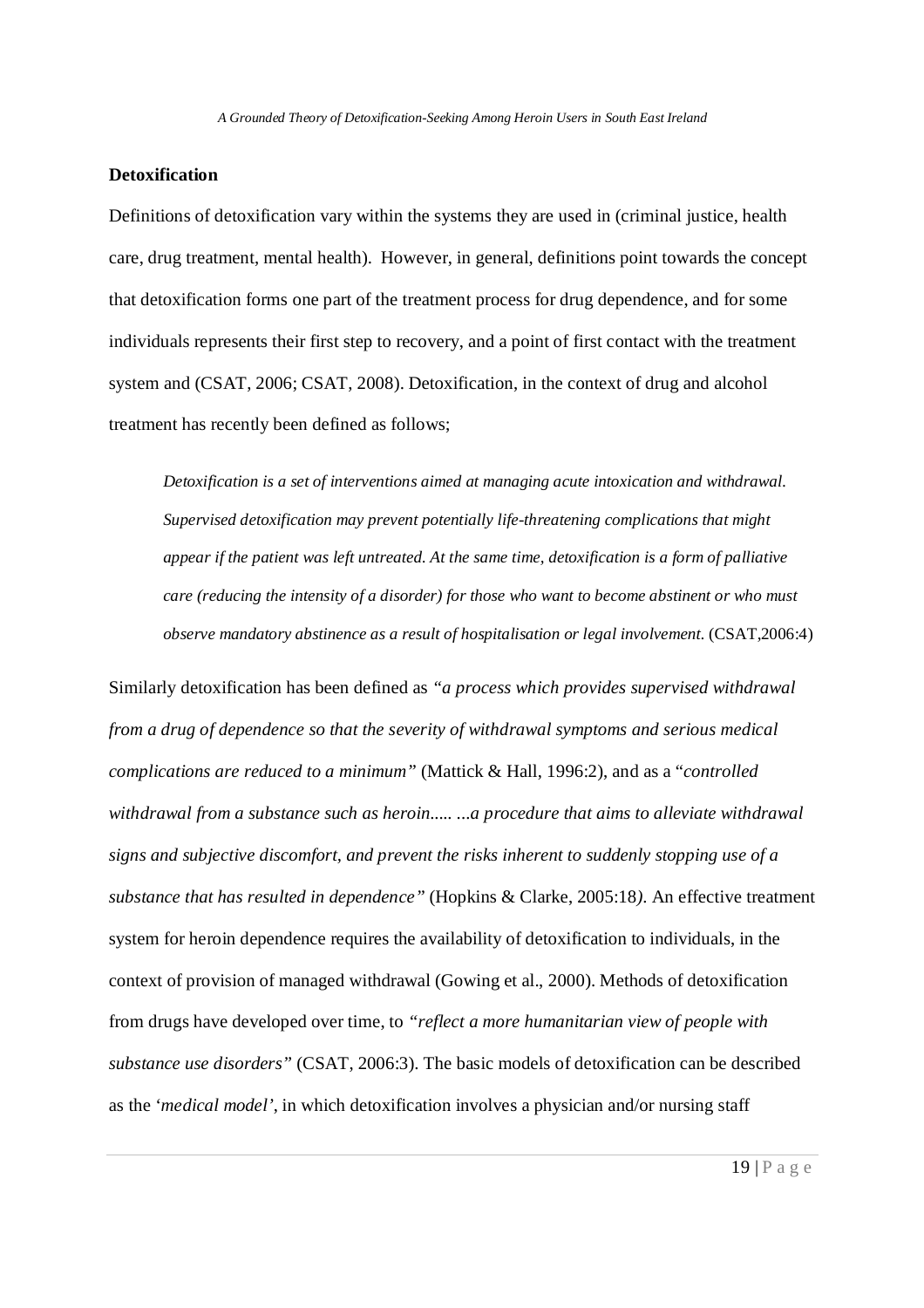administering medication to help and support people through physical withdrawal from drugs such as opiates safely, and the '*social model'* which does not involve the use of medication and the need for medical supervision, but instead psycho-social support only. There is generally a mixture of these approaches found in detoxification programmes (Mattrick & Hall, 1996; Robertson & Wells 1998; Inkster & Matheson, 2001; Keen et al., 2001; Rae et al.. 2001; Ghodse et al., 2002; Gossop et al., 2003). The development of detoxification services reflects changing patterns of drug use and drug using behavior, as outlined in the excerpt below.

*"Just as the treatment and the conceptualisation of addiction have changed, so too have the patterns of substance use and the accompanying detoxification needs. The popularity of cocaine, heroin, and other substances has led to the need for different kinds of detoxification services, and more recently, people with substance use disorders are more likely to abuse more than one drug simultaneously (i.e., polydrug use), as treatment regimens have become more sophisticated and polydrug abuse more common, detoxification has evolved into a compassionate science." (CSAT, 2006:5)*

It is widely accepted that detoxification, in itself, is not a treatment for heroin dependence (Mattick & Hall, 1996; Gowing et al., 2006). However, the effectiveness of detoxification can be located in providing a safe withdrawal from heroin, relatively high completions rates and potential to effect reduced drug use, reduced injecting, increased health and accessing long-term treatment (Mattick and Hall, 1996; Smyth et al., 2005; Gowing et al., 2006; Cox et al., 2007). In Ireland, the most commonly used method of heroin detoxification within the formal drug treatment sector comprises of methadone tapering over a period of time which varies from 4-12 weeks and is carried out in both in-patient and out-patient services. Studies indicate that detoxification pre-injecting heroin use, and completion of in-patient detoxification or detoxification followed by residential rehabilitation, can support successful completion of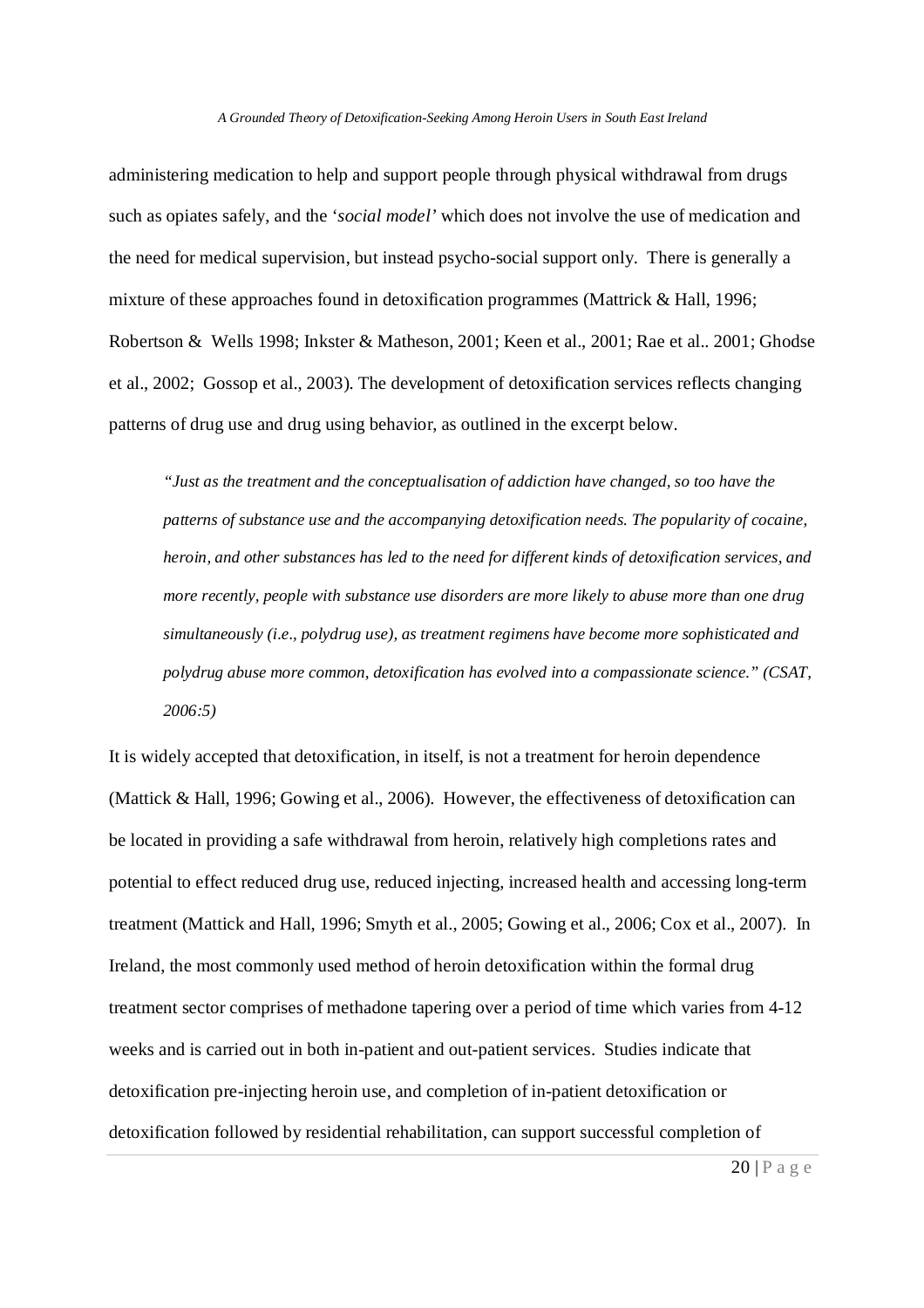detoxification and have the potential to delay relapse (Smyth et al., 2005; Mullen et. al, 2010; Smyth et al., 2010). A recent Irish study found that successful completion of detoxification programmes were high (68%), and facilitated illicit drug abstinence rates as well as participation further treatment at 1 year (Cox et. al, 2007). Research has shown that detoxification, rather than maintenance is among the treatments preferred by drug users, in preventing illicit heroin use, as well as widespread support among drug users for abstinence as a goal of treatment rather than reduced drug use or stabilisation (Luty, 2004; McKeganey et.al, 2004). Considering the positive outcomes of detoxification services for heroin users, and the concept that detoxification is a preferred treatment option for drug users, this research study presents a timely opportunity to further explore the perception of detoxification among heroin users in Ireland.

# **Self-Detoxification**

Research highlights the frequency of self-detoxification attempts without medical assistance, and with the help of drugs and/or alcohol, and informal strategies for abstinence, among heroin users (Gossop et al. 1991; McElrath, 2001; Noble et al., 2002; Ison et. al, 2006; Peterson et al., 2010). Self-detoxification, has been defined as a deliberate attempt to become abstinent from drugs without medical detoxification or the supervised provision of medication, and '*successful'* in the case of abstinence being sustained for at least 24 hours (Gossop et al.,1991; Noble et al., 2002). In a recent study of heroin users, the sample had instigated on average, 2.5 self-detoxification episodes lasting more than 24 hours, with an average time to relapse of 10 days (Ison et. al, 2006). Research on self-detoxification remains focused on outcomes, with little attention dedicated to the individual experiences and perspectives of self-detoxification (ibid.). However, research on self-detoxification, particularly successful self-detoxification, may have the potential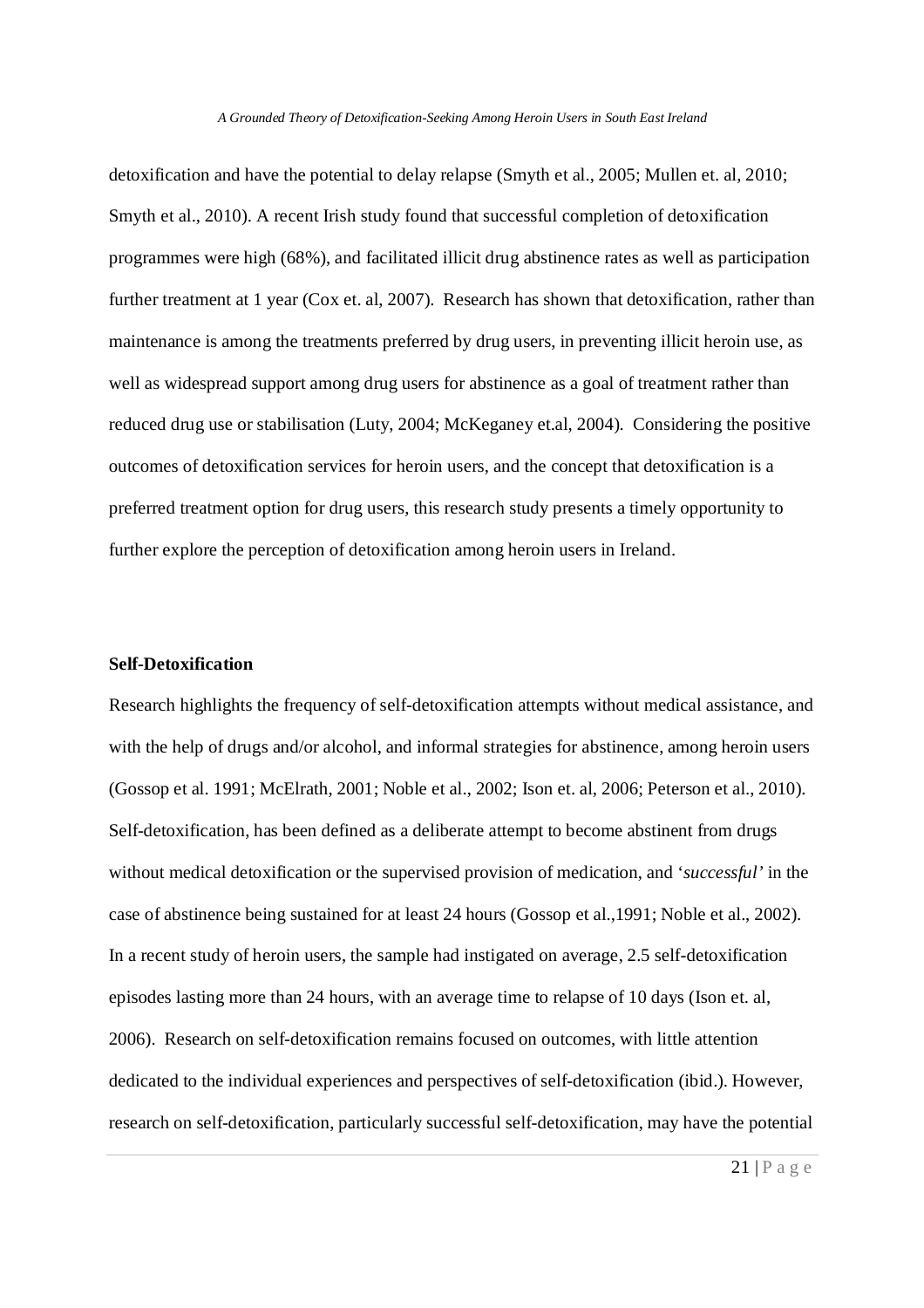to contribute to improvements within detoxification programmes (Noble et al., 2002; Ison et al., 2006). The next chapter presents the research methodologies employed in this stud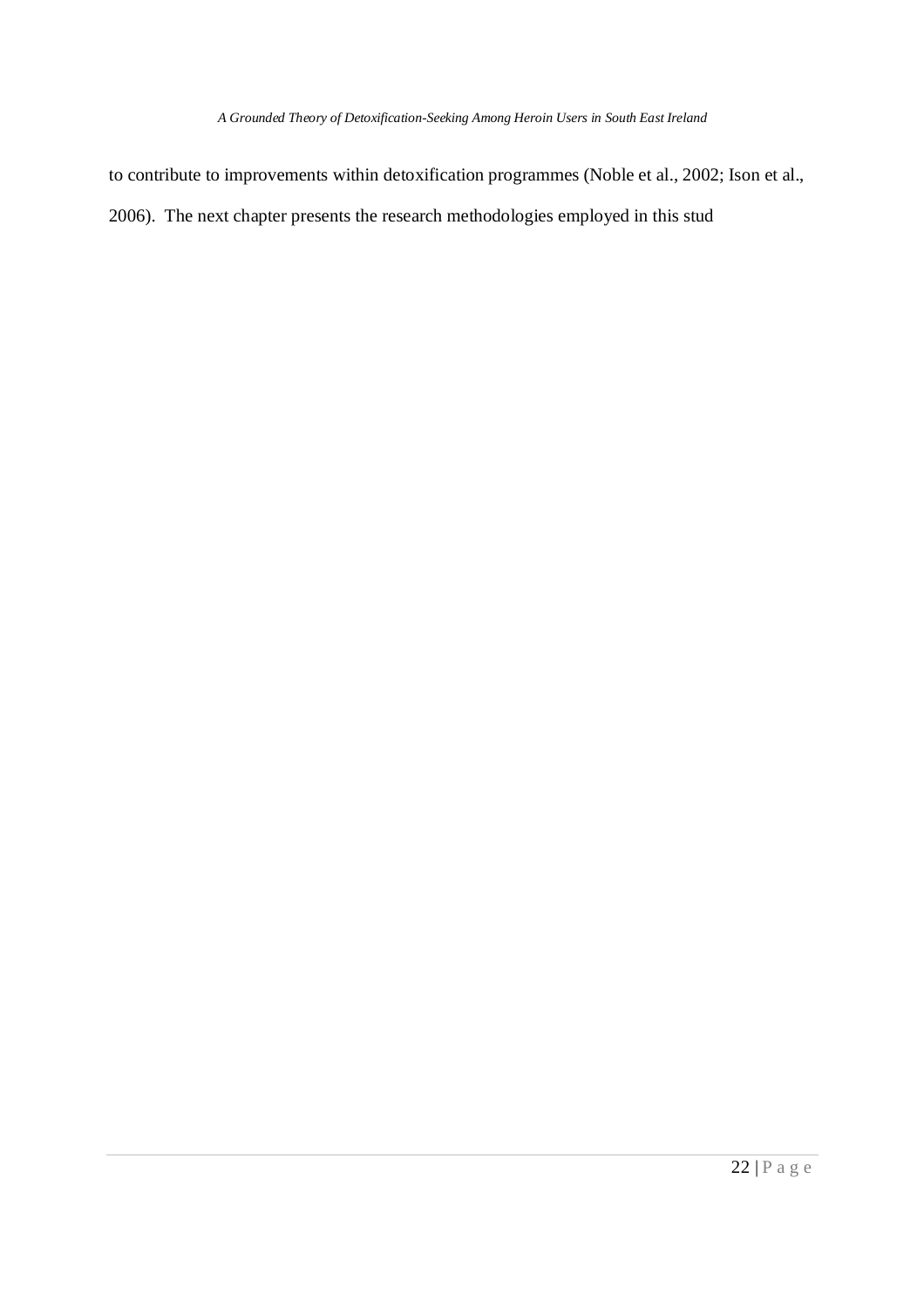# **Section Two – Methodology**

*The world of social phenomena is bafflingly complex. Complexity has fascinated and puzzled me much of my life. How to unravel some of that complexity, to order it, not to be dismayed or defeated by it? How not to avoid the complexity nor distort interpretation of it by oversimplifying it out of existence? This is of course an old problem:Abstraction (theory) inevitably simplifies, yet to comprehend deeply, to order, some degree of abstraction is necessary. How to keep a balance between distortion and conceptualization? (Strauss, 1993:12)*

# **The Role of Qualitative Research Methods in Drug Epidemiology**

Qualitative research, by it's nature, involves the application of methods which have the time and process that is necessary for research participants to focus on their own meanings, perceptions, experiences and contexts. With regard to qualitative research, Rhodes et al. (2001:11) describe that;

*"There is probably no better way to understand people's experiences, and the meanings they derive from them, than to speak with them, observe and spend time with them. In this way, it becomes possible to describe what they are doing, how they are doing it, and why."*

The lived experience and meanings of drug use, and in the case of this study, help-seeking for drug dependence can be considered to be sensitive topics and delicate in data as individuals are describing their personal experiences. Rhodes highlights that "*at its most fundamental, qualitative research on drug use can be envisaged as a means of understanding the lived experiences and meanings of drug use from the perspectives of drug users themselves"* (2000: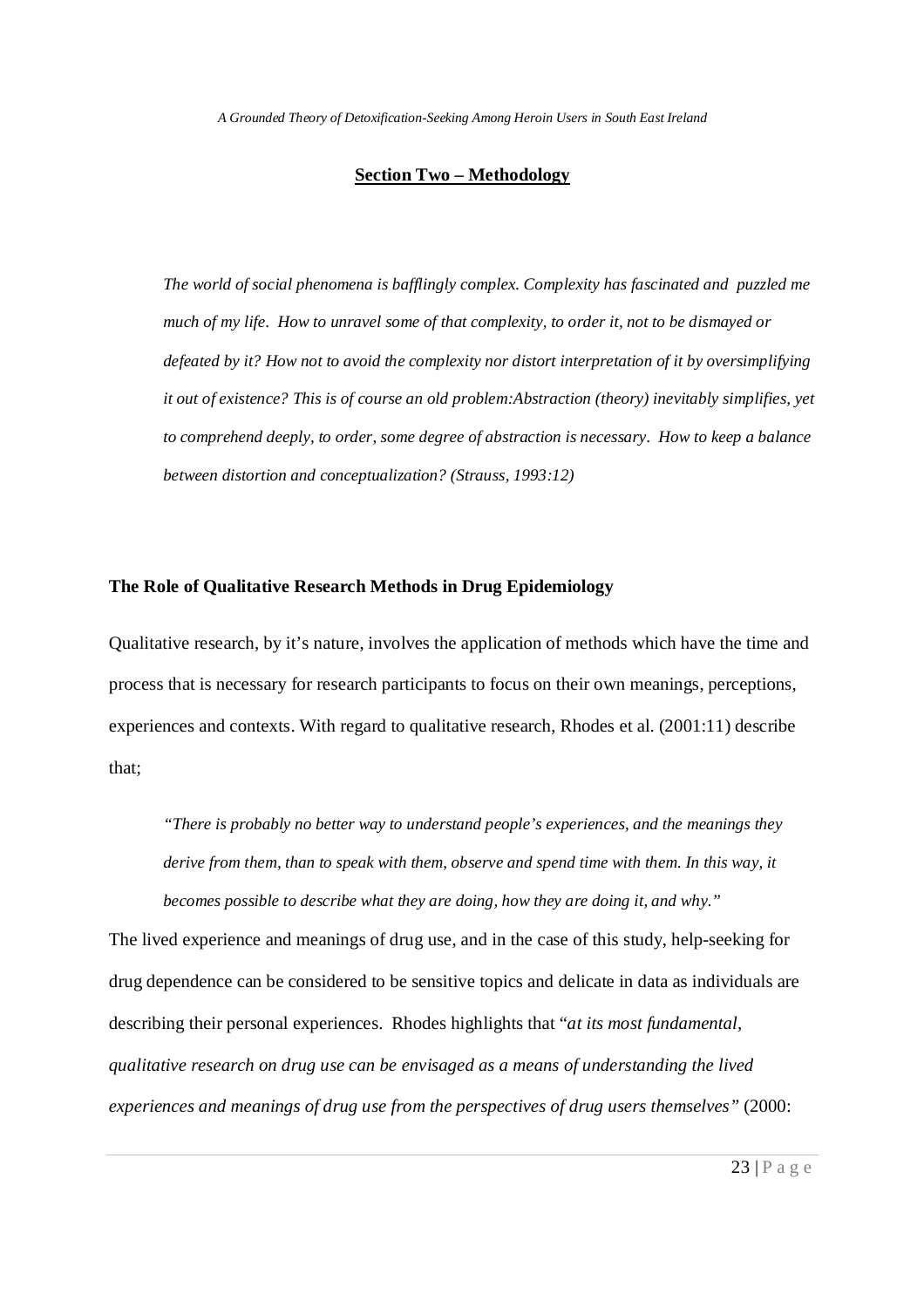22). Qualitative research methods are frequently used within illicit drug use epidemiology, as they are a means of collecting sensitive information from '*otherwise elusive populations'*, (Wiebel, 1990). The World Health Organisation (2000) highlights the role of qualitative research in exploring the lifestyles of '*hidden'* populations such as heroin users, who are not readily accessible within general population research because of both the stigmatised and illegal nature of such use, and the low prevalence of use of heroin. The role of qualitative research within drug epidemiology is also noted in it's ability to reveal evidence-based knowledge to improve the effectiveness of treatments for drug users (Gossop, 1998; Fountain & Griffiths, 1999). In particular, qualitative research methods have the capacity to generate knowledge for supporting the development of local responses to drug use and can promote evidence-based practice through; understanding drug users' perceived needs for, and experiences of, interventions; understanding service providers' perceptions of service need, organisation and effectiveness, and exploring the social and contextual processes influencing the effectiveness of intervention delivery and impact (Feldman & Aldrich, 1990;Wiebel, 1996; Rhodes et al., 2001).

The social meanings of drug use and drug using behaviours are context-dependent (Beck, 1963; Agar, 2000; MacDonald & Marsh, 2002; Gourley, 2004). Context is described as the structural conditions that shape the nature of situations, circumstances, or problems to which individuals respond through interaction, action, emotions, and can vary from micro to macro level (Strauss & Corbin, 2008). Neale (2007:209) highlights that "*new explanations of, and strategies for dealing with drug dependence will always be needed"* and that strategies responding to drug use must recognise context, they "*must vary according to local patterns of drug use and according to the diverse needs of the individuals at whom they are directed".* Strategies then must be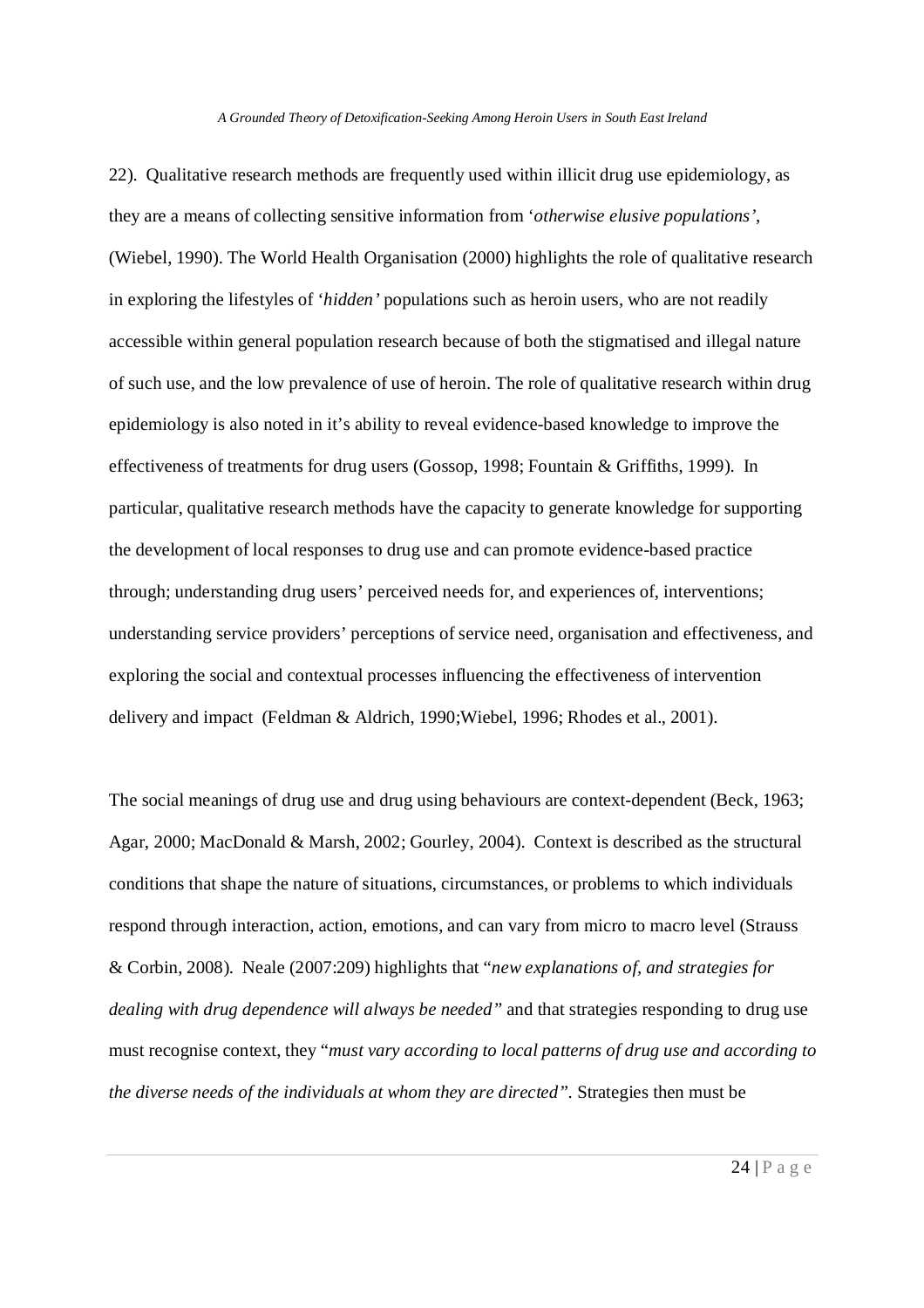informed by both the needs of drug users and reflect the changing broader social and cultural context which drug-taking and every day drug use behaviour takes place (Shildrick, 2008; Measham & Shiner, 2009; Fast et al., 2009; Van Hout, 2010 in press). This requires on-going exploration of drug use and drug using behaviour, particularly in contexts which are experiencing patterns of drug use, such as heroin use, as new or changing phenomenon. Hartnoll, (1992) concluded that studies of help-seeking by drug users need to '*unpack'* drug problems, differentiating dimensions of needs among individual drug users, to contact out-of treatment groups, assess the role of significant others, and to give further importance to studies of processes of help-seeking in terms of drug users' personal perceptions and ideologies relating to their drug use, of problems, of risks and of services within the wider context of their lifestyles. It has also been suggested that help-seeking pathways are not random, but rather structured by the meeting of both psychosocial and cultural factors which can be studied as unfolding processes (Rogler & Cortes, 1993).

Grounded Theory (Glaser & Strauss, 1967) was developed as a specific methodology for generating theory from data, but the term is also used more generically to refer to grounded theory approaches to specific methods of data collection and analysis, such as theoretical sampling and constant comparative analysis, and the theoretical constructs which are derived from the systematic analysis of data. Adopting a grounded theory approach to qualitative research enables a theoretical framework to emerge from the data collected and analysed. Such '*generative'* approach to qualitative research is concerned with producing ideas which may contribute to social theory and/or to change in policy solutions (Weiss, 1988; Rist, 2000; Ritchie, 2003). In generative qualitative research, the analysis and interpretation of the data is placed in a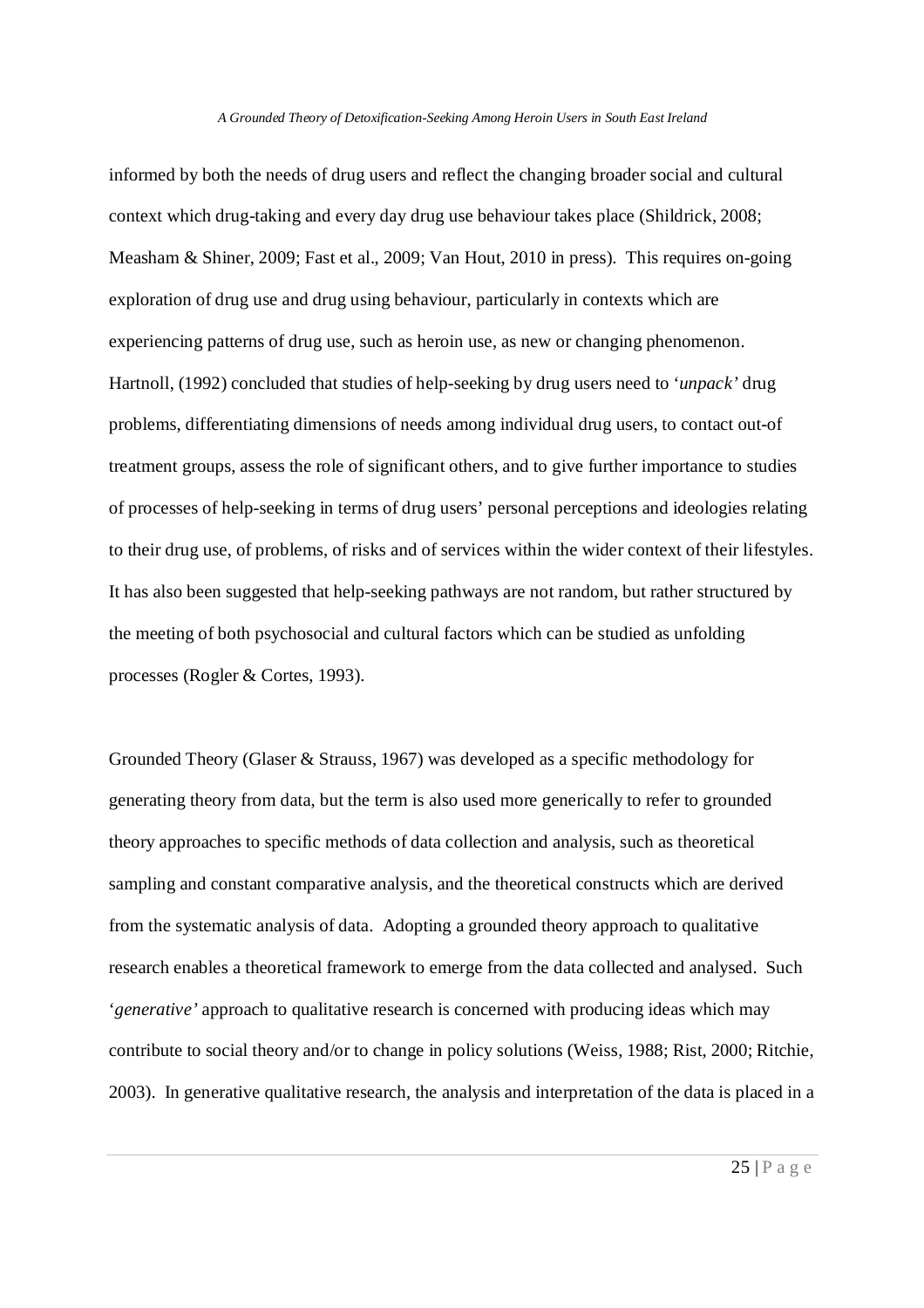broader theoretical perspective which is applicable to the '*real'* context from which it emerged (Ritchie, 2003). Agar highlights that research approaches such as grounded theory can "*comprehensively and continually answer questions that link drug/alcohol use, specific local communities and planning, intervention and evaluation needs"* (Agar, 2000:68). Within a grounded theory approach, which can be applied to qualitative or quantitative data collection and analysis, it is most important that the emergent theory '*fits'* the substantive area under study, addresses the problems and processes of importance to those experiencing a phenomenon, makes sense to people working in the area, and is a guide to action in response to a phenomenon, bridges theory and practice and is open to refinement (Glaser & Strauss 1967; Strauss & Corbin, 1990; Black, 2009). In this context, qualitative research and the development of grounded theory in relation to aspects of heroin use, and help-seeking, provide a framework for generating understanding of the aspects of the lives of heroin users which are under-explored or '*new'* to a specific social or cultural context. Such theoretical understanding can be used to develop policy solutions and service delivery to respond to the needs of heroin users.

This study is set within a specific local context. By exploring the lived world of heroin users there, the study generates new levels of substantive theory relative to the context specific environment of a small drug subculture within a largely rural area. Thus the grounded theory derived from the study offers a context specific substantive theory which can contribute to understanding of heroin use and help-seeking within the specific social and cultural context. Without such understanding of the way users experience and perceive heroin use, and are affected by it, it is likely that policy and service development will be derived from inadequate data and will not achieve desired targeted outcomes (Trotter & Medina-Mora, 2000).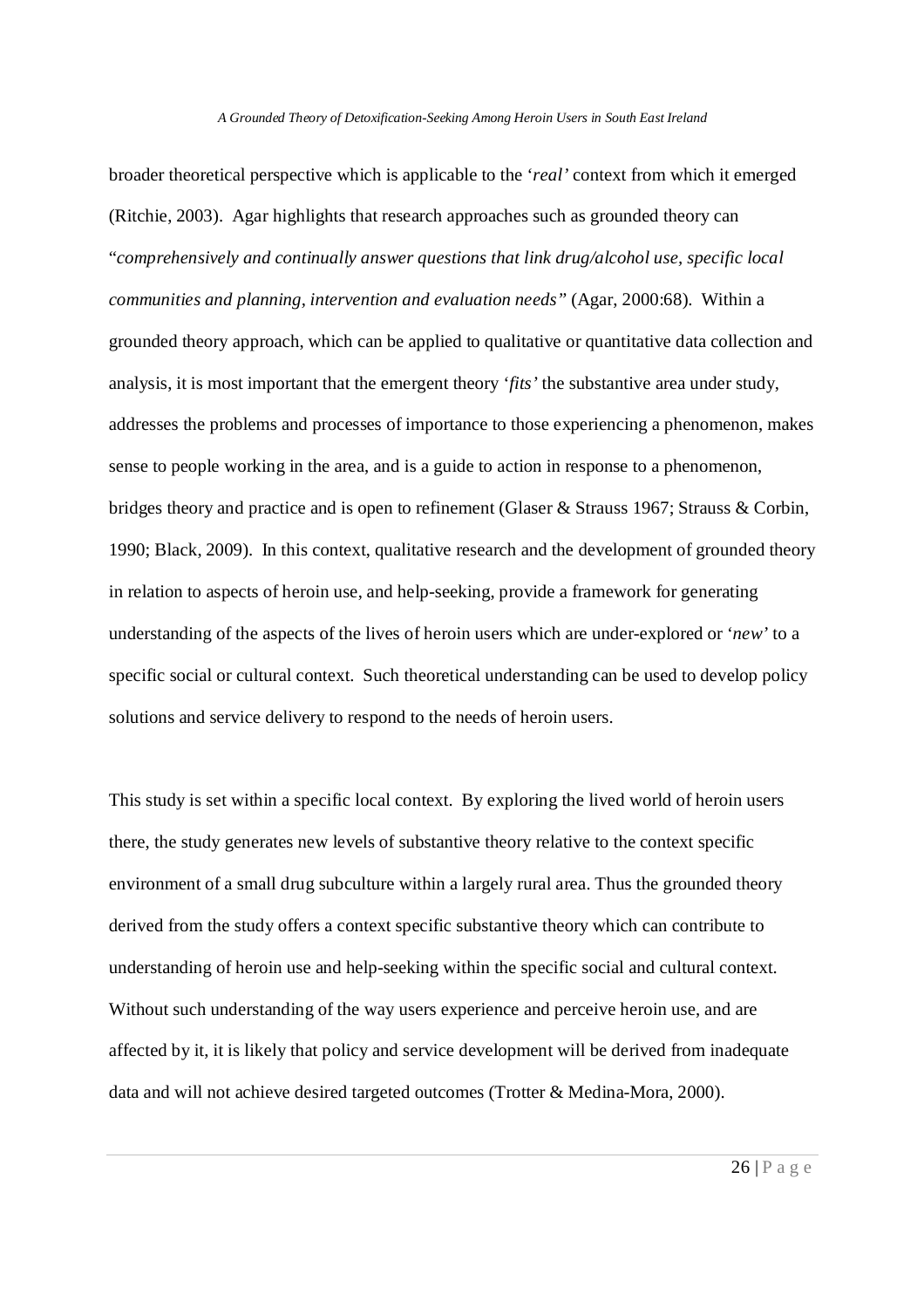# **Research Aims**

The aim of this study was to generate a greater understanding of how individuals, who are heroin dependent, experience the process of detoxification-seeking. The study aimed to explore the lived experience of detoxification-seeking from the perspective of individuals who have experienced heroin dependence, and from the perspective of key stakeholders who work within local drug service provision in the research area. As the study aimed to understand individualised experiences and contextualisations, it explores experiences as subjective phenomenon, and investigates the dynamic and reciprocal interaction between the individuals and their environment. Thereby, the descriptions and narratives will be used to situate and contextualise the process of heroin detoxification-seeking and trajectories. Although the researcher trusted in the inherent emergence of grounded theory from the systematic data collection and analysis, and the prospect that the research participants would in fact identify the research problem, the researcher did also envisage from the outset of the study that the research would possibly provide insights into research questions such as the following;

- 1 How do individuals who are heroin dependent experience detoxification-seeking?
- 2 What are the ways which heroin users seek opiate detoxification?
- 3 What would support heroin users as they seek opiate detoxification?

# **Research Design**

The study was underscored with the discovery of the participants' ideologies throughout the process of detoxification-seeking. The initial questions asked about heroin use and detoxification within the research situation were simply '*what is going on?*' and '*what is the main problem of*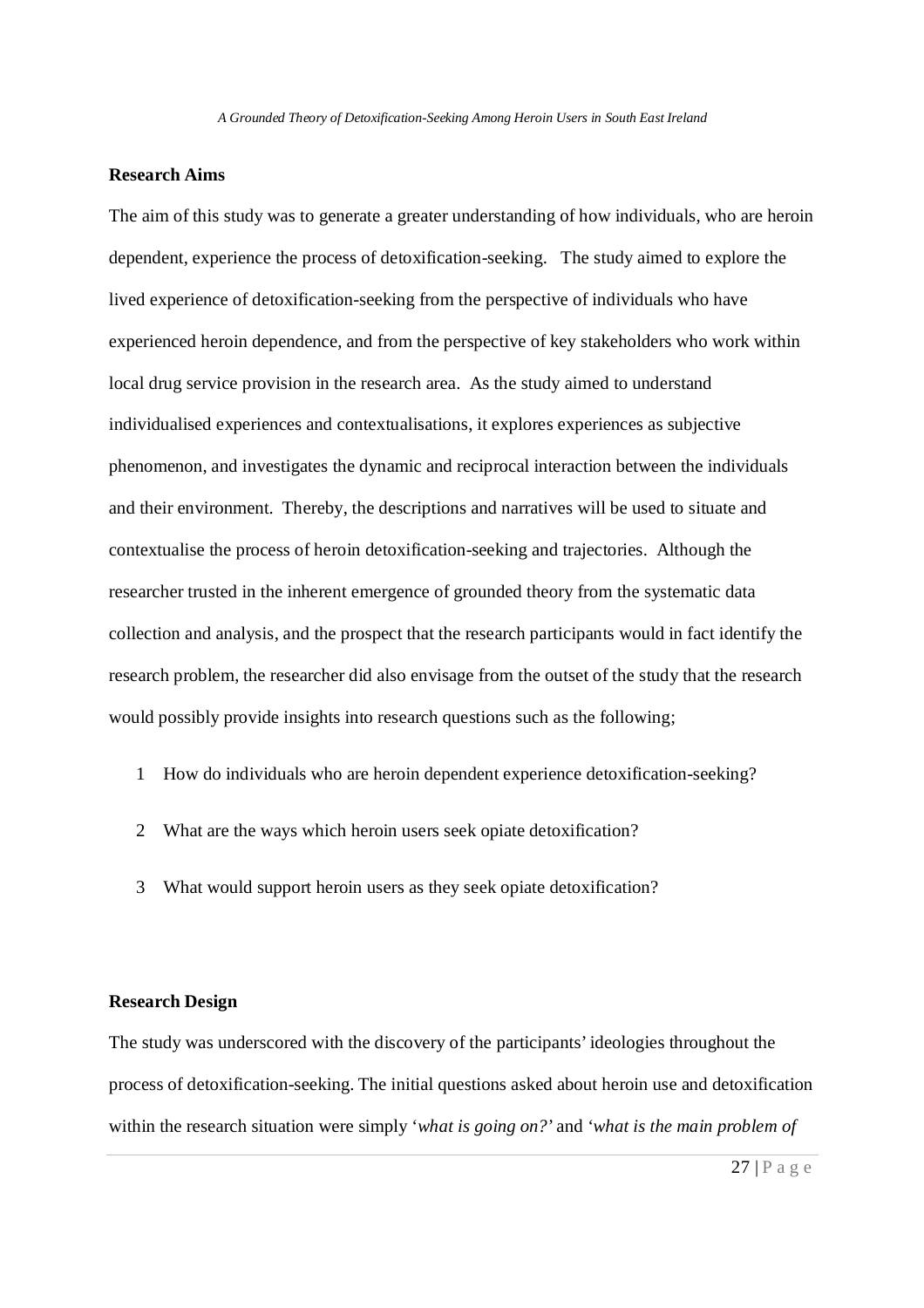*the participants and how are they trying to solve it?*'. The researcher assumed a second order researcher role and was aware of the potential of dominant drug discourses to affect perceptions of addiction and dependence among respondents and thus aimed to unpack the constructed nature of knowledge and talk within narratives (Martin & Stenner, 2004; Mills et al., 2006). A grounded theory approach to data collection and data analysis was employed to study this phenomenon (Glaser & Strauss 1967; Strauss & Corbin, 1990). Recognising the evolution in the development of grounded theory methods (Glaser & Strauss, 1967; Strauss & Corbin 1990; Charmaz, 2006), the researcher sought to situate the research within the grounded theory approach developed by Glaser and Strauss and subsequently built on by Strauss and Corbin. The grounded theory approaches advocated by Strauss and Corbin strongly reflect the epistemological and ontological premises of Symbolic Interaction and Pragmatism. Strauss and Corbin (1990) highlight the possibility to remove research bias as much as possible, through specific systematic data collection and an analytic coding paradigm, while also referring strongly to the role of reflexivity and sensitivity within data collection and data analysis.

# **Research Situation**

Fieldwork for this study was undertaken in two counties situated in the South East of Ireland, during 2008. The fieldwork and sampling processes within this study were situated outside of the dominant urban heroin contexts in Ireland, and thereby the researcher feels it necessary to underscore problematic drug statistics of this predominantly rural research area. As of the 2006 census, the population of County A was 50,349, and County B's population was 87,558 (www.cso.ie). In 2008, 194 individuals entered treatment for problem drug use within the two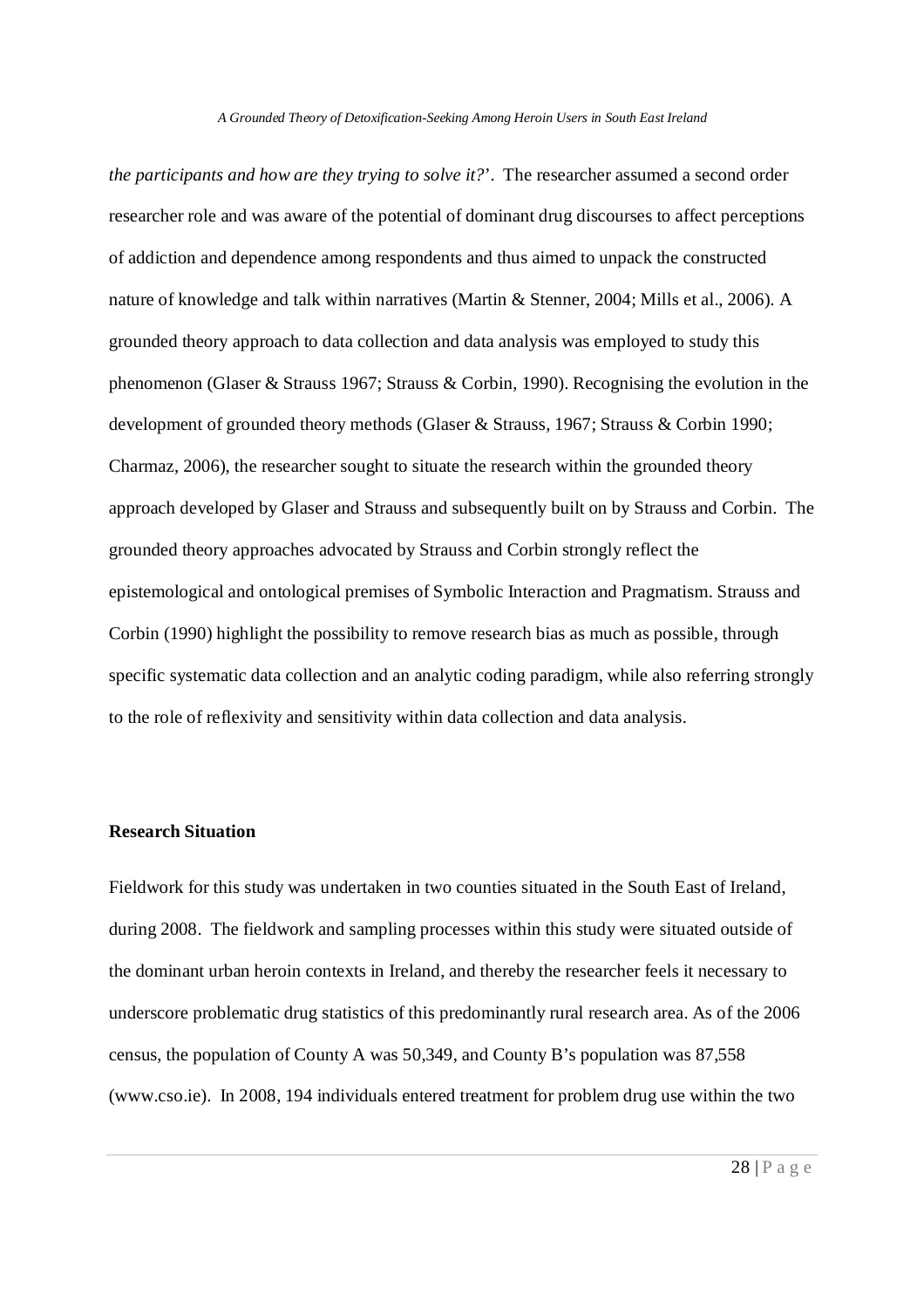counties in the research area representing 3.1% of the total number of treated cases in Ireland in 2008 (ADRU/HRB, 2009). Of these individuals, 92 were previously treated cases while 98 were new cases, representing 3.7% of the total number of new cases in Ireland in 2008 (ibid). The average annual incidence of treated problem drug use within the two counties under study was reported in 2009 as being 108.6 per 100,000 (ibid). Figures from the National Drug Treatment Reporting System indicate change in heroin use patterns within the two counties under study, and within the wider context of the South East region of Ireland. In the research area, opiates are reported as being the main problem drug for 21% of new treatment cases (ADRU/HRB, 2009). In 2008, heroin was the second highest treated drug of misuse in the South East at 12.5% of all cases, rising from 10.3% in 2007, with overall clients treated in the region for heroin as a main problem substance increasing from 49 (3.5%) in year 2000 to 293 (12.3%) in 2008 (Kidd, 2009). In the particular counties under study 33.3% (55) and 11.6% (44) of the total number of treated cases for problem drug use involved heroin as the main problem drug in 2008 (ibid). Considering risk behavior, there is a significant increase in the number clients who have ever injected within both counties. In County A the percentage of clients who had ever injected increased from 29 (23%) in 2007 to 36 (31.8%) in 2008 and in County B a similar increase occurred between 2007 and 2008 with the percentage of clients who had ever injected rising from 15 (4.8%) in 2007 to 29 (7.6%) in 2008, almost doubling in a year (ibid). Significantly, in 2007 42.9% of all clients treated in the South East were treated for more than one substance or problem, with this figure increasing to 43.6% in 2008, indicating the growing phenomenon of polydrug use in the area (ibid). Also notable, is that within South Eastern Ireland, the number of females treated for problem drug use accounted for 24.5% in 2004, rising to 31.1% in 2007 and have since risen to 31.8% in 2008 (ibid). Within the South East region the average annual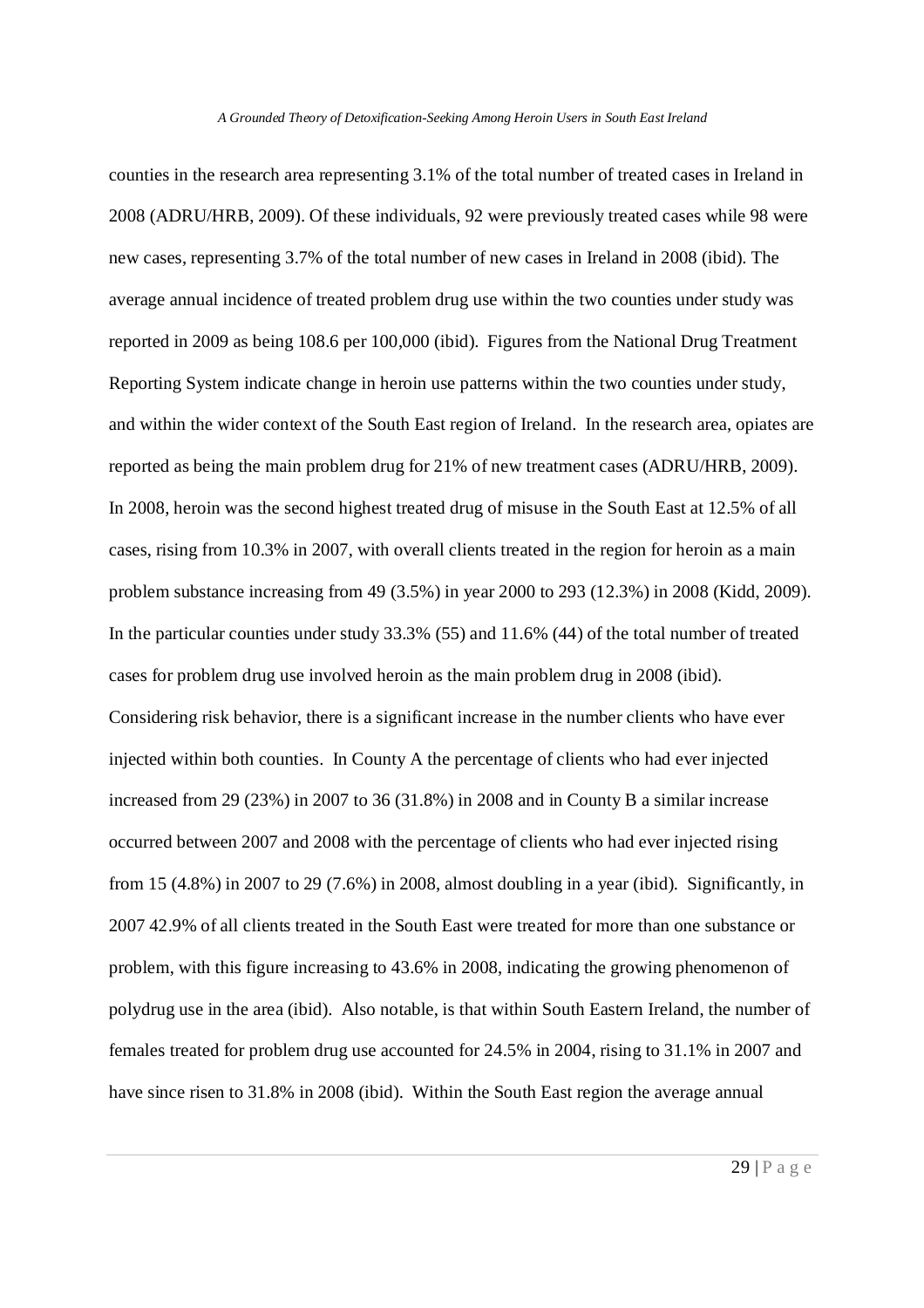incidence treated problem drug use among 15–64 year-olds is one of the highest in Ireland at , 125 per 100,000 of the population (ADRU, 2009). The majority of clients assessed and/or treated for problem drug use within the South East region are in the 20-24 year age group at 35.1%, followed by those in the 30-34 year age group at 27.7% then by those in the 25-29 year age group at 23.4% (Kidd, 2009).

To provide a context for the figures outlined above, Table One and Table Two below provide an insight into the level of residential drug treatment service provision available within, and to, the research area at the time of study.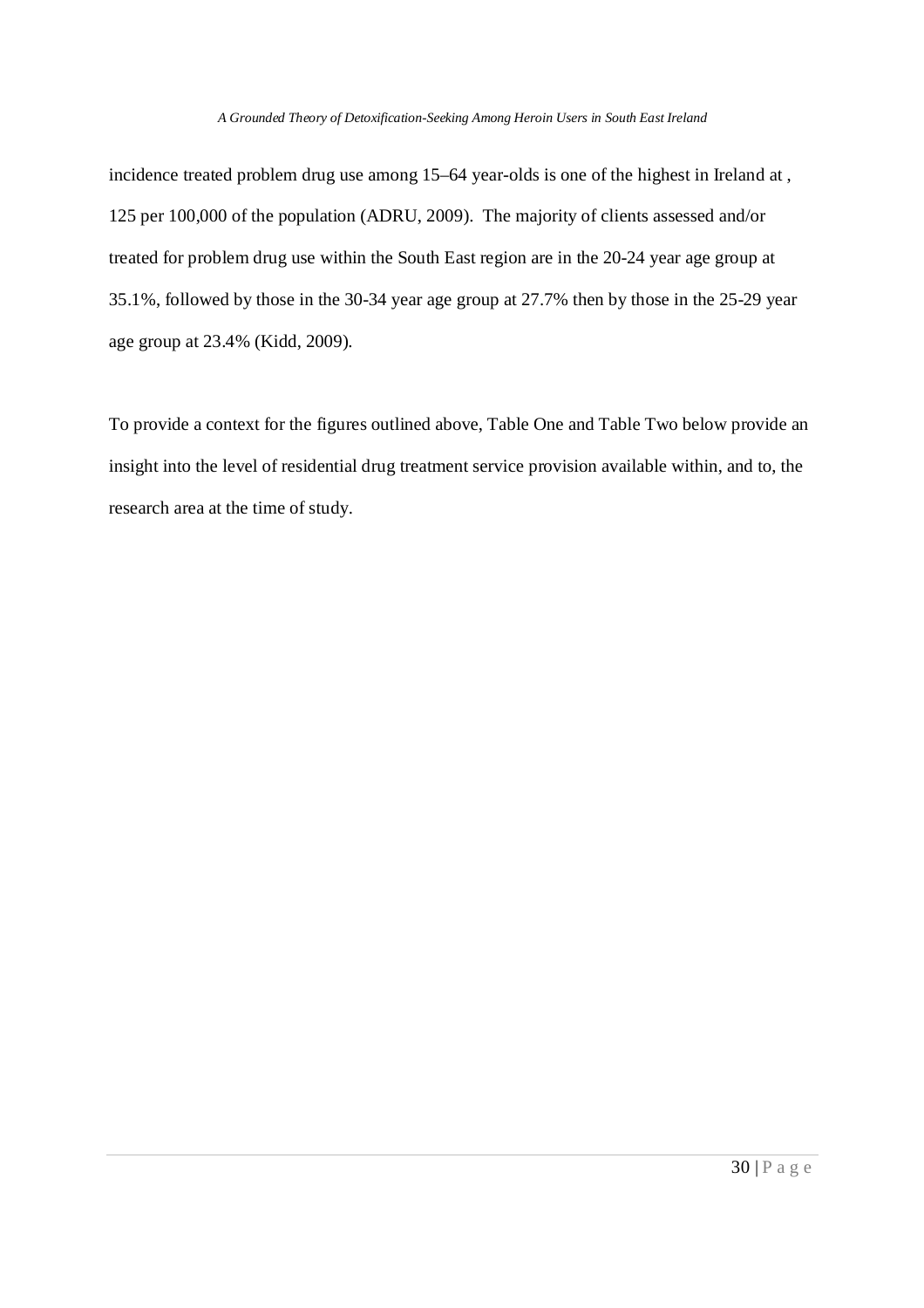# **Table One - National Summary of Residential Drug and Alcohol Residential Services, 2007**

| National Summary of Residential Drug and Alcohol Residential Services, 2007<br>(Population 4,234,925 - Census 2006) |                                                                                        |                                                                                  |  |  |  |
|---------------------------------------------------------------------------------------------------------------------|----------------------------------------------------------------------------------------|----------------------------------------------------------------------------------|--|--|--|
| <b>SERVICE TYPE (N)</b>                                                                                             | <b>NUMBER OF BEDS</b>                                                                  | <b>ESTIMATED</b><br><b>ANNUAL CAPACITY</b>                                       |  |  |  |
| Stabilisation Service<br>(Note there are no stand alone units but beds reserved<br>within the two MD Units)         | 5.5                                                                                    | 87                                                                               |  |  |  |
| Community-Based Residential Detoxification (2)                                                                      | 15<br>53% (n=8) alcohol only                                                           | 170<br>69% (n=118) alcohol only                                                  |  |  |  |
| Medical Detoxification Unit (2)                                                                                     | 17.5                                                                                   | 157                                                                              |  |  |  |
| Residential Rehabilitation (28)                                                                                     | 634.5<br>31% (n=197) alcohol only<br>12% (n=76) men only<br>$0.04\%$ (n=28) women only | 3652<br>36% (n=1310) alcohol only<br>3% (n=106) men only<br>1% (n=24) women only |  |  |  |
| Step-Down/Halfway House (14)                                                                                        | 155<br>76% (n=118) men only<br>10% (n=15) women only                                   | 368<br>78% (n=286) men only<br>13% (n=47) women only                             |  |  |  |
| General and Psychiatric Hospitals HIPE and NPIRS<br>databases)<br>$\alpha$ $\alpha$ $\alpha$<br>(0.000)<br>$\sim$   | 79<br>16% (n=13) illicit drugs<br>84% (n=66) alcohol via psychiatric services          | 3,825 (NPIRS)<br>718 (HIPE)<br>(2005 data on cases not individuals)              |  |  |  |

Source: Corrigan and O'Gorman (2008)

# **Table Two - Summary of Residential Drug and Alcohol Residential Services within Research Area, 2007**

| Summary of Residential Drug and Alcohol Residential Services within Research Area, 2007<br>(Population 4,234,925 - Census 2006) |                                                   |                                                    |  |  |  |
|---------------------------------------------------------------------------------------------------------------------------------|---------------------------------------------------|----------------------------------------------------|--|--|--|
| SERVICE TYPE (N)                                                                                                                | <b>NUMBER OF BEDS</b>                             | <b>ESTIMATED</b><br><b>ANNUAL CAPACITY</b>         |  |  |  |
| <b>Stabilisation Service</b>                                                                                                    | None                                              | None                                               |  |  |  |
| Community-Based Residential Detoxification (0)                                                                                  | None                                              | None                                               |  |  |  |
| Medical Detoxification Unit (0)                                                                                                 | None                                              | None                                               |  |  |  |
| Residential Rehabilitation (7)                                                                                                  | 83                                                | 718                                                |  |  |  |
| Step-Down/Halfway House (3)                                                                                                     | 28<br>36% (n=10) men only<br>32% (n=9) women only | 85<br>44% (n=37) men only<br>39% (n=33) women only |  |  |  |

Source: Corrigan and O'Gorman (2008)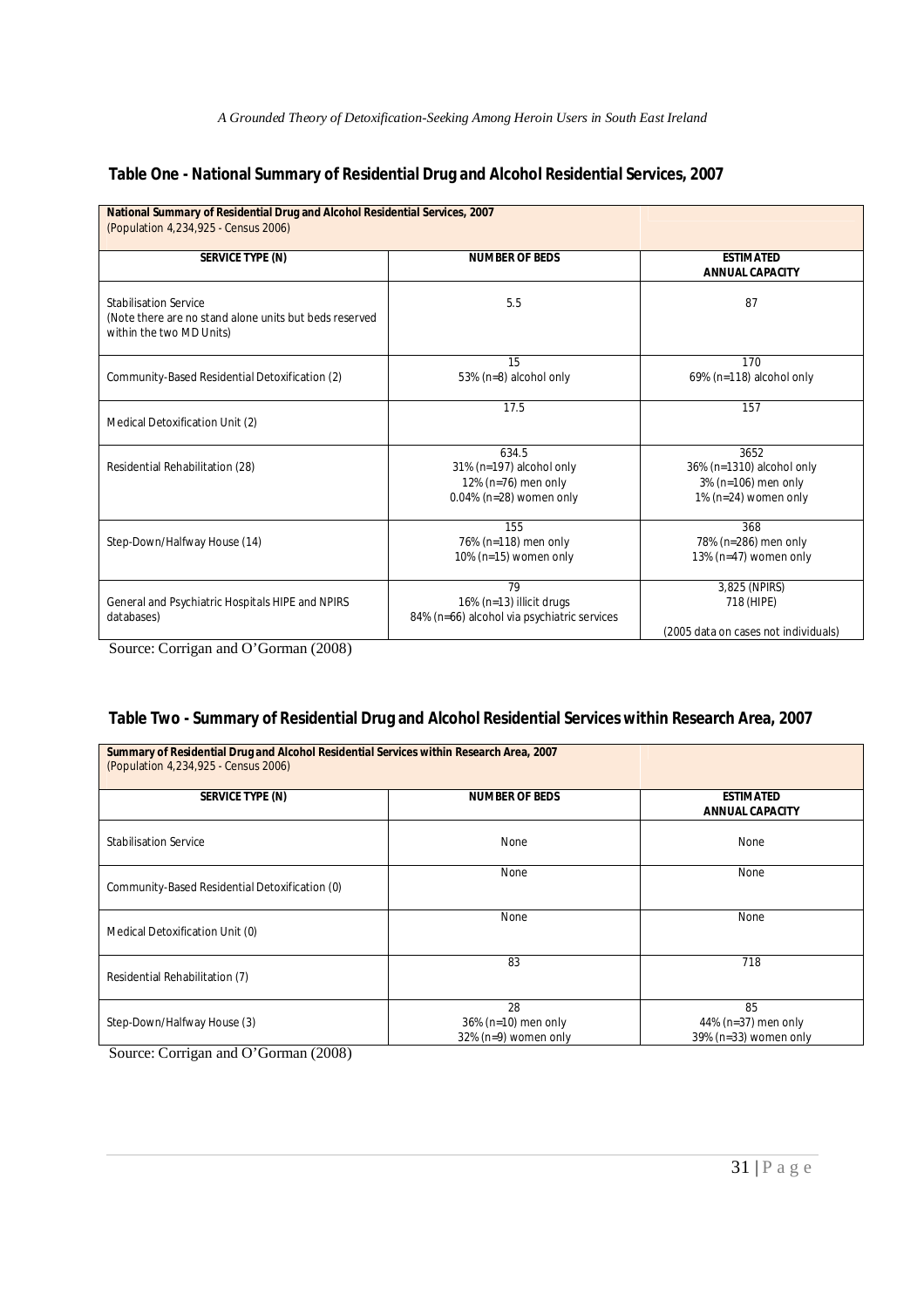# **Data Collection**

Theoretical sampling was adopted as a main procedure within this study. This process of data collection involved the researcher collecting and analysing data at the same time, from the point of first entry into the field, deciding what data to collect next and where to find them, in order to further explore and build emerging concepts, categories and theory. As such, the research was an instrument of data collection, taking control of data collection and analysis. The inductive nature of adopting a grounded theory methodology required a flexibility of approach from the researcher, and this allowed the researcher to follow leads gained from the data collected throughout the process of the study (Charmaz, 2001). Data collection began with a number of gatekeeper discussions with a small group of local drug service providers (n=3), who provided vital information on current service delivery within the research area, and supported the researcher to identify initial concepts for exploration within the research, based on their experience of engaging with heroin users and or families of heroin users. The researcher was consistently aware of the potential for gatekeeper bias, and maintained on-going focus with gatekeepers for the necessity to facilitate access to stigmatised and vulnerable clients in a supportive and confidential manner. In order to recruit service provider stakeholders, research information sheets were forwarded to community, statutory and voluntary drug service providers. Information sheets outlined the aims and methods of the research project and what the study would entail, should they volunteer. Service providers were then contacted with a followup phone call to secure involvement and provide any further information necessary. Recruitment of heroin users was a combination of theoretical and snowball sampling. As concepts were identified and developed, the researcher contacted drug service provider stakeholders to recruit potential participants who could provide information to confirm/disconfirm the emerging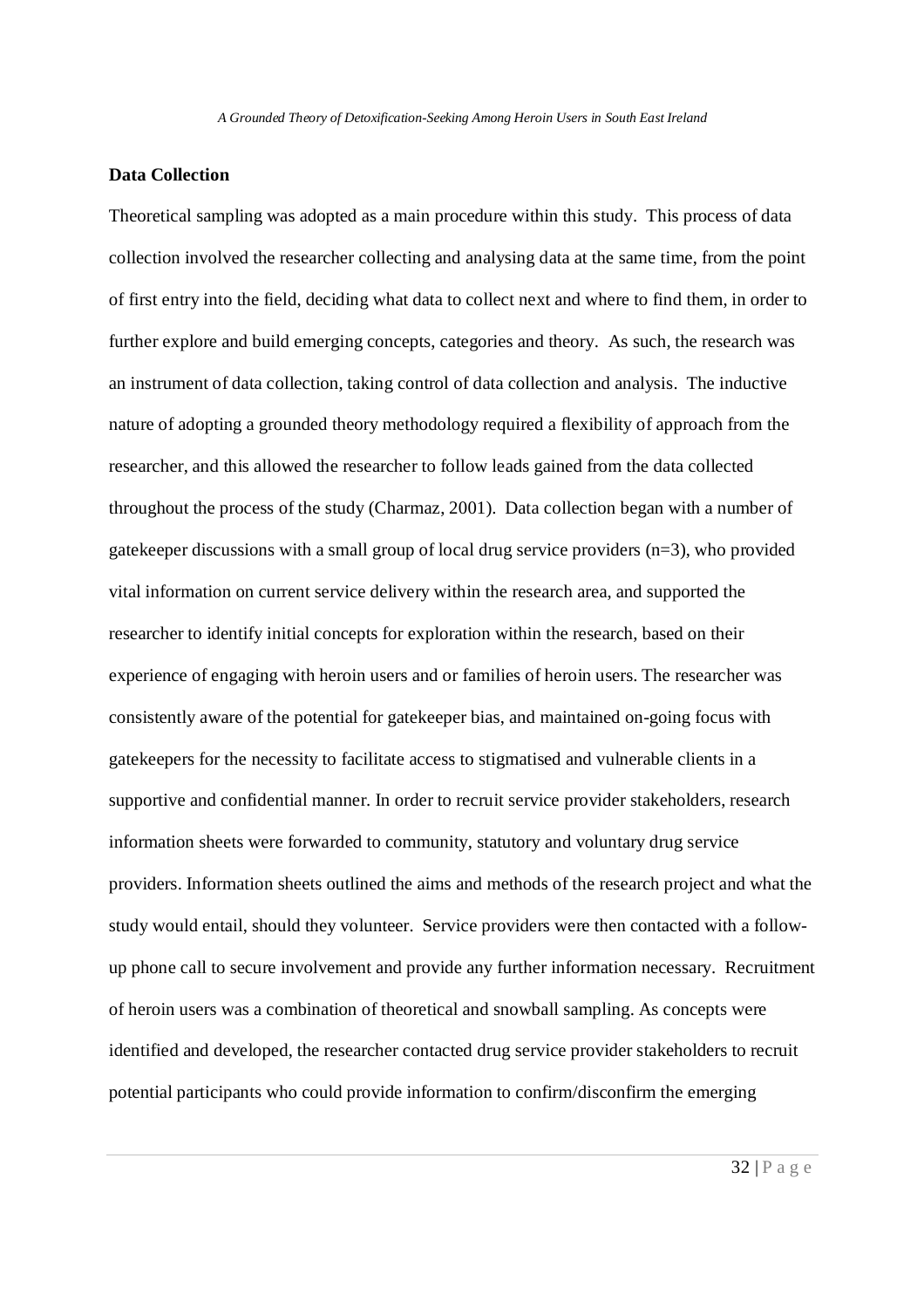concepts. In practical terms this yielded a varied representation of research participants in terms of gender, and both current and previous level of engagement in treatment processes. As a result, the continuum of narratives confirmed and disproved emerging concepts from the triangulated data sources. Access to heroin users was facilitated by service providers in all but one case in which a research participant was recruited through another user, using snowball sampling. The researcher spent time on two days within a local drug treatment service to recruit and interview research participants, with the support of a worker within the treatment service, while further interviews were conducted with research participants on an appointment basis. In conducting the interviews, the researcher went to locations arranged either directly with the participant by telephone, or previously by a gatekeeper, based on ensuring confidentiality and safety for both researcher and participant.

The primary data collection method for this qualitative research study was in-depth interviews. The in-depth interviews aimed to understand the meaning of participants' experiences and realities pertaining to experiences of heroin detoxification-seeking. An interview guide was developed and modified from interview to interview, based on the aforementioned research questions and emerging concepts. Themes emerged from ongoing analysis of interviews, and explored in subsequent interviews. Participants could give a richer picture of seeking detoxification, based on their own identified issues of priority. The interview guide was designed to encourage participants to talk, and throughout each interview, questions were asked in a conversational tone. During the first part of the interview, the researcher firstly facilitated the opportunity to hear the participant talk about particular aspects of their life relating to their experiences of heroin use as they wished to provide, in order to provide context for subsequent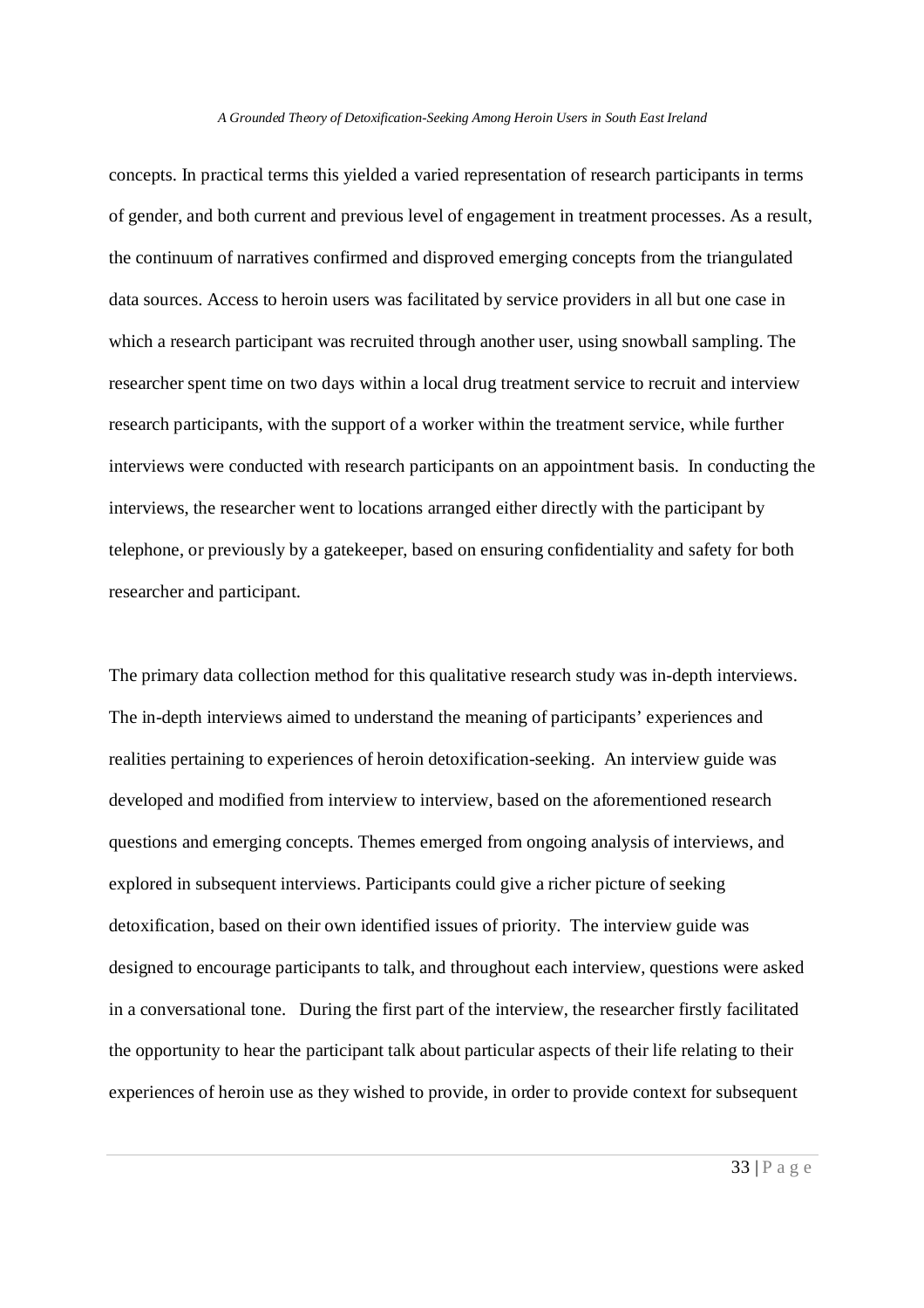questions. The researcher then proceeded to enquire directly about the participants' experience of seeking opiate detoxification. On occasion, individuals indicated that they wanted to speak directly from the onset of the interview about their experience of seeking detoxification, and in these cases participant's were free to provide as much or as little context as were willing to share. The second part of the interview covered participants' experiences of seeking detoxification. Questions were directed toward the circumstances that led the participant into detoxification or other treatment services, how the participants perceived their experiences, and how the experiences affected their lives.

The researcher collected data through verbatim interview answers to questions, and participants' own exploration of the questions. The focus of the interviews was to derive data that described the experiences and perceptions of the participants in their own words. Interviews were conducted in an informal manner in order to obtain information from participants in a comfortable, conversational manner. Techniques were used in the interviews to encourage and establish rapport between the researcher and participants. These included repetition and clarification of questions, providing information, body language and eye contact. Each interview was audio-taped when permitted. However, two participants chose to not give their permission for audio-taping. Audio-taping interviews allowed the researcher to concentrate on what was being said by the participants. Furthermore, the audiotapes captured laughter, sighs, silences and participants' questions and exploration, all of which are considered aspects of an interview that are '*vivid'* and '*revealing'* (Padgett, 1998). Each participant was interviewed for approximately half hour to an hour. The reported personal experiences of heroin detoxification-seeking took place both within and outside of the research area, and over an extended period of years. In total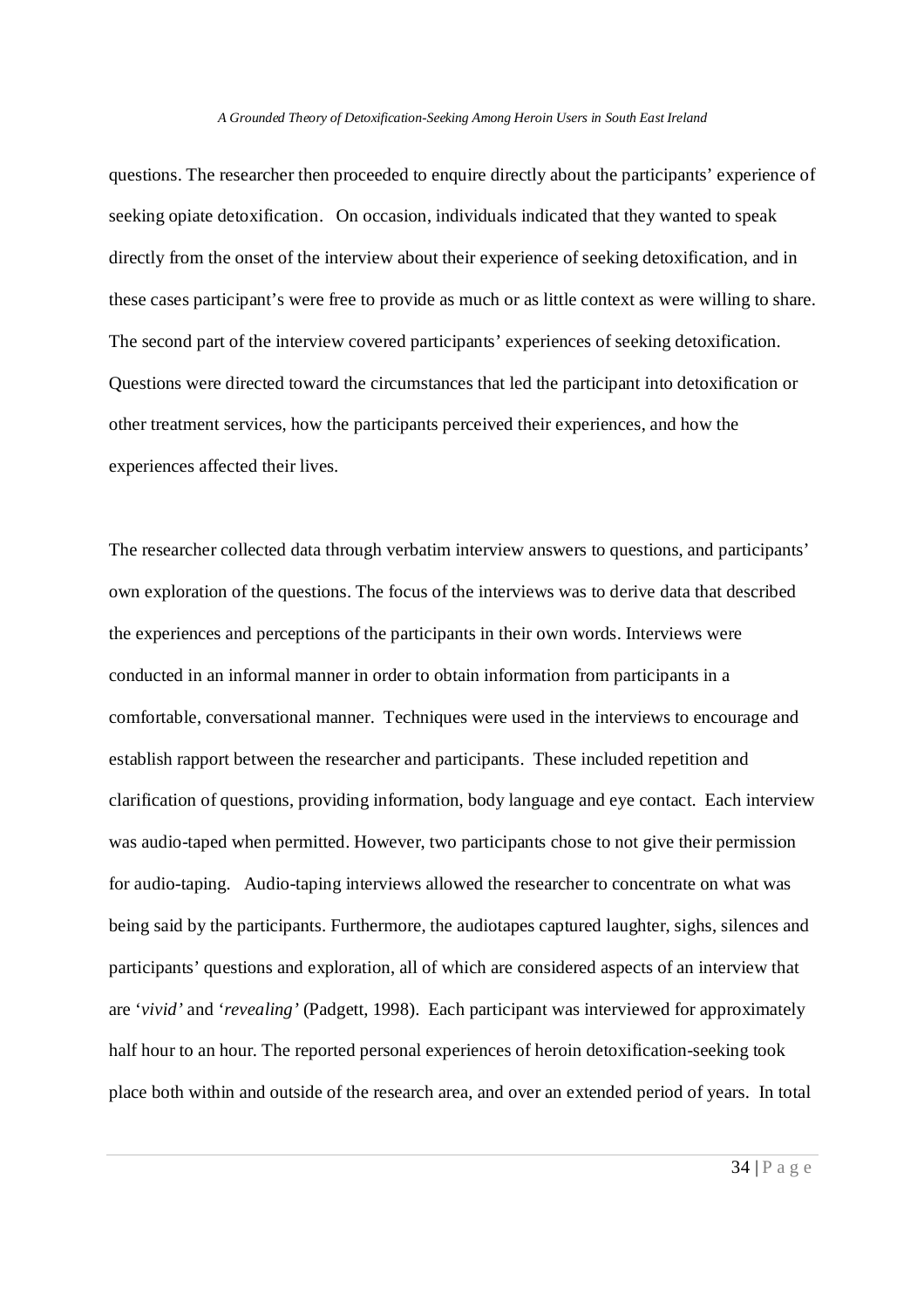9 representatives from drug service provider stakeholders (community, statutory and voluntary) provided information on their professional experiences of engaging with heroin users during help-seeking, and their professional experiences of engaging with concerned persons who were help-seeking for a family member, and 12 individuals who had experienced heroin dependence participated in the study. The main criteria for individuals who experienced heroin dependence participating in this study were; to be over 18, and to have a history of heroin dependence while resident in the chose research area. In order to maintain a reflexive, sensitive approach to the data collection process, and thus reduce bias, field notes were written and maintained after each interview, in order to identify any challenges or areas for improvement within the data collection process. Also, regular meetings with academic supervisor and the group of local gatekeepers provided opportunity for reflection on practice.

# **Data Analysis**

As stated previously, throughout this research study, collecting data, organising and analysing the data, and developing a theory occurred at the same time. As such, the interpretation of knowledge by the author was constant throughout the research process. Interview material was analysed using a grounded theory approach on an on-going basis, which allowed a theoretical framework to emerge from the data through a consistent process of inductive and deductive thinking. On a practical level, interviews were transcribed, and field notes ordered as soon as possible after each interview, usually within one day. Immediately following each interview, the researcher also digitally voice recorded any immediate thoughts, feelings or ideas which the researcher contemplated after the interview. Memoing was carried out with each transcript over a period of time, which involved the researcher reading and re-reading transcripts, so that the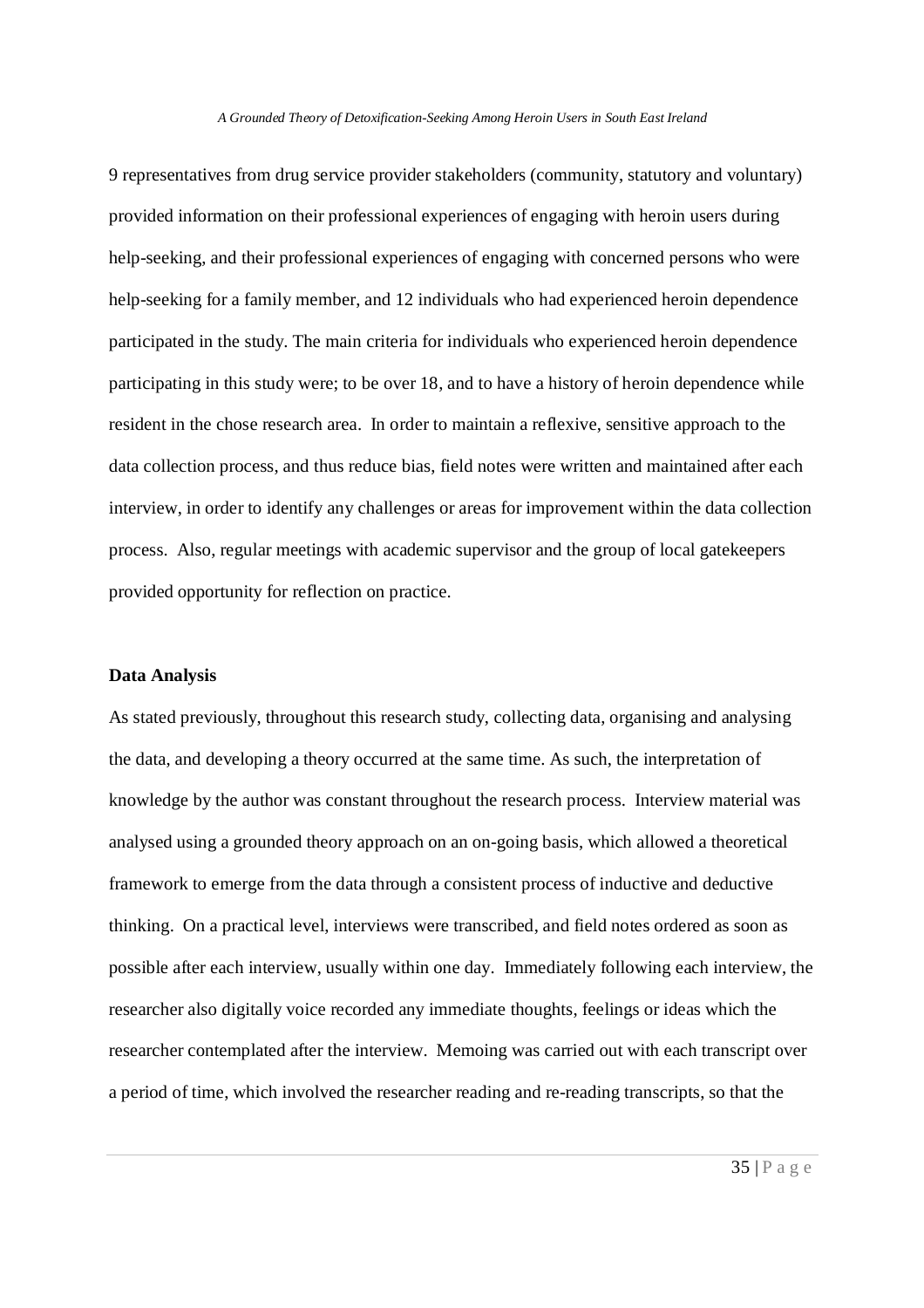researcher was able to become '*immersed*' again in the words and meanings that had been expressed by the research participants during interviews. Identifying concepts involved writing ideas and codes within the margins or interview transcripts, writing possible explanations for behaviour which were logged for later use, using MSWord and MSExcel. Sometimes data analysis involved the researcher creating diagrams manually to map behaviours and experiences of participants. Concepts emerged from each analysis of an interview, which were then also confirmed or disconfirmed by deliberate exploration in subsequent interviews. Pieces of data were copied and cut from transcripts and placed under a descriptive code, in order to visually see a concept develop, and be able to place coded excerpts within one or more concept, and later category.

Data analysis involved various specific methods, which were not altogether separate, but rather were carried out by the author in an integrated, inductive manner, together with, and after data collection. Open-coding involved the data being analysed by the author by '*breaking down'* data into concepts, that is, '*words that stand for ideas contained in the data'* (Corbin & Strauss, 2008:159). The author interpreted the data and developed concepts in terms of their properties, that is, the characteristics that define the concept, and also recognising the dimensions of the concepts, that is the variations within the properties of the concept. Concepts represented a collective of similar incidents, actions, perceptions and behaviours within the described experiences of the research participants. Constant comparative analysis was a key procedure within the open-coding phase of data analysis. Each incident, action, perception and behaviour was compared against others for both similarities and differences in properties, and those that were found to be similar were coded with the same conceptual label, until all data was coded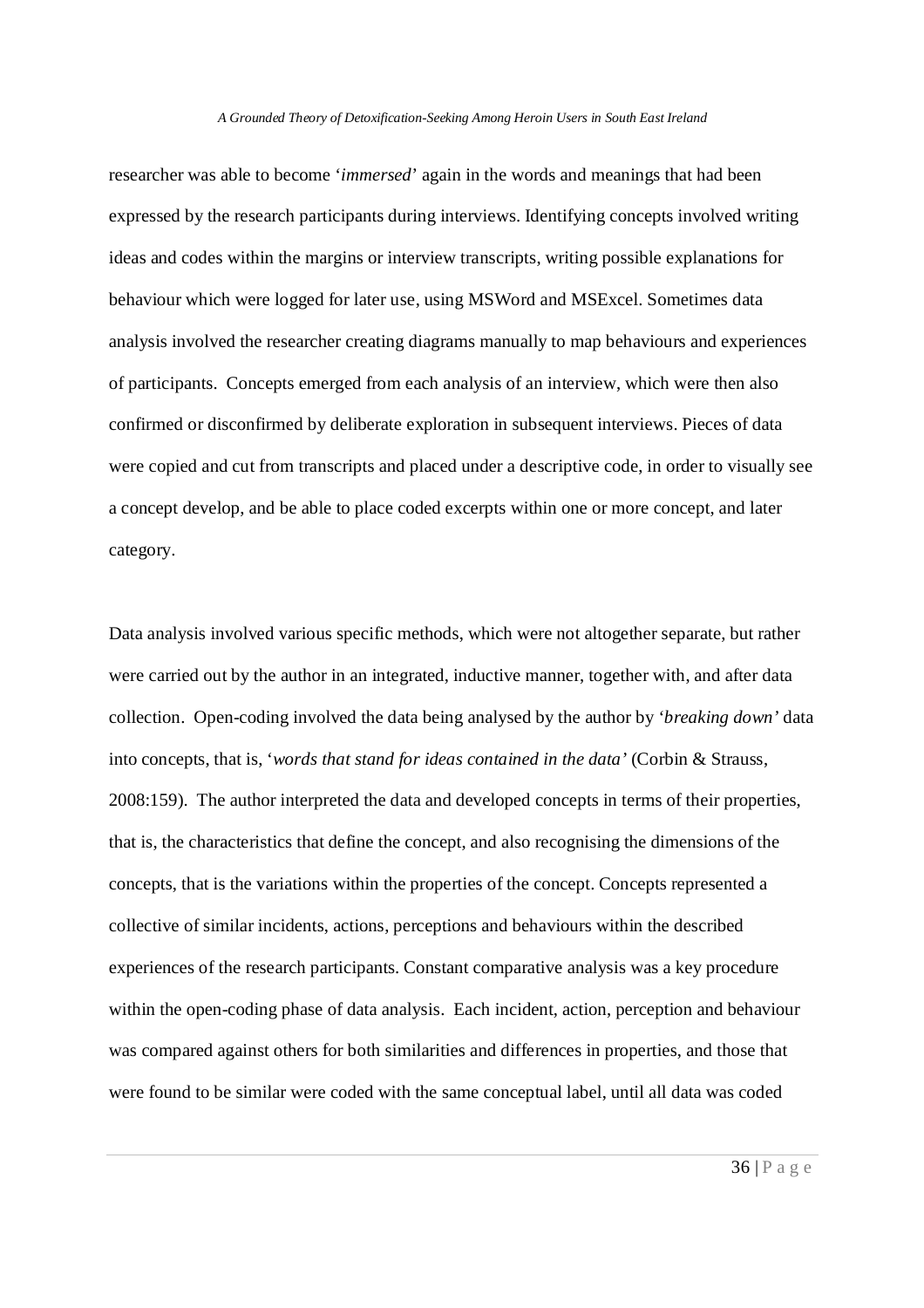within at least one concept. Concepts were developed and defined by the author as either context or process, based on interpretation of the raw data; the narrative. Process is on-going action, interaction, action, emotion which is taken in response to '*something'* (the context); the issues, situations, goals, problems and events which are occurring in someone's life (Strauss & Corbin, 2008). Axial-coding involved the development of '*higher-level'* concepts, by which the concepts were grouped together into categories, according to their shared properties, until conceptual saturation was reached. Categories were developed largely based on a paradigm offered by Corbin & Strauss (2008) which was used by the researcher to identify concepts as being conditions, or actions, interactions and emotions, or consequences. Conceptual saturation of a category was reached when a category was developed fully in terms of its properties and dimensions, and all variation was accounted for. When the author considered that theoretical saturation was reached, that is that all categories were well developed in terms of properties, dimensions and variations, and it was deemed that further data gathering and analysis would not offer new knowledge to the conceptualisation of data, the process of data collection was over. This was considered to be achieved by the researcher following an extensive period of data collection including gatekeeper discussion, interviewing, extant literature analysis, and reflection on the meanings and symbols contained in the narratives, which occurred over a two year period. Throughout the process of data collection and data analysis, in order to raise findings to the level of theory, the researcher sought to discover a '*core category'*, which would represent the main theme of the research, and to which all other categories could be related. The process is described as '*integration'*. Strauss & Corbin (2008) described integrations as follows;

*"Integrating means choosing a core category, then retelling the story around that core category, using the other categories and concepts derived from the data*" (2008:107)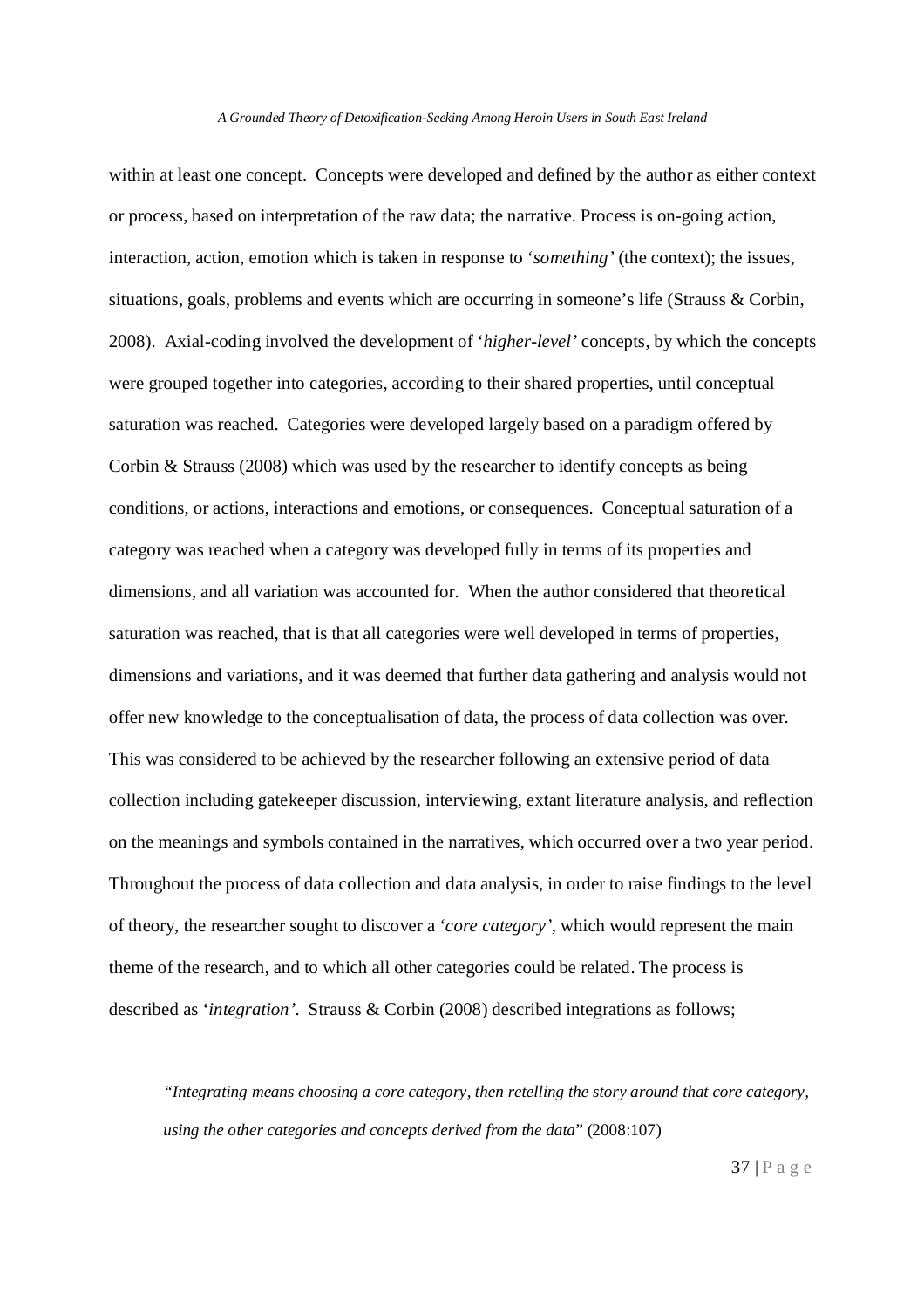The process of integrating was lengthy, and in essence spanned the entirety of the data collection and data analysis phase of the research study. On a practical level the process of integration involved on-going '*rough'* note writing, and diagram development, in order to link the categories together in a theoretical construct which would explain the story of heroin-detoxification seeking in Ireland. As a tool, the researcher used a causal/conditional matrix (Strauss & Corbin, 2008), to identify the location of main processes within the categories. Categories were also analysed for links between the conditions, actions and interactions, and consequences within categories. Through on-going integration a core variable was discovered which explains the '*when'* and '*why'* of heroin detoxification-seeking; '*forging a pathways towards abstinence from heroin'.* Theoretical constructs explain the connections between the core variable and conditions, actions and interactions, and consequences of the experience of heroin detoxification-seeking. In essence they represent the '*who'*, '*how'* and '*what'* of heroin detoxification-seeking. The theoretical constructs are effectively the three main processes which make up the experience of heroindetoxification seeking in Ireland; namely *'recognising a problem', 'help-seeking'* and *'navigating the journey'*. The core category and the theoretical constructs are referred to together as a grounded theory of heroin detoxification-seeking.

# **Ethics**

When commencing the study, the researcher was personally aware of ethical questions such as, '*what are the consequences of the study for the participants?'; 'and for the wider community?'; 'how can informed consent of participants be ensured?'; 'how might the researcher's role affect the study?'.* Several key steps were taken by the researcher in order to address such questions. To ensure voluntary participation, at the beginning of each interview, the interviewee was made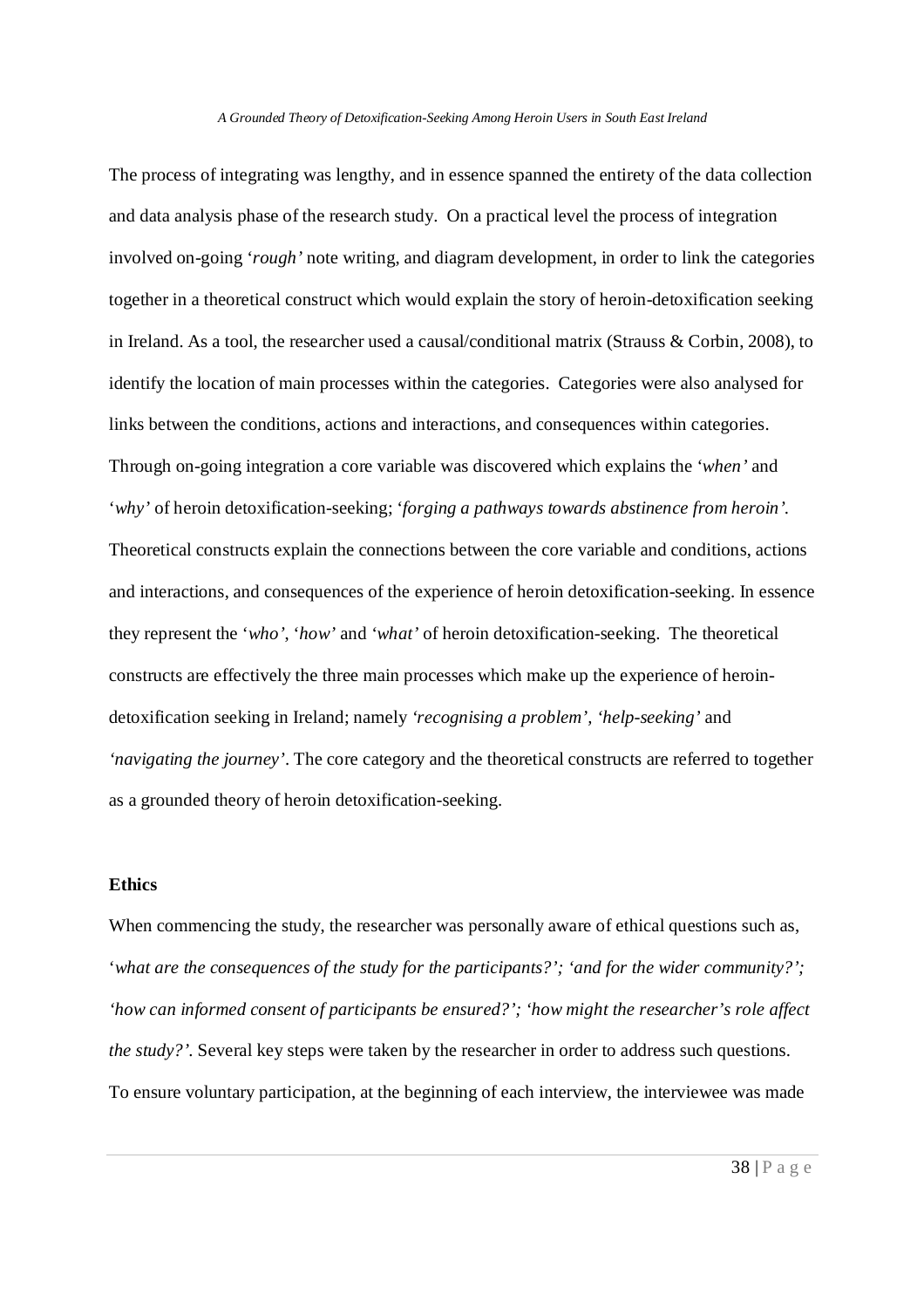aware of their right to refuse to participate, and to withdraw from the interview and the study, without prejudice whenever and for whatever reason they wished. All details from the information sheet were repeated, in understandable terms to the interviewees, at the beginning of each interview. Participants were informed that they were allowed to ask for clarification on any aspect of the study during all stages of the interview. The methodology was conducted in accordance to standards set by the European Monitoring Centre for Drugs and Drug Addiction (EMCDDA, 2005) and in accordance with the NACD's Guidelines on Good Research Practice – Research Ethics (2005). The researcher recognised that heroin users may be vulnerable for a multiple set of reasons, due to the nature of addiction, the potential for intoxication and of experiencing withdrawal during the research process and was also aware of the impact which these contexts may have on informed consent, voluntariness and decision-making capacity of research participants, and considered the importance of maintaining the confidentiality of participant's personal information (Kleber, 1989; Sugarman, 1994; Anderson & Dubois, 2000). The confidentiality of records and data generated by the research was protected at all times. The protection of informant's identities was a priority throughout the research. All identifiers were removed from transcript material and fictitious names substituted in all cases for the purpose of reporting study findings. Throughout the project, all material, including the notes and tape recordings from interviews, were securely stored and available only to the researcher. Great care was taken to prevent data being presented in a form which could identify the study's participants.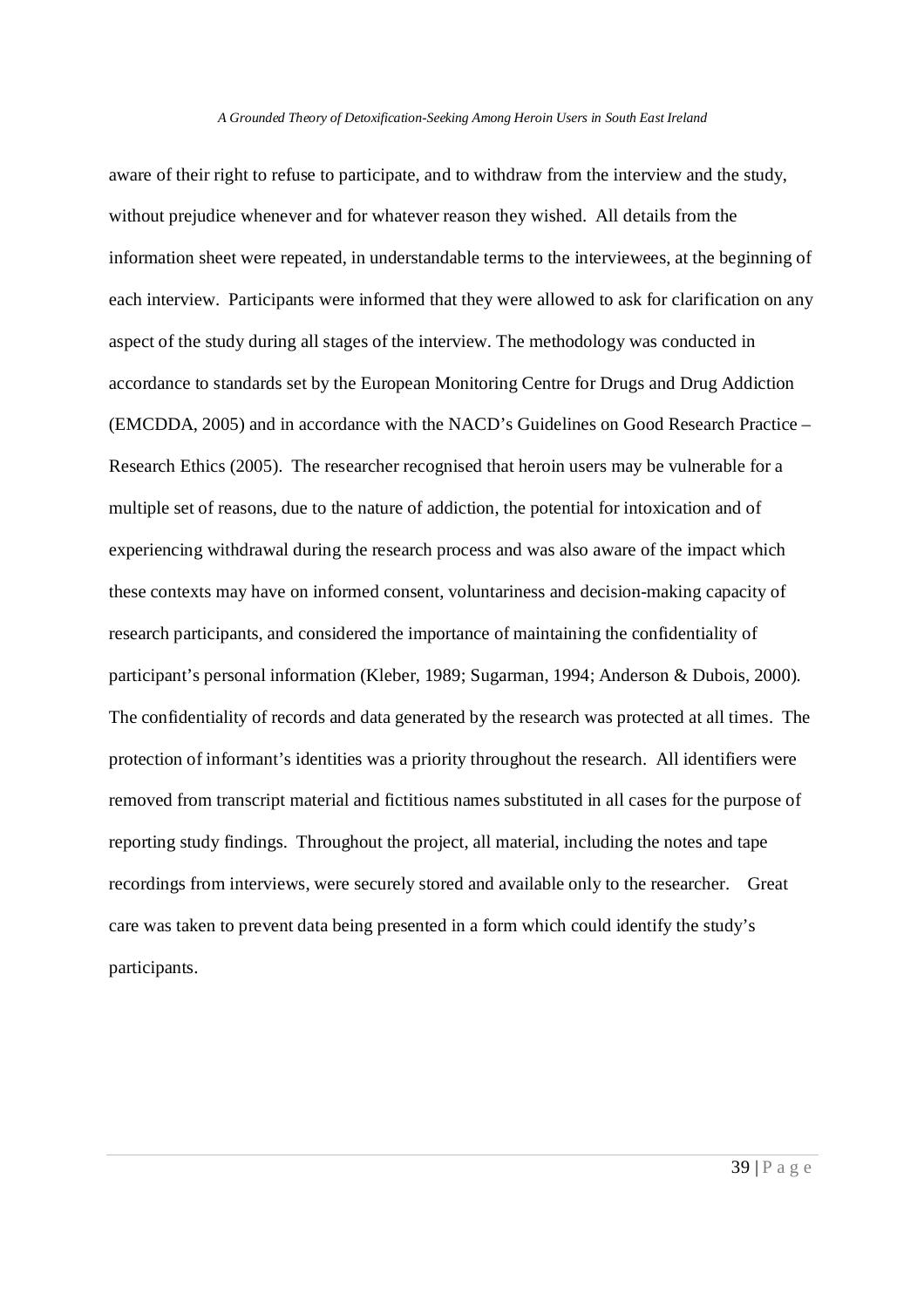## **Limitations of the Research**

There are a number of issues which can be considered limitations of this research and warrant recognition. This section is written in the context that the author is conscious of reflexivity and transparency in order to maximise understanding of the research findings and certain hidden contextualisations and limitations. Heroin users in this study are often not in contact with treatment services. Fountain (1999) describes how the majority of drug users remain hidden from treatment and drug services and that those in contact with services are often unrepresentative of the broader population of drug users, with regard to patterns of drug use, risk behaviour and health status. A limitation of this study is that although it managed to reach a number of heroin users who had never accessed formal treatment, it was not capable of targeting and reaching a larger number of such '*hidden'* individuals. Also, the study did not include drug users who are currently homeless, or in prison. A constructivist grounded theory approach (Mills et al., 2005; Charmaz, 2006) challenges a '*rethinking'* of the traditional role of grounded theory researcher as objective observer. The author agrees that conducting interviews as the method of data collection defines the role of the researcher as one which is consistently practical and influential and that in-depth interviewing could be conceptualized as a special type of partnership and cumulative performance (Marvasti, 2004; Miller & Crabtree, 2004). However, the traditional grounded theory approach recognizes researcher bias and seeks to work towards removing it while maintaining reflexivity and sensitivity throughout (Glaser & Strauss, 1967; Strauss and Corbin 1990). For example line-by-line data analysis ensured ongoing inductive analysis of the data and promoted the deterrence of the researcher's own beliefs and biases (Charmaz, 2000). Thereby this exploratory study offers a rich and unique insight into the rural experiences of those opiate users seeking detoxification.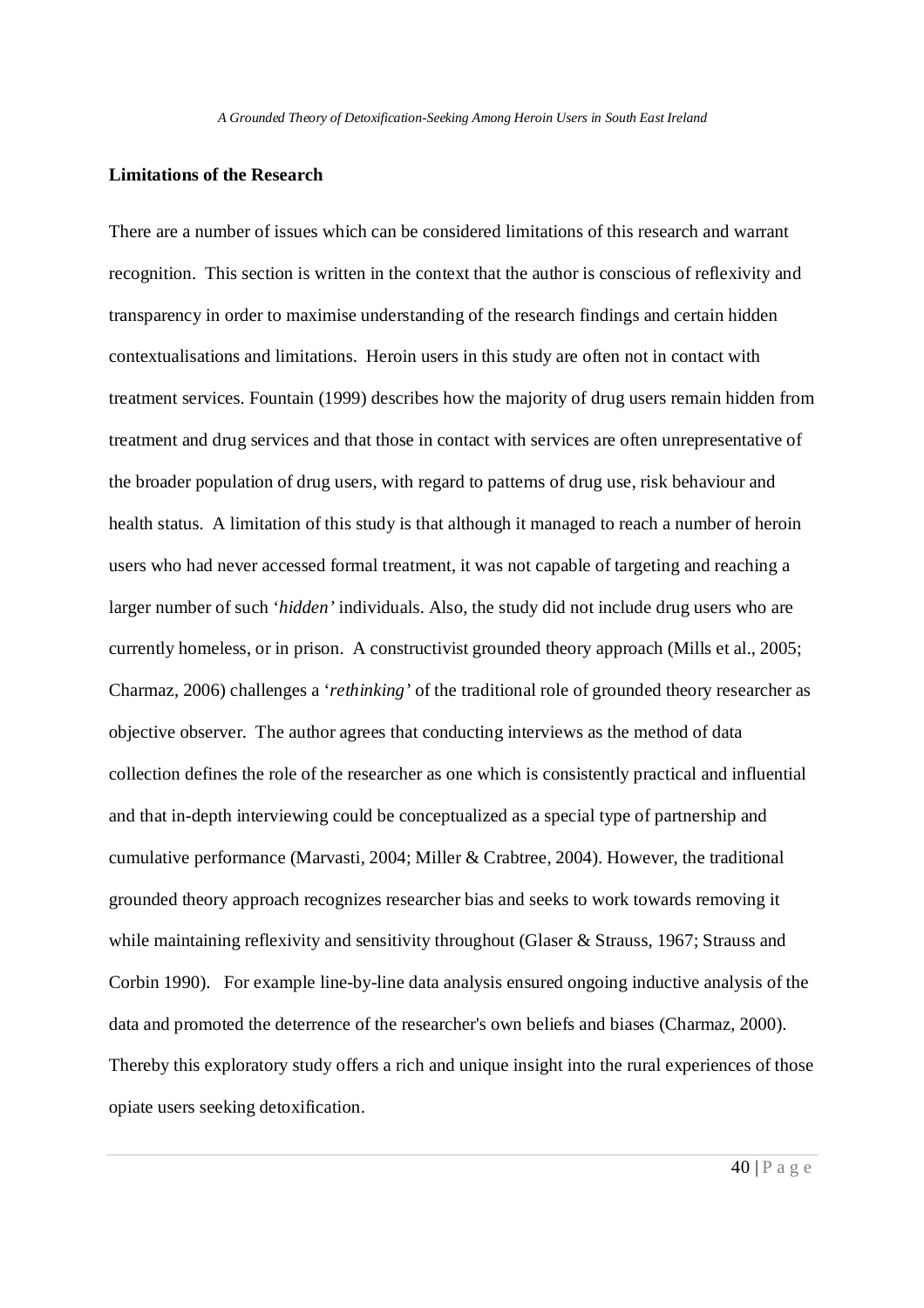## **Research Design - A Reflection**

Strauss and Corbin (2008) suggest that all researchers, in designing and carrying out research studies, take what items from their '*menu of learning'* that makes sense to them at the time of the research. The methods which researchers choose refer to their own immediate work as well as the research aims. In this context, the community development and equality environment in which the research was employed at the time of the research study, and the researcher's qualifications, study and previous work in the area of social justice, emerged as central to the research contextualisation and effected the choice of a research design which recognised the importance of listening to those who are experiencing a social problem. At the time of the study, the researcher had experienced drug treatment provision in Ireland, as a concerned person, and in addition was living in an Irish town experiencing a rise in heroin use and a lack of local detoxification or stabilisation services. These factors underpinned the need for a systematic approach to the research in order to provide clear tools for data collection and analysis, and specific efforts to reduce subjective forms of bias which may be existent in second order research where the researcher is collecting and constructing stories based on constructions of reality by another person, the interviewee (Martin & Stenner, 2004; Mills et al., 2006). Table 3 and Table 4 below outline the detoxification experiences of the research participants interviewed within Group X, including self-detoxification from opiates and specialist in-patient opiate detoxification services. Pseudonyms have been allocated throughout the reporting of findings, and treatment status is not indicated as this may indicate identity.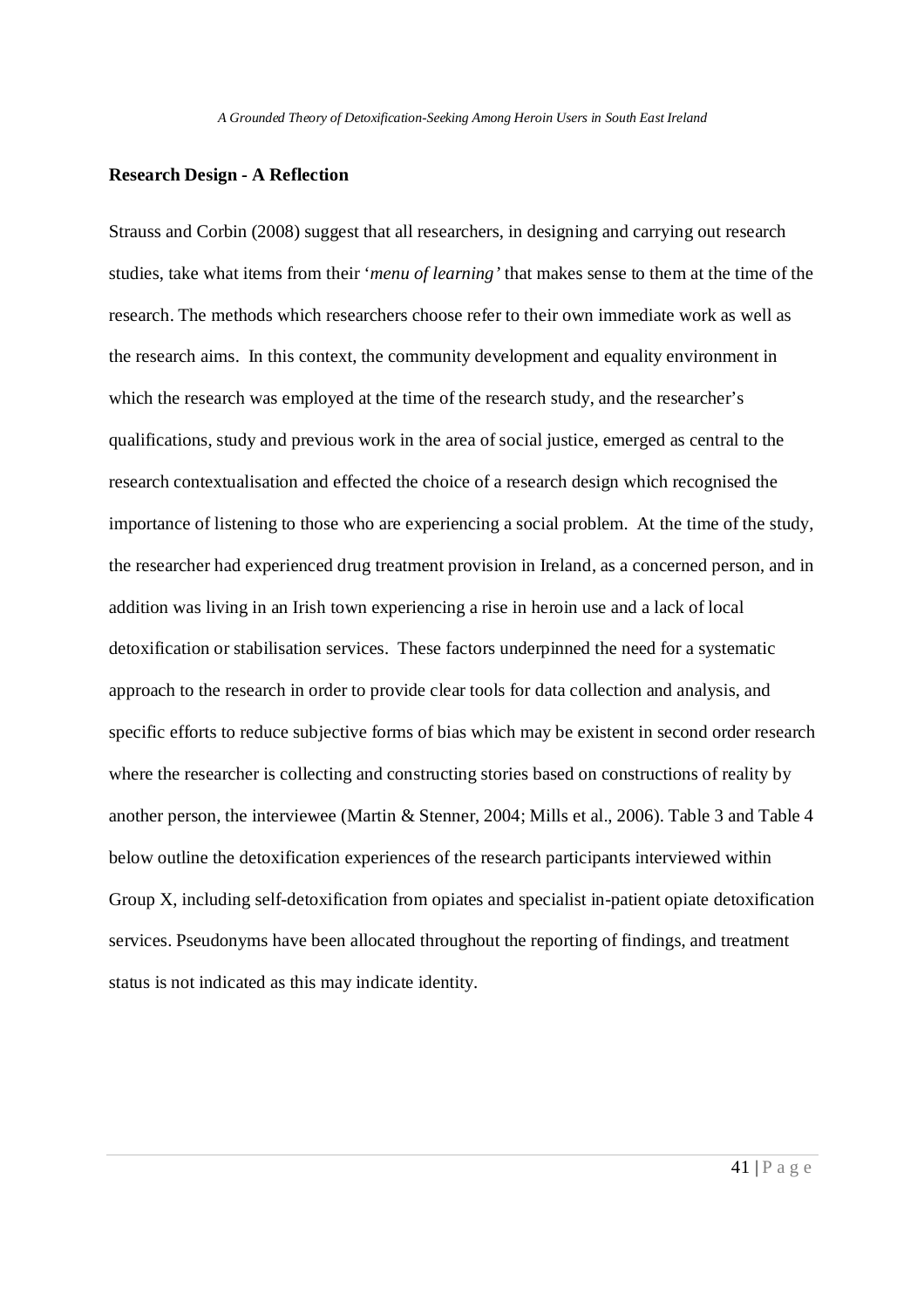| <b>Total</b><br>'Yes | Heroin                                                                        |
|----------------------|-------------------------------------------------------------------------------|
| 11                   | Ever Injected Heroin                                                          |
| 12                   | Ever Used Heroin                                                              |
| 12                   | Ever Attempted 'Cold-Turkey'                                                  |
| 8                    | Ever Attempted Self-Detoxification from<br>heroin using Prescribed Medication |
|                      |                                                                               |
|                      | Ever Attempted Self-Detoxification from                                       |
| 2                    | heroin using Methadone                                                        |
| 9                    | Ever Completed Self-Detoxification from                                       |
|                      | heroin                                                                        |
| $\overline{7}$       | Ever Sought Access to In-Patient                                              |
|                      | Detoxification                                                                |
| 4                    | Ever Completed In-Patient Detoxification                                      |
|                      | Ever refused access to an inpatient                                           |
| $\boldsymbol{2}$     | detoxification service                                                        |
|                      | Ever completed an outpatient                                                  |
| 1                    | methadone detoxification for heroin use                                       |

 **Table Three: Baseline Data for Group X Participants – People who have experienced heroin dependence**

**Table Four: Baseline Data for Group X Participants – People who have experienced heroin dependence**

| <b>Total</b><br>'Yes'   | Methadone                             |
|-------------------------|---------------------------------------|
|                         | Ever participated in community based  |
| 7                       | outpatient methadone maintenance      |
|                         | Ever sought access to community based |
| 8                       | outpatient methadone maintenance      |
|                         | Ever sought in-patient detoxification |
| $\overline{2}$          | from methadone                        |
|                         | Ever refused methadone due to relapse |
| 5                       | during maintenance programme          |
|                         | Ever participated in an outpatient    |
| $\overline{\mathbf{c}}$ | methadone maintenance programme       |
|                         | Ever attempted 'cold turkey' or self- |
| $\mathbf{2}$            | detoxification from methadone         |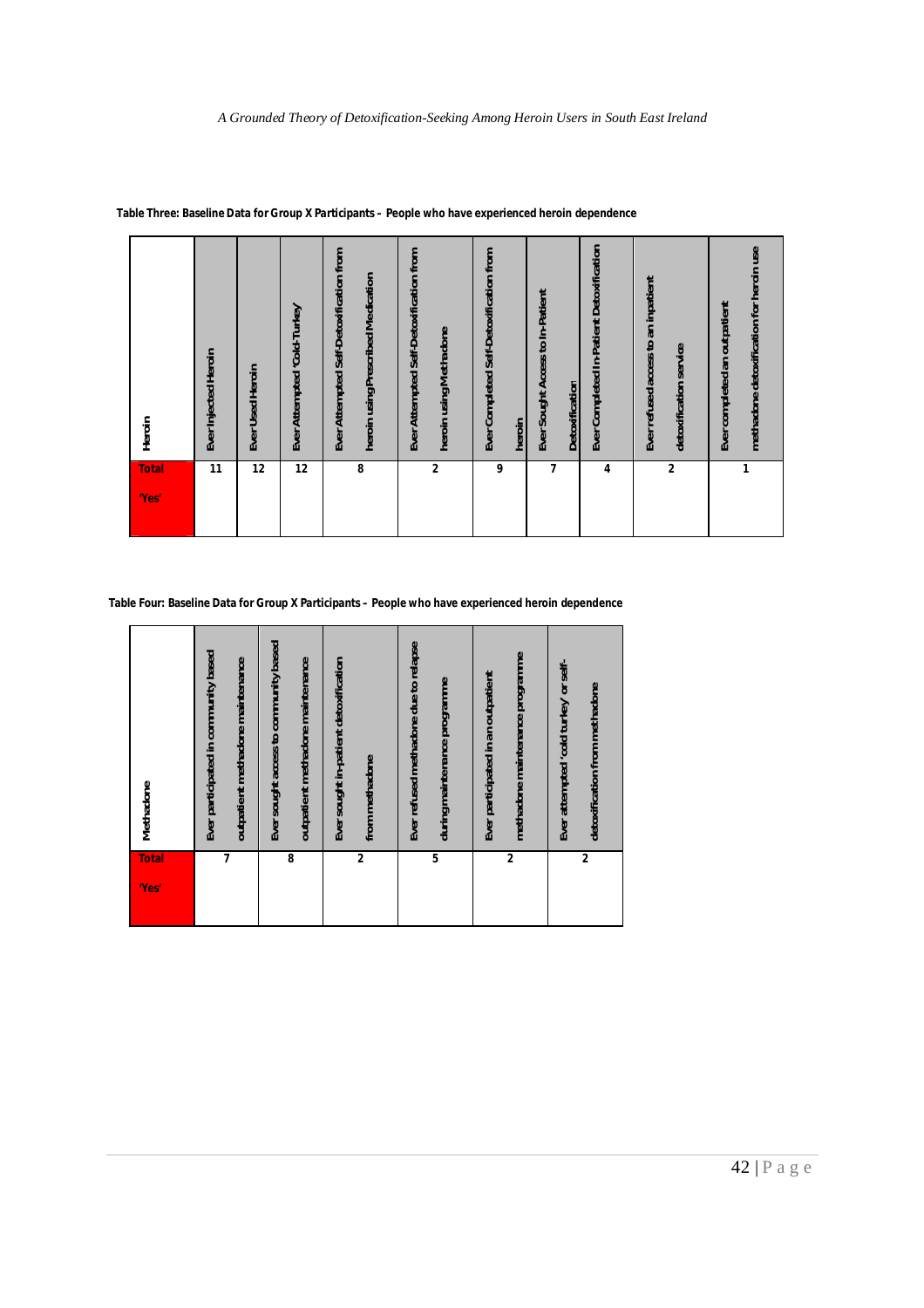## **Section Three – Results**

*Knowledge may not mirror the world, but it does help us understand it. (Corbin & Strauss, 2008: 11)*

## **Forging A Path Towards Abstinence from Heroin**

Heroin users who participated in this study had experienced periods of abstinence following voluntary cessation of using the drug in their past. A majority of the Group X cohort reported at least one period of being abstinent from heroin use which lasted at least twenty four hours. A smaller number of individuals reported experiencing at least one period of abstinence from heroin use which lasted at least one week, with overall reported lengths of periods of abstinence from heroin varying from twenty four hours to three years. Individuals reported achieving periods of abstinence from heroin use both while participating in, and remaining outside of, formal drug treatment provision. When trying to give up heroin use, research participants were active in shaping out, inventing, '*forging*' their own individual path to abstinence, the direction of which was influenced by both structural and agency factors. The category '*forging a path towards abstinence from heroin'* represents the inner experience of becoming abstinent from heroin, and the challenges and difficulties which research participants experienced in finding their way towards abstinence from heroin. Thereby this process of *'forging a pathway toward abstinence'* remained characteristic of a struggle for research participants, due to both the inherent internal difficulty to '*beat'* heroin addiction, and the lack of clear, accessible pathways within the treatment sector surrounding them.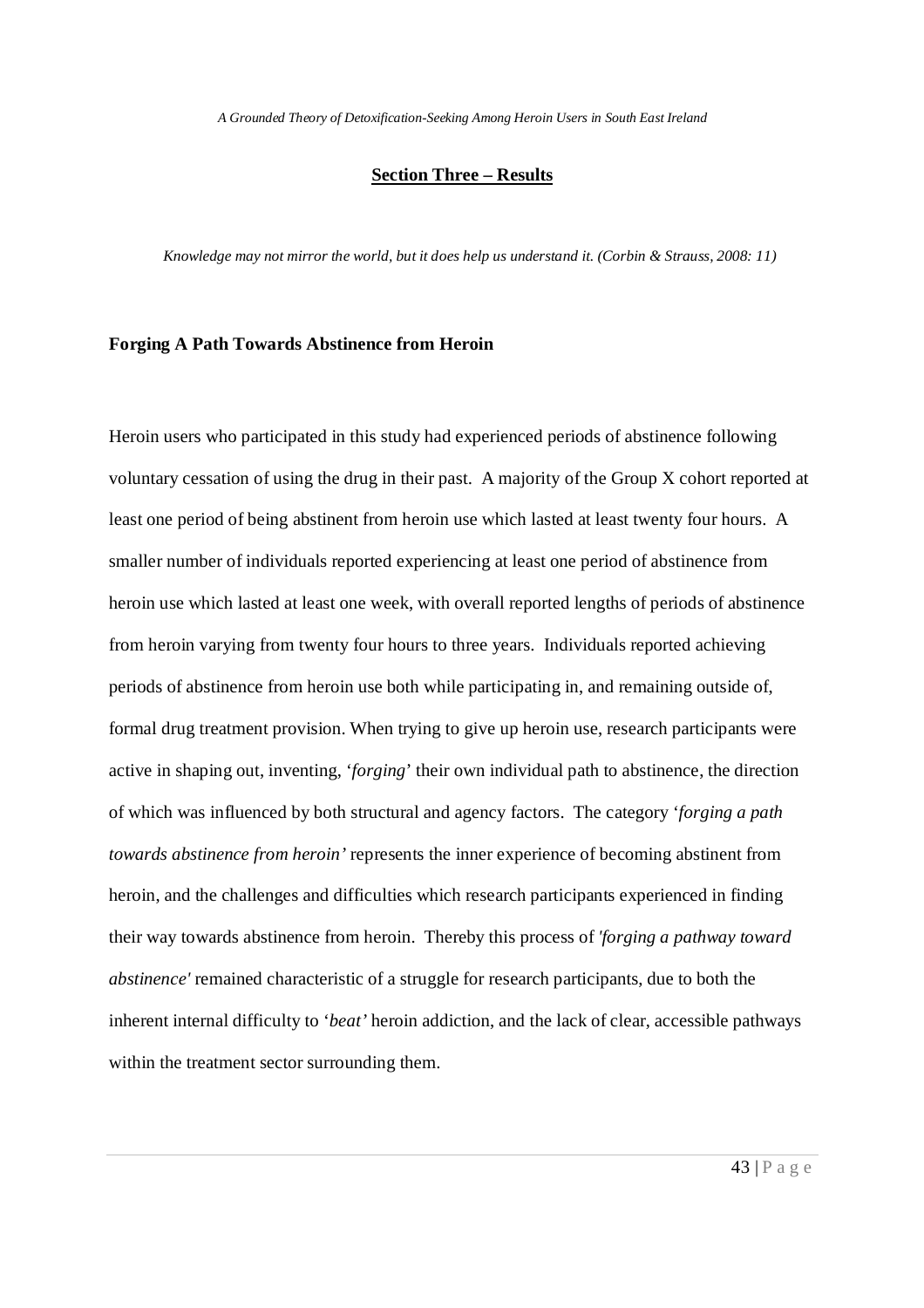However difficult it was to reach abstinence from heroin, research participants conversely spoke about several key factors which assisted them to forge a path towards abstinence which met their needs, hopes and goals. Individuals also spoke positively about the periods of abstinence from heroin use in their lives, regardless of the length of '*clean'* time, and despite relapse in many reported cases of abstinence. Research participants who achieved abstinence for a period of one week or longer reflected on the clarity of thought and opportunity to engage in a reflective process which a period of abstinence provided, and expressed pride in the fact that they had been able to stop using heroin at least on one occasion. For some, seeking heroin detoxification was part of the path they forged which lead them to abstinence, while others chose to remain outside of formal detoxification service provision. The context of a decision to seek, or to not seek detoxification changed over person, time and place. This perspective was mirrored in the accounts of service provider stakeholders who emphasised consistently that detoxification as a treatment option for heroin use is considered by individuals for varying reasons, and indeed is not an option considered by all heroin users that they engage with. Here follows an illustrative narrative by a service provider;

*It's mainly detoxing with a view to getting treatment..........but the reality is like, ye know, sometimes it's not the goal, or it's not our goal to detox everybody. Well I suppose, it's important if the client thinks it's important. So, it needs to be client driven. Because like, if they can detox then they can attend a treatment centre or have a better quality of life even. Nobody can attend ye know rehab, or a treatment centre if they are not detoxed. My experience of it is that like normally when people are going down the level of detox, ye know, they may have it in their mind or may not have it in mind to go for treatment, they may just want to do it for themselves. (Drug Service Provider)*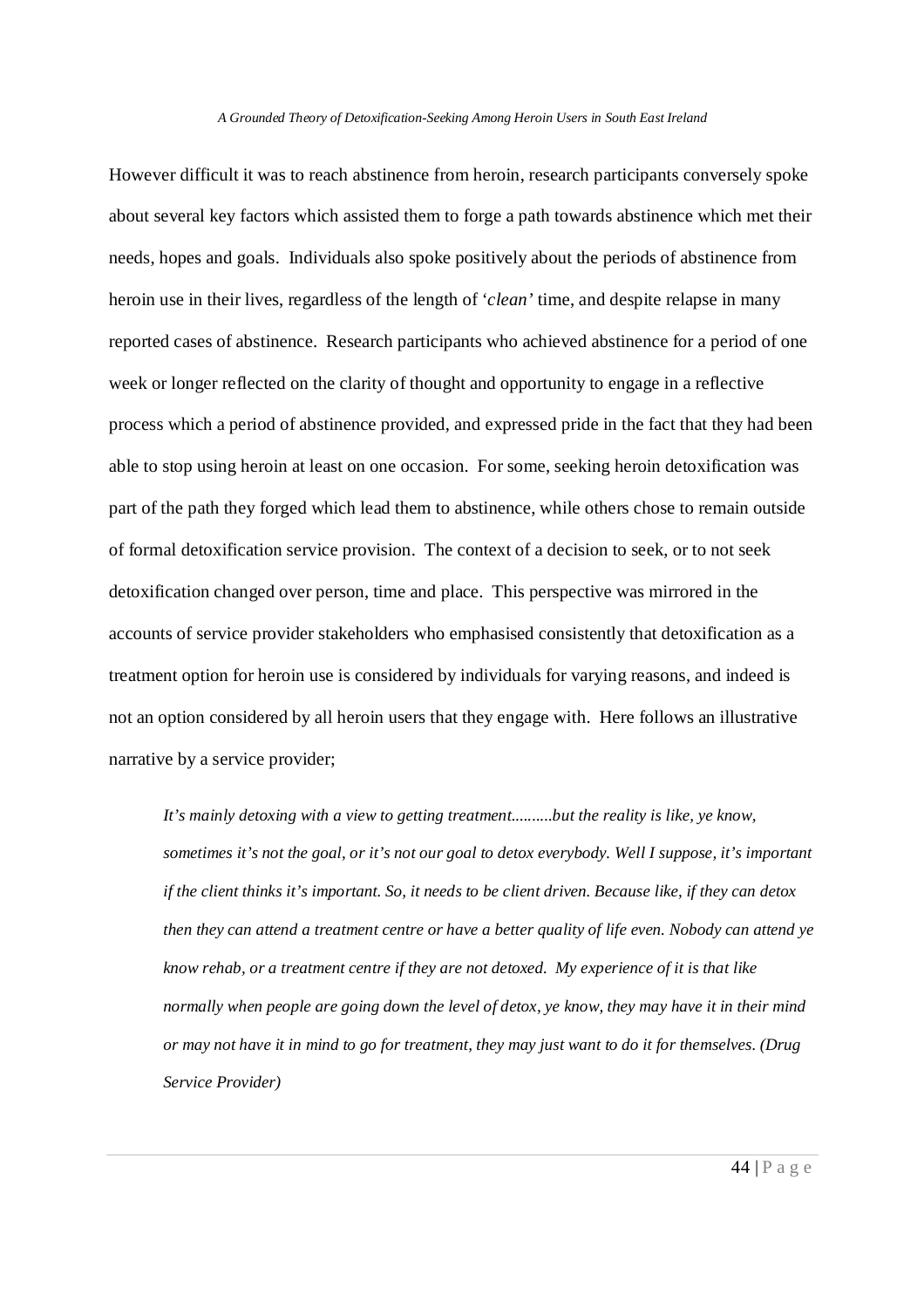Research participants expressed that when they ceased using heroin, an inherent step for them on the journey of achieving abstinence was coping with withdrawal from the drug. Heroin users in this study chose to cope with withdrawal from heroin by self-managing withdrawal outside of formal drug treatment, and/or by seeking detoxification within formal drug treatment. Both structural and agency factors influenced this decision. Many of the heroin users in this study chose to self-manage their withdrawal from heroin, using other drugs, or by going '*cold turkey'*. Individuals who did not attempt to self-manage withdrawal from heroin reported an individual decision process based on lack of knowledge of the process of withdrawal, a desire for formal treatment support, and/or awareness of the risk of relapse during self-detoxification. Such heroin users in this study were often however, unable to access a formal heroin detoxification service. In many of these cases an individual decision making process dictated an alternative means of completing withdrawal from heroin, such as approaching a General Practitioner for prescribed medication, or availing of methadone maintenance. Heroin users who did seek detoxification, sought detoxification from both regional and national in-patient services, and approached other heroin users and non-detoxification services at community level for information and support (General Practitioner, drugs counsellour, methadone clinic).

Thereby, the concept of '*forging a path towards abstinence from heroin'* portrays challenges, decisions and tasks which research participants faced in finding '*the*' way to abstinence, and the fact that in reality there was no one '*way*' found to seek and achieve abstinence. As in the case of detoxification-seeking, or not, research participants defined their own journey towards abstinence by creating a path using their experience, perception and knowledge of heroin dependence, withdrawal and relapse. The direction taken towards abstinence changed over person, time and place, and the journey was often repeated, and modified, following relapse to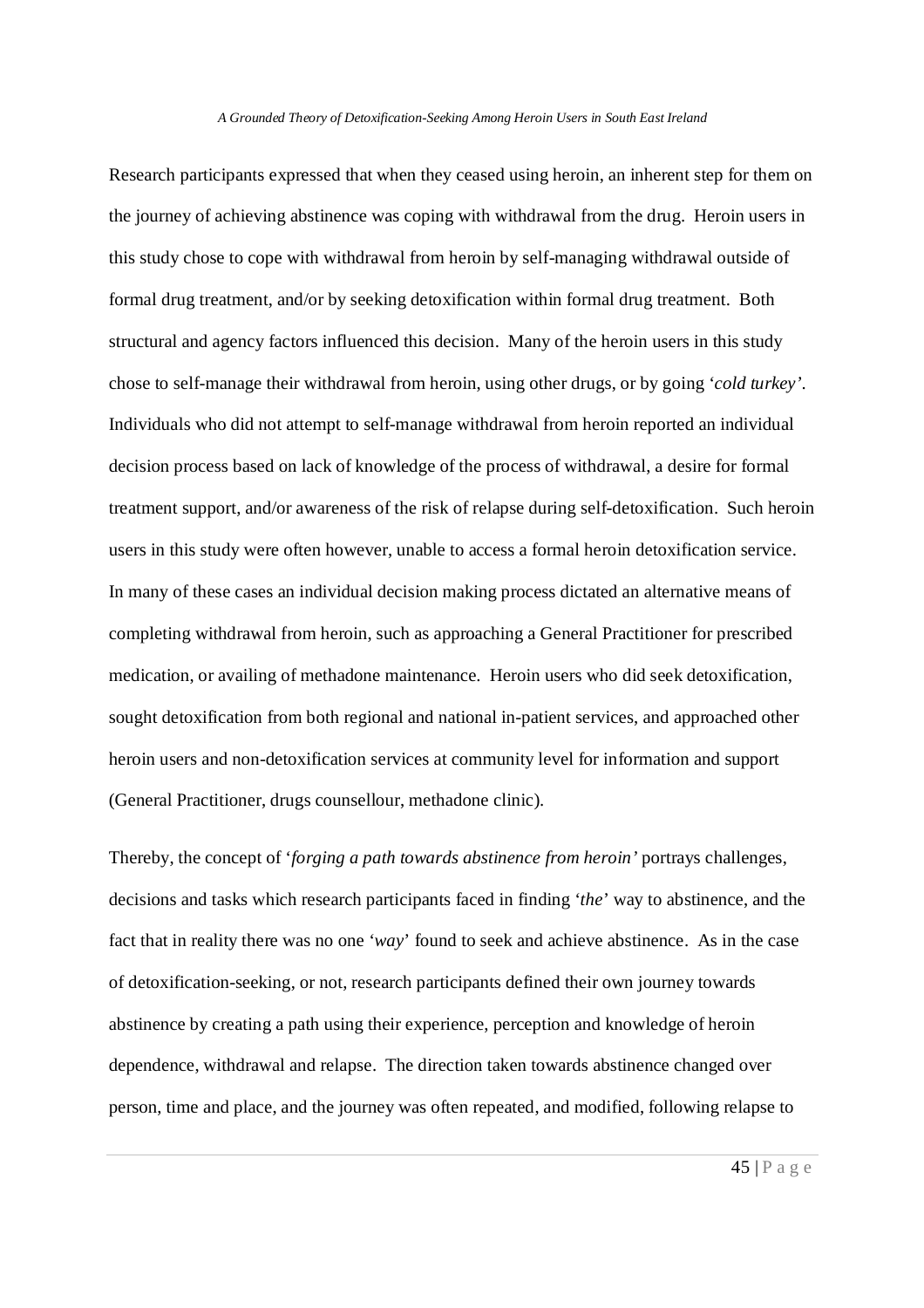heroin use. Below is an outline of the three conceptual processes within '*forging a path towards abstinence from heroin'*, which occurred concurrently for some research participants, and as a series of steps for others.

## **Forging A Path Towards Abstinence: Recognising a Problem**

Research participants provided a wealth of information which described their experiences of '*recognising a problem'* that led them to began their journey of forging a path towards abstinence from heroin. The concepts (actions, interactions, emotions and behaviours) that are encompassed in recognising a problem related to heroin use, and wanting to be abstinent, provide insight into the context and conditions of heroin detoxification-seeking. All of the research participants who participated in this study, who experienced heroin dependence, reported that for the most part of their heroin-using career, they were aware of, and reflecting on, the negative effect of using heroin on themselves, and their lives. For the majority of research participants, the negative effect of using heroin was experienced almost on a daily basis, throughout their heroin-using career, as a sense of weariness of the reality of life '*on heroin'*. On-going challenges and risks inherent in living with a heroin addiction were highlighted by research participants, mainly in terms of social exclusion (facing stigma in the community and '*labelling'*), the heavy financial burden of the cost of heroin, effect on family and personal relationships (including having children taken into care), inability to work or get a job, lack of life opportunities, loss of control and physical, emotional and mental ill-health ('*paranoia', 'fear'*). The narratives below, provided by Lisa and Sarah, provide further insight into the impact of heroin dependence, and the *'control'* which the research participants felt heroin had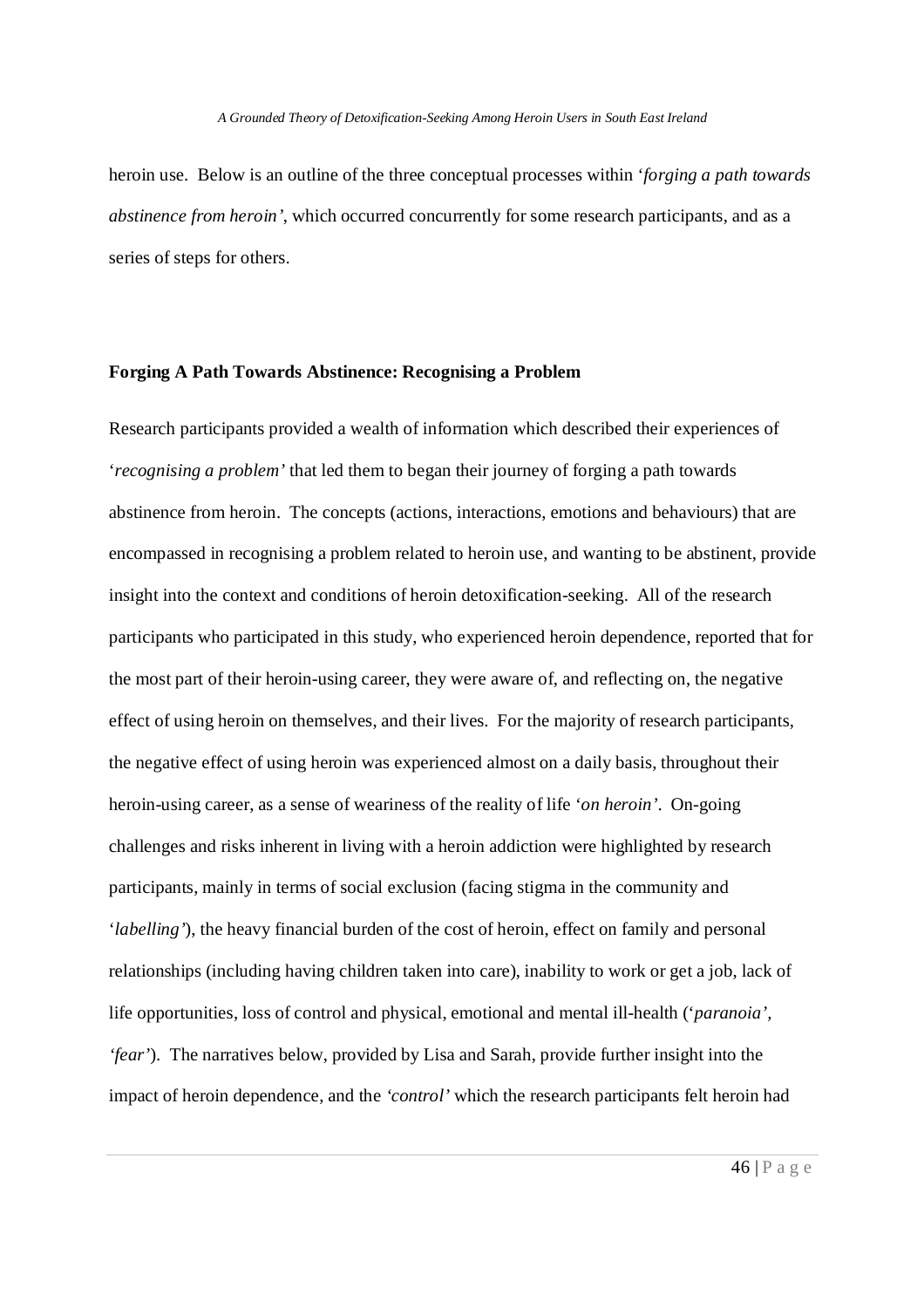over their lives.

*I've hit the point where I've had enough, I'm on it (heroin) a good few years now and I've just reached the point where I want to be normal………….just to be able to go to sleep at night and not have to worry what am I gonna do for tomorrow, who am I gonna borrow off. (Lisa)*

*From the minute you wake up in the morning you're thinking about it (heroin), where am I going to get money for it. Or, you wake up in the morning, ye do it, then the minute you have that done then it's 'where am I going to get the money to have my next hit'. Like all day everyday it's on your mind, you're either doing it or you're thinking about where you're going to get the money to do it or you're thinking about how am I going to get off it or, you're whole life is took over by it........say at night time or ye know even you're sitting there and someone just walks by and yer thinking I'd love my life to be back to the way it was, I'd love to be in control of my life just the way that girl is…….. cos ye have no control over your life anymore. (Sarah)*

A majority of individuals reported that the impact of heroin dependence on themselves and their lives often prompted them to resolve to address the problem by attempting to stop using heroin and '*get clean',* as they desired a '*better'*, drug-free life for themselves, or their family. A majority of research participants described their motivation to attempt to stop using heroin as being grounded in their prioritisation of factors such as having a family, caring for children, and gaining or maintaining employment. Mary provided the following description of when she first injected heroin, and subsequently realised that she wanted to give up heroin as she was aware of the conflict that existed between incurring the health risks of injecting drug use and her personal desire to have a family in the future.

*I always thought about coming off it (heroin) and I knew that I needed to come off it if I wanted any kind of a normal life at all…………. I was always thinking about it so I was and then I*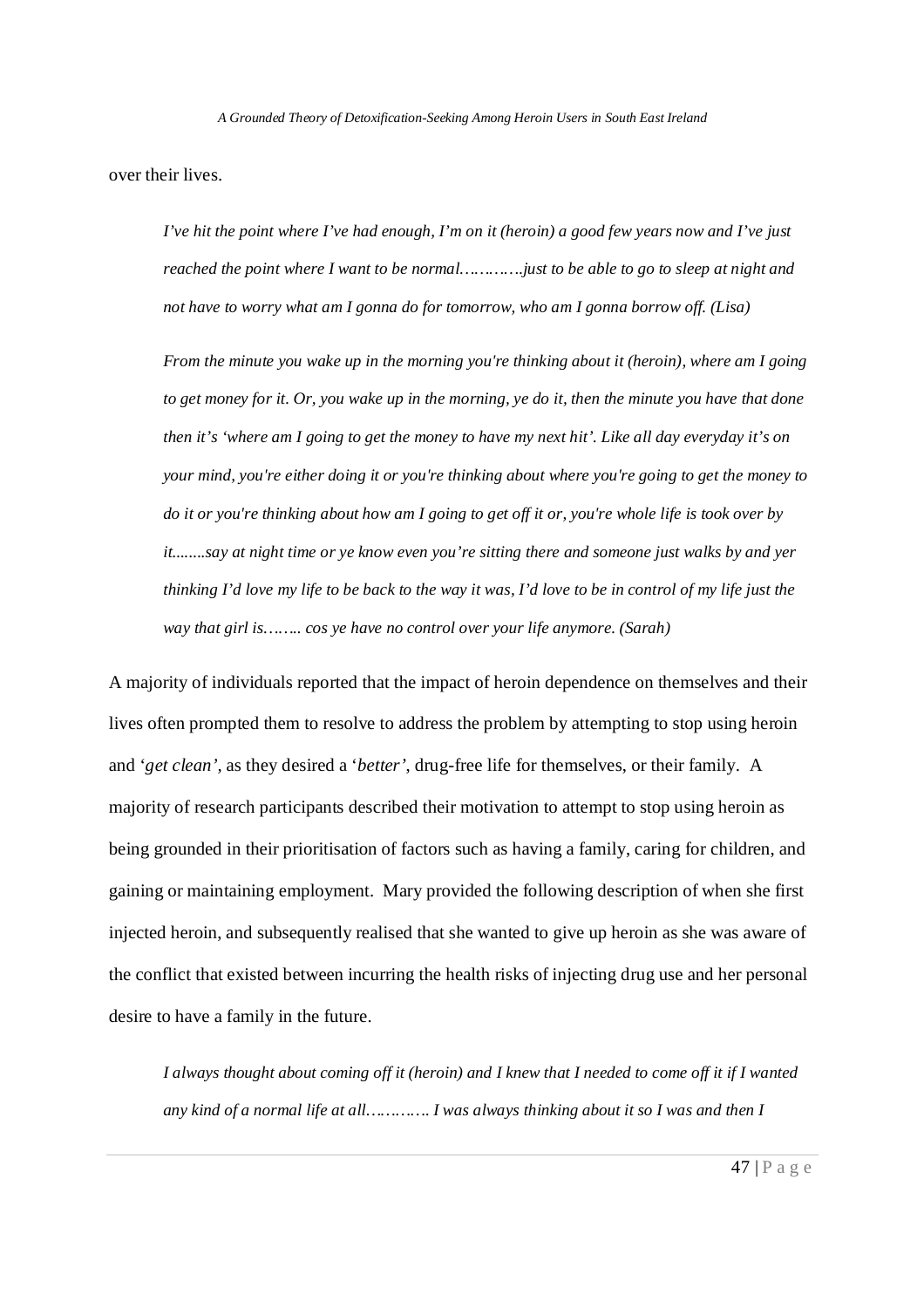*actually kind of started really realising that I needed to come off it, and then I just realised how bad I was after getting (injecting), and I knew that I needed to cos I was gone so far, ye know, and actually cos I'm (age deleted) now and I wanted to, I want to, have a family. (Mary)*

Attempts to stop using heroin were also experienced by a number of research participants as being motivated by goals other than achieving long-term abstinence and a drug-free lifestyle. Two research participants recalled attempting to stop using heroin in order to have a '*breathing space',* to recuperate physical and mental health at times in their lives when they felt their health had deteriorated significantly, consequential to their heroin use. Two further research participants reported their attempts to try to stop using heroin, in order to avoid a judicial sentence. The narrative below describes the experience of Joe, a male research participant in the study.

*I've had court cases and that, where I'd have to give clean urines every week, so I'd just quieten up a bit for the 3 days, get clean, do the urine and go back using again, I was doing that nearly every two weeks. I didn't want to get clean, I was only doing it cos I didn't want to go to jail either. (Joe)*

Significantly, a majority of research participants who were participating in a methadone maintenance programme at interview also expressed that they were regularly reflecting on the negative effects of using methadone, on themselves and their lives. All research participants who were participating in a methadone maintenance programme at the time of interview expressed that they were participating in the methadone maintenance programme with a goal of being detoxed from methadone within a year, or under. Many of those who were participating in a methadone maintenance programme at interview, reported a desire to be methadone free due to factors such as an inability to maintain a job and at the same time meet the requirements of a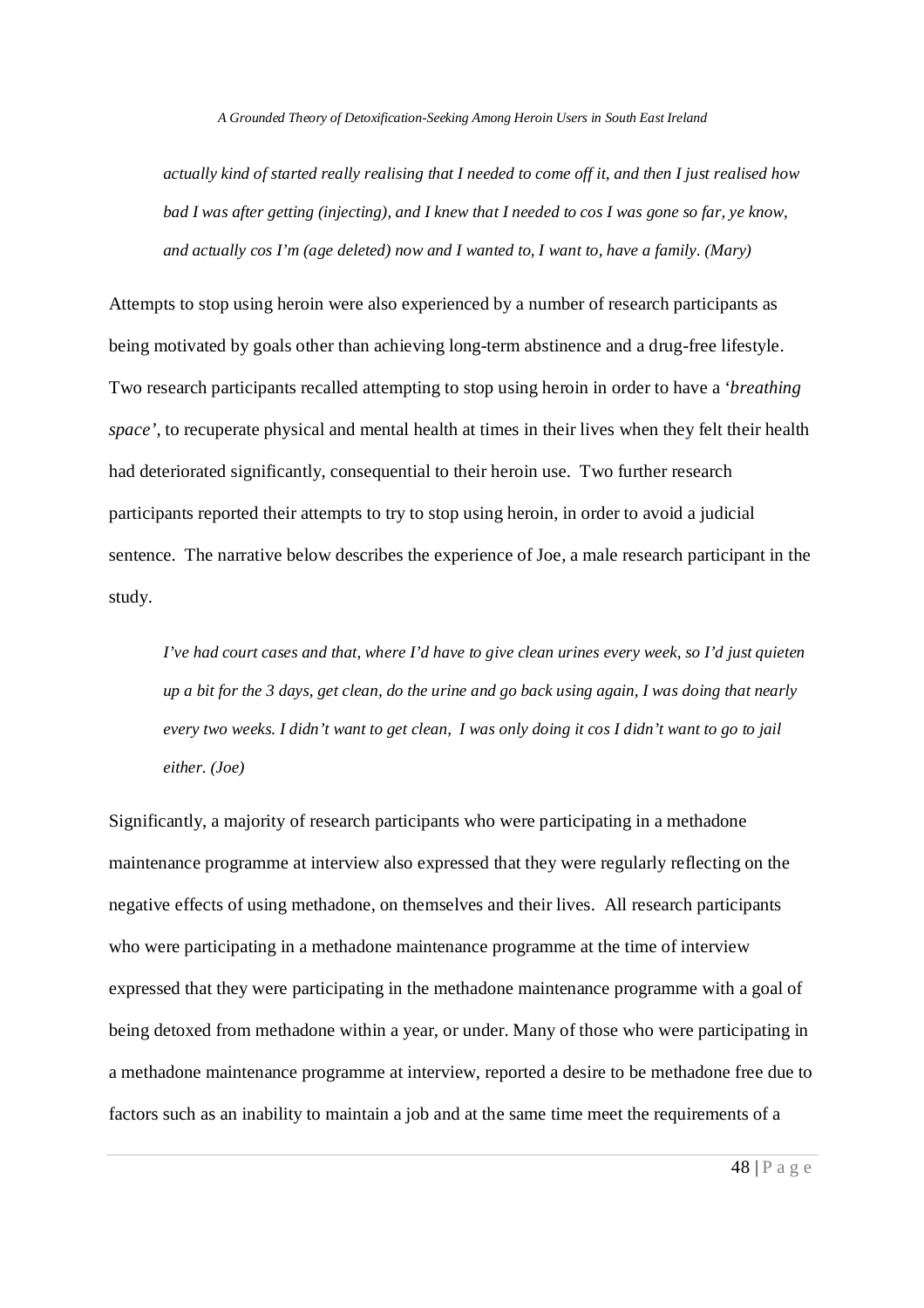methadone programme based outside of their immediate locality (travel, appointments), a '*fear'* of becoming dependent on methadone long-term and thereby living with a similar loss of control and lack of autonomy in their lives, and a desire to be completely drug-free. The narratives below provide an insight into this process.

*I've been on 60 (mls. of prescription methadone) now for a while, and like I don't want to be on methadone maintenance. (Lee)*

*Well I want to be able to have a working life ye know. I physically wasn't able to do it, like I said I was working and have to be home every day for the methadone and then twice a week you'd miss for to go to a clinic ye know, so it was very hard work around it and it the end I just had to leave the job ye know, and basically found it too hard to work it. (Barry)*

*Well I kind of gave myself a year, like I don't want to trade heroin for that (methadone) like, I don't want to get stuck on methadone either, like I went up to 80 and I'm on 60 now and I'm going to get down to 30. (Joe)*

## **Forging A Path Towards Abstinence: Help-Seeking**

Individuals who participated in this study reported their varying formal and informal strategies for trying to achieve abstinence from heroin. Some research participants decided to seek formal help, while others did not. Service providers also spoke of their awareness that a significant number of heroin users in the research area remained outside of the formal treatment provision available to them. Significant to this study, heroin detoxification-seeking was but one among many potential strategies along the path towards abstinence, described by both heroin users and service providers who participated within this study. Within narratives provided by heroin users, deciding to seek help, or not, with becoming abstinent from heroin was relative to person, time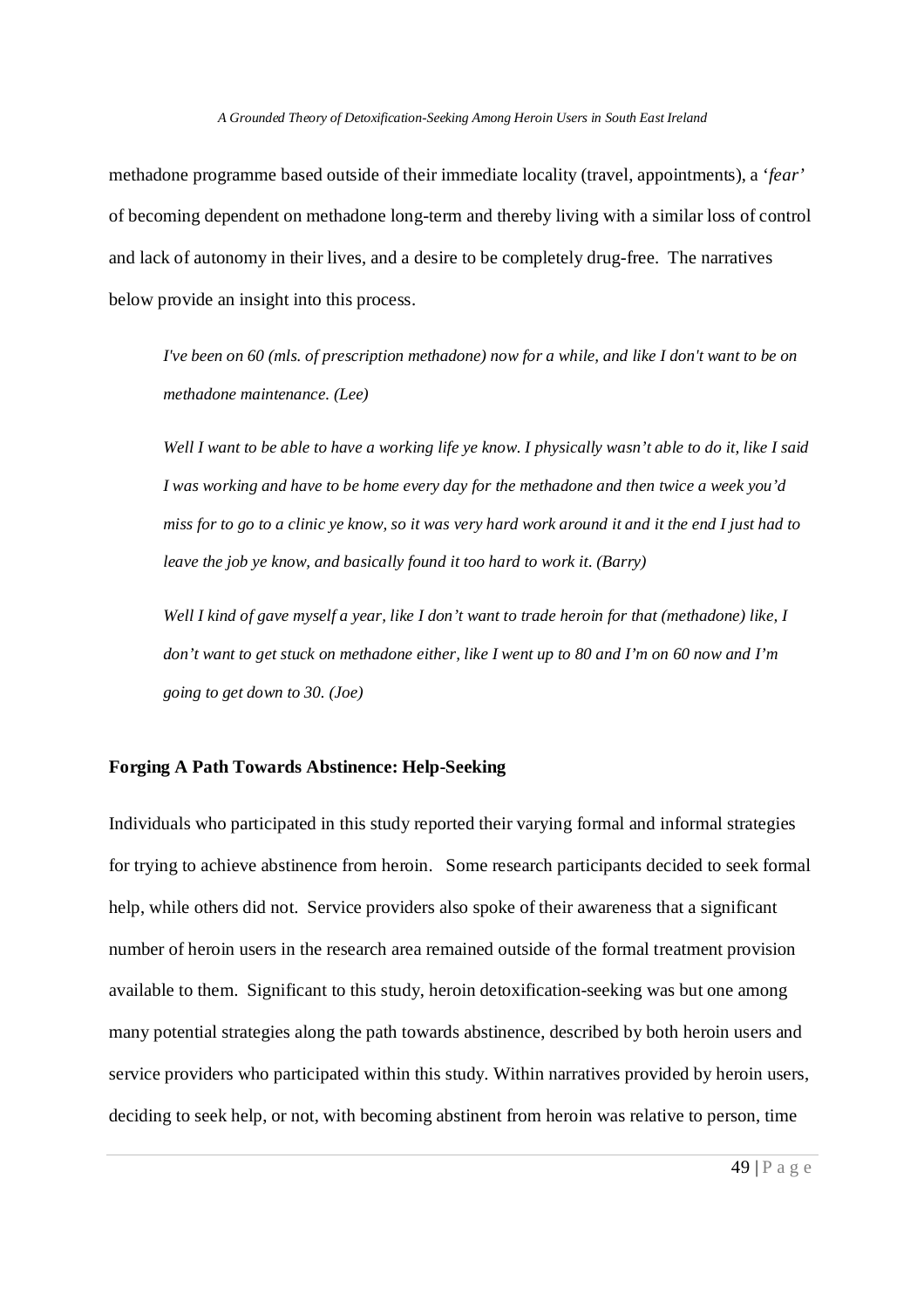and place. Individual research participants expressed that their level of personal knowledge of heroin dependence, withdrawal and relapse when they decided to stop using heroin, and a variety of personal needs (psycho-social, health, family, work) were influential in inhibiting or facilitating them to seek formal help. In addition some research participants decided to stop using heroin aiming for both short-term breaks and long-term abstinence, as outlined in '*recognising a problem'*. There appeared to be a varied continuum of knowledge, perceptions and experiences of formal drug treatment when deciding to seek treatment or not.

Strategies for becoming abstinent from heroin varied between individuals, and were often situated among multiple experiences of attempting to stop heroin use within an individual's drug-using career. Based on the data provided by research participants '*deciding to seek treatment, or not'* can be conceptualised as a '*knowledge rich'*, or a '*knowledge poor'* experience for heroin users, depending on their experience and knowledge of heroin dependence, withdrawal and relapse. Whether or not research participants chose to seek treatment or not, was influenced by their own definitions of their needs, and their goals. For some heroin users, defining personal needs and goals towards abstinence was described as an ill-informed process, due to the fact that they were not sufficiently informed on the impact of heroin dependence, or withdrawal. In particular, ceasing heroin use, or abrupt cessation of prescribed methadone use, for the *first* time were described as significantly vulnerable, confusing and lonely experiences. Attempting to stop using heroin for the first time was characterised by personal lack of knowledge of the effects of heroin dependence and lack of knowledge of the process of withdrawal from heroin, in tandem with the subjective realisation that the individual was in fact '*strung out'* on heroin. Such reported experience is captured in the descriptions provided below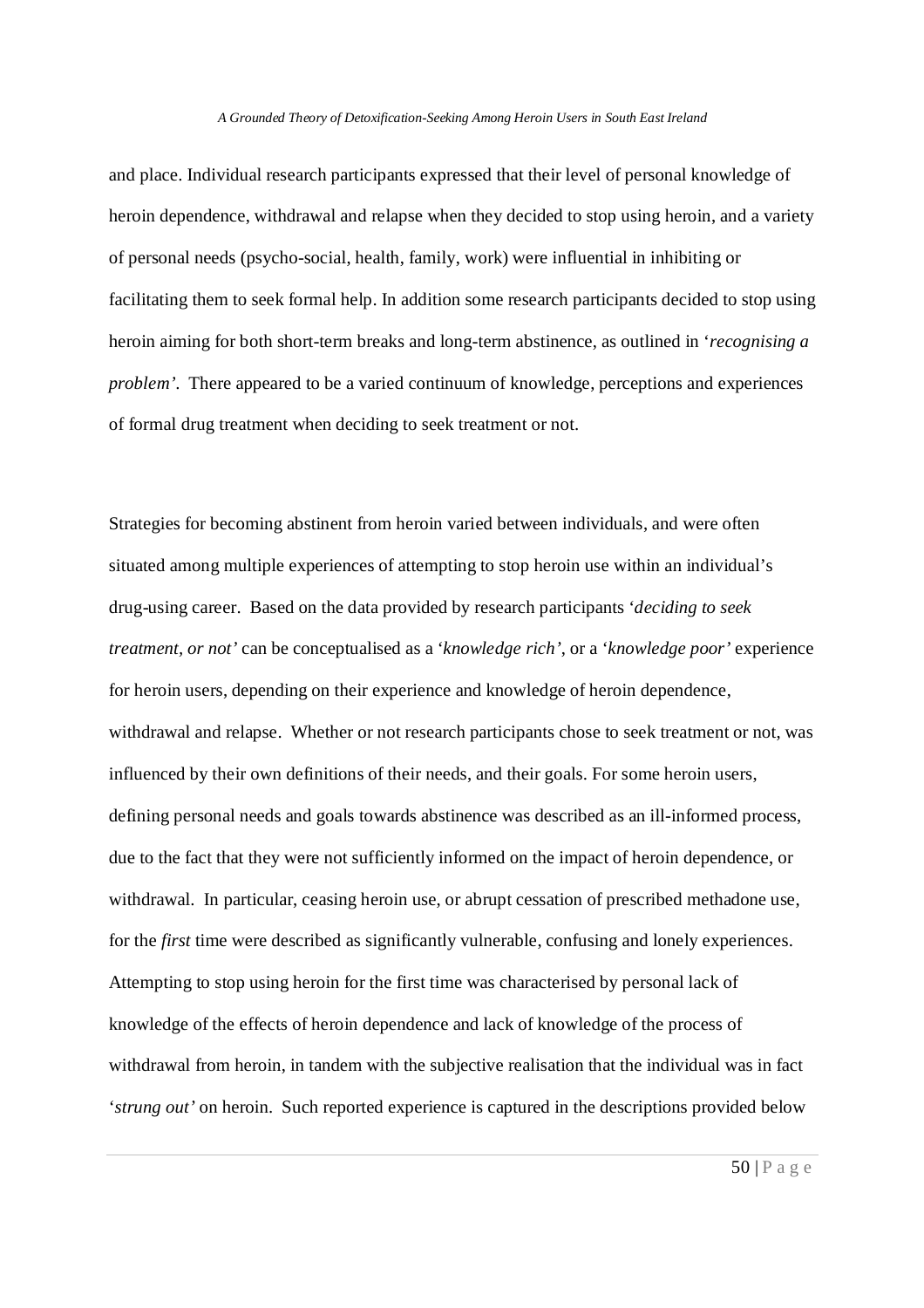by two men, and a woman who participated in the study.

*When I first had the sickness I thought it was the flu or I didn't understand what was wrong with me, I didn't know I was sick from I wanted more heroin like, but that's what one of the lads when I rang him up who I was getting it from and he explained it to me, 'you're stuck on heroin now you're going to have to come and get a bag to get rid of the sickness', like the dealer was saying to me on the phone. (John)*

*Well I didn't even know that you could get them (withdrawal symptoms), cos I was only on it a short time, I didn't know that there was a sickness at the start. (Sarah)*

*It just hit me, it hit me 6.30 of a Sunday morning, I just didn't know what hit me in the bed, I started screaming and my father ran in, I just didn't know what was going on really. (Lee)*

In some cases of forging a path towards abstinence from heroin, research participants also reported at least one experience of a lack of knowledge of detoxification services inhibiting them to seeking detoxification. This lack of knowledge was located within early experiences of trying to stop using heroin. Similarly, for many of the heroin users interviewed, the *perceived* lack of other treatment options was reported as a significant factor in influencing self-detoxification as a perceived '*only*' option during initial help-seeking. The accounts overleaf illustrate the impact of some of the barriers which research participants experienced to seeking in-patient detoxification.

*'I think it's because I didn't have enough information, because it was all kind of new to me, because all the people I used with they were using a lot longer than me or they knew they knew all about it, I actually just didn't know where to go or where to start or what to do and I think that's why I did it (withdrawal) on my own, I just didn't know what to do' (Sarah)*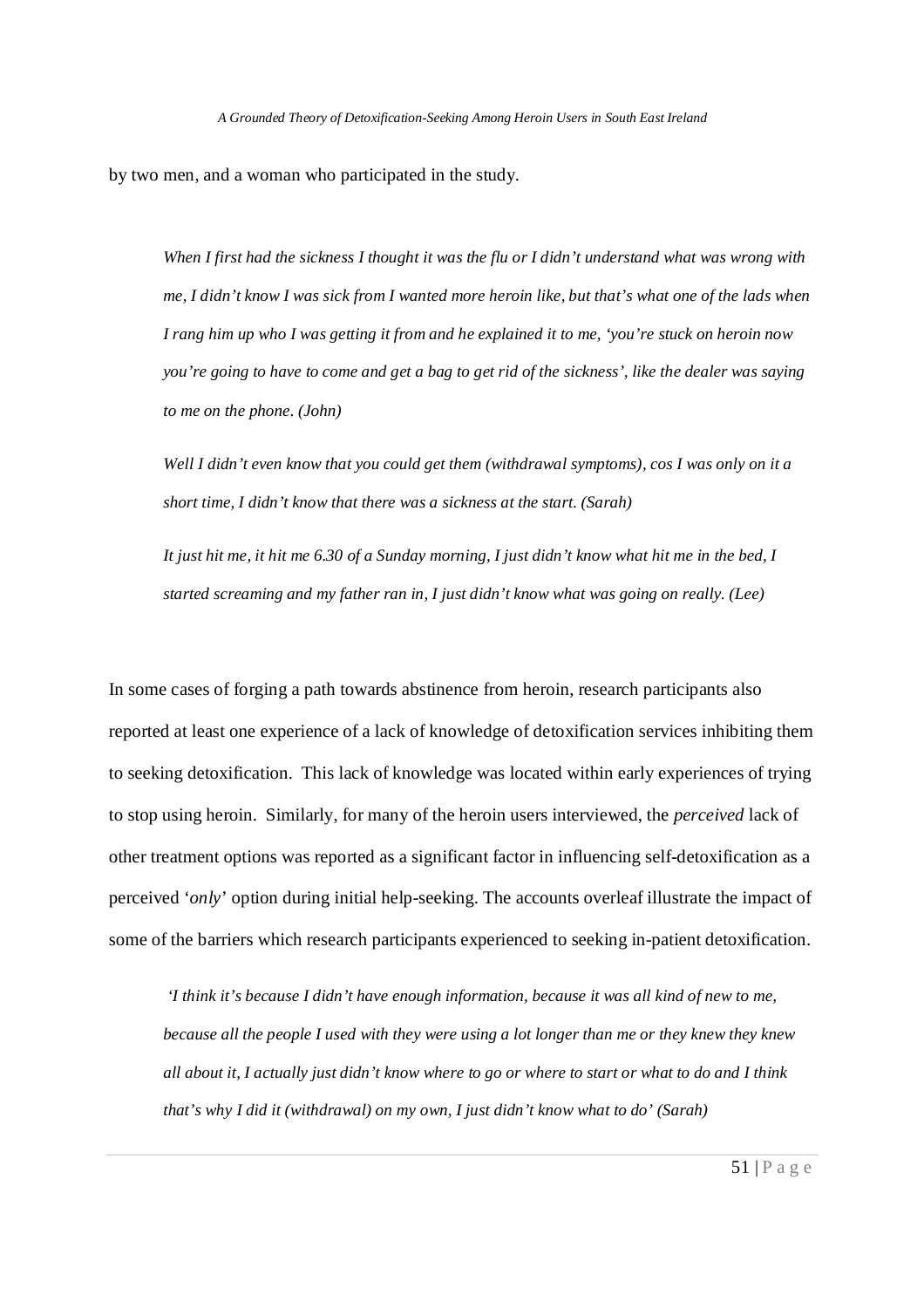*I was advised by them to go into residential but I didn't want to with work, I thought work would find out, I didn't want to take the time off work, I was being promoted, I didn't want this to come up. (Bob)*

It is not surprising then, that '*first'* and early experiences of attempting to stop using heroin were described by research participants as being characterised by self-management of withdrawal from heroin using other drugs, and/or attempting to go '*cold turkey'*, that is to attempt to selfmanage withdrawal without the use of any other drugs, or alcohol. In the context of lack of awareness of heroin dependence and withdrawal, it can be theorised that deciding to not seek detoxification during early stages of drug using was centralised by inherent lack of awareness that processes such as self-detoxification or '*cold turkey'* often do not result in abstinence.

Conversely, during later and latter stages of their heroin using career, some individuals also decided to not seek detoxification, and consequently to self-manage their withdrawal from heroin (including by '*cold turkey'*), having defined their personal needs and goals within a '*knowledge rich'* context of strong awareness of heroin dependence, withdrawal and relapse. Research participants reported deciding to attempt cold turkey, and/or self-detoxification using '*black market'* methadone during various stages in their drug using career which could be described as later stages. In some cases, research participants reported experiencing '*cold turkey'* as they preferred to not manage their withdrawal from heroin with prescribed medication, or any other drugs, considering the risk of developing another dependency.

*I did it that way (cold turkey) cos I'm not dependent on anything now, I don't need any medication, I don't need any doctor. (Mary)*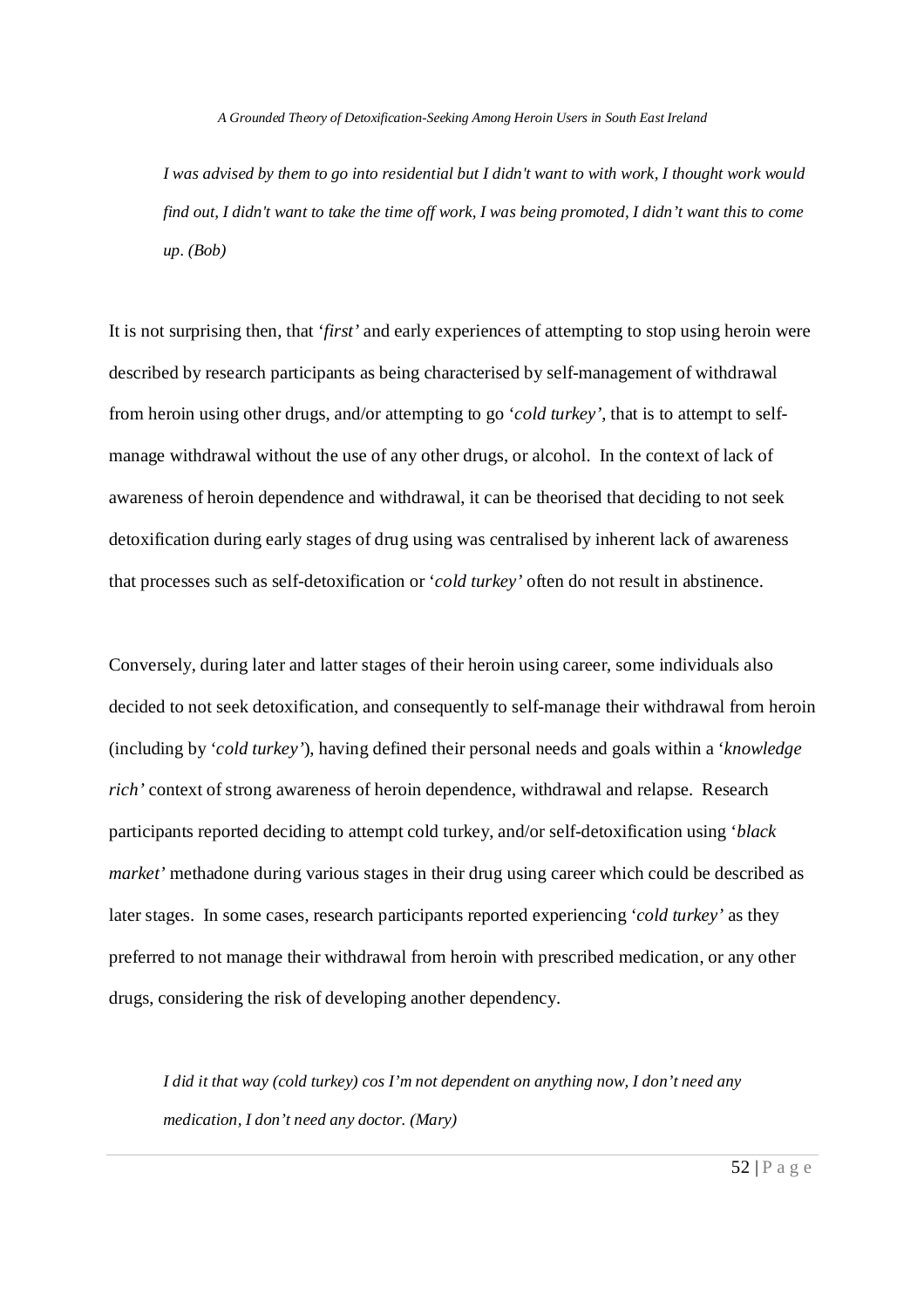*I could do me detoxification on valium and sleepers but that's not right either, you're getting strung out on other things then, you're getting strung out on valium. (Lee)*

A method of self-managing withdrawal from heroin which was described by research participants was using methadone over a number of weeks. Three participants reported ceasing heroin use and self-managing their withdrawal symptoms with the use of street methadone. In all cases the methadone was obtained on the '*black market'*, and the research participants attempted the self-detoxification in areas outside of where they lived and used heroin. The narratives below provide an insight into the experience of using methadone to manage withdrawal from heroin.

*I'd buy methadone on the street and I'd go down the country for a week or two, and I'd detoxification myself down to something really small, and then I'd start at it again (Bob)*

*I can't go through the withdrawals without anything, not only is it dangerous, it's too painful, it's horrible, so I just kind of got the phy myself and just took it and then every 2 weeks reduced it gradually and then within a few weeks I wasn't on anything at all, back to normal, start again, my appetite started coming back and I was clean again for 2 years after that (Lisa)*

In most cases such as those outlined above, research participants described that attempting to self-manage their withdrawal symptoms as the most available and accessible method of detoxification which they felt met their needs and goals at that particular time. Such research participants who chose not to seek opiate detoxification when decided to they stop use of heroin concluded that they did not need '*residential*' treatment at the time, or could not in any case avail of in-patient detoxification due to a lack of childcare support, or a commitment to work. The factors which prevented individuals to seek in-patient detoxification included family and work related factors, such as lack of childcare and an inability to take an extended period of time off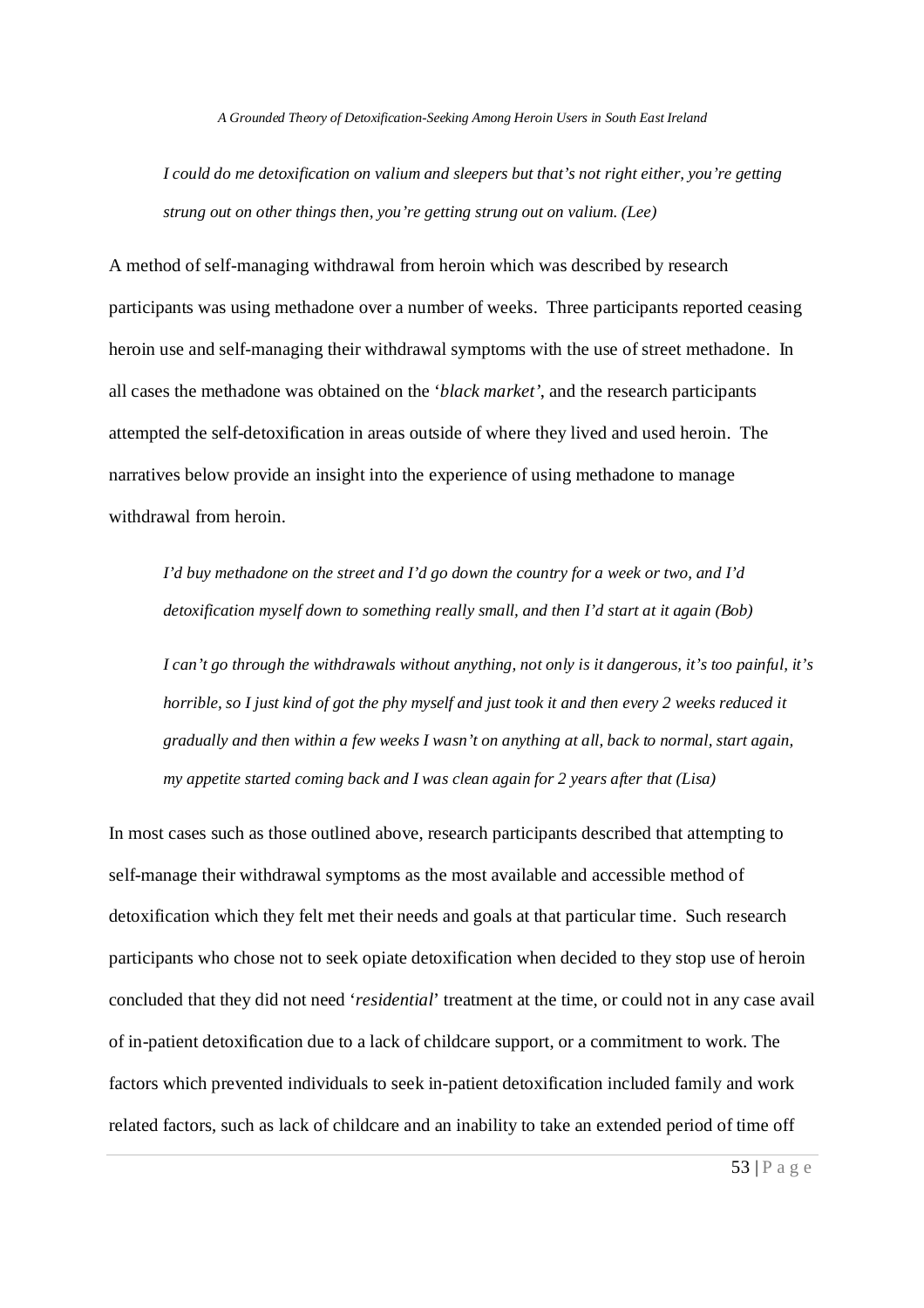work without facing job loss.

In forging a path towards abstinence from heroin, in most cases research participants had at least one experience of seeking help, from a General Practitioner. Research participants described seeking help from a GP as their *first* help-seeking step, within the service provision sector, towards becoming abstinent, and as an on-going action within their drug using career. Research participants approached GPs in two contexts; during '*knowledge poor'* early stages of drug using and looking for detoxification and/or guidance from a GP, and during '*knowledge rich'* later stages when looking for referral or prescribed medication to ease withdrawal symptoms during self-detoxification.

During first time help-seeking from a GP, in many cases research participants reported a fear and '*shame'*, in identifying themselves as a heroin addict. Many of the research participants felt very anxious, or nervous, prior to speaking with the GP, with regard to disclosing their addiction to heroin. Service users expressed a sense of fear due to the stigma which they are aware surrounds heroin use, and heroin users. Research participants reported a sense of fear in particular in speaking to their *family* GP, for the first time, about their heroin use. The narrative below provided by a drug service provider echoes the sentiment which research participants expressed.

*It's a sensitive issue obviously in that some people don't want to be identified in particular with a drug problem, and they do have issues there, but more often than not they are willing to go to their GP. (Drug Service Provider)*

Drug service provider representatives who participated in this research study also reported referring individuals who approached them seeking help for giving up heroin use, and concerned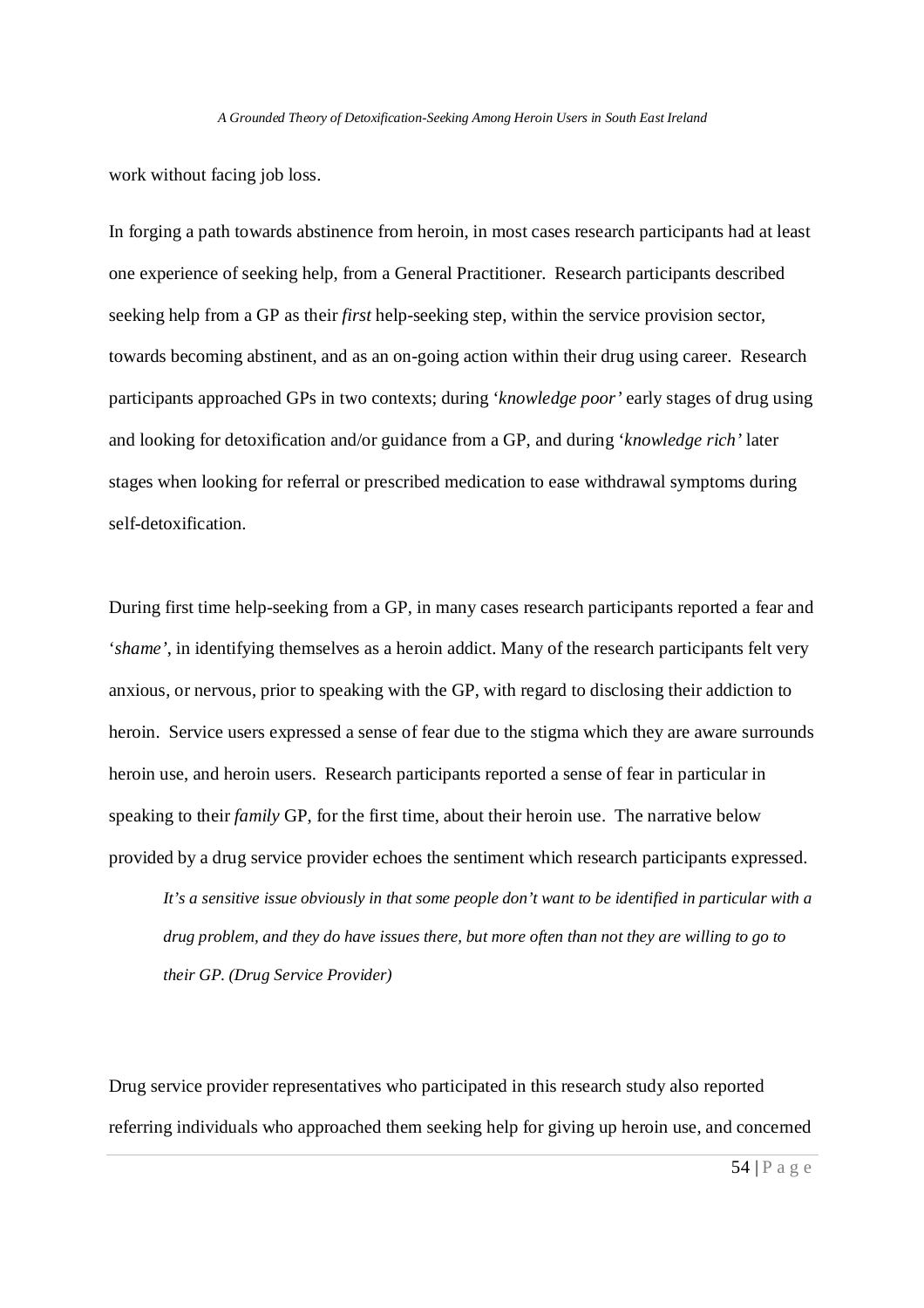persons, to GP's in their locality. This concept is illustrated by the account below which indicates that in the case of being approached by a drug user who expressed a desire to cease heroin use, that referral to a general medical practitioner was the first step, and the perceived only immediate option available to the worker, in the context of lack of specialist detoxification services.

*The best thing I can do for them is to refer though their GP, and I suppose it develops from that point onwards, the GP is the one service that is particularly available to the rural user. (Drug Service Provider)*

Seeking help from a GP was reported in the majority of cases as resulting in attempting and in some cases, completing, self-detoxification using prescribed medication to manage physical withdrawal symptoms, such as clonidine, loxefidine or valium. In most cases, research participants reported at least one experience of self-managing withdrawal from heroin, in a home environment, using medication prescribed by a GP. Seeking help from a GP to manage withdrawal from heroin was not isolated to early experiences of cessation of heroin use. A number of research participants reported that throughout an extended career of heroin use, over 3 years or more, that they attempted and/or completed a self-detoxification more than once, with the use of prescribed medication, accessed through a therapeutic relationship with a GP.

The overall experience of managing withdrawal from heroin through a self-detoxification in a home environment, either by '*cold turkey'*, or with the use of other drugs was described extensively by research participants. The majority of respondents indicated that selfdetoxification is a very difficult process to endure, and that '*it's hard to get drug free on the outside'* (of detoxification service provision). The process of self-detoxification was largely described in harsh terms; '*impossible', 'constant agony'*. The experience of managing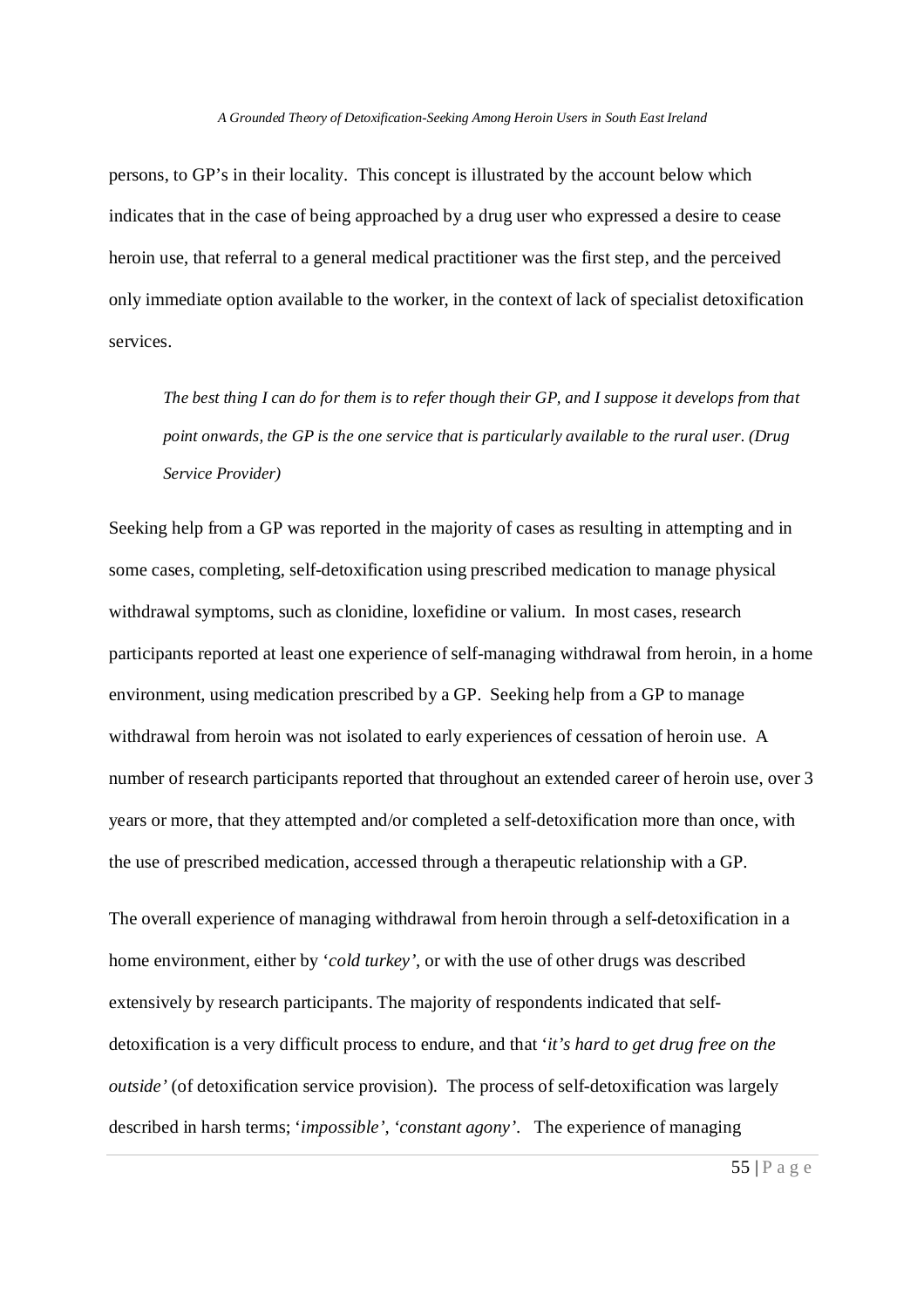withdrawal in a home environment was mainly reported as resulting in being '*back out there again'*, using heroin, as described in the narratives below provided by a female and a male research participant.

*You're there 'aw I can't do this' and you're just gone off then and ye start using again like so you don't really think about. (Lisa)*

*Ye'd be awake for 5/6 days if ye don't have any tablets like, trying to do a detoxification yourself without anything at all like. I've tried that loads of times. I just could not. (John)*

Research participants provided extensive narratives which described that they found selfmanaging withdrawal from heroin extremely difficult, not only physically, but mentally and emotionally. The narrative below was provided by a female user who described an early experience of cessation of heroin use and coping with withdrawal without any other drugs, prescribed or otherwise.

*Well with me I was just an emotional wreck as well, I was in pain physically n' all but it was my head, the mental pain like, the emotional part n' all, that was the worse, it was really bad like things that ye wouldn't think about when you're on heroin like all at once going through your head, like everything like, and you're just crying and you're thinking of I mean say everything, things that you're never thinking of like, it's just so hard. (Sarah)*

Research participants reported the significance of the ease of access to heroin during selfdetoxification, and the desire to use again as the most challenging factors to overcome during self-detoxification. The narrative below provided by a male who was participating in a methadone programme at the time of interview conveys the mental anguish which a heroin addict can experience during self-detoxification.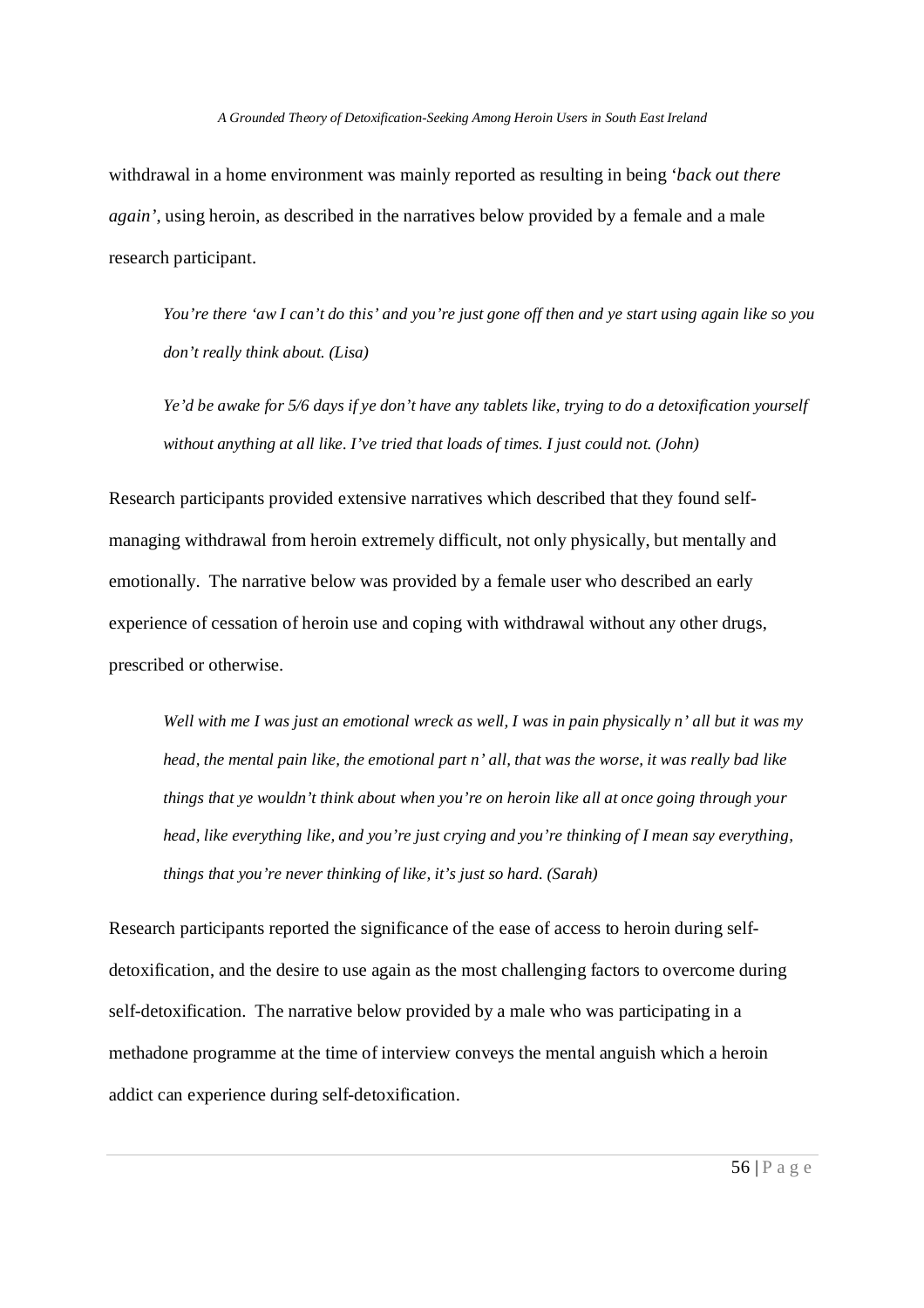*I think the hardest thing when you're going through (self) detox is ye know you can walk out the door and down the road you can score and all your pain and all your problems will go away, and that plays havoc with you, for just 20 (euro) you can feel on top of the world again. (Bob)*

The '*serious danger'*, of coping with withdrawal by going '*cold turkey',* or self-detoxification with the use of other drugs, in terms of health-related risks were recognised and reported by service providers involved in this study, as conveyed in the narrative below.

*And then there's the amount of people detoxing and going back on, detoxing and going back on, and they're all doing it on their own, serious danger. (Drug Service Provider)*

However research participants who had attempted and/or completed self-detoxification described that during their first experiences of self-detoxification they did not seek information from service providers on the process of withdrawal, rather they relied on the messages they received within their peer group of other heroin users. The narrative below provides an insight into this concept.

*I mean I seen them when they were getting their tablets like ye know so kind of, just hear say like, people going back and using their old dose and their eh tolerance is down, just like they're urban myths or whatever, well they're not urban myths because they're true like but just that kind of thing like if ye know. It would have just been hear'say, there was no solid information from any medical people of anything like that like. (Joe)*

It is clear from narratives provided by research participants that the majority of participants have, at least once, managed their withdrawal in a home environment, either '*cold turkey'*, or with the use of other drugs (including medication prescribed by a GP), and successfully completed a selfdetoxification from heroin. One respondent reported a period of abstinence of 6 months (at the time of interview) following management of withdrawal by '*cold turkey'*, while two respondents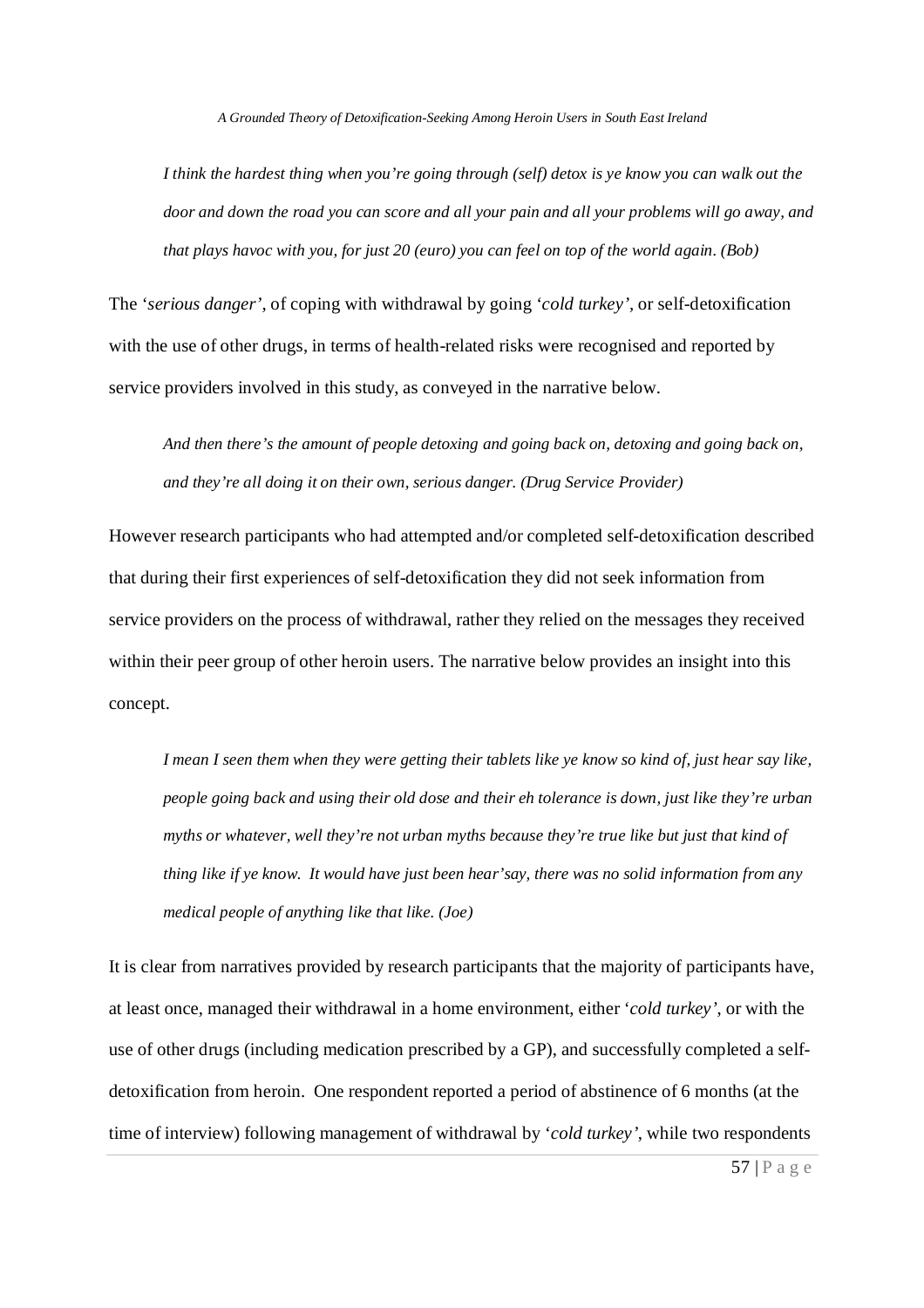reported a period of abstinence of between 1 to 2 months following '*cold turkey'*. One participant reported a period of abstinence of 2 years following self-detoxification with the use of methadone. Other research participants who reported successfully completing self-detoxification using other drugs maintained abstinence from cessation of heroin for varying lengths between 24 hours to 3 weeks. Completing self-detoxification was generally described as a collaborative process with others, for example family, health professionals or other drug users, in an information, support or caring role. Key factors which were described by research participants as being supportive in their experience of successfully completing self-detoxification from heroin were a strong motivation to become abstinent, support from family prior to withdrawal with regard to planning, support from family during withdrawal, use of drugs to manage physical withdrawal symptoms and contact with a drug service provider prior to ceasing use of heroin with regard to aftercare. In all cases of completion of self-detoxification a strong motivation to become drug-free was reported by the research participants. Some respondents described the power of the mind in contributing to completion of self-detoxification;

> *(I)Never really had a bad detoxification cos I'm very headstrong so I just get it into my head that I'll get there and I just grin and bear it.' (Joe)*

The role of family in supporting a heroin user during withdrawal was described extensively by research participants. Respondents reported contemplation of self-detoxification being easier in contexts of family support being available; *"I knew I'd be alright in my sister's".* Of those who completed self-detoxification, the majority had family members present, and reported the help which their family provided; '*a cup of tea', 'someone to talk to'* as being a vital aspect of successful completion of self-detoxification. In some cases family members were involved in the planning of the management of withdrawal, or in the support of easing physical withdrawal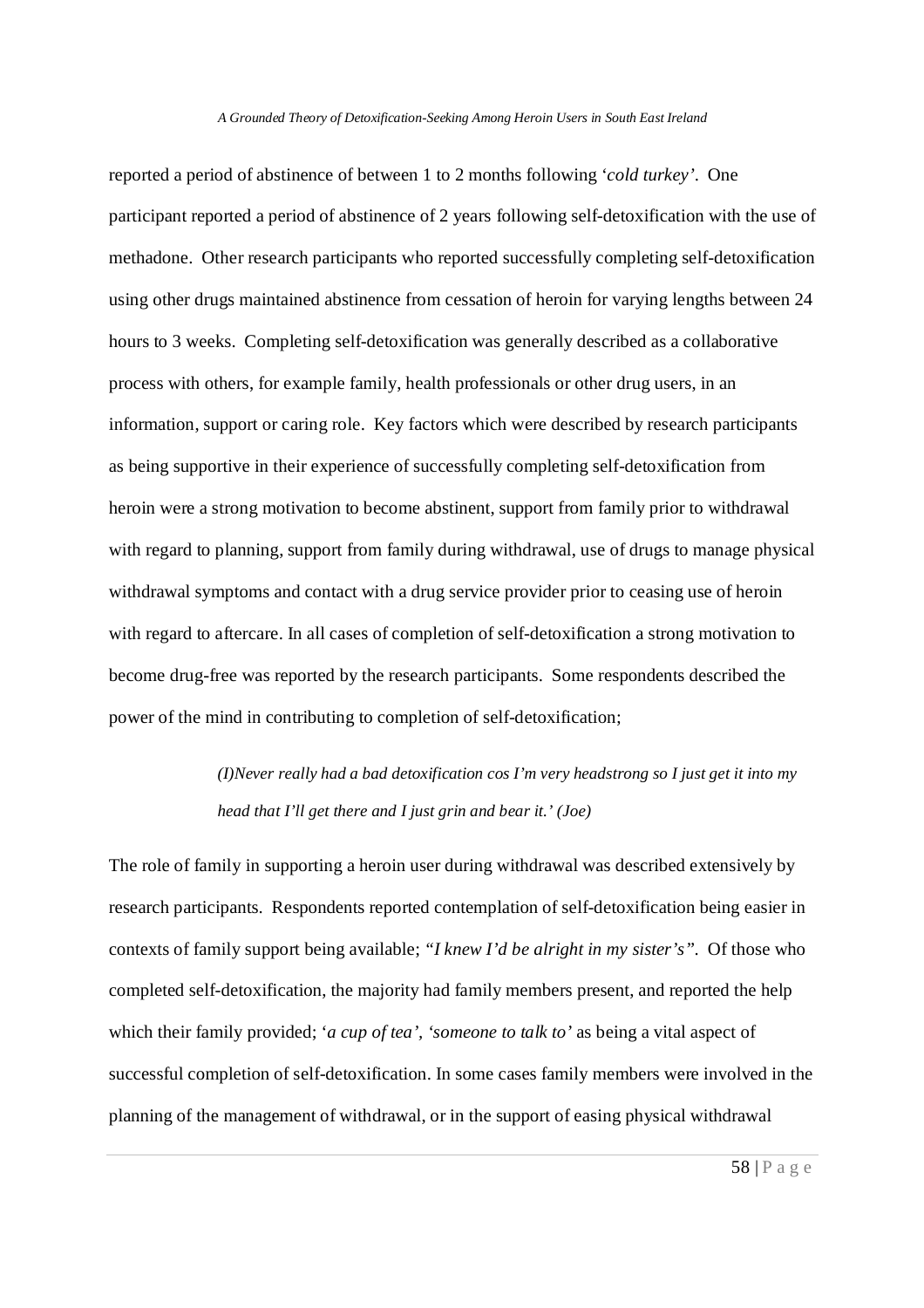symptoms. The narratives below illustrate this concept.

*They (parents) would have rang a doctor and asked what could be expected (during withdrawal), I had to bring my mother over with me (to the surgery) and she had to explain that it wasn't just to get stoned, that they were for a reason. (Joe)*

*He (father, present) hadn't a clue and I just told him, I was going through withdrawals and that…….he just started giving me sleeping tablet. (Lee)*

Conversely, a small number of participants described the fact that they did not have support from family who were present in their home during withdrawal from heroin.

*Ye he (father) doesn't like understand what ye go through like ye know when I was saying to him that ye do be sick coming off it like he thinks "oh yeh have just a little bit of pain maybe, but ye can do it like ye know". (Sarah)*

Research participants chose not to seek opiate detoxification when they stopped use of heroin when they were within one or more of the following contexts; first or early cessation of heroin use, '*residential*' treatment was not needed or wanted, did not want to detoxification over a longterm period within a methadone maintenance programme, had strong family support for selfdetoxification, had a '*safe'* environment to complete self-detoxification. However, in many cases research participants also had at least one experience of seeking in-patient heroin detoxification, with a regional, national or international specialist service provider. Two participants reported seeking (and subsequently accessing) specialist detoxification services outside of Ireland. Two research participants described their active attempts to secure a place in a residential detoxification service in order to complete a detoxification from methadone over a shorter length of time than was possible within the methadone maintenance programme they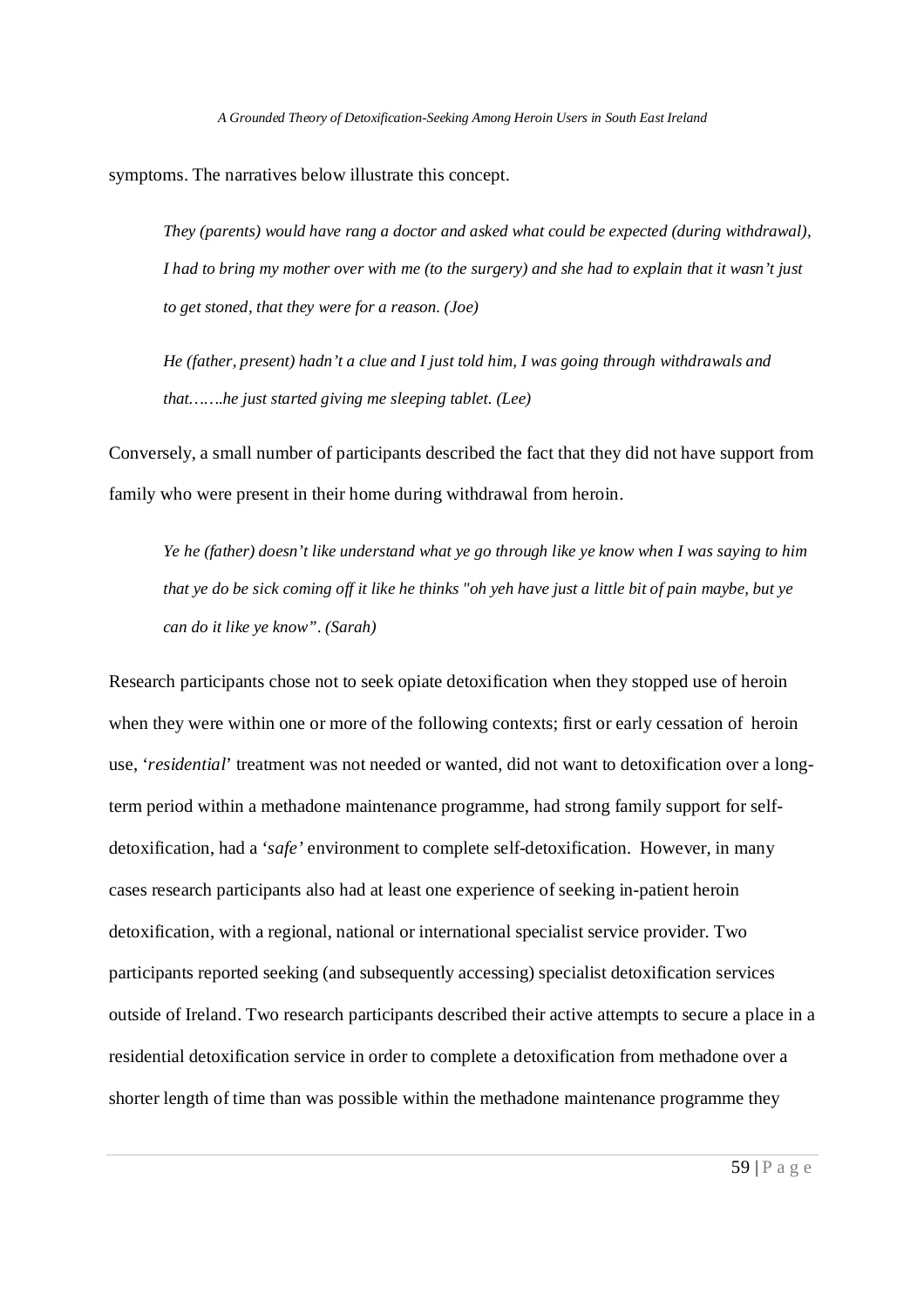were attending. One research participant reported a personal experience of trying to stop using methadone, outside of the formal treatment by abrupt cessation of use of oral methadone. This process of self tapering from methadone appeared to underscore the aforementioned individualised attempts to reach abstinence via self-detoxification.

Research participants reported their first experience of seeking in-patient opiate detoxification as being after at least one attempt of self-detoxification and/or one completed self-detoxification using which resulted in relapse. Seeking in-patient detoxification was chosen by research participants who were trying to stop using heroin, had previous experience of self-managing withdrawal from the drug *and* one or more of the following; had previous experience of participating in drug treatment (including specialist detoxification), desired to access a residential rehabilitation treatment service, were caring for children and had childcare support from family, had a therapeutic relationship with another (with a drug counsellour, with a GP), had active family support (who were also seeking information and access to services), and those who had a strong desire to abstain from opiate use for long-term goals. Significantly, seeking in-patient detoxification was chosen by research participants who were trying to stop using methadone, in cases where individuals had strong personal commitments which they deemed were not compatible with being on methadone, had a strong desire to be drug-free and were conscious of previous relapse to heroin while on a methadone maintenance programme.

# **Forging A Path Towards Abstinence: Navigating the Journey**

'*Navigating*' describes fact that an emerging and fundamental concept which was congruent throughout all of the narratives provided by the research participants within the study, related to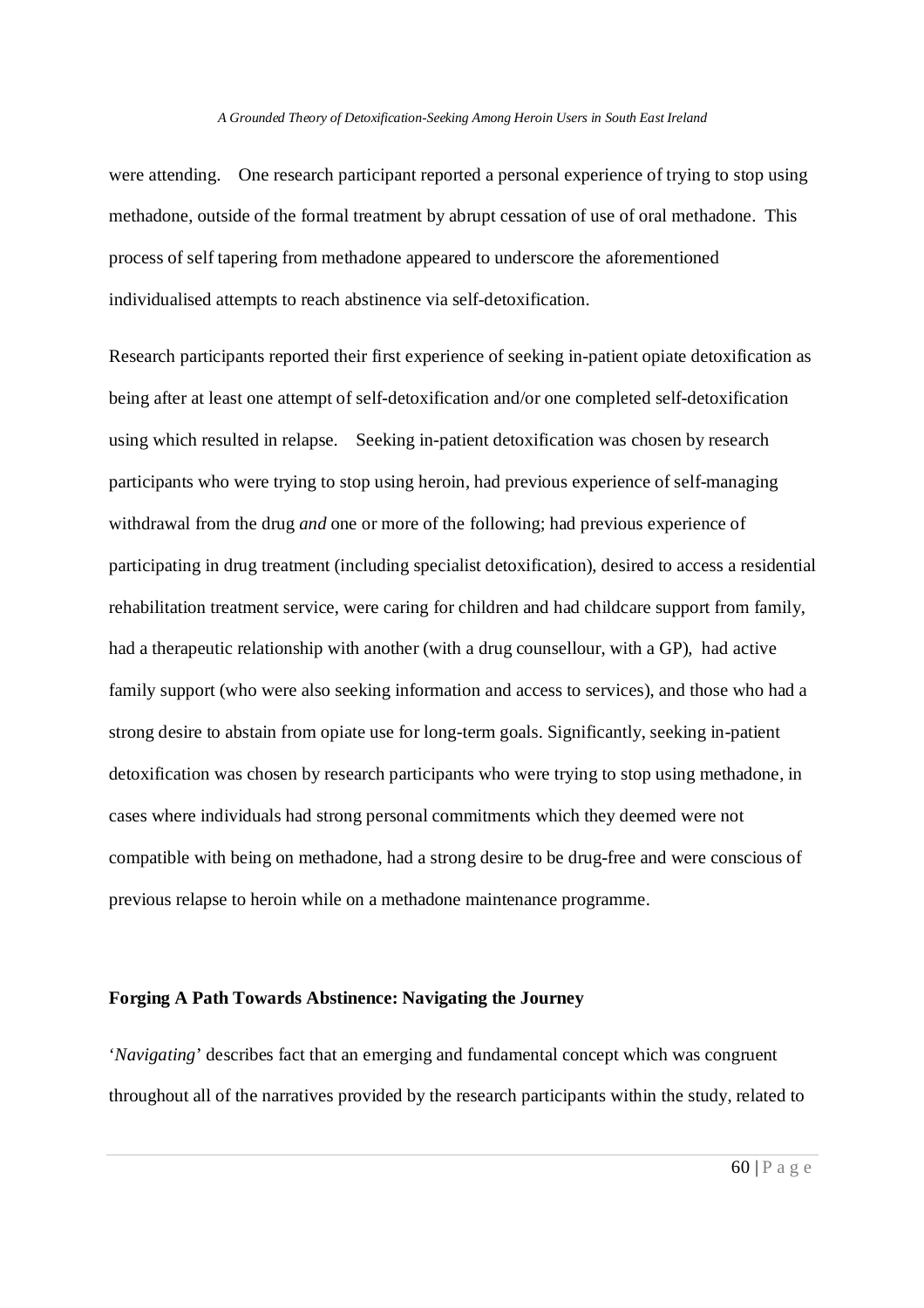forging a path towards abstinence from heroin, is that the heroin users and service providers in the study defined the experience of heroin detoxification-seeking as a complex struggle, and one of many challenges which heroin users face in becoming drug-free, should they choose to seek help within the treatment sector. Many barriers faced research participants when they were seeking detoxification from heroin. Conversely, a number of factors facilitated research participants when they were seeking opiate detoxification. Knowledge acquisition and responding to service provision were key behaviours within the process of navigating successfully towards heroin detoxification-seeking. A number of research participants reported that despite seeking information on detoxification options available to them, that they experienced it as **'***difficult*' to access information on detoxification services available to them. In particular research participants and service providers described the confusion that is experienced within the context of seeking in-patient detoxification from heroin for the first time, as the lack of detoxification service provision is generally *'unexpected'*. The narratives below describe the confusion that is a common aspect of seeking in-patient detoxification or other treatment-seeking for heroin use.

*It (seeking detoxification) can't just be simple, it's an obstacle course….…travelling here to get this info, travelling there, it's ridiculous, it's impossible honest to God, and then, there's not that many detoxification centre……(Kate)*

*Well anybody would expect that if there's treatment centres and you need to go to be detoxed to go for treatment, then how do you get there?....and I know there is alcohol detoxification and stuff like that, and that might be available but there is no opiate detoxification, so that's where I'm at, so like ye do have parents coming all the time just looking, because they, looking for some support or information but sometimes we don't have information because there isn't services*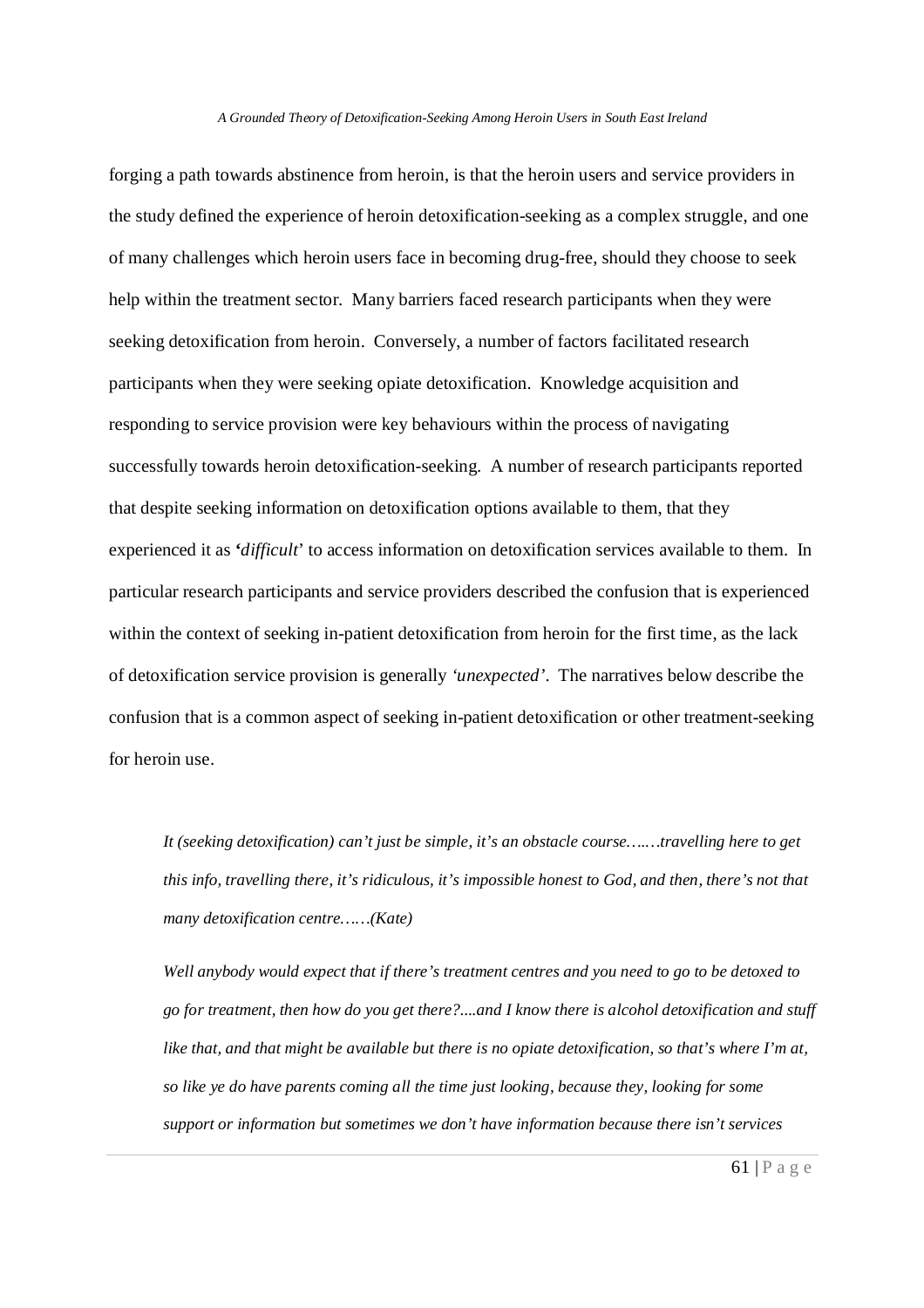*(Drug Service Provider)*

*I don't think it's easy to access any of the services, I don't know if that's a policy they have for addicts like if you really want it then you'll go looking for it, I suppose ye really have to want it, you really have to look for it, I didn't find it easy at all. (Bob)*

The vulnerability of an individual who is seeking detoxification from heroin was also described by all heroin users and service providers who participated in this study, with regard to the desperation experienced by heroin users in the context of compromised detoxification service provision, and restricted resources available to the person seeking detoxification. These concepts are described further in the narratives below.

*Because the choice was so limited I would have gone to wherever I was told to go practically (Owen)*

*Some addicts don't even have the money to ring these places, you can have use of the phone to do all that stuff whatever money ye get ye spend on drugs, or you don't even have a phone for people to ring you back (Bob)*

Barriers to accessing in-patient opiate detoxification services were faced by research participants who did seek in-patient opiate detoxification. Of those research participants who sought access to specialist in-patient detoxification services only 50% (n=4) gained access to a specialist inpatient detoxification service, all of which were regional, national or international detoxification services. A significant barrier to accessing detoxification services was the length of waiting lists which the research participants experienced. The effect of waiting lists within regional or national in-patient detoxification services is below conveyed in the narrative of a service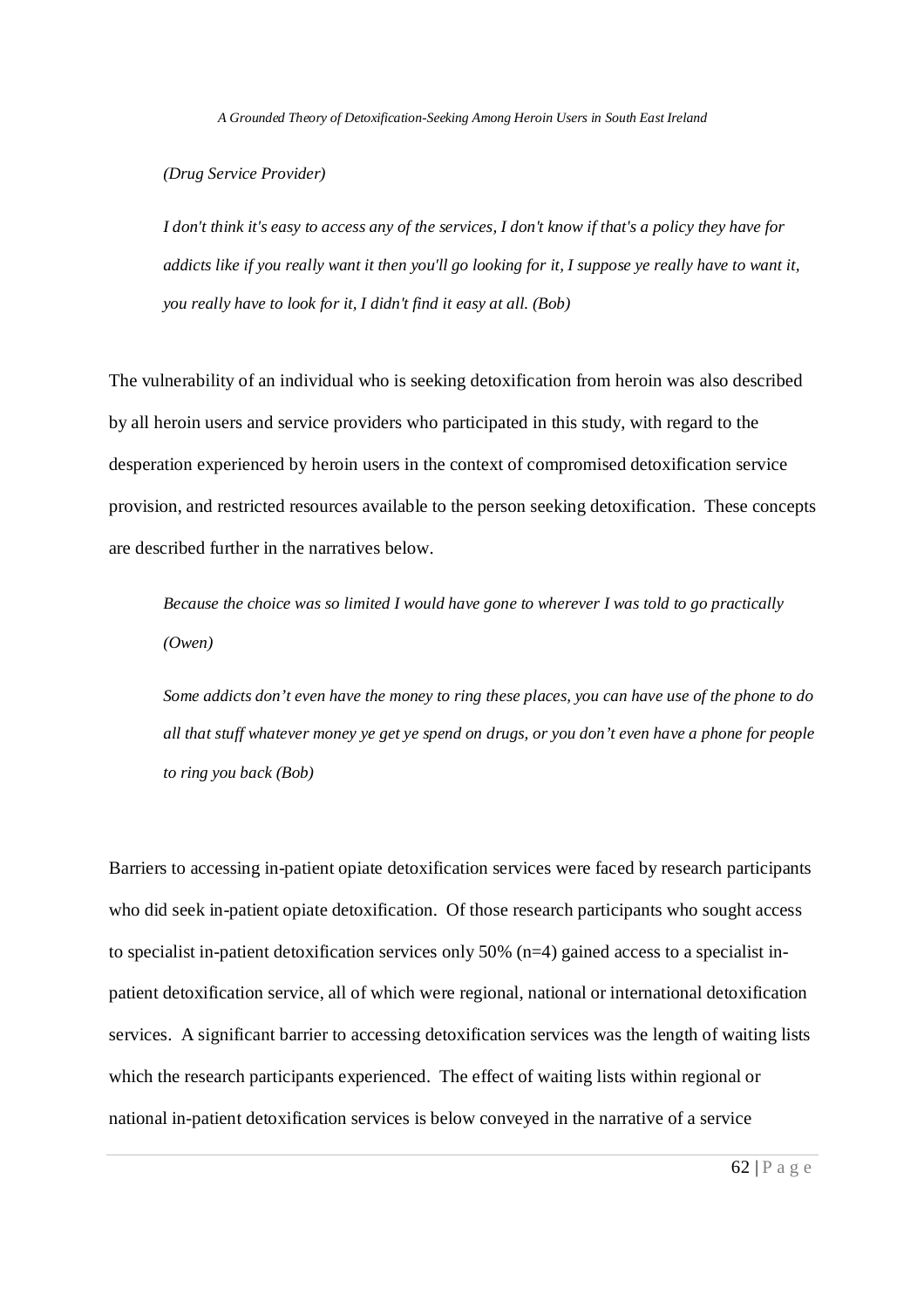provider stakeholder.

*It's (seeking opiate detoxification) em a nightmare, and it's a nightmare for everyone concerned, it's a major ordeal and I think it's absolutely disgraceful…..there's nowhere to go, there's a waiting list, and while they're waiting in the meantime they still have to keep taking the drugs, it's a no win situation, it's very frustrating, it's annoying and it makes you very angry (Drug Service Provider)*

The issue of waiting lists as a barrier to accessing in-patient detoxification services, as well as methadone maintenance programmes, was described by all research participants who had sought access to treatment for heroin use. Such barriers inhibited the timeliness of recognising a problem and *'wanting to get clean'*, and the pivotal motivation which research participants experienced. Several individuals described their experiences of contacting a service and being refused access due to a waiting list, and consequently continuing to use heroin. This is not surprising given the addiction potential of heroin coupled with serious withdrawal symptoms. In addition female research participants conveyed their difficulty in accessing a treatment facility for women, as conveyed in the narrative overleaf.

*To think like of well where can I , well where do I go from here, like will I go up to the clinic, and then you're thinking about sure the way it is up there, it's months like ye know what I mean or where else could I go, well if I go to (residential treatment centre), its only for lads and they detoxification ye in there, there's nowhere for girls ye know that ye get methadone in there and they detoxification ye in there and then they have a service after, there's nowhere for girls for that, d'ya know what I mean, its madness like. (Sarah)*

A number of participants also highlighted their negative perception of a service, due to their first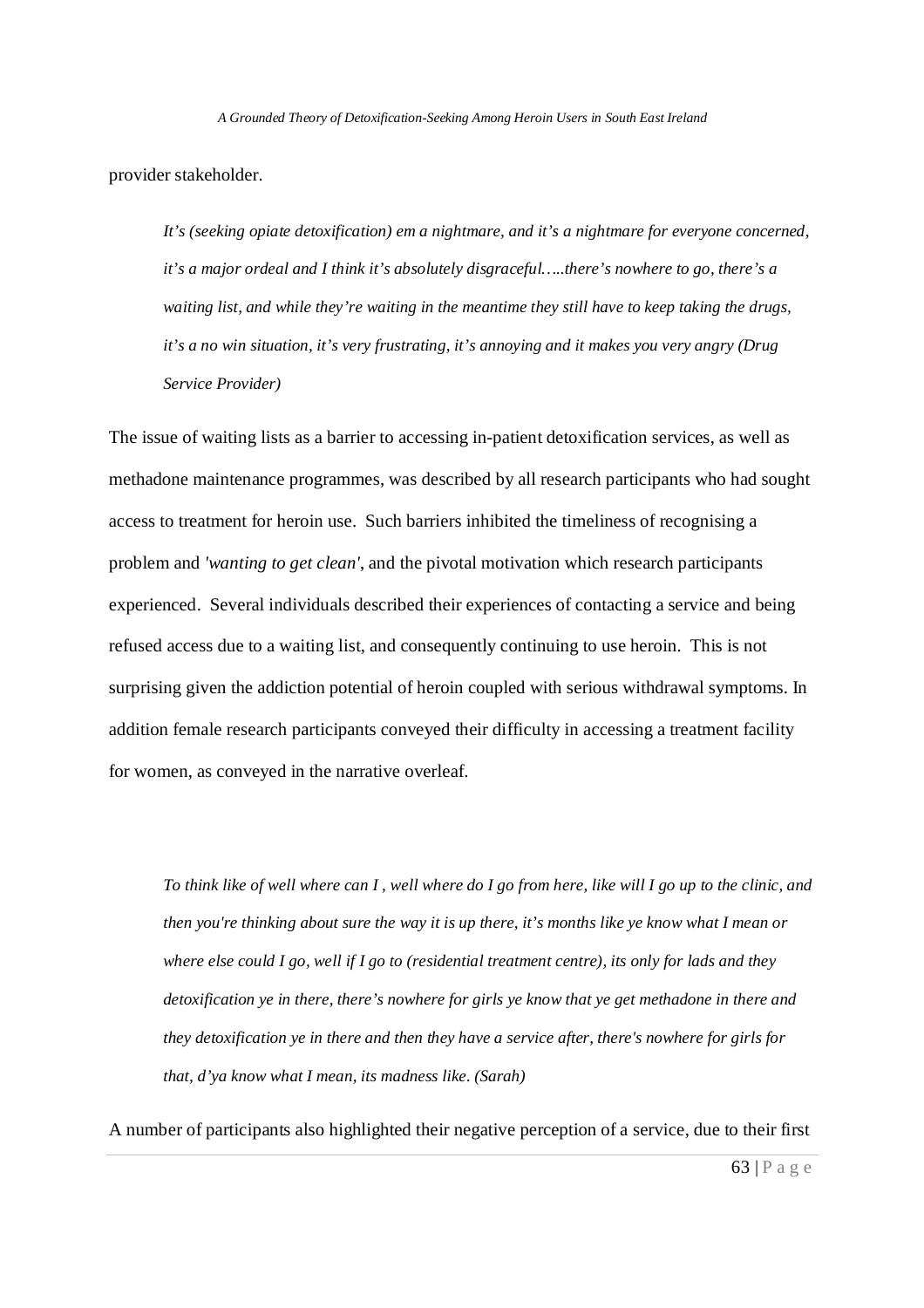hand experience, and indirect messages which they had received from other drug users about the judgmental attitudes of staff, as being a barrier to seeking formal treatment for heroin use.

*I'd sooner stay on the heroin or whatever. It's like in (methadone clinic) they're just like cattle going into a slaughter, it's just like get them in, get them out like ye know, there's no compassion there at all like, and I think that you have to show some compassion in that job like ye know. (Joe)*

Together with facing barriers to accessing detoxification services, the frequency and ease of relapse to heroin use meant that the experience of seeking detoxification was an often repeated aspect of the lives of those research participants who chose to seek help within the formal drug treatment sector. All research participants reported experiencing relapse to heroin use, whether in the context of relapse after a period of abstinence following completion of self-detoxification, completion of in-patient detoxification, or participating in a methadone maintenance programme.

*I've tried home detoxification myself, not with a doctor, like I'd always get down but then I'd go back out there again. (Bob)*

*You're habit gets back into you really quickly and I know it's a battle you can't win, it doesn't take long to get back into it. (David)*

Considering the dearth of practical information which was available for those participants who experienced seeking help, research participants expressed that they continuously learned about, and responded to each personal experience of becoming abstinent and relapsing which they had. Personalised learning processes relating to individual relapse, and responding to this form of knowledge acquisition by accessing appropriate treatment during subsequent attempts to become abstinent was described extensively by research participants. Such processes underpinned the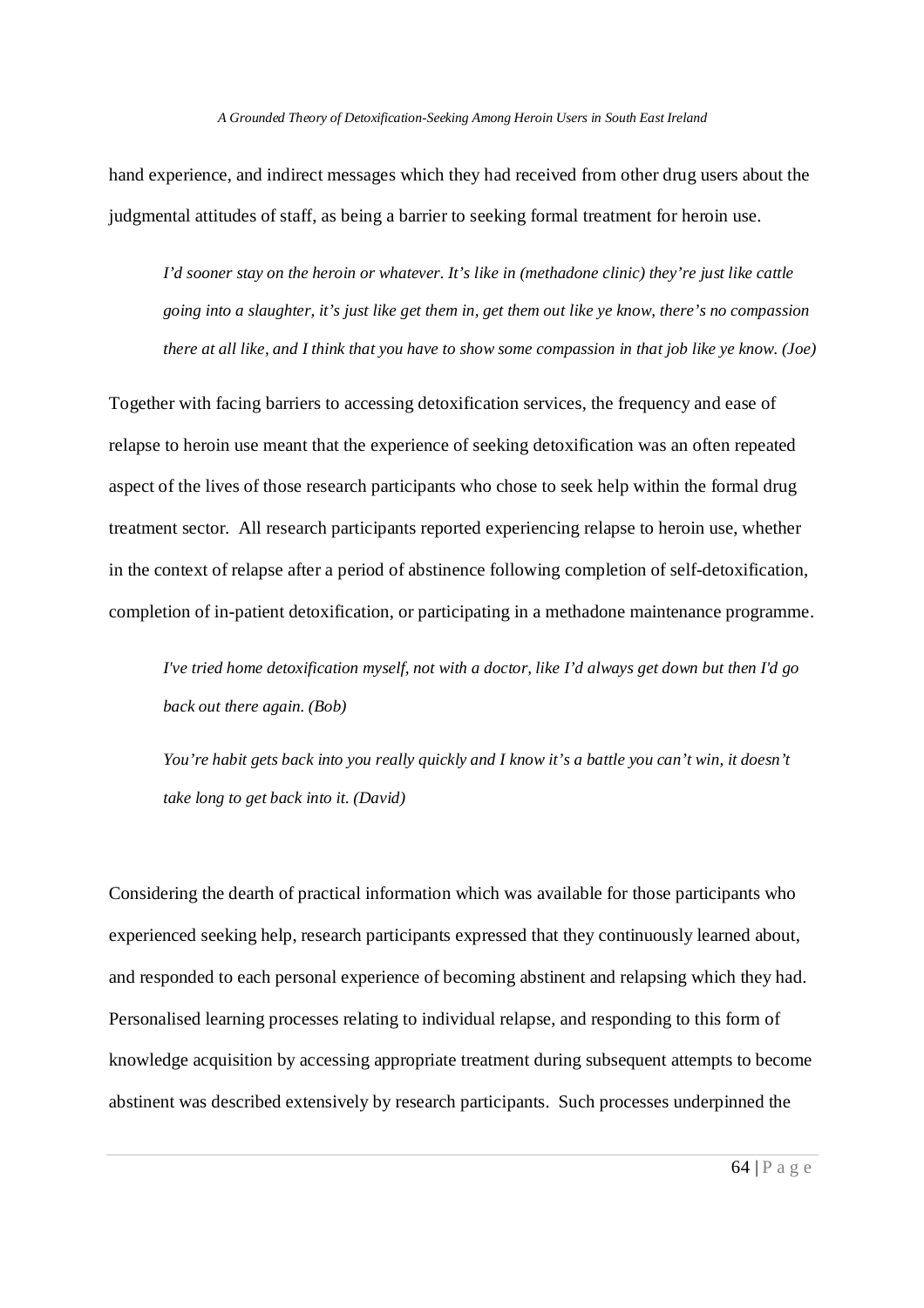navigational processes of heroin detoxification-seeking. The lack of change in user social environments post detoxification completion coupled with strong heroin cravings remained central to frequent relapse experiences, as illustrated by the narratives below.

*I actually done it once…I was 10 days clean like, I only had tablets off the doctor like, just for pains or getting sick like……..but the minute I got me dole like I got it straight into my head like to get a bag and there I was like strung out again like ye know. (John)*

*I had to go to hospital that's what it was and I did my detoxification in there, in hospital, but with nothing like, yeh, I was only on a drip I think it was and I got a sleeper at night time, but em I got off it then and I was off it for 5-6 weeks and then I went back at it again, yeh surrounded by like the same people, the same temptation and everything cos my boyfriend was on it and I had to go back to him and he was doing it in front of me and everything like on the first night, em then after that I never tried it with tablets or anything again, em that was it yeh. (Sarah)*

Research participants also described their sense of well-being after detoxification (self or otherwise) from heroin, which was described as a lonely time, full of worry, change and illhealth. This is captured in the narrative below.

*Like ye feel really bad when ye come off, when you're detoxed and then when you come off drugs completely, and you just need some time to get your health back and relax, and not be paranoid and learn to laugh again, cos when you get drugs out of your system you're very raw ye know, and when you're walking down the street or when you're back in social circles ye do find it difficult ye know and it does take a good few weeks before ye build up your confidence again. (Bob)*

The over whelming factor which was reported in supporting abstinence following selfdetoxification or completion of in-patient detoxification was a strong motivation to remain free from heroin, coupled with the presence of a support system including further treatment. The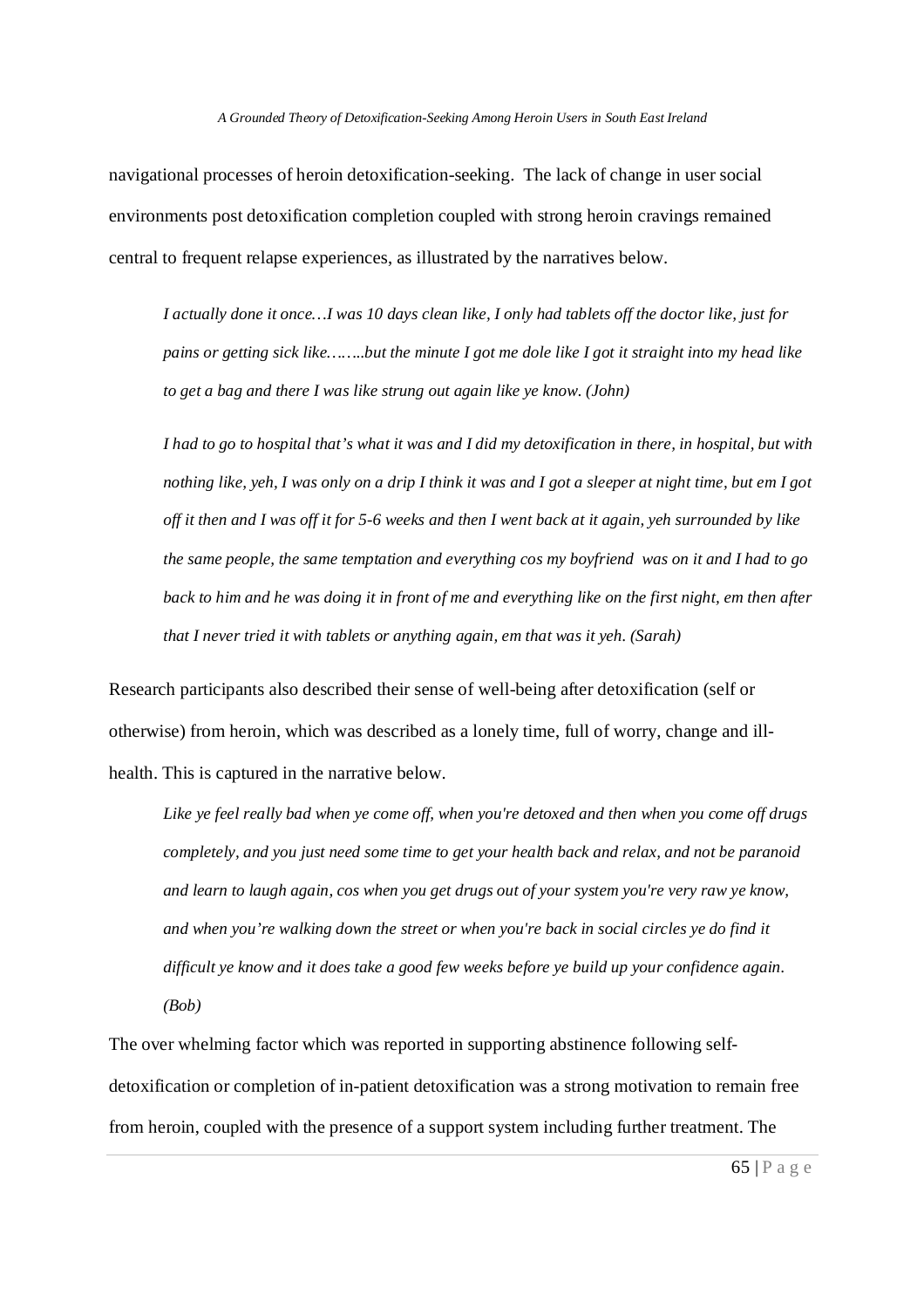narratives below describes this sentiment which was expressed by several research participants and service provider stakeholders.

*They're ready in the time, it's not the place. If the addicts not ready no place will work for them ye know. Em I think if the addict is ready to give up no matter where they are it will work, but they need the supports in place as well. (Bob)*

*I need to go to counselling and I go to counselling ye know (Mary)*

Alliance-building which research participants engaged in was a significant factor which eased the navigational process of heroin detoxification-seeking, and assisted heroin users in knowledge acquisition and forging a pathway towards abstinence from heroin. When individuals in this study decided to try to stop using heroin, they were active in creating new relationships (with local GP, drugs counsellour, non-specialist drug service providers), or using and/or strengthening existing relationships with others (family, other drug users), in order to have external support which would support them to navigate the process of treatment-seeking. Alliance building was initiated in most cases by research participants, by both those who sought detoxification within the formal drug treatment sector, and those who chose to manage their withdrawal outside of formal treatment provision. Consistent, positive, basic human contact such as listening, information provision, and support with contacting services were identified as supportive factors for those research participants who required access to detoxification services, or those who attempted and/or completed self-detoxification. Family and peer support, and the presence of a therapeutic alliance with a drugs counsellor, or a GP, emerged in the data as a significant supports in overcoming some challenges within the navigational process of heroin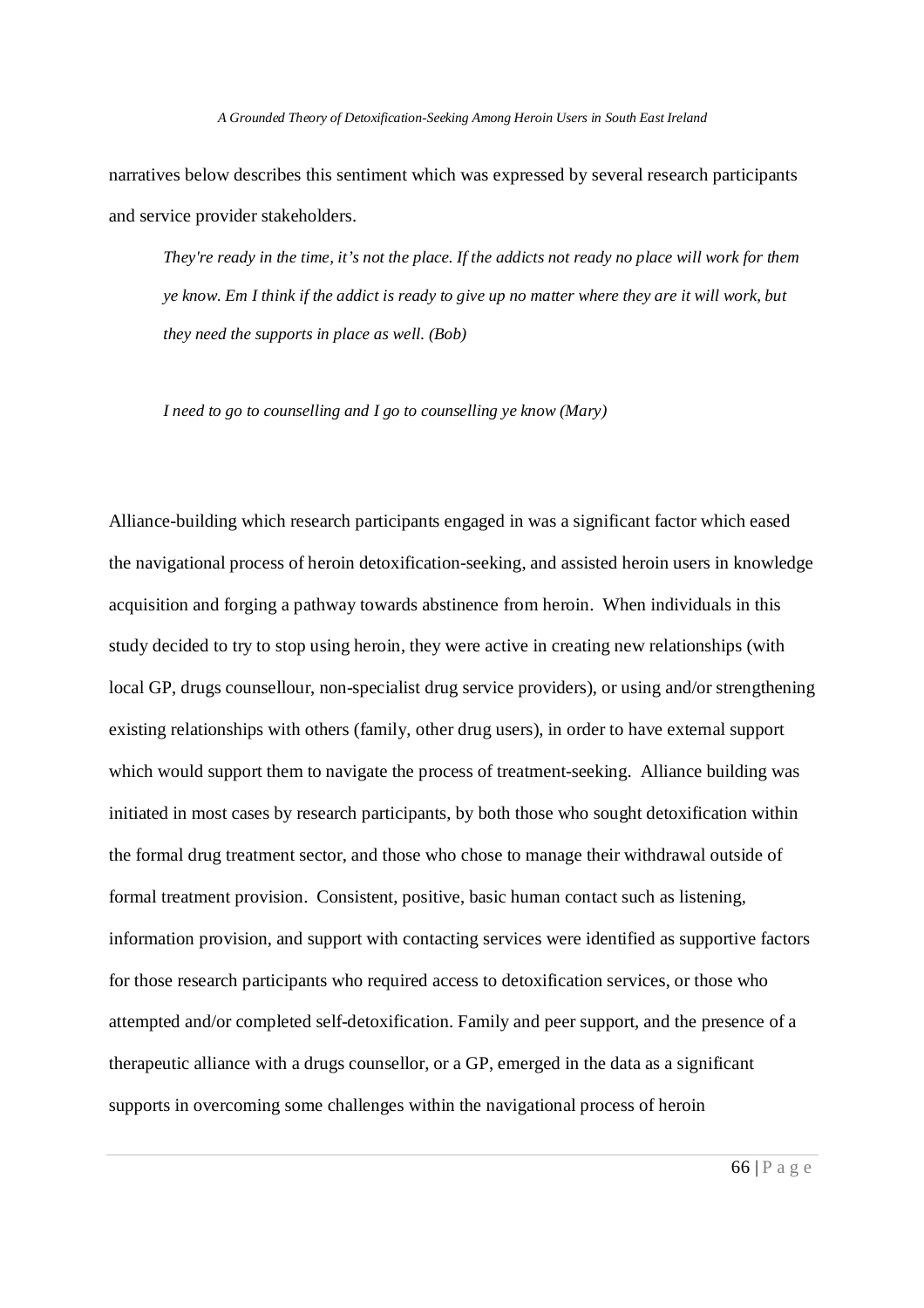detoxification-seeking.

When help-seeking heroin users in this study were often in a position in which they had a lack of resources, and were in a state of physical and or mental ill health, and consequently reliant on the support and advocacy of others. Vulnerability was experienced by the heroin users in this study, within the experience of detoxification-seeking (due to the presence of coping with the impact of heroin dependence, coping with physical withdrawal and the desire to become drug-free). In the context of lack of available detoxification services, support and advocacy for research participants to access other treatment, or simply have someone to talk to, motivated them towards becoming abstinent, and/or resulted in positive feelings of being helped, and being cared for. For example, in order to balance out the lack of information which research participants had when they first began to forge a path towards abstinence, research participants reported seeking information from other heroin users on what was going to happen during withdrawal from heroin, and seeking advice on how to best manage withdrawal symptoms. One female, described how '*there's no one like out there like if you get strung out on heroin 'this is what is going to happen, if you're sick this is what is going to happen', the only people that tell ye are the junkies that are around ye, ye ask them what's going to happen'.* The process of seeking information from other drug users was reported as being positive, and helpful with regards to the ease of access of information from peers, and the willingness of drug users to share information with each other. A negative aspect of receiving information from other heroin users, revealed by research participants, was the occasional inaccuracy of information received, as portrayed by the narrative below.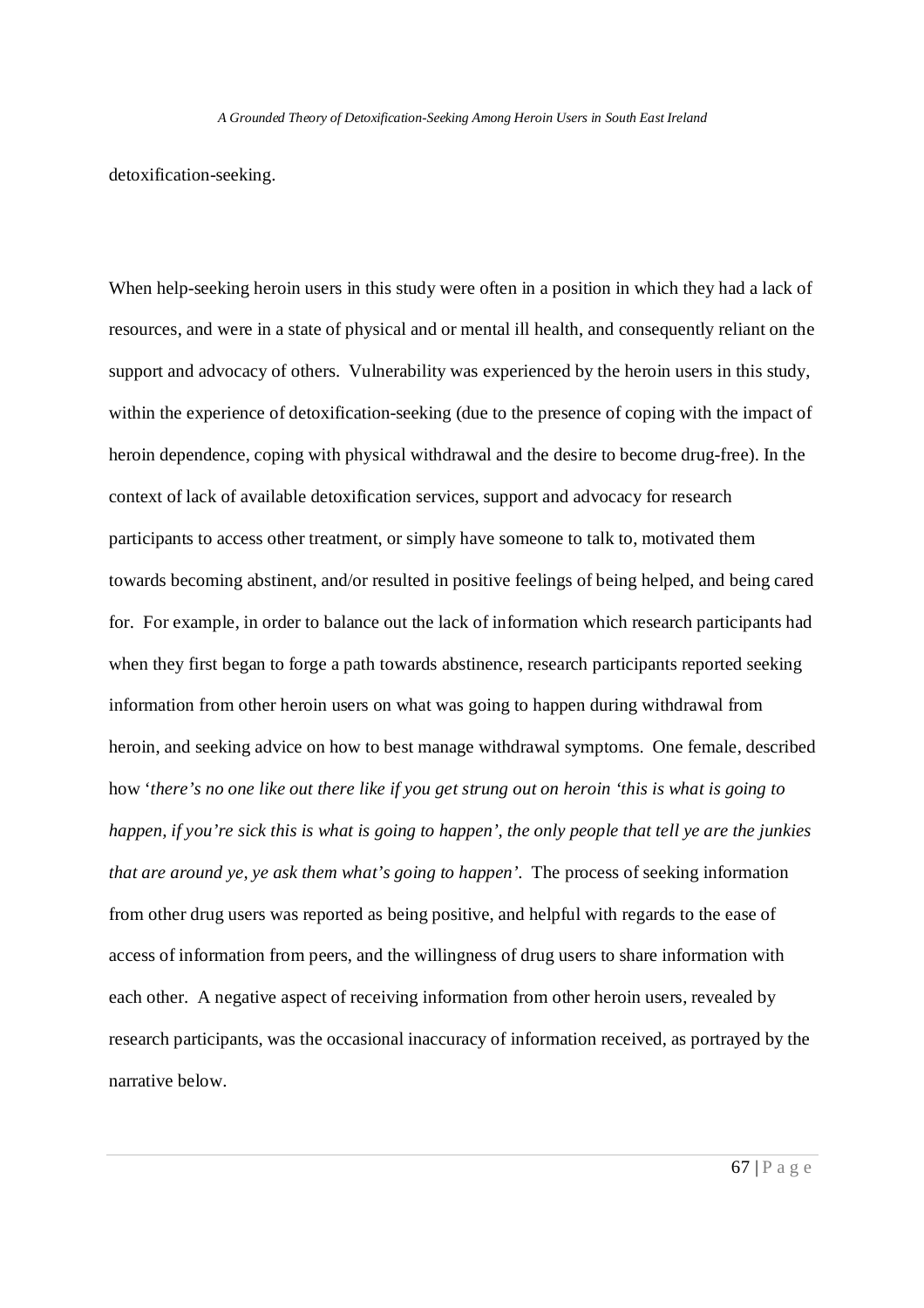*They (other heroin users) tell ye the symptoms that you're going to go through. I used to ask people that are after going through it (cold turkey) already about it and they'd, they'd tell me 'aw it will only last 3 days and you'll be alright', but it doesn't actually take 3 days like, it took me 3 weeks so it did before I was alright ..............em they actually give you a lot of information because they're after going through it. (Mary)*

For the most part, research participants also described that they received empathy and support from the GP from whom they sought help, and defined their engagement with GP's as being a therapeutic alliance, characterised by information provision, provision of prescriptions for medication which eased the symptoms of withdrawal and referral to local, regional and national services such as counselling, methadone maintenance provider and specialist detoxification services. The narrative below illustrates the positive experience which research participants reported when seeking help from a GP.

*I hadn't used my GP a lot, I actually went to another GP when I was on the heroin………he was a family GP for years, but in the end I went to him and he was very good, he's after referring me to a lot of places (John)*

However it must be noted that a number of research participants described their experiences of seeking help from a GP, as being not as helpful as they would have hoped. The particular research participants described their perception that they did not receive adequate information on the process of managing withdrawal with prescribed medication, and the fact that they chose to manage withdrawal using prescribed medication only in the context of lack of knowledge of treatment options.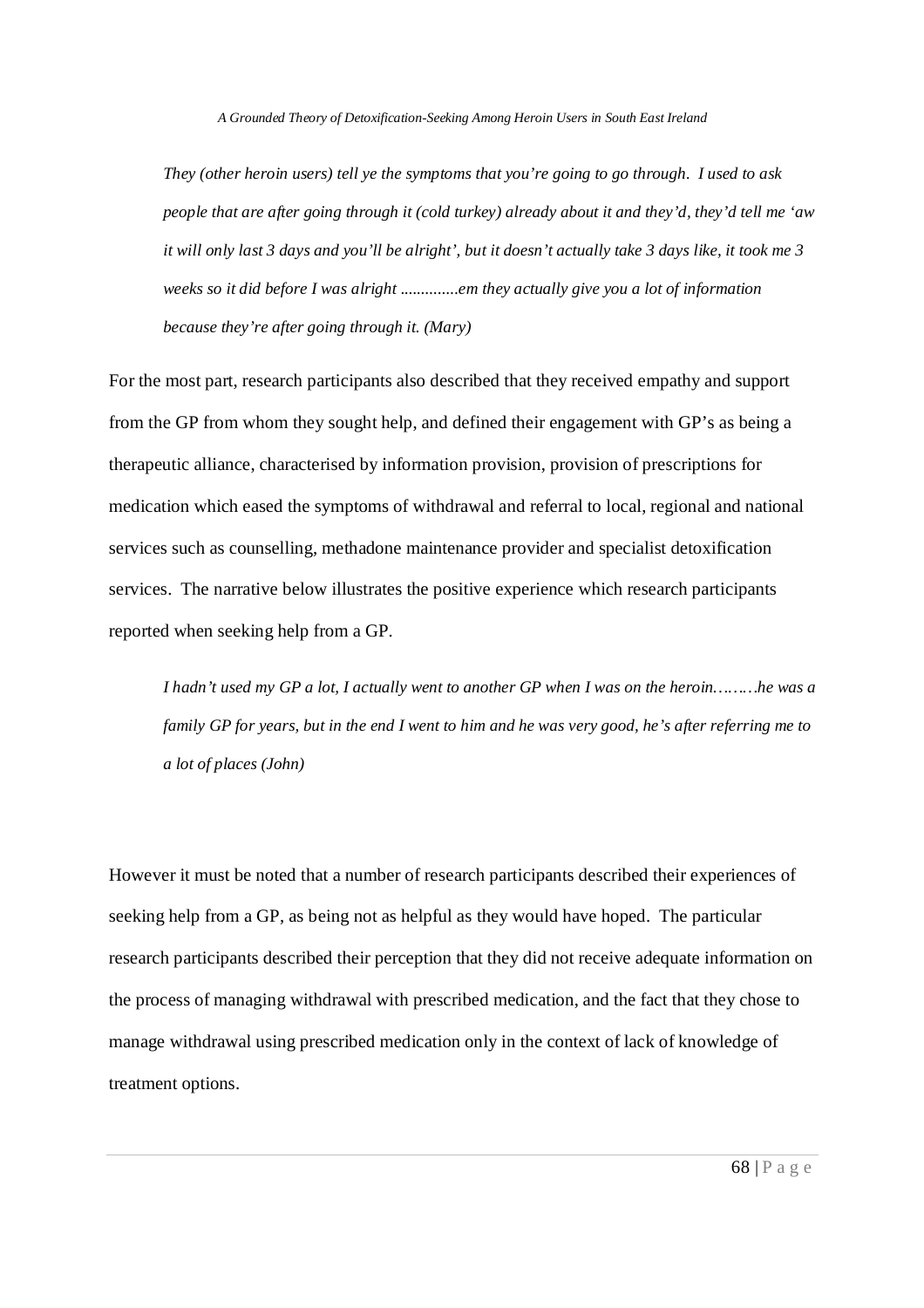*I went in and I told him that I was a heroin addict, and that I wanted help, and he didn't like talk to me or anything, he just wrote out, like this is my 1st time ever asking for help and he em wrote out a prescription for tablets and then that was it like, so I just went to the chemist then, I got the prescription and had to like figure out how do I do this or what do I take because I never went through it before like, he (GP) just like said about DF's, they take the pain they ease the pain like, and he said like d'ya want to do that and I said yeh, I need to do something like and that was it then. At the time I thought that was the only option, I didn't know like about this clinic (methadone) or I didn't even know what methadone was at this time, I didn't know any of that like, I didn't even know that ye could take tablets, I didn't know anything really so then when he said yeh can do a detoxification with tablets I thought well that was my only option cos he didn't say about methadone or anything, so I just took that option. (Sarah)*

Research participants described a positive process that was experienced during inpatient detoxification-seeking as being the therapeutic alliance with another individual. Others described seeking in-patient opiate detoxification experienced in collaboration with a family member, or a drugs counsellour who were also active in seeking information on treatment options, with the drug user and supporting the drug user with their decisions on detoxification options, and in accessing detoxification. The narrative provided below provides an insight into the various means which Bob found out about treatment options for himself, in collaboration with others.

*Mixture of places, other addicts definitely, em, family when they found out yeh, my mother must have done a shitload of research like ye know what I mean, so family would have been a big one, well at the start………and when I did it myself it would have been through other addicts, and meeting my counsellours. (Bob)*

The account below illustrates the collaboration with family members which was experienced by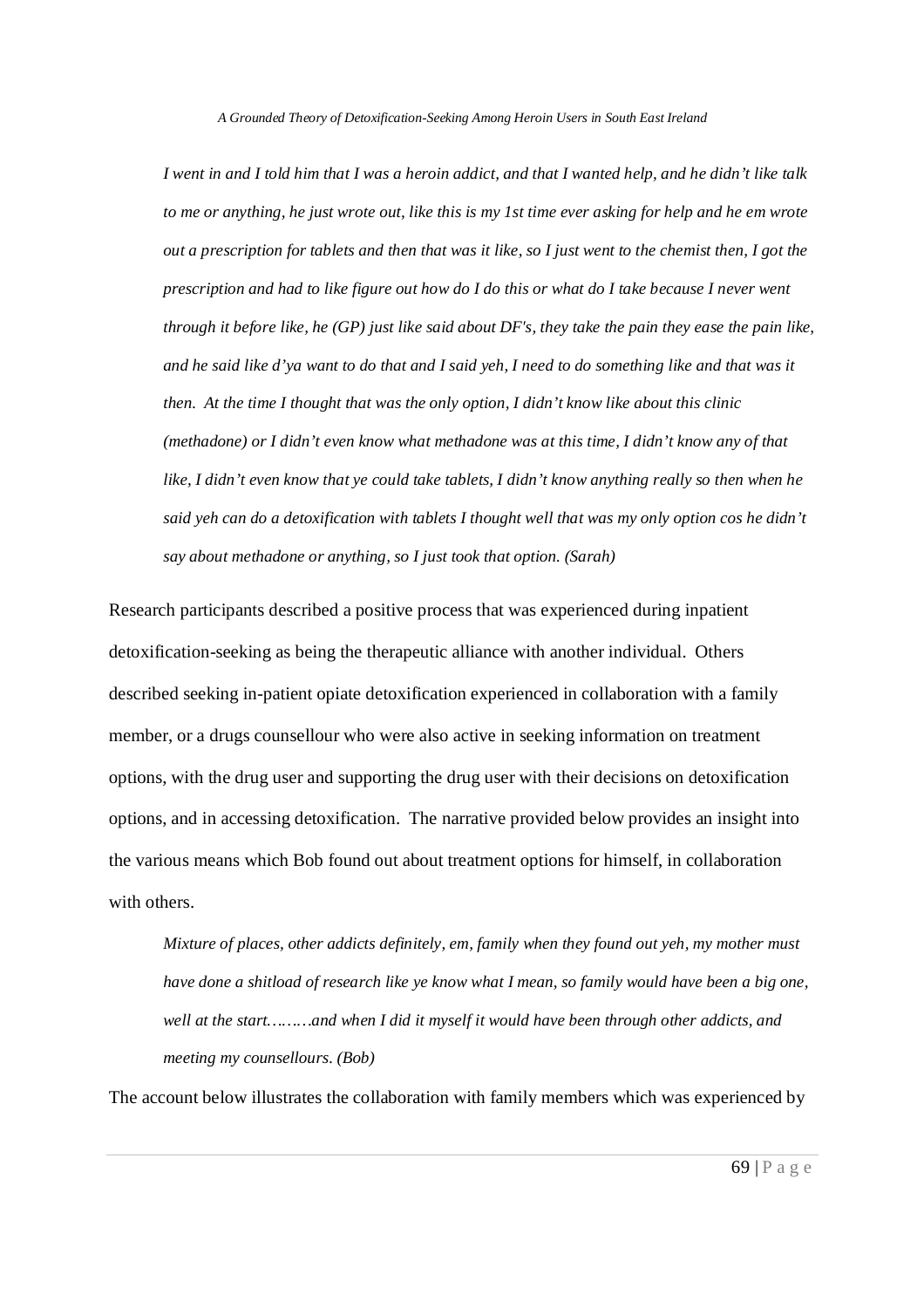some heroin users who sought in-patient detoxification.

*We (drug user and family member) rang a load of places like, to try and get in like and they were pawning us off like, we were talking to some woman and she'd say oh no you have to ring this number, then we'd ring that number, they wouldn't even know what we're ringing for, or then we'd ring her and she'd put us onto someone else, like we were just going around in circles, like we were getting no satisfaction at all (Sarah)*

Research participants highlighted that the navigational process of seeking-inpatient detoxification, and indeed other treatment, would be less difficult with easier access to accurate information on services available to them, and consequently less of a '*struggle'* to find out what options are available to them, as experienced by some of the research participants when they lived in areas which offered a range of low-threshold services with access to information and support. Research participants offered their views that low-threshold services would improve their access to information on treatment options available to them, including detoxification.

*Ye need people with experience and you need to have access to them on a regular basis, I think if you had some kind of a drop-in centre like, and ye probably need a needle exchange down here to ye know, someplace where you could go I there and there's different supports available cos you don't know about half the stuff that's there either like ye know what I mean and if you're having a shitty day or you're having a problem , there is somebody you can go to, even if it's just to speak to someone for 10 or 15 minutes, you don't need to have an appointment each time ye know, ye could sit around and you could have a coffee, I think that's something really important, with counsellours on site, people really need to feel comfortable there and I think that people are more comfortable talking to their own peer group. (Bob)*

It is notable that a number of participants accessed methadone maintenance in order to navigate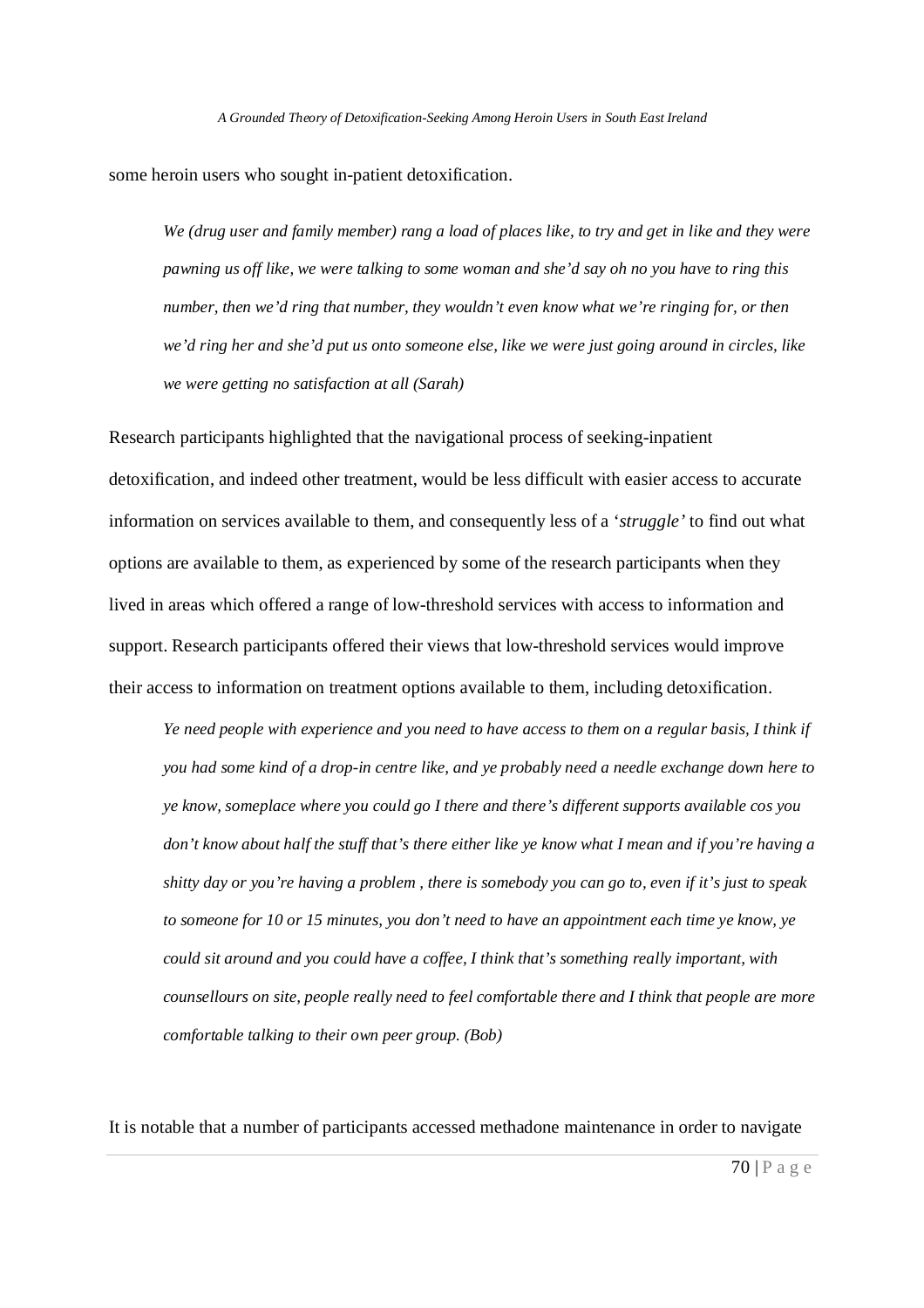towards detoxification, and abstinence. Two research participants described their respective experiences of attempting to become drug-free, and managing their withdrawal from heroin, by accessing a methadone maintenance programme, after they had attempted to become heroin-free through self-detoxification. These particular research participants perceived the methadone clinic as the '*only'* treatment option available to them at a local, community level which met their personal needs such as looking after their children, and an avoidance of residential facilities. The narrative below illustrates this concept.

*There's nowhere else to go, this (methadone clinic) was the only easy option where ye didn't have to go into residential care, where ye didn't have to get someone to mind your kids ye know. (Lisa)*

Some research participants who were participating in a methadone maintenance programme at the time of interview reported a supportive, caring, non-judgmental attitude form their prescribing GP, an opportunity to negotiate with the prescribing GP with regard to their dosage of methadone, as being supportive factors in maintaining abstinence from heroin use, and in forging a pathway towards heroin abstinence. Others reported that they felt strongly that if an individual relapsed to heroin use while on a methadone maintenance programme that they should not be '*kicked off'*, and that this is actually a time when more support is needed, and not a punitive measure which they felt reinforced negative perceptions of self and heightened risk of relapse to heroin. Heroin users in the study reported that reducing the risk of relapse was planned by creating conditions/change in their lives that would best support their *chances* of maintaining abstinence following detoxification, and not relapsing to heroin use. Seeking alternative treatment, such as methadone maintenance was thus reported in the context of reducing the risk of relapse. Similarly, research participants who were seeking opiate detoxification reported a therapeutic alliance with a drug service provider (drugs counsellour) in

 $\overline{71 | P \text{ a } g}$  e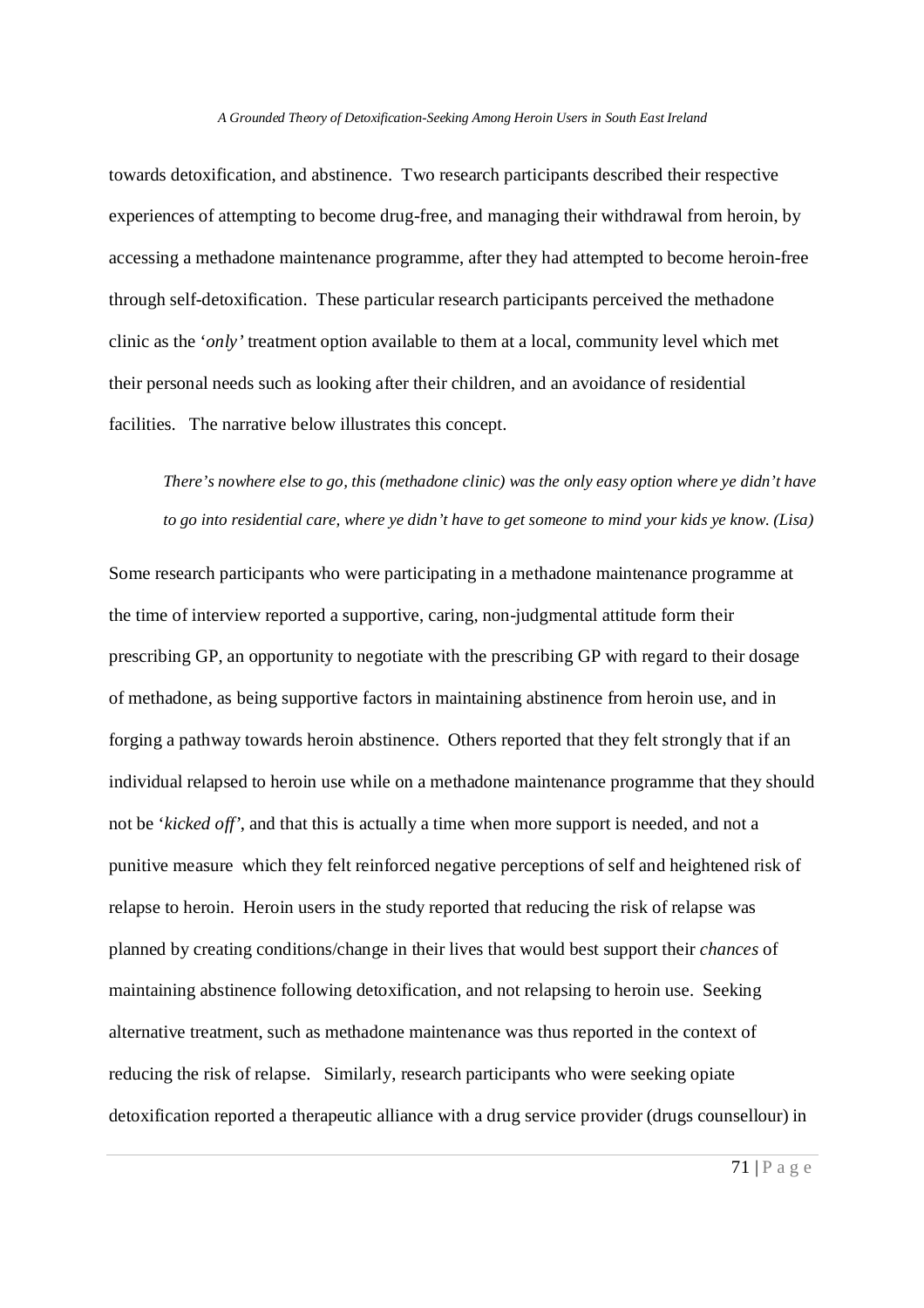which they felt supported, listened to and cared for as being supportive during the process of detoxification -seeking, and motivating them to stay focused on becoming abstinent from heroin use. The need for aftercare, following detoxification from heroin was expressed by research participants who were seeking heroin detoxification at the time of interview.

*Ye know I know that for me cos I'll be so emotional then like I do I need to talk to people like my way of dealing with things is by taking drugs and then when the drugs are finished I need to deal with my own problems and I need to learn how to deal with like I am in this little world say and I'm coming out of this world I know that I'm going to need help adjusting to my new lifestyle like, adjusting to now it is without drugs say cos its so scary thinking about it like......you're on your own in this big world and it's just adjusting to life, like it's a big change. (Sarah)*

Overall, individual experiences of detoxification-seeking were described by heroin users in this study within a framework of a dynamic continuum of potential processes encompassed in forging a path towards abstinence from heroin. Research participants described their experiences of detoxification-seeking as consisting of various related, and not necessarily ordered, actions beginning initially with information-seeking (most often from other heroin users and GP's); and subsequently, continued heroin, or other drug/alcohol use in the context of lack of services, attempting self-detoxification; completing self-detoxification, accessing stabilisation (methadone maintenance), seeking access to residential detoxification, accessing residential detoxification. Experiences of detoxification-seeking varied and were based upon previous experience and additional knowledge of service provision. In addition, research participants perceived that their, and others continued attempts to stop using heroin were negatively impacted on, by a lack of detoxification service provision. Consequently heroin users, particularly those in recovery, were anxious to support others to access detoxification or other treatment, and participate in the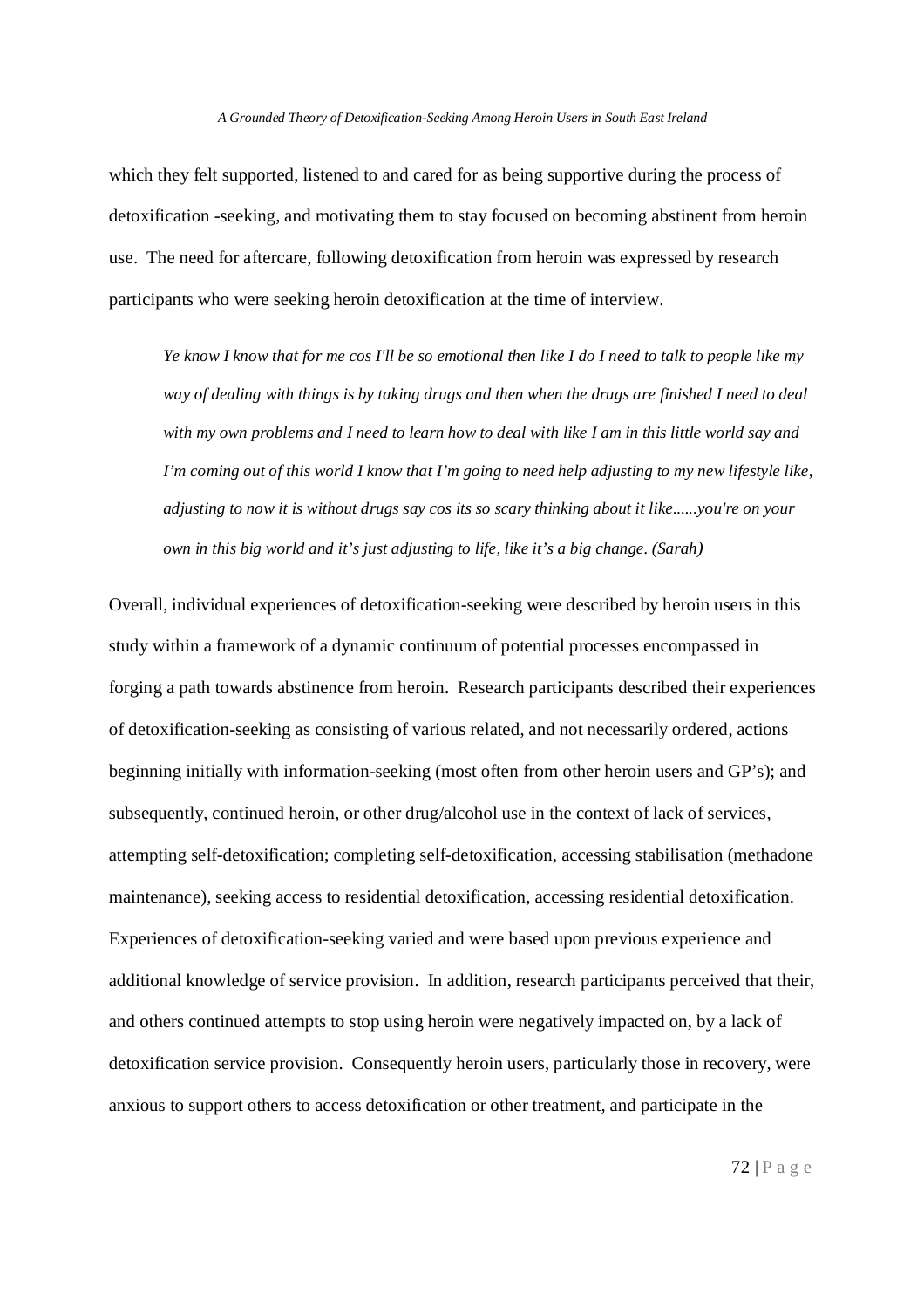development of detoxification services, either directly or indirectly. The next chapter shall contextualise and discuss the findings outlined above, within the greater extant literature base.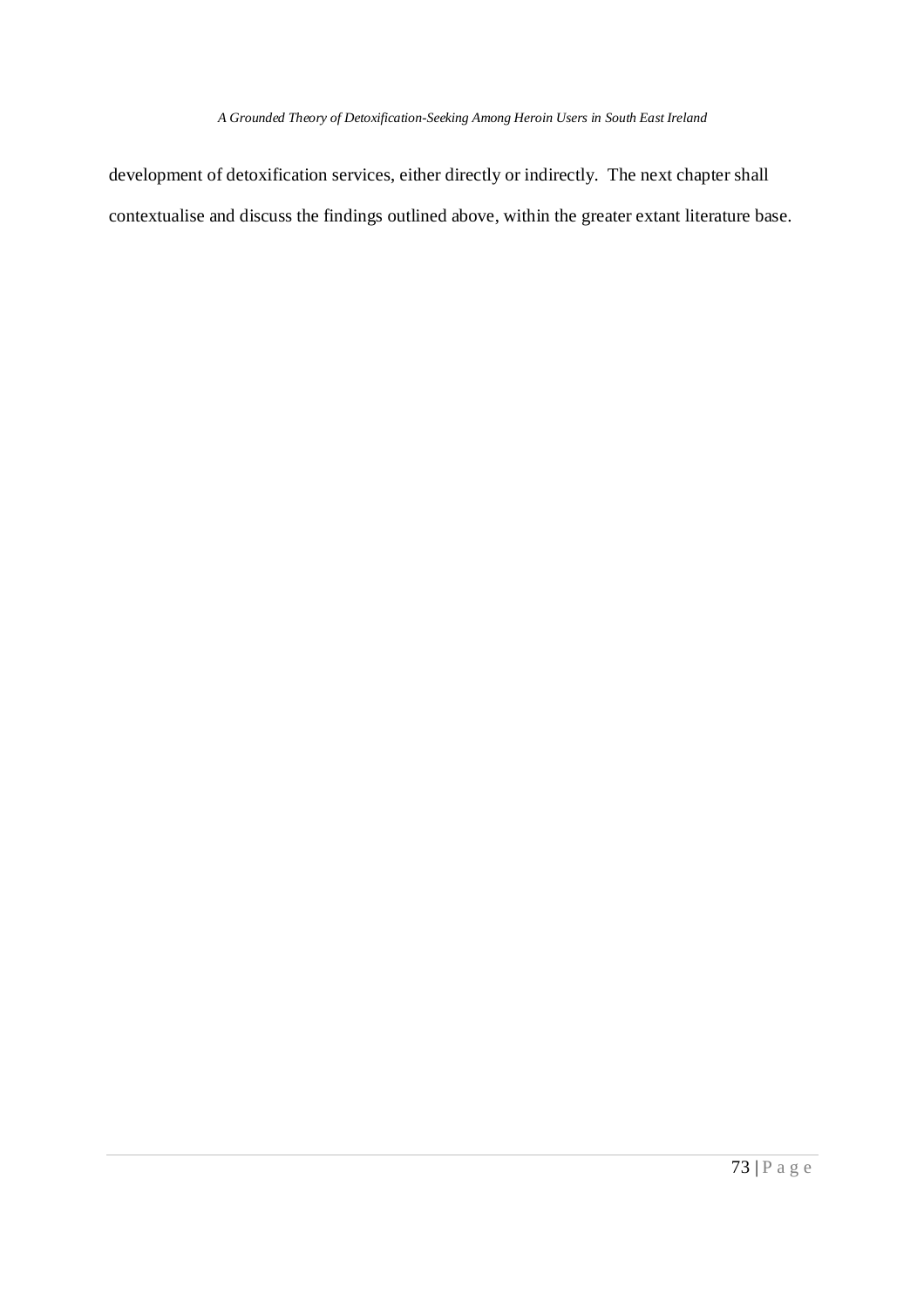### **Section Four – Discussion**

# **The Research Context**

Throughout the research process, several key themes relating to heroin detoxification-seeking have repeatedly emerged. It is important to note that it is clear from the findings that that the individuals involved in this study collectively were not a homogenous group, and rather that their accounts represent a diverse range of heroin using experiences, needs and goals which in reality changed from person to person, and indeed, over time varied per individual user and heroin using context. In addition, it must be noted that the research was contextualised within a rural setting experiencing a recent increase in heroin use with consequential lack of detoxification services. Therefore, it must be asserted that heroin detoxification-seeking in South East Ireland is a complex, dynamic help-seeking phenomenon which is heavily affected by both internal and external factors, and dependent per individual drug trajectory and circumstance. There are however several worthy generalisations which can be made for the substantive area, based on the similarities and differences between accounts of trying to stop using heroin, and heroin detoxification-seeking provided by the research participants.

## **Agency and Structure in Heroin Detoxification-Seeking**

Firstly the role of '*agency'* and '*structure'* within the experiences of detoxification-seeking recalled by the heroin users in this study is significant. '*Agency'* refers to an emphasis on individual choice and action as the main organising principle of behaviours and experiences, while '*structure'* refers to the role of social and environmental factors as the key determinants of social life. It is apparent from findings within this study that there are structural, but more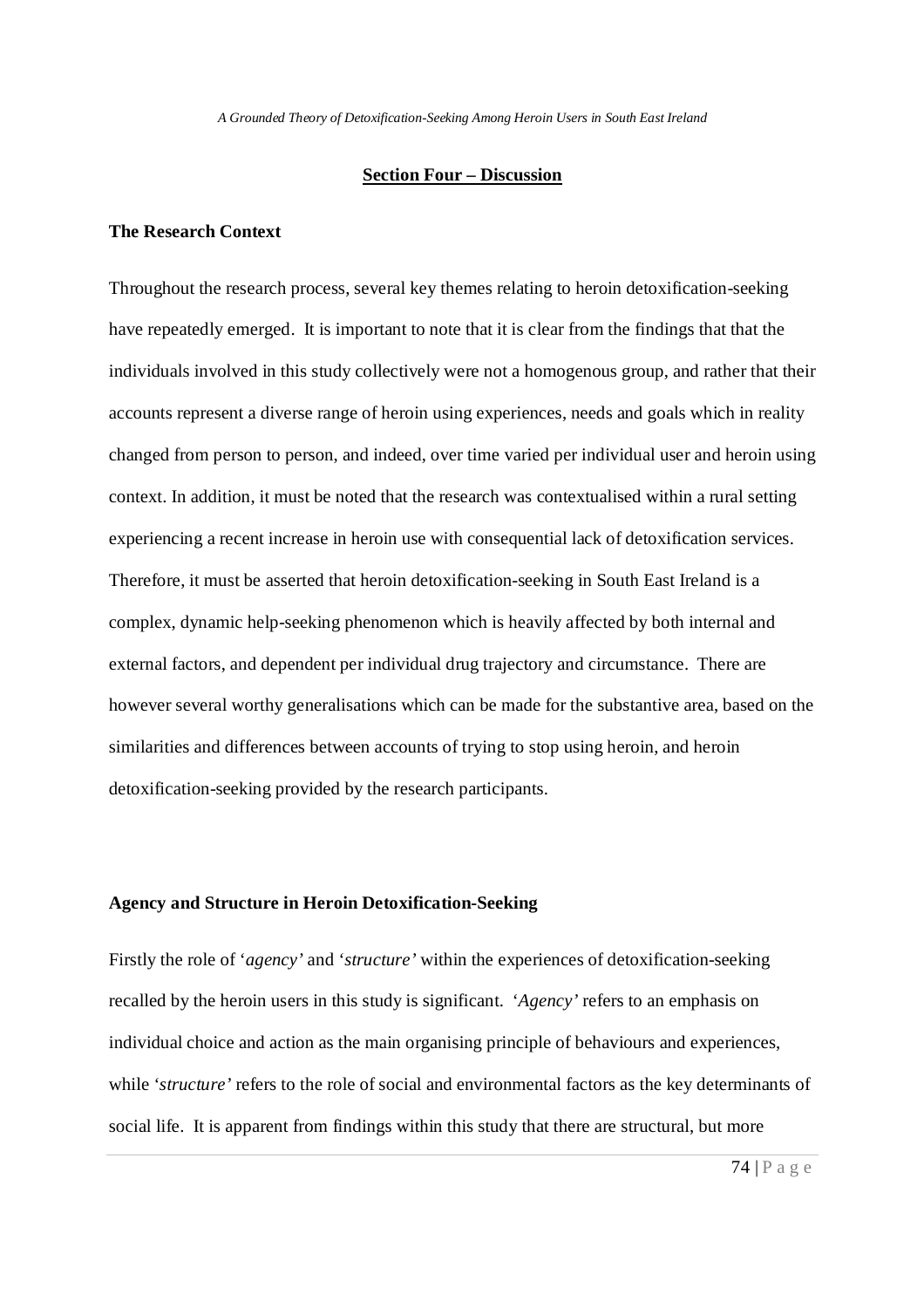prevalent agency factors which influence heroin users to seek detoxification. Firstly, considering structure, being drug-free is most often a pre-requisite for accessing a residential drug rehabilitation service in Ireland, and as such, the heroin users in this study who were unable to complete a self-detoxification required immediate access to a detoxification service in order to complete withdrawal from heroin safely, and pursue their goal of participating in residential rehabilitation treatment. Similarly, the majority of service users currently participating in a methadone maintenance programme expressed that they did not regard methadone maintenance as '*detoxification*', but in some cases referred to their participation within methadone maintenance within their experience of seeking opiate detoxification, as a consequence of nonavailable detoxification services appropriate to their needs. Resulting narratives are overwhelmingly conclusive however in underpinning negative life events related to heroin use, personal awareness of vulnerability during withdrawal, prior relapse experiences (whether during or after self-detoxification from heroin), a strong desire to become abstinent from heroin use and a supportive relationship with family or health professional (GP/Drugs Counsellour) as primary factors in facilitating the onset of detoxification-seeking attempts. Similar internal factors were present for those heroin users in the study who accessed methadone maintenance in the context of lack of detoxification services available to them. Similar to these findings, previous research highlights that significant adverse life events prompting concern and need for help, feeling the negative effects of drug dependence and having supportive relationships are key factors which influence drug users to seek help (Power et al. 1992; McElrath, 2001; Neale et al., 2007).

Barriers to seeking detoxification, or other treatment were also described by the heroin users within this study being both related to agency and structure factors. Similar to previous studies,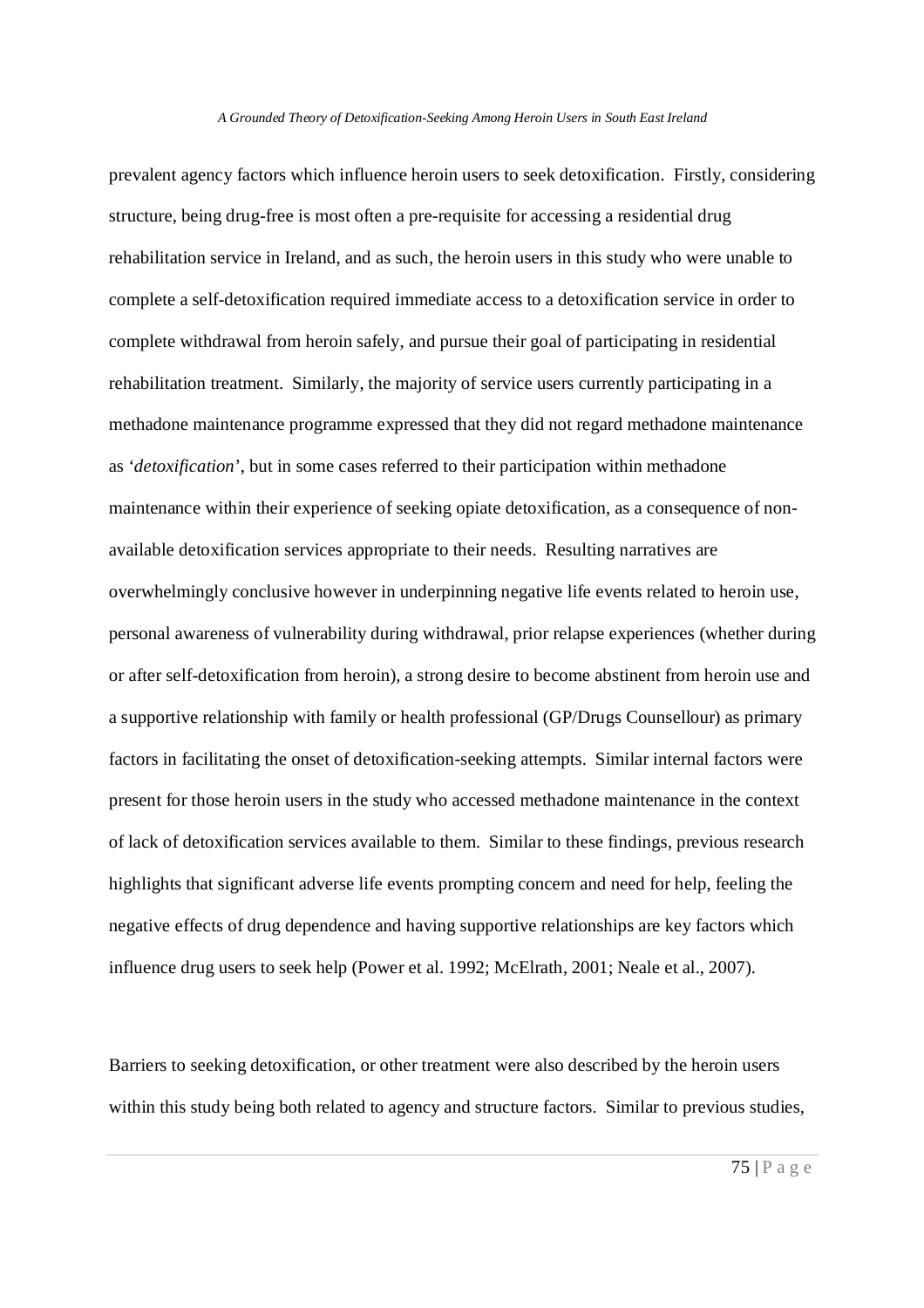the individuals within this study described their fear or distrust of current treatment services, their negative perception of current drug treatment service provision and their awareness or disillusionment of waiting lists, as being the main factors which prevented them to initiate detoxification-seeking within the formal treatment sector, on occasions when they ceased use of heroin (Brooke et al., 1992; Sheridan et al., 2005; Howerton et al., 2007; Peterson et al., 2008). Many of the heroin users within the study also reported that they did not seek detoxification as they were '*knowledge poor'* when they were initially motivated to cease heroin use. Such participants described that they were not aware of the significant effects of heroin dependence, the challenges that withdrawal would present them, or indeed the treatment options that were available to them at the time. Structure and agency also had an effect on the overall experience of heroin detoxification-seeking in the lives of heroin users within this study. Lack of detoxification service provision in the research area resulted in the experience of detoxificationseeking being unclear, frustrating, difficult, and resource (time and money) consuming. Structural factors which contributed positively to the process of detoxification-seeking, in terms of bringing clarity through information provision or referral, included informal contact with others (drug users, family members) and/or a therapeutic relationship (drugs counsellour, GP), who *'navigated'* the journey of seeking detoxification together with the individual seeking detoxification.

Neale (2002) introduces the concept that people who are opiate dependent sometimes refuse offers of support, or '*manipulate*' professionals or treatment regimes to suit their own needs when they perceive services to be inappropriate, and that opiate dependent people are '*never*' completely reliant on any professional or supporting other, since they '*always*' have drugs. As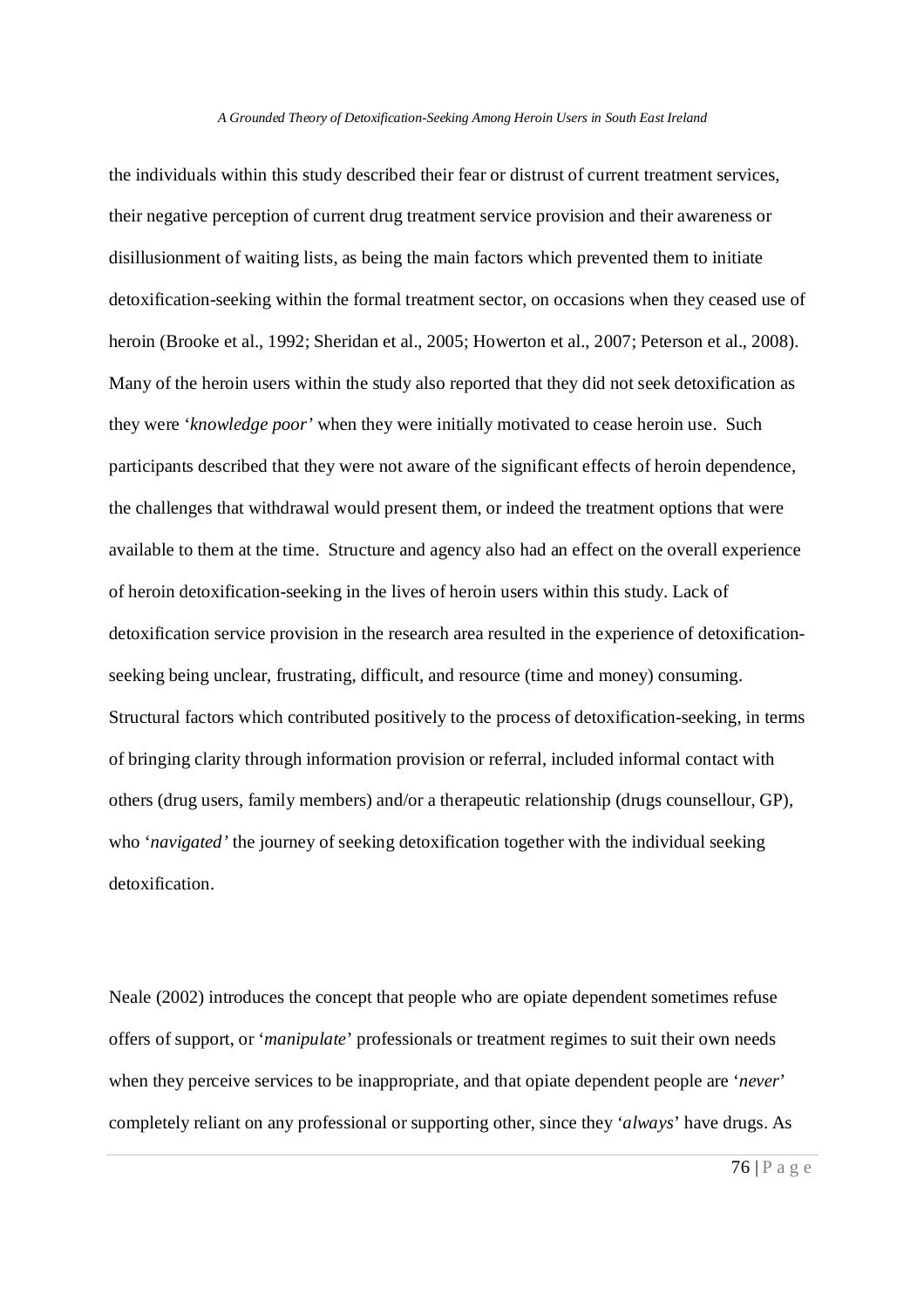such, Neale outlines that drug users could seldom be described as subordinate to professional assistance. However, for those attempting to cease opiate use, in this rural setting in south eastern Ireland, the findings indicate that such drug users can be considered subordinate to policy and service provision, as their choices and desires for becoming heroin-free and completing detoxification safely are often compromised by a lack of detoxification service provision. The study has shown that very often, when seeking detoxification, individual heroin users are in a vulnerable position physically, emotionally and mentally, and as such are heavily reliant on the support of others to navigate the unclear pathway to detoxification. Whether or not drug users accept the subordinate position in which they are placed is explored by the findings of this study. The relationship between agency and structure is further explored through the findings that indicate that the heroin users in this study have, and are willing to, become involved in changing the current drug treatment service provision within the research situation, through activities such as a service user forum, meeting with GP's and promoting change in the number of Level 2 GP's in the research situation. In this context, a community development model emerges in which those who are experiencing the problem (a lack of detoxification services) are willing to be supported, by service providers, to participate in responses to the problems they and their peers are experiencing.

## **The Location and Context of Opiate Detoxification-Seeking**

Research shows that help-seeking is more common during stages of drug-use which are a significant length from onset of dependence, and in which a greater number of problems relating to drug use are being experienced by the user (McElrath, 2001; Neale, 2002; Dennis et al, 2005;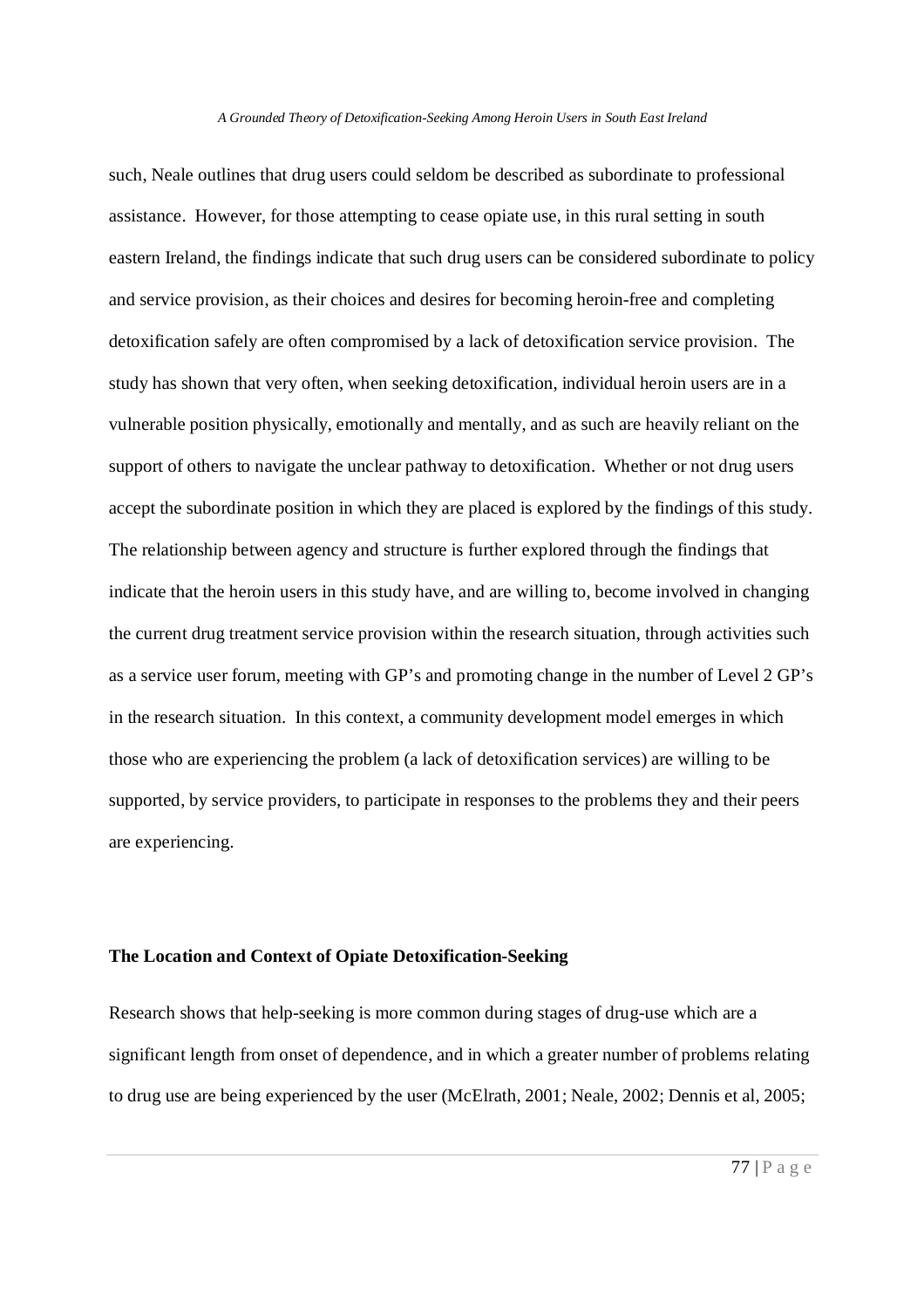Hopkins and Clarke, 2005; Grella et al., 2009). Similarly within this study, individuals reported that help-seeking within the formal drug treatment settings were related to stages of heroin use which were characterised by lengthy onset of dependence, injecting heroin use, lack of employment, involvement in crime, and severe phsycial ill-health. However, similar to previous studies on help-seeking by drug users, the study shows that during the early stages of heroin use, the research participants did seek help for the management of withdrawal from heroin, albeit with non-specialist health professionals, namely local GP's, and other heroin users (Hartnoll et al., 1992; McElrath, 2001; Neale, 2002; Hopkins and Clarke, 2005). This is significant as this help-seeking behavior offers an early opportunity to create a positive experience for individuals who are actively looking for support with achieving abstinence from heroin use, and who are likely to relapse (Hopkins and Clarke, 2005; McElrath, 2001; Neale, 2002; Ward et al., 1999). Significantly, the majority of service users reported seeking detoxification from heroin as being their *first* formal contact with service providers in the context of treatment-seeking, and as a motivated step towards becoming abstinent. Help-seeking at this stage was located primarily within the community, mainly from local GPs, indicating that for many opiate users a community-based treatment option is the initial preferred option for heroin users during early help-seeking.

It is evident from epidemiological research that some heroin users can become abstinent *without* accessing formal treatment (Friedman et al., 2004; Ison et al. 2006; Bobrova et al., 2006; 2007; Petersen et al., 2010). Some heroin users manage their withdrawal from heroin outside of formal treatment. Studies suggest that pathways to abstinence from heroin, other than specialist treatment, are achievable, due to findings of heroin-free status, and harm reduction behaviours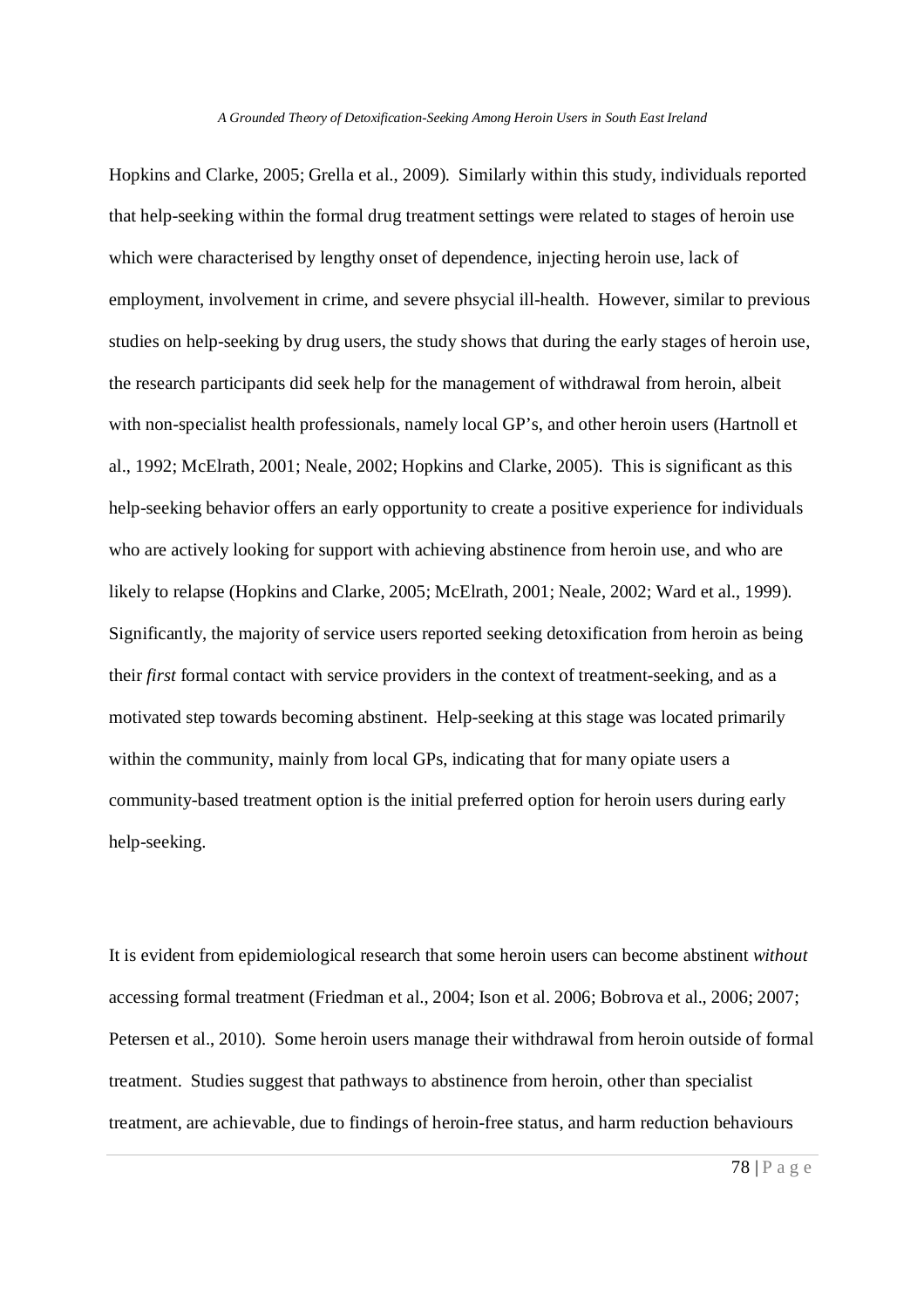among people who do not access specialist drug treatment for heroin use (Strang et al.,1998; McElrath, 2001; Neale, 2002; McIntosh and McKeganey, 2002) This study highlights several facilitating aspects along the pathways to abstinence from heroin use which were experienced by research participants, other than those relating to formal drug treatment. Risk and protective factors influence drug user's behaviours. A protective factor can be described as a factor that reduces the impact of a risk behavior, helps individuals not to engage in potentially harmful behaviour and/or promotes an alternative pathway to drug use (Broome et al., 1997; 1996; Spooner et al., 2010). This study shows that there are several protective factors within the risk environment which can greatly influence heroin users to initially and consistently seek detoxification, and thus potentially reduce harm to themselves. It has been suggested that internal barriers to seeking treatment can be reduced by engaging constructively with drug users going through critical emotional/ psychological changes, harnessing the momentum from pivotal life events, and involving supportive relationships (Horvath & Symonds, 1991; Power, 1992; Joe et al., 2001; McElrath, 2005; Neale, 2006; Neale, 2007; Grella et al., 2009). Factors within the risk environment which supported heroin users in this study to seek detoxification, included; the presence of a supportive relationship with family and/or the presence of peer support and information and/or the presence of a therapeutic relationship within the drug-using context. Most significantly this study shows that drug users are generally not trying to resolve the problems inherent in heroin detoxification-seeking on their own. For the most part trying to stop using heroin, managing withdrawal from heroin, maintaining abstinence from heroin, and, overcoming challenges of help-seeking involve a therapeutic alliance between the drug user and a service provider, or at the very least, a minimum level of informal therapeutic alliance between the drug user and peers or family.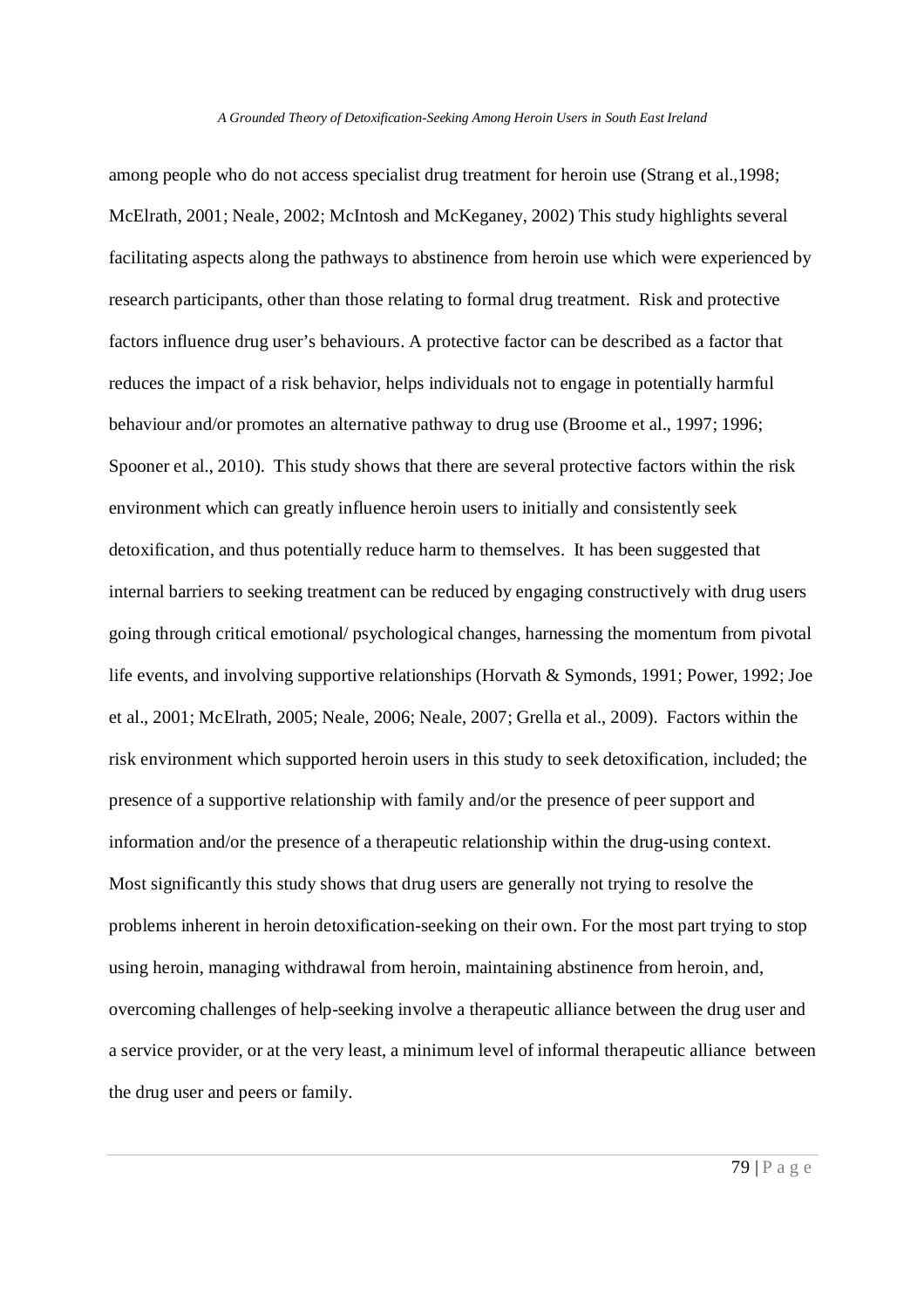## **Significant Factors of Self-Detoxification**

This study reveals that heroin users within the study were particularly vulnerable to managing their withdrawal from heroin unsafely, outside of the treatment system, through attempting selfdetoxification when they wanted to harness their *pivotal* motivation when they are compelled to cease heroin consumption. Research suggests that even if clear access pathways are available, not all opiate dependent users would enter treatment if offered (Zule & Desmond, 2000; Booth et al., 2003; Petersen et al., 2010). This study reveals that self-detoxification was often carried out by participants not as a response to a lack of services, but as a pro-active effort to achieve abstinence when motivation to stop using heroin was high, and a home based detoxification, with the support of family, was the method of managing withdrawal which they were comfortable with. It is evident from this study that at times individuals who were trying to stop using heroin managed withdrawal outside of formal treatment, which is an unsafe experience for them. Research suggests that self-detoxification attempts by heroin users are frequent (Strang, 1998; McElrath, 2001; Noble et al., 2002; Hopkins and Clarke, 2005; Ison et al., 2006). There is evidence within this study to suggest that self-detoxification from opiates is increasingly a normal part of the lives of heroin users. A level of this normalisation of self-detoxification can be viewed as inevitable, however it must also be recognised that within a context of lack of detoxification service provision, the normalisation of self-detoxification increases, not only among drug users themselves but among others in their environment, family members and drug service providers, and health professionals. Adapting the framework of normalisation as developed in the UK in the 1990s as a way of understanding the increase of illicit drug use (Parker et. al, 1998; Measham et al., 2001; Measham and Shiner, 2009), the normalisation of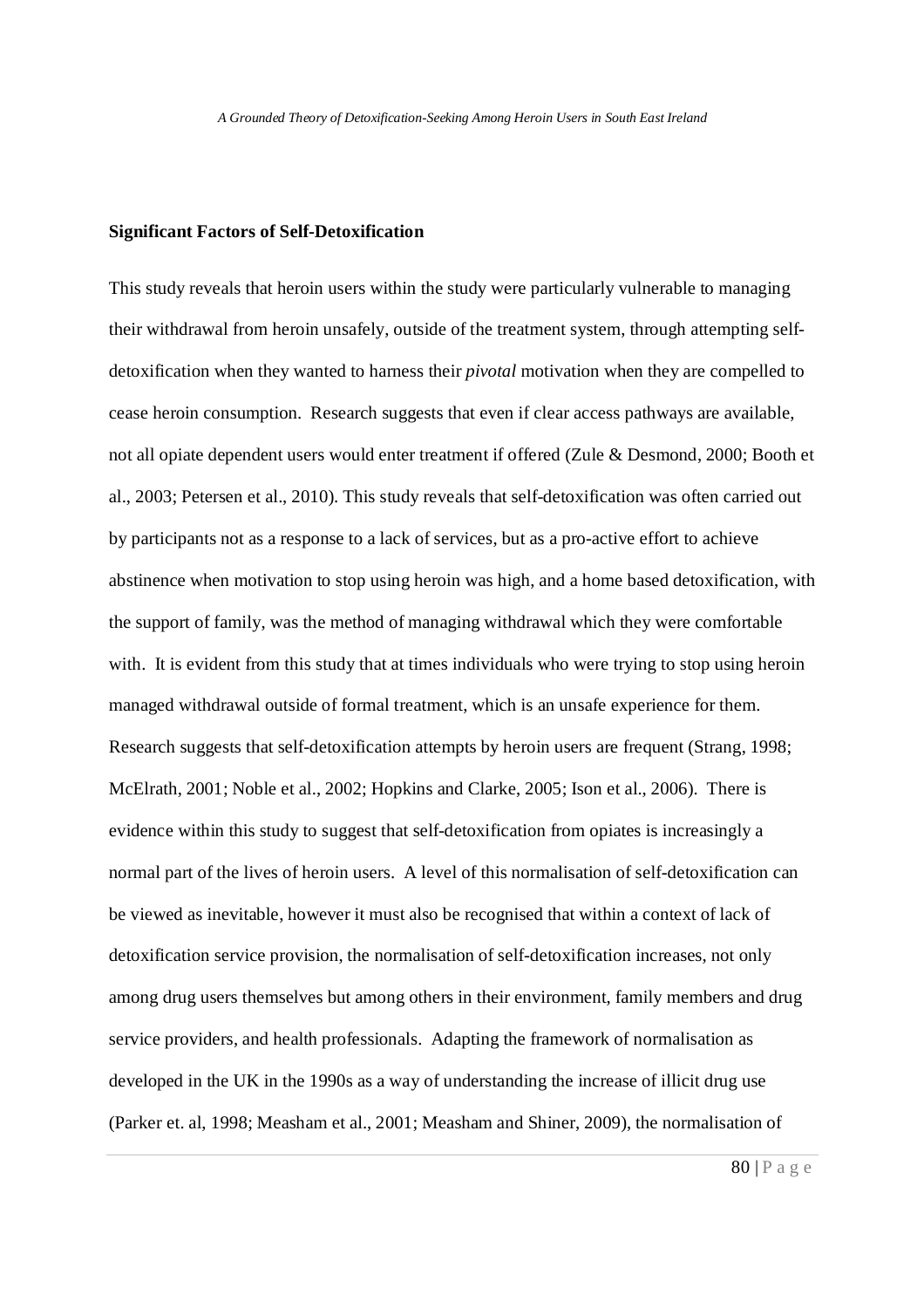self-detoxification can be located in the following characteristics of self-detoxification. Selfdetoxification within the research situation was socially accepted, prevalent, accommodated, facilitated and mediated by sub terranean heroin user normative group dynamics. Thereby the research underscores the development of frequent detoxification attempts whether self led or medically managed as an inherent part of the heroin trajectory, and thereby somewhat exacerbated by the dearth of rural services. There is such a level of attitudes among heroin users of the merits of self-detoxification in becoming abstinent from heroin use, and a high level of availability of and access to prescribed medication and illicit methadone, that self-detoxification has become in itself, normalised. In-patient detoxification is most often sought following failed self-detoxification attempts, and as a pro-active step by a heroin user to create the conditions which they perceive, based on learning from previous self-detoxification and relapse will reduce their risk of relapse.

The majority of the opiate user cohort described experiencing episodes of both attempting selfdetoxification which were successful (achieving abstinence for 24 hours or more), and attempts which were not completed. Most had made several attempts to self-detoxify, as the desire to become abstinent was *'always there'*, during active using. Respondents also reported significant amount of consultation with, and information seeking from other drug users in relation to, and prior to completing self-detoxification, and highlighted the ease of access to information from other drug users, and valuing the experiences of other heroin users.All respondents described at least one subjective experience of completing self-detoxification as being followed by relapse to heroin use within the short term, 1 day to 1 month. Current treatment status indicated that completion of self-detoxification did not result in longer term abstinence. Significantly, all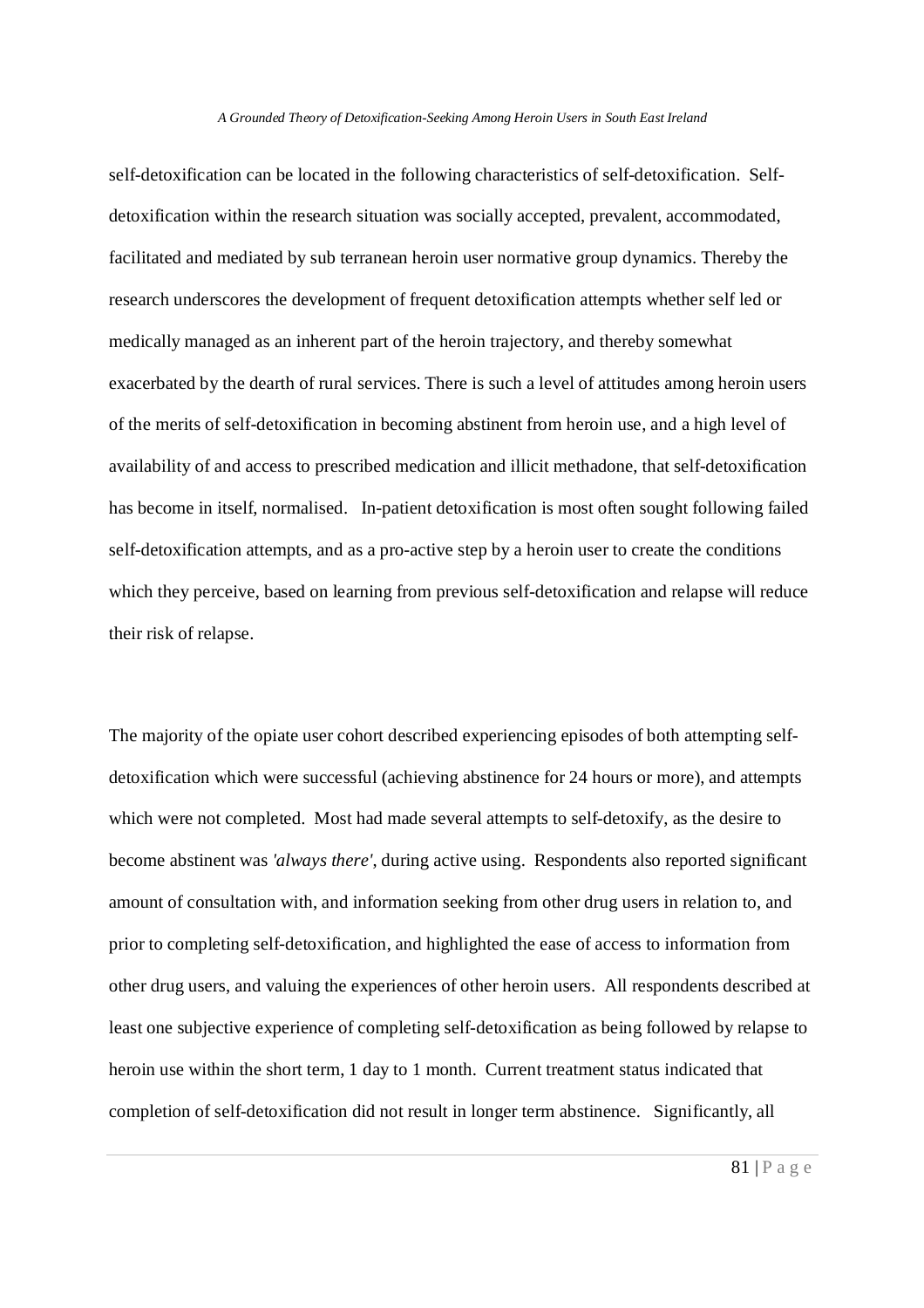reported cases of completed self-detoxification involved an element of planning and preparation, either with family (providing a comfortable, safe place) or with a general medical practitioner (prescribing benzodiazepines). From analysis of the data provided, reports from service users indicate that initially seeking a safe process of withdrawal was mainly characterised by seeking help to cope with the physical symptoms of withdrawal, located within a community context and following at least one previous attempt of self-detoxification. The majority of the service user cohort reported approaching a local GP in order to seek medication to manage the physical symptoms of withdrawal.

## **Meeting the Needs of Heroin Users in the Research Area**

The study '*unpacks'* the experience of detoxification-seeking for heroin use, and provides insight into the differentiating dimensions of needs among individual heroin users, and out-of treatment individuals. The study has also assessed the role of significant others within the experience of detoxification-seeking, in terms of the role of significant others in facilitating help-seeking onset and related actions. Analysis of heroin users' personal perceptions and ideologies relating to their drug use, of problems, of risks and of services within the wider context of their lifestyles indicate that within the research area, heroin user's are frequently in active seeking information and services, primarily at community level and primarily with a view towards abstinence. Locations and settings pertaining to detoxification efforts change over time and appeared contextualised within the variant forms of detoxification experiences mentioned by heroin users in the study. The heroin users' expectations of detoxification-seeking were inherently based on previous experience of detoxification services, and subjective knowledge of what detoxification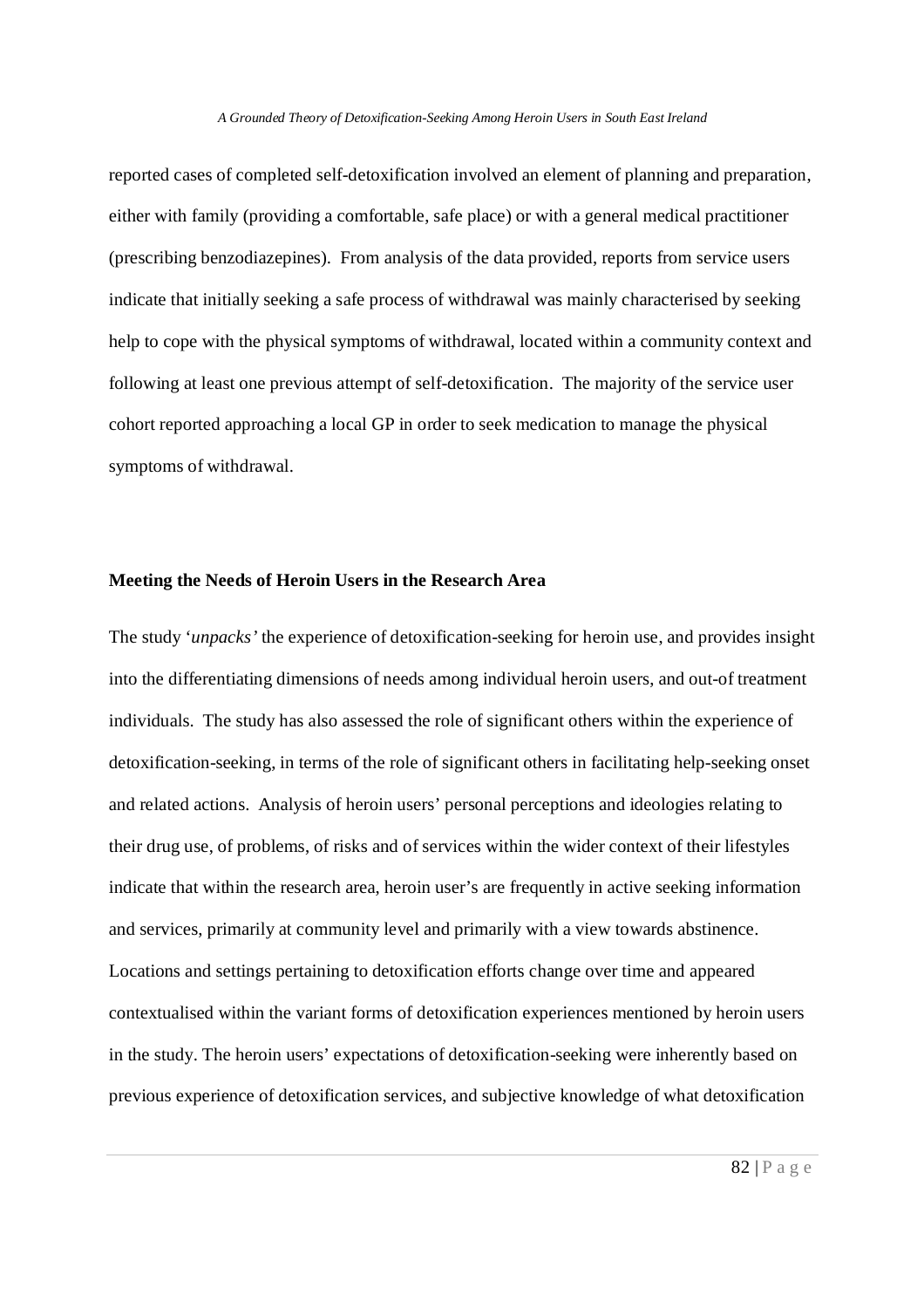is per se. During early help-seeking the majority of heroin users were vulnerable due to a lack of knowledge of the treatment sector. As well as seeking support with withdrawal from heroin, they were also seeking support with navigating the treatment sector. As such they required clear, supportive information on detoxification and other treatment options.The presence of information-seeking among peers during early heroin use points to a significant potential for peer involvement in increasing awareness of recognition of problems related to drug use, and development of opportunities for peer health promotion and harm reduction methods as well as low threshold services such as drop-in centres and groups (Wright et al., 2006; Grella et al., 2009).

From analysis of data generated throughout this study, from both the service user and service provider cohort, it is clear that heroin-detoxification seeking, as a consumer experience, was both complex and varied experience for each individual heroin user, considering the lack of a clear access route to opiate detoxification within the climate of compromised detoxification service provision in Ireland. Consequently, from the perspective of people who use heroin, seeking detoxification for the first time is reported collectively as '*difficult'* process. The experiences involved lengthy processes of initial information seeking, repeatedly contacting limited detoxification service providers, liaising with non-specialist drug service providers and attempting and/or completing self-detoxification. Of the 12 research participants interviewed only 4 had completed at least one detoxification programme, all of which were residential. Heroin-detoxification seeking from the perspective and experiences of the heroin user cohort included seeking information and treatment, within the immediate community context, on detoxification options available to them, seeking referral from a local drug service provider or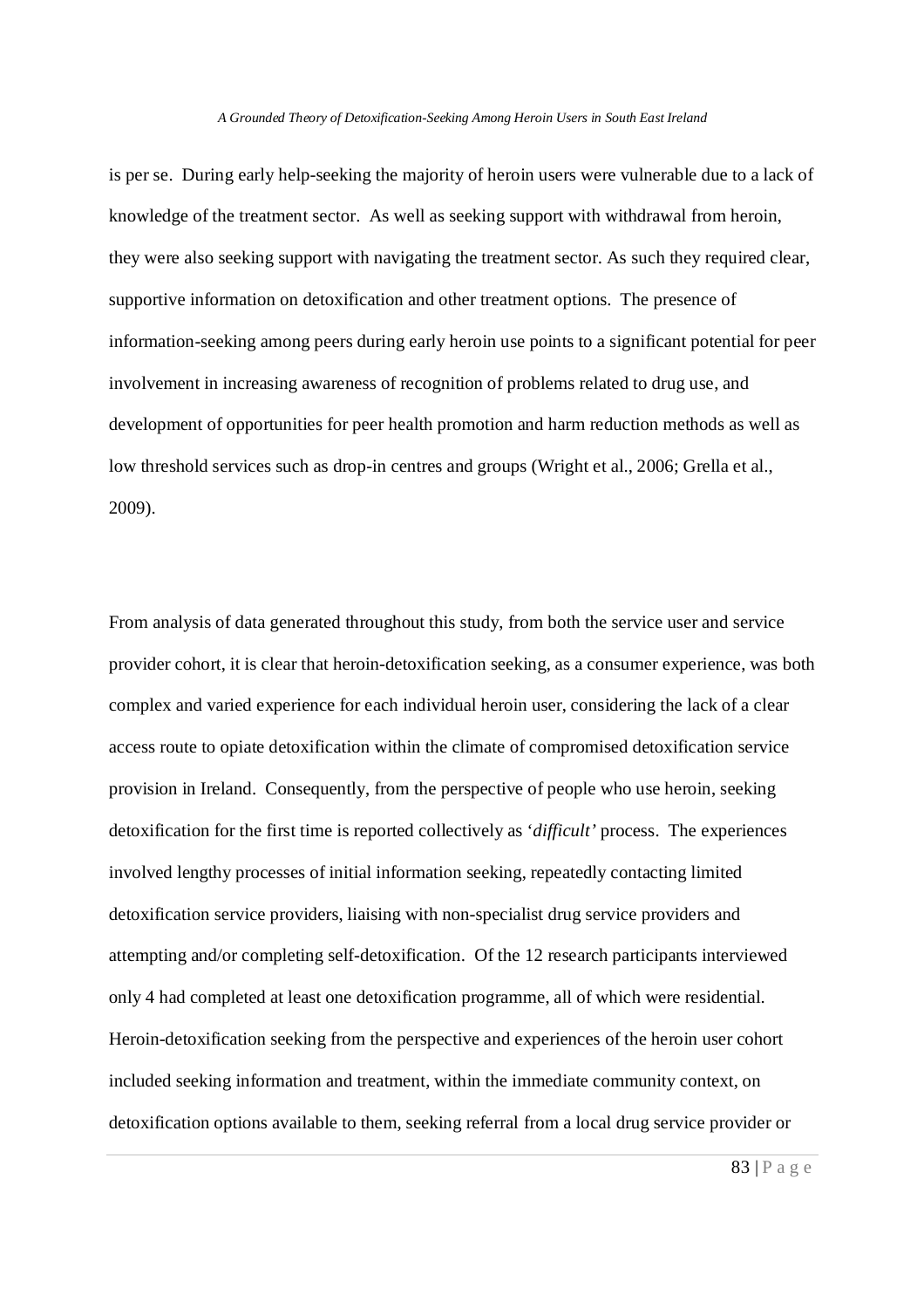GP to '*a*' detoxification service. This is significant as a large number of the heroin users within this study conveyed their preference for community-based treatment, indicating that community based detoxification services are a viable option for development within the research area. It is clear that not all drug users seek treatment or, in the context of this study, seek heroin detoxification. However it remains that completing self-detoxification is unsafe with regard to medical consequences, and also the impact on emotional and social health of the individual. The risk environment therefore not only involves heroin use as primary risk, but also incurs these frequent (and unsuccessful) self-detoxification attempts supported by lay knowledge and lay drug discourses, thereby increasing the potential for harm (Rhodes, 2002; Miller, 2005; Bahora et al., 2009). The frequency of self-detoxification reported by research participants is a worrying phenomenon. Research shows that successful treatment pathways for heroin dependence whilst influenced by a myriad of individual, social and environmental factors, can reduce negative individual and public health outcomes relating to drug use such as HIV; HCV; overdoses and criminal activity (Sorensen and Copeland, 2000; Gossop et al., 2003; Appel et al., 2004; Peterson et al., 2010). However, research has shown that the majority of opiate dependents remain on the periphery of the drug treatment system, a fact which is supported in the qualitative findings of this study (Gossop et al, 1991; Guggenbuhl et al., 2000; Friedman et al., 2004; Bobrova et al., 2006; 2007; Petersen et al., 2010). The availability of managed withdrawal (detoxification) within the community is essential for the provision of an effective treatment system for heroin dependence (Gowing et al., 2000).

The study has implications for drug service delivery in Ireland in terms of response to heroin use, recognition of the various challenges within current detoxification-seeking for heroin users, and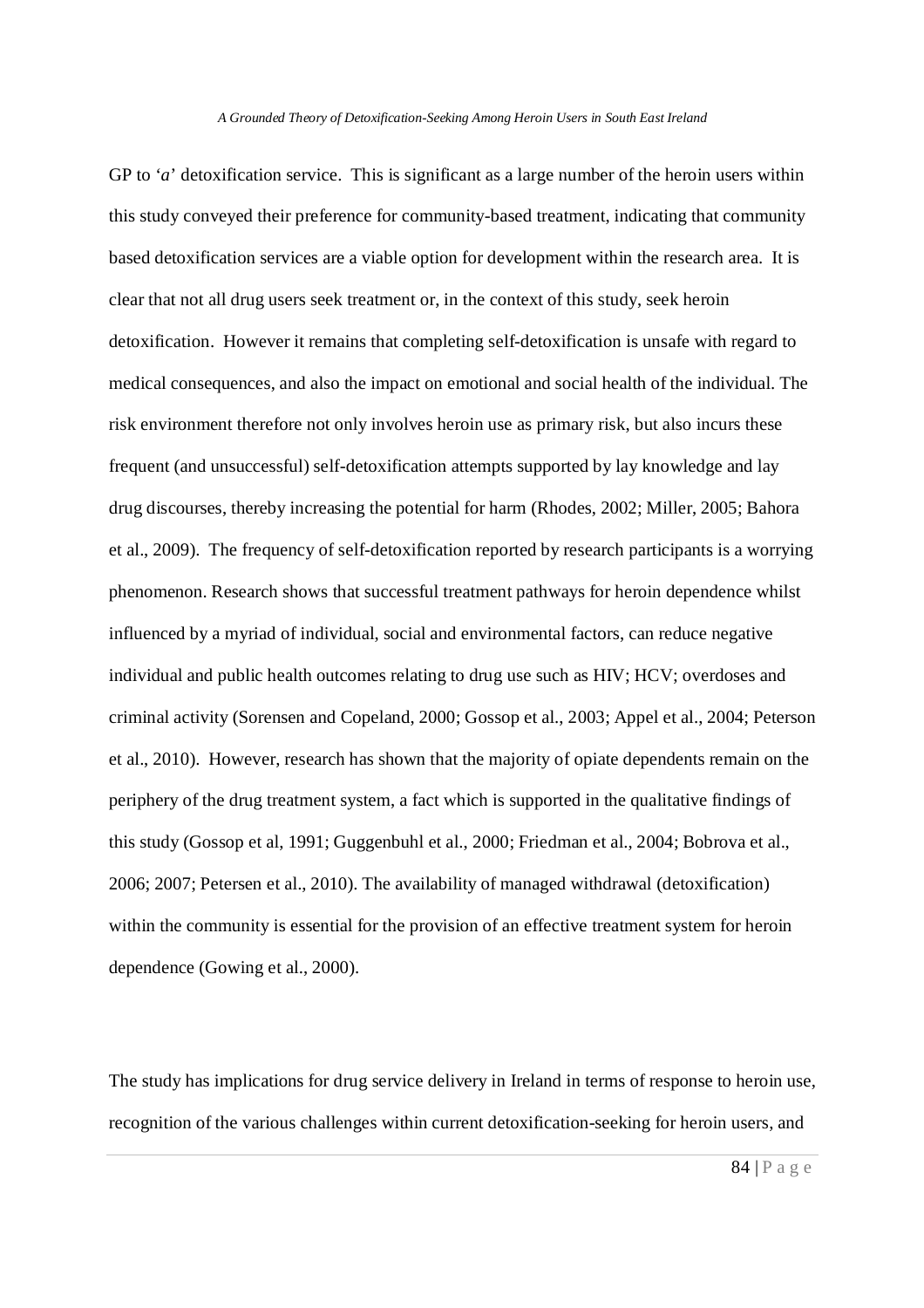the level of self-detoxification attempts. The development of, and further support for existing, low threshold services, community based detoxification services, with service user involvement emerge as the way forward to meet the psycho-social and health needs of opiate users who are trying to stop their use of heroin. Such service development requires service user involvement in order to yield valuable information from the experiences of heroin users on the factors effecting completion of self-detoxification, and the successful completion of residential detoxification programmes. In addition, for some heroin users in-patient detoxification is vital in order to reduce the risk of relapse and in this context increased access to in-patient detoxification is necessary. Collaborative relationships with other drug users, family members and medical practitioners were critical to supporting clients who embarked on self detoxification and critical in the completion of self-detoxification. As most heroin users had sought advice from other users and/or medical practitioners before embarking on self-detoxification, there is a clear opportunity for peer education and/or harm reduction programmes for disseminating information on risks and processes of self-detoxification. This study also echoes the findings of other research studies which show that individualised perceptions regarding potential opiate treatment are paramount as these perceptions influence, facilitate, mediate and inhibit treatment entry, compliance and eventual outcomes for the individual user (Nelson-Zlupko et al., 1996; Karasabada et al., 2002; Shen et al, 2002; Siqueland et al., 2004; Bobrova et al., 2007).

An outline of evaluation for detoxification recently provided by a consensus panel that have built on existing definitions of detoxification as a broad process and identified three essential components that may take place concurrently or as a series of steps, comprising of evaluation, stabilization, and fostering a patient's entry into treatment (CSAT, 2006). The authors emphasise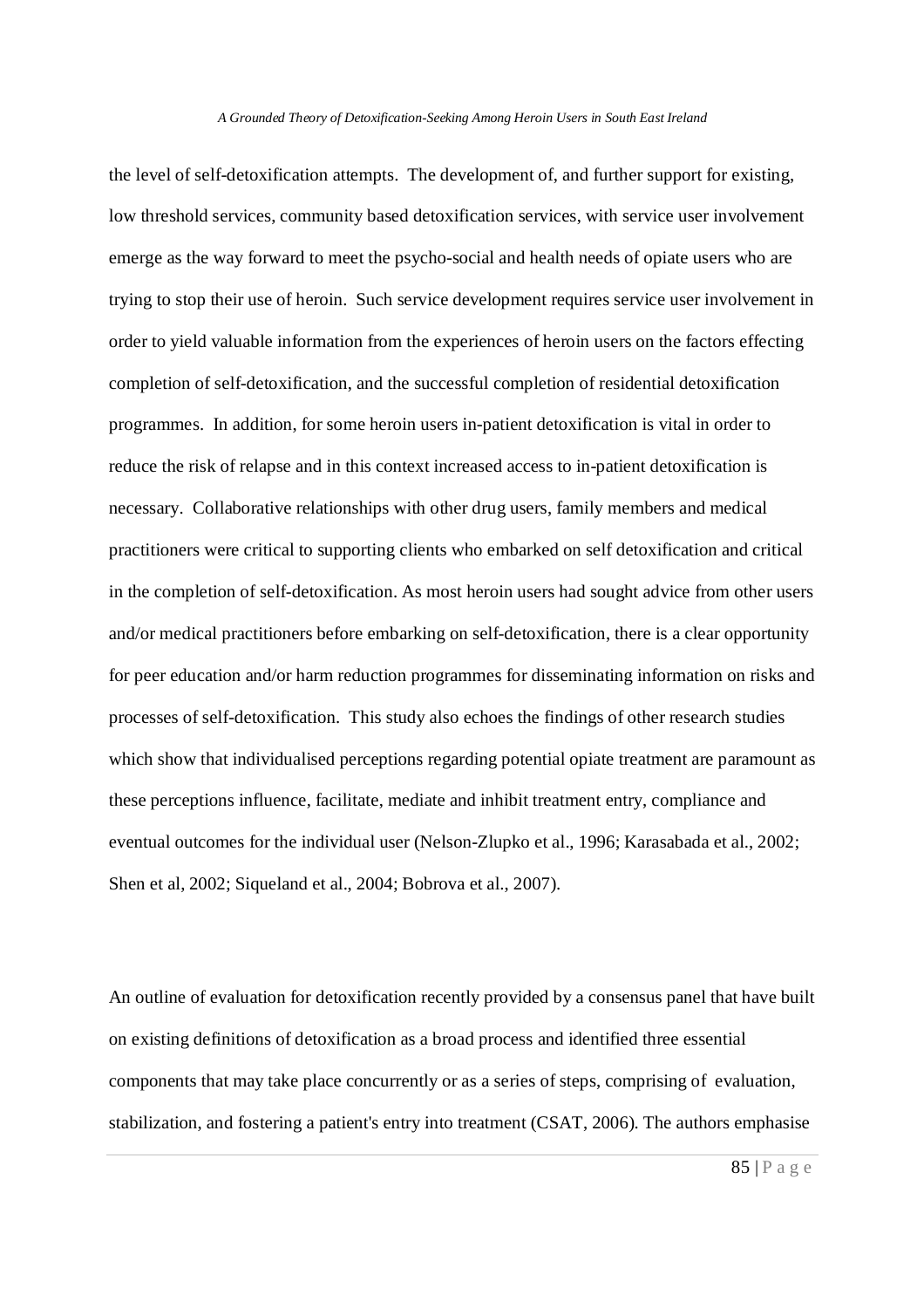that all three components involve treating the patient with compassion, understanding, care and respect (ibid). This study, based on the empirical findings and theory presented recommends that this concept of compassion and understanding needs also to be transferred to the person who is *seeking* heroin detoxification, and is positive that these aspects of service delivery alone could support heroin users while they are seeking detoxification, and be used to promote detoxification-seeking among out of treatment heroin users who are aiming to become abstinent from heroin use. It is also significant to note that recent research suggests that outpatient, solution-oriented, family systems approach to detoxification from drugs is a viable option, and that traditional notions about detoxification being only a biomedical, pretreatment event are challenged by the effective outcomes of such detoxification approaches (Carrenjo et al., 2002;Bischof et. al, 2003). The aims of out-patient opiate detoxification have been located within providing a safe and effective supervised withdrawal to substance users who were at low risk of severe withdrawal, engaging with those with severe dependence in further treatment and increasing the involvement of general practitioners in the medical care of opiate-detoxification seeking clients (Sannibale et. al, 2005). Traditional notions of recovery as abstinence have also been challenged recently, with recovery being promoted as not only abstinence but growth, reclaiming self and self-change (Dennis et al., 2005; Laudet et al., 2007). This ideology is also evident within this study, within the narratives of heroin users who described their sense of achievement with maintaining abstinence for any and all lengths of time, their increased awareness of heroin dependence, knowledge of withdrawal and positive support gained through treatment contact and informal help-seeking, despite relapse. In this context and considering frequency of relapse to heroin use reported by the research participants, development of services which provide strategies for long-term management of heroin use, harm reduction, and personal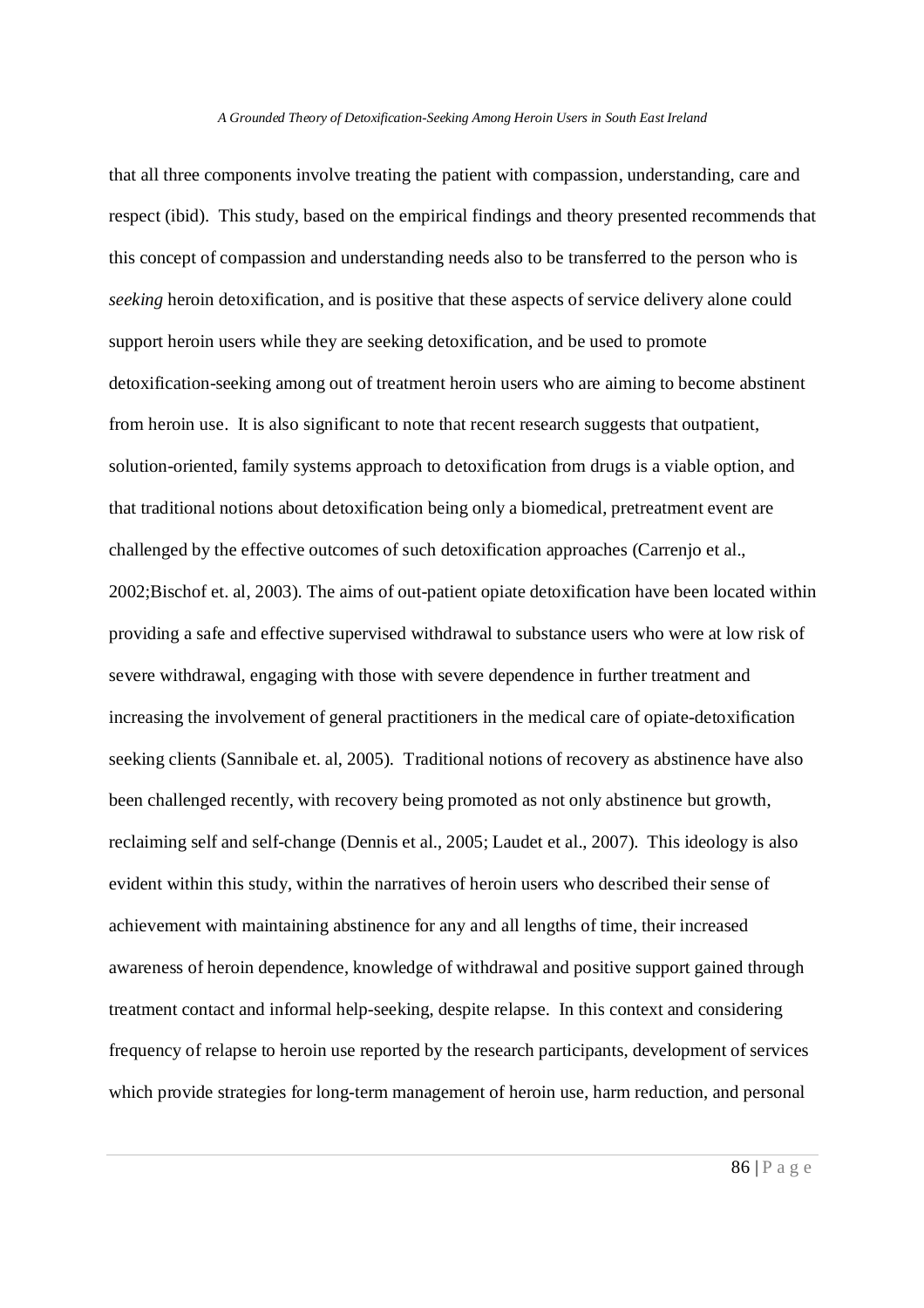development appear viable and necessary.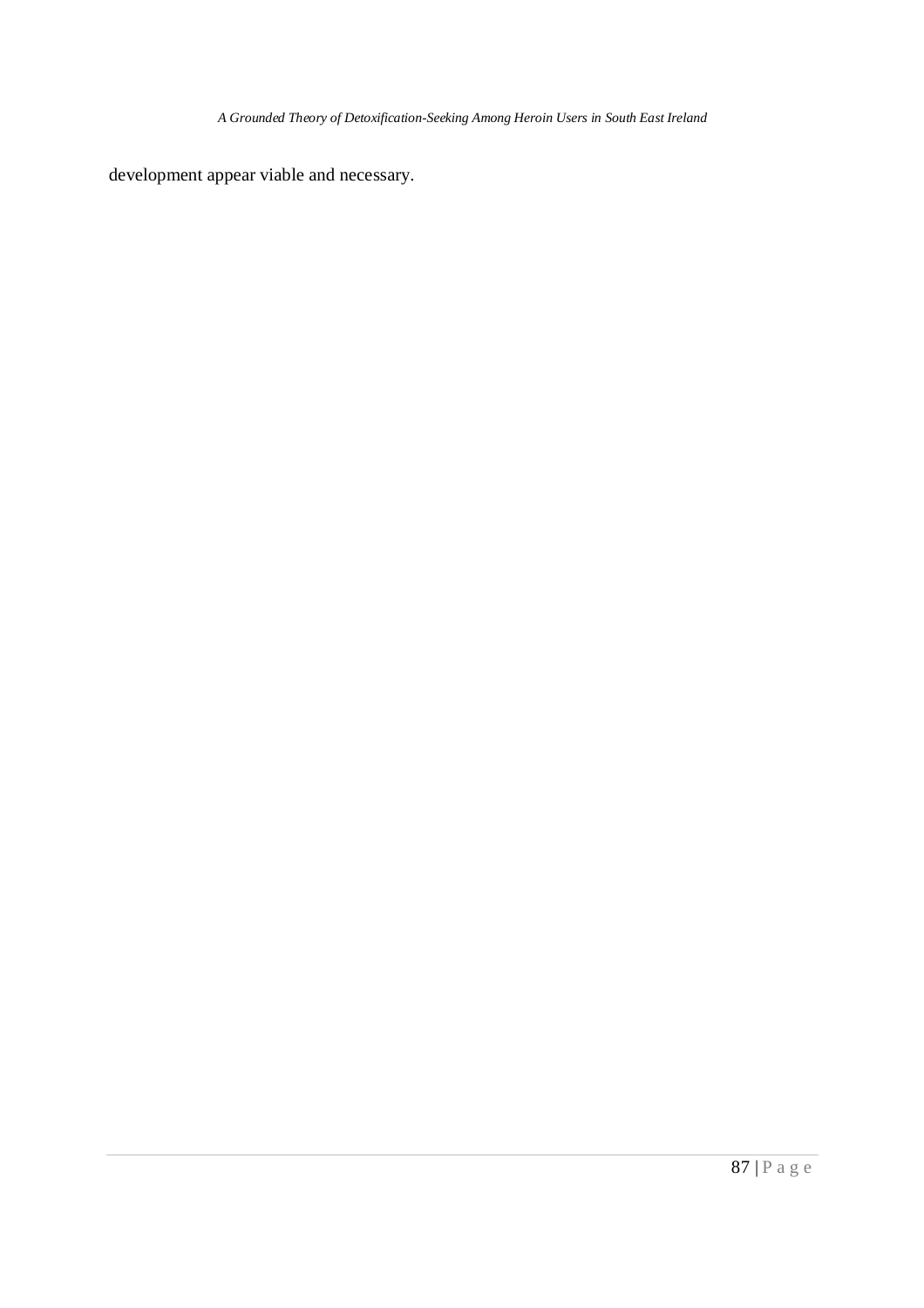## **Section Five – Conclusion**

Withdrawal from heroin is an inherent, and difficult, step towards abstinence. The study provides a theoretical framework, to understand the factors which can influence an individual heroin user to seek detoxification, including the identification of three processes that take place concurrently, or as a series of steps, and provide context for detoxification-seeking. These processes within the overall experience of forging a pathway towards abstinence have been conceptualised as recognising a problem, help-seeking and navigating the journey. Most significantly this study reveals that seeking detoxification was described by research participants as their *first* help-seeking step, with a service provider, in relation to giving up heroin use. This step was taken when motivation to give up heroin use was strong, whether for short-term break of use of heroin, or long-term abstinence. Making a decision to seek detoxification was heavily influenced by personal experience, and perception, of heroin withdrawal, detoxification and service provision. Not all of the heroin users in this study sought detoxification, or indeed any formal drug treatment when they were motivated to give up heroin use, and/or become abstinent. This is not surprising in the least considering that detoxification-seeking for those living in the South East of Ireland is identified by research participants as a struggle, defined by difficulty in accessing information on detoxification treatment options and services, un-clear pathways to existing detoxification services, extended waiting lists, an unmet need for local detoxification service provision and treatment alternatives to methadone maintenance, and scant detoxification services for methadone users and women. And so the high levels of self-detoxification and relapse outlined by research participants are also not surprising to the author considering the lack of detoxification services available within the research area. Despite the struggle which heroin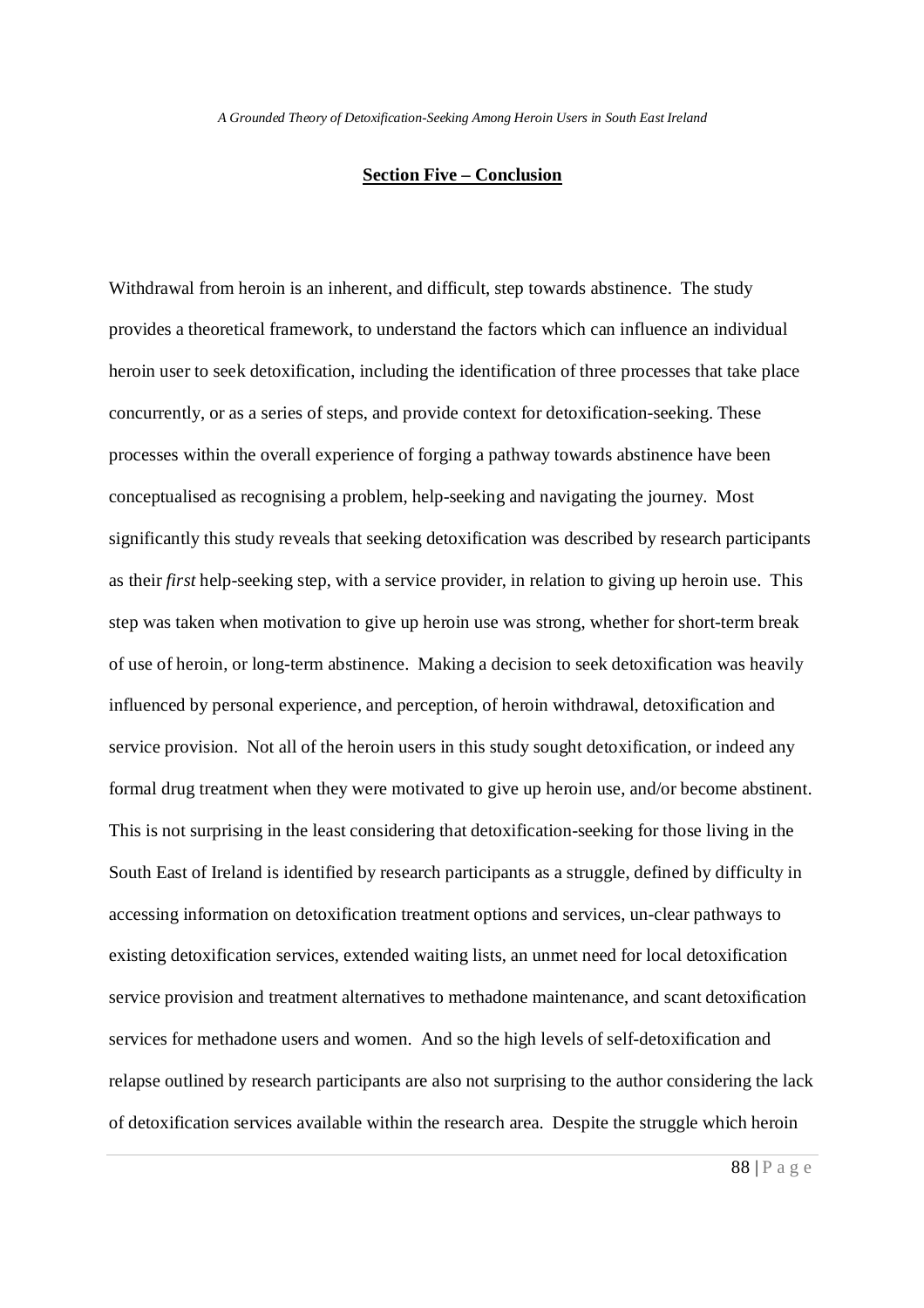users in this study experienced in the cases when individuals did seek detoxification, the strong will which they described to keep searching for a service which would meet their needs and goals towards abstinence was significant. The desire for abstinence from heroin, coupled with a strong sense of social justice and expectation of equality of opportunity from services motivated a large number of heroin users in this study to fight for their right to access a detoxification service. Individuals in this study literally travelled far and wide, in some cases across country and continent, in order to avail of a detoxification service which would potentially support their goal of abstinence. Others consistently voiced their needs and rights to access a detoxification service, both within their own engagement with non-detoxification drug service providers, and throughout this research process. It is apparent to the researcher that there is an energy and willingness among the heroin users who participated in this study which presents an opportunity for their direct involvement in identifying needs of heroin users in the research area, and in developing responses.

The study has implications for continued service development for heroin users living in South East Ireland, specifically in terms of promoting access to detoxification, and reducing the risk of relapse during withdrawal from heroin. Recommendations are made for developing low threshold services, community-based detoxification and involving service users as partners in design and delivery of service provision. It has not been within the capacity of the research to point towards the numbers requiring detoxification in the region, or indeed precise recommendations for service delivery within the region. Rather the study has provided another slice of data for those all those in the research situation who wish to work towards the improvement of treatment services for heroin users. The study does not provide directions as to 'what' needs to be developed, but does recognise the context and factors which enable heroin

89 | P a g e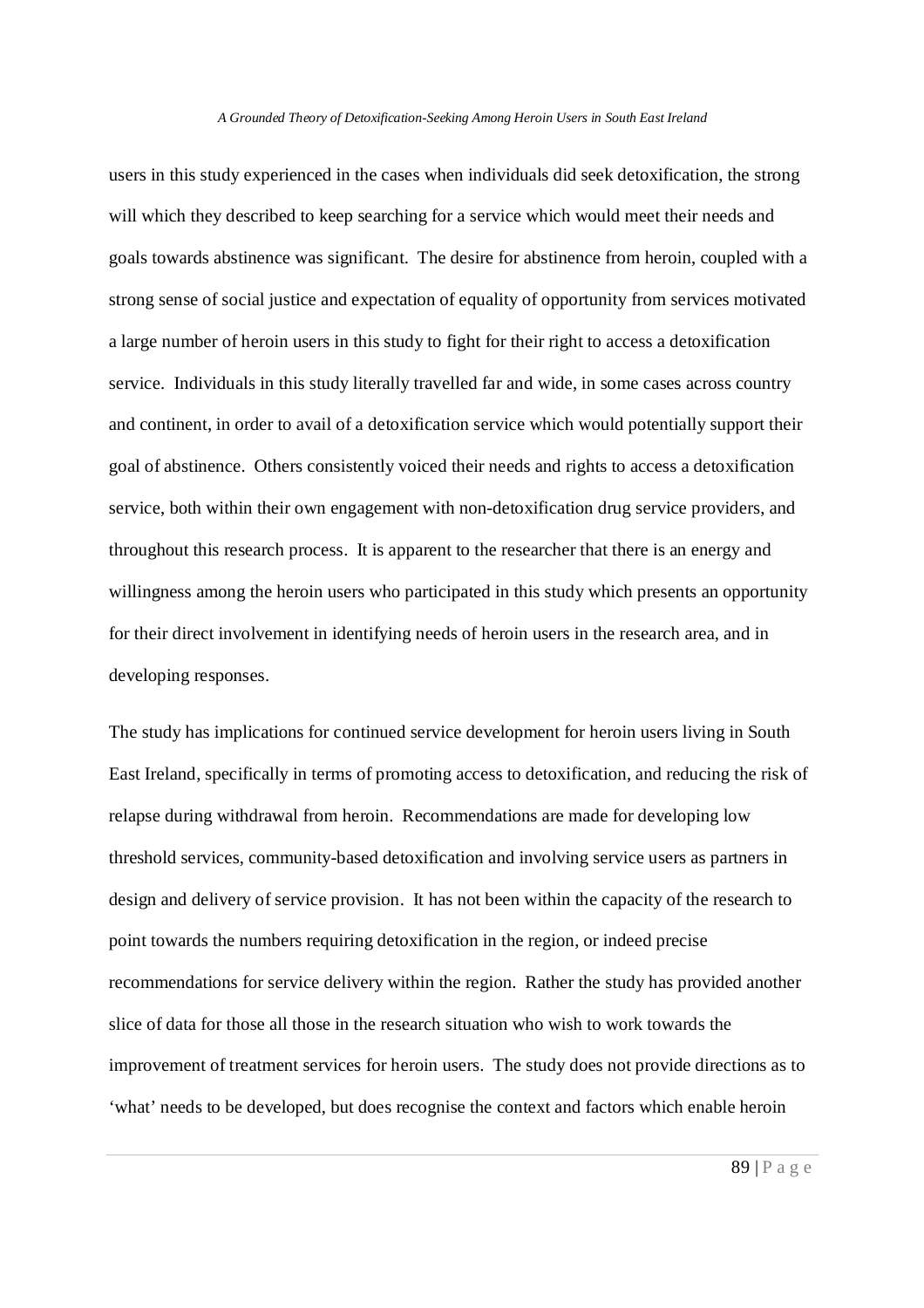users to seek detoxification, and in essence seek help to give up heroin use. However, the researcher recognises the challenges that can present in transforming theory into practice. In reality, turning theory into practice is a process in itself, requiring the participation of all those involved in the research situation who are concerned with the research problem itself. What is in place to support this process however, is a large body of international literature on the effectiveness of detoxification, and the essential components of detoxification programmes. The researcher recognises that the wealth of international literature, research and guidelines can, together with evidence-based local knowledge, support the development of appropriate detoxification services for rural South East Ireland.

The concept of a continuum of care, a term used frequently within extant literature and policy to refer to what should happen to a drug user once they engage with services does not apply to seeking heroin detoxification in South East Ireland. It is a misnomer when considered to what happens for those involved in this research study. The term suggests a transition to treatment options along a defined and accessible route. However, the participants in this study were in a position such that they had to invent their own pathway towards abstinence, using the limited agency and structure resources available to them. Each of the stories presented to the researcher by both heroin users and service providers echoed the sentiment that seeking detoxification from heroin was in no way easy for an individual, and indeed the process of help-seeking with regard to detoxification was a frustrating process which angered and dismayed all those involved in the research study. It is true that heroin dependence is complex and for this reason alone, pathways to accessing treatment towards abstinence need to be flexible and innovative for each individual. However, flexible and innovative does not mean always completely new and invented. What is vital is that familiar, defined, clear accessible information and treatment options are consistently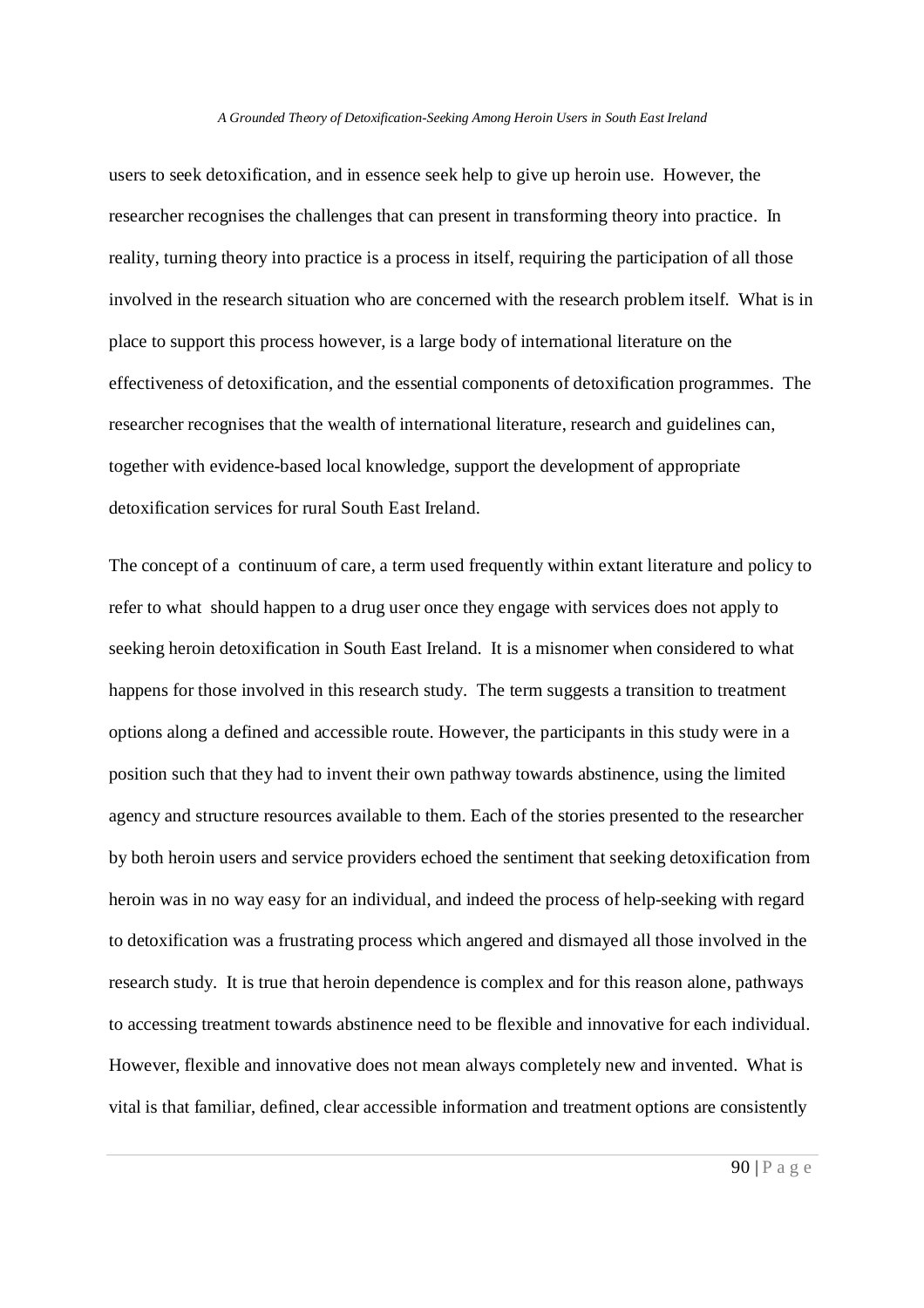and always available for heroin users when they are experiencing a strong desire to give up heroin use and do not have the personal resources to give up heroin on their own. Pathways towards abstinence need to be visible, understandable and clear, for those at a distance from abstinence and for those who are already on a journey towards becoming heroin-free. Being able to see a pathway towards abstinence, or simply hearing about a positive experience of another individual could be supportive in encouraging an individual to believe in themselves, believe that achieving abstinence is not only a possibility, but a reality and seek help. There will always be heroin users who choose to remain outside of the treatment sector, for their own valid reasons, but surely for those who chose to seek help within the treatment sector, this active decision needs to be respected and met with a service that is there to meet the needs of the individual. For this reason detoxification services need to be immediately available for those individuals who require detoxification as part of their journey to becoming heroin-free. Having completed this research piece the lasting sentiment which I hold is that which was expressed by all of the individuals who told me their stories. That sentiment was that in the context of a lack of adequate service provision for heroin users, people, and lives are not only forgotten but in a sense de-valued. There was an overwhelming urge and 'fight' among all those who participated in this research study to improve this situation, and ensure that on a basic level those who are experiencing heroin dependence are valued equally in our society, and equally in life.

*"If I was to be really basic and simple about this, we actually need to start humanising the issue for people because ye know I know one young lad who did exactly that, detoxed and went back, used and died, ye know he had a pattern of detoxing ye know, that's a major worry……… junkie and drug user is what surrounds the person, it's not what the person is" (Drug Service Provider)*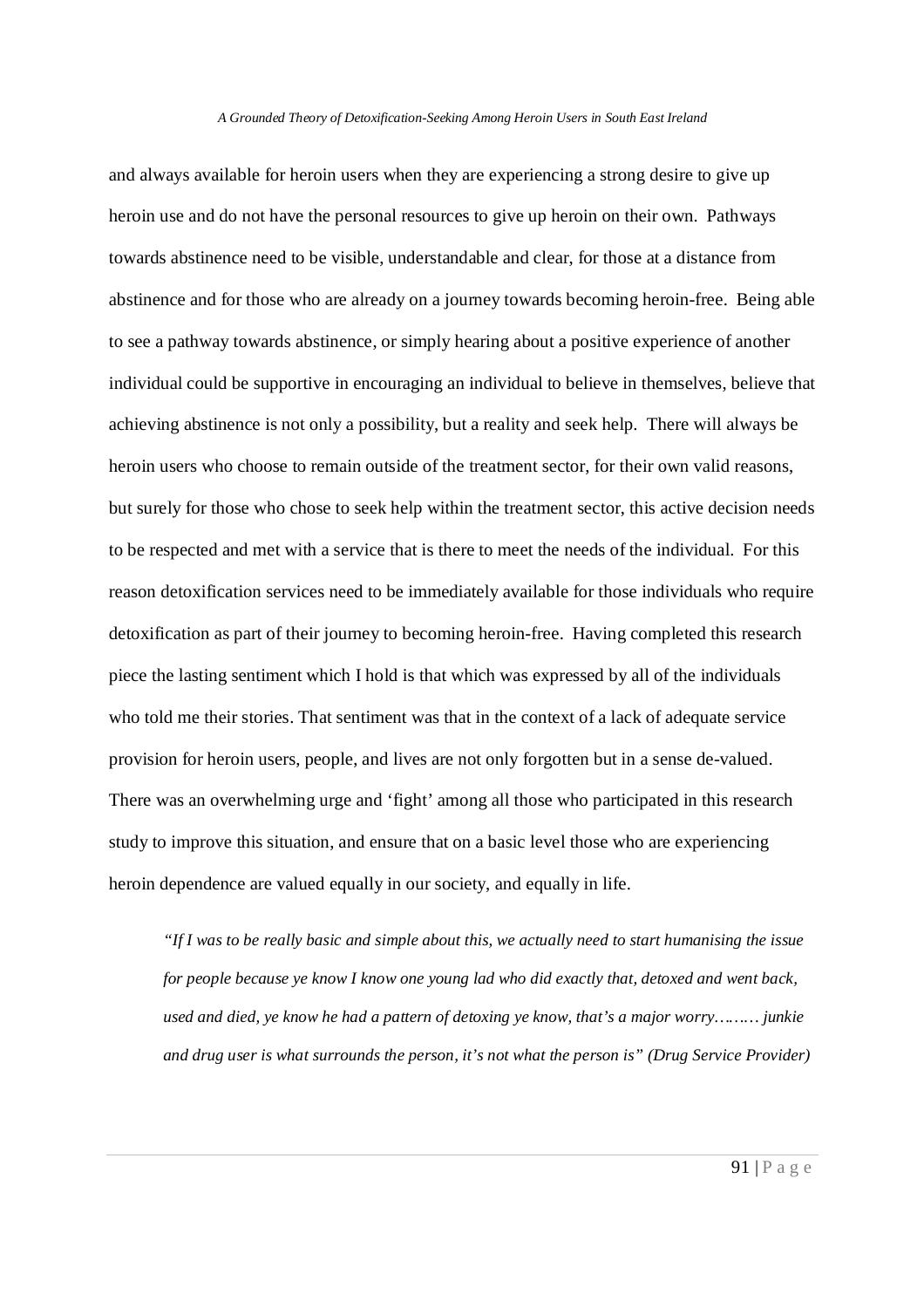The study is limited by the exploratory nature and small sample size, and generalisations beyond the study sample are not viable. Further research is necessary to explore further the process of heroin detoxification-seeking, and indeed other help-seeking for heroin use, within a series of contextualisation and emerging phenomenon.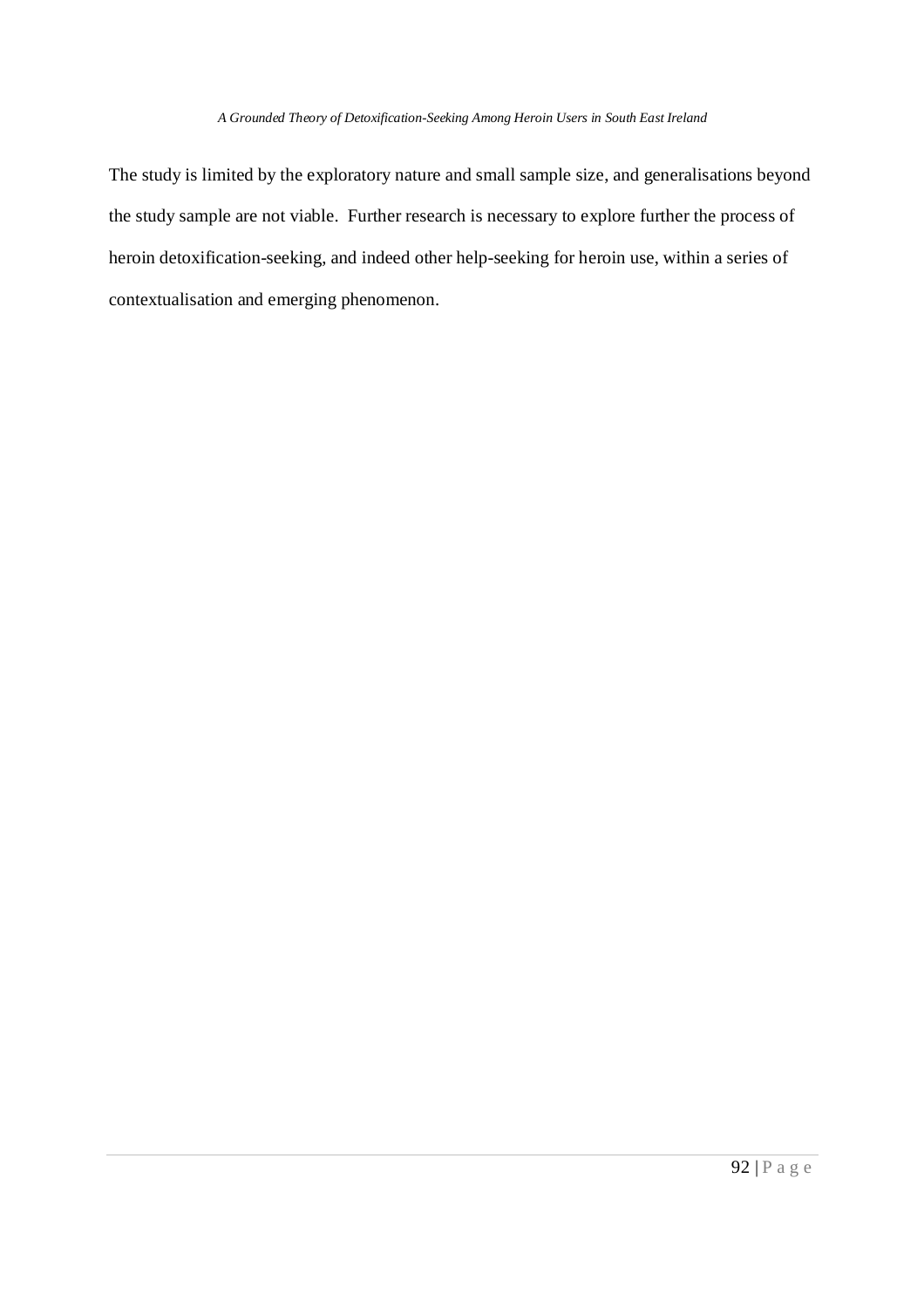## **Bibliography**

- Agar M., (2000), Towards a trend theory, in Greenwood G. & Robertson K. eds. *Understanding and responding to drug use: the role of qualitative research*, Belgium: European Monitoring Centre for Drugs and Drug Addiction
- Ahmadi J., Farrashbandi H., Moosavinasab M., Babaee M., Firoozabadi A., Mohagheghzadeh M., Porter J., Pridmore S., Dehbozorgi G., (2004), Treatment of Heroin Dependence., *German Journal of Psychiatry,* 7 (2):1-5
- Alcohol and Drug Research Unit of the Health Research Board (2009) *Treated problem drug use in Ireland: figures for 2008 from the National Drug Treatment Reporting System, Dublin:* HRB

Allen J; Copello A; Orford J. (2005), Fear during alcohol detoxification: Views from the clients perspective. *Journal of Health Psychology* 10(4): 503-510.

- Amass L., (2000), Efficacy of daily and alternate-day dosing regimens with the combination buprenorphine-nalaxone tablet, *Drug and Alcohol Dependence,* 60:143-152.
- Anderson E.E., and Dubois J.M, (2007), The need for evidence-based research ethics: A review of the substance abuse literature, *Drug and Alcohol Dependence*, 86:95-105
- Appel, RW., Ellison, A.A., Hadley, KJ. & Oldak, R., (2004). Barriers to enrollment in drug abuse treatment and suggestions for reducing them: stakeholders. *American Journal of Drug and Alcohol Abuse* 30, 129 153.
- Auriacombe M., Fatseas, M., Dubernet J., (2004) French field experience with buprenorphine. *American Journal on Addiction*, **13** (1): S17 –S28;
- Bahora M., Sterk C., Elifson K.W., (2009) Understanding recreational ecstasy use in the United States: A Qualitative inquiry, *International Journal Of Drug Policy,* 20 (1): 62-69

Bischof G.H., Richmond C.J., Case AR., (2003) Detoxification at home: A brief solutionoriented Family systems approach. *Contemporary Family Therapy* 25(1): 17-39.

- Black A., (2009), Blood Money, A Grounded Theory of Corporate Citizenship. Myanmar (Burma) as a Case in Point, University of Waikato
- Bobrova, N, Alcorn, R, Rhodes, T;Rughnikov, I Neifeld, E and Power, R (2007). Injection drug users' perceptions of drug treatment services and attitudes toward substitution therapy: A qualitative study in three Russian cities. *Journal of Substance Abuse Treatment* 33, 373– 378.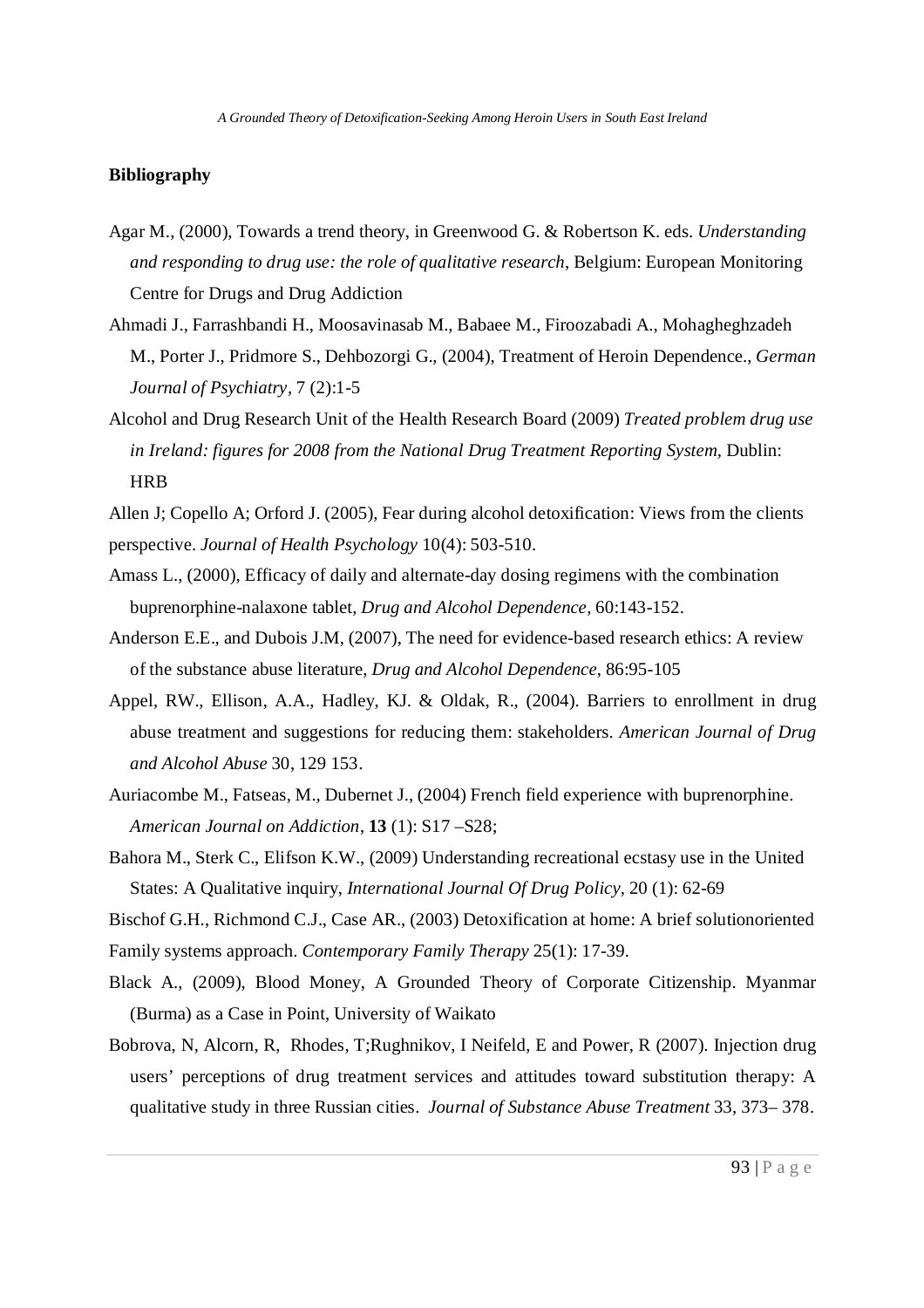- Bahora M., Claire ES., Elifson KW. (2009), Understanding recreational ecstasy use in the United States: A Qualitative Inquiry, *International Journal of Drug* Policy, 20:1, 62-69
- Best D., Gossop M., Marsden J., Farrell M., Strang J., (1997), Time of day of methadone consumption and illicit heroin use, *Drug and Alcohol Dependence,* 49: 49-54
- Bobrova, N., Rhodes, T., Power, R., Alcorn, R., Neifeld, E., & Krasiukov, N.(2006). Barriers to accessing drug treatment in Russia: A qualitative study among injecting drug users in two cities. *Drug and Alcohol Dependence*, 82, S57– S63.
- Booth, R. E., Corsi, K. F., & Mikulich, S. K. (2003). Improving entry to methadone maintenance among out-of-treatment injection drug users. *Journal of Substance Abuse Treatment*, *24*, 305– 311.
- Brooke, D.; Fudala, P.J.; and Johnson, R.E. (1992), Weighing up the pros and cons: Helpseeking by drug misusers in Baltimore, USA. *Drug and Alcohol Dependence,* 31:37-43.
- Broome, K. M., Knight, D. K., Knight, K., Hiller, M. L., & Simpson, D. D. (1997). Peer, family, and motivational influences on drug treatment process and recidivism for probationers. *Journal of Clinical Psychology,* 53, 387– 397.
- Broome, K. M., Knight, K., Hiller, M. L., & Simpson, D. D. (1996). Drug treatment process indicators for probationers and prediction of recidivism. *Journal of Substance Abuse Treatment*, 13, 487– 491.
- Carew AM, Bellerose D, Lyons S and Long J (2009). *Trends in treated problem opiate use in Ireland, 2002 to 2007.* HRB Trends Series 7. Dublin: HRB.
- Carreno J.E. et al., (2002), "24-hour opiate detoxification and antagonist induction at home the 'Asturian method': a report on 1368 procedures, *Addiction Biology*, 7:243-250
- Centre for Substance Abuse Treatment, (2006). *Detoxification and Substance Abuse*
- *Treatment. Treatment Improvement Protocol* (TIP) Series 45. Rockville, MD: Substance Abuse and Mental Health Services Administration
- Centre for Substance Abuse Treatment, (2008). *Detoxification and Substance Abuse Treatment Training Manual.* Rockville, MD: Substance Abuse and Mental Health Services Administration
- Charmaz, K. (2000). Grounded Theory: Objectivist and Constructivist Methods. In Norman K.

Denzin & Yvonna S. Lincoln (Eds.), *Handbook of Qualitative Research*, 2nd edition (509-535).

Thousand Oaks, Ca.: Sage.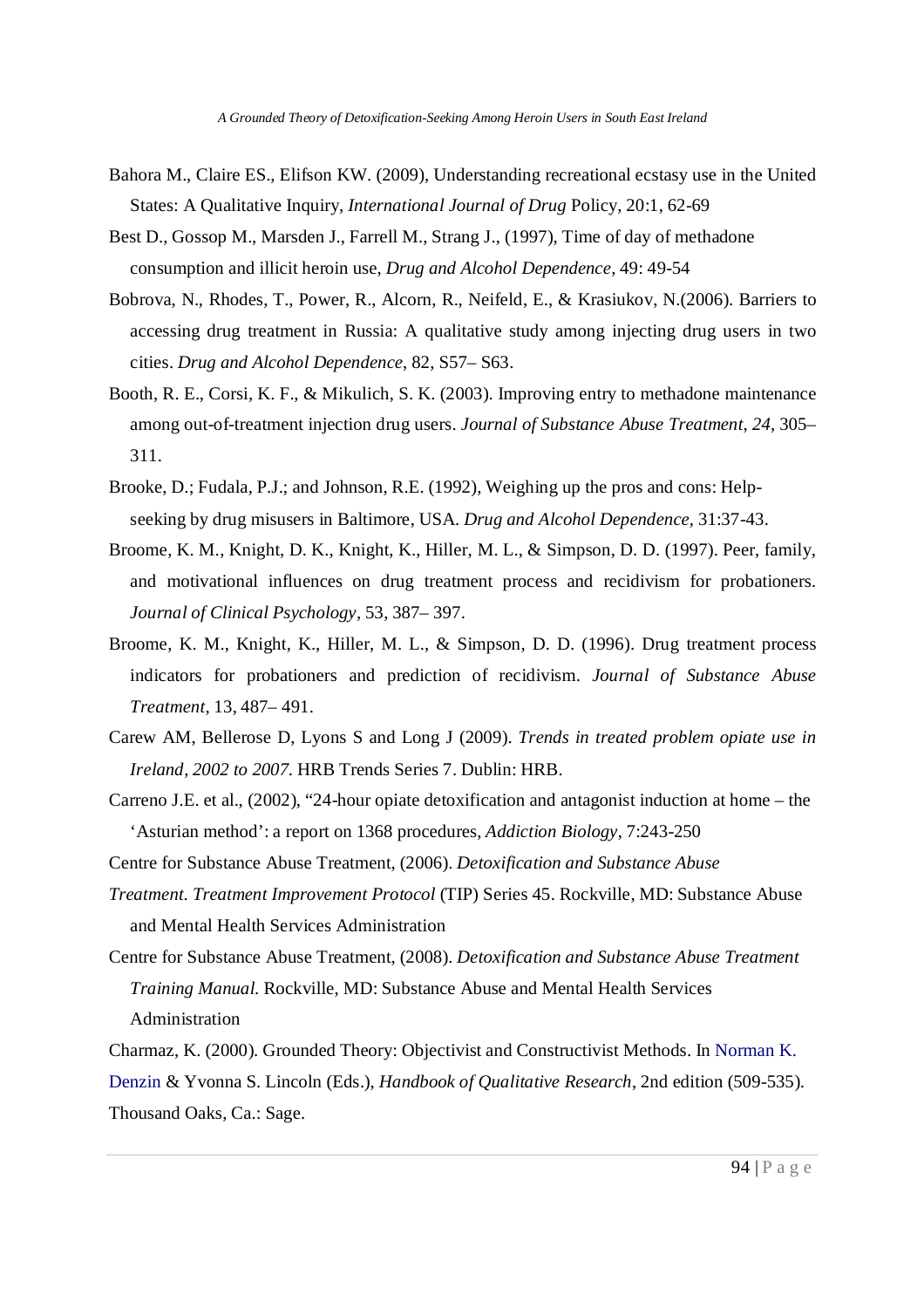- Charmaz, K. (2001). Grounded theory. In J. Smith, R. Harre, and L. Van Lagenhove (eds.) *Rethinking Methods in Psychology*. Sage Publications.
- Corbin J., & Strauss A., (2008), *Basics of Qualitative Research:Techniques and Procedures for Developing Grounded Theory*, Third Edition, USA: SAGE Publications
- Corrigan, D. (2003) *Facts about drug misuse in Ireland*. Health Promotion Unit, Department of Health, Dublin.
- Corrigan, D. and O'Gorman, A. (2008) *Report of the HSE Working Group on Residential Treatment & Rehabilitation (Substance Users)*. Health Service Executive, Dublin
- Cox G., Comiskey C. and Kelly P (2007). *ROSIE Findings 2: summary of 1-year outcomes: detoxification modality.* Dublin: National Advisory Committee on Drugs.
- Cox, G., Comiskey, C., Kelly, P. (2007b) *ROSIE Findings 4: Summary of 1-year outcomes: Methadone Modality*. Dublin: National Advisory Committee on Drugs.
- Crabtree B.F. and Miller W.L, (eds.), (1999), *Doing Qualitative Research*, 2nd edition, Thousand Oaks, CA: Sage.
- Dean G., Kelly M., O'Hare A., Kelly G., (1987), The Opiate Epidemic in Dublin 1979-1983, *Irish Medical Journal*, 80 (5):139-142.
- Dennis M., Scott CK., Funk R., Foss M., (2005), The duration and correlates of addiction and treatment careers, *Journal of Substance Abuse Treatment,* 28: S51 – S62
- Department of Community, Rural and Gaeltacht Affairs (2007), *Report of the Working Group on Drugs Rehabilitation,* Dublin: Government Publication
- Des Jarlais, D. C., Paone, D., Friedman, S. R., Peyser, N., & Newman, R. G. (1995). Regulating controversial programs for unpopular people: Methadone maintenance and syringe exchange programs. *American Journal of Public Health*, *85*, 1577–1584.
- Digiusto E., et al. (2004), Serious adverse events in the Australian National Evaluation of Pharmacotherapies for Opioid Dependence (NEPOD), *Addiction*, 99:450-460.

Doyle J., Ivanovic J. (2010) *National Drugs Rehabilitation Framework Document*,

- National Drugs Rehabilitation Implementation Committee. Dublin: Health Services Executive
- Drucker, E., Lurie, P.,Wodak, A., & Alcabes, P. (1998). Measuring harm reduction: the effects of needle and syringe exchange programs and methadone maintenance on the ecology of HIV. *AIDS*, *12*(Suppl A), S217–S230.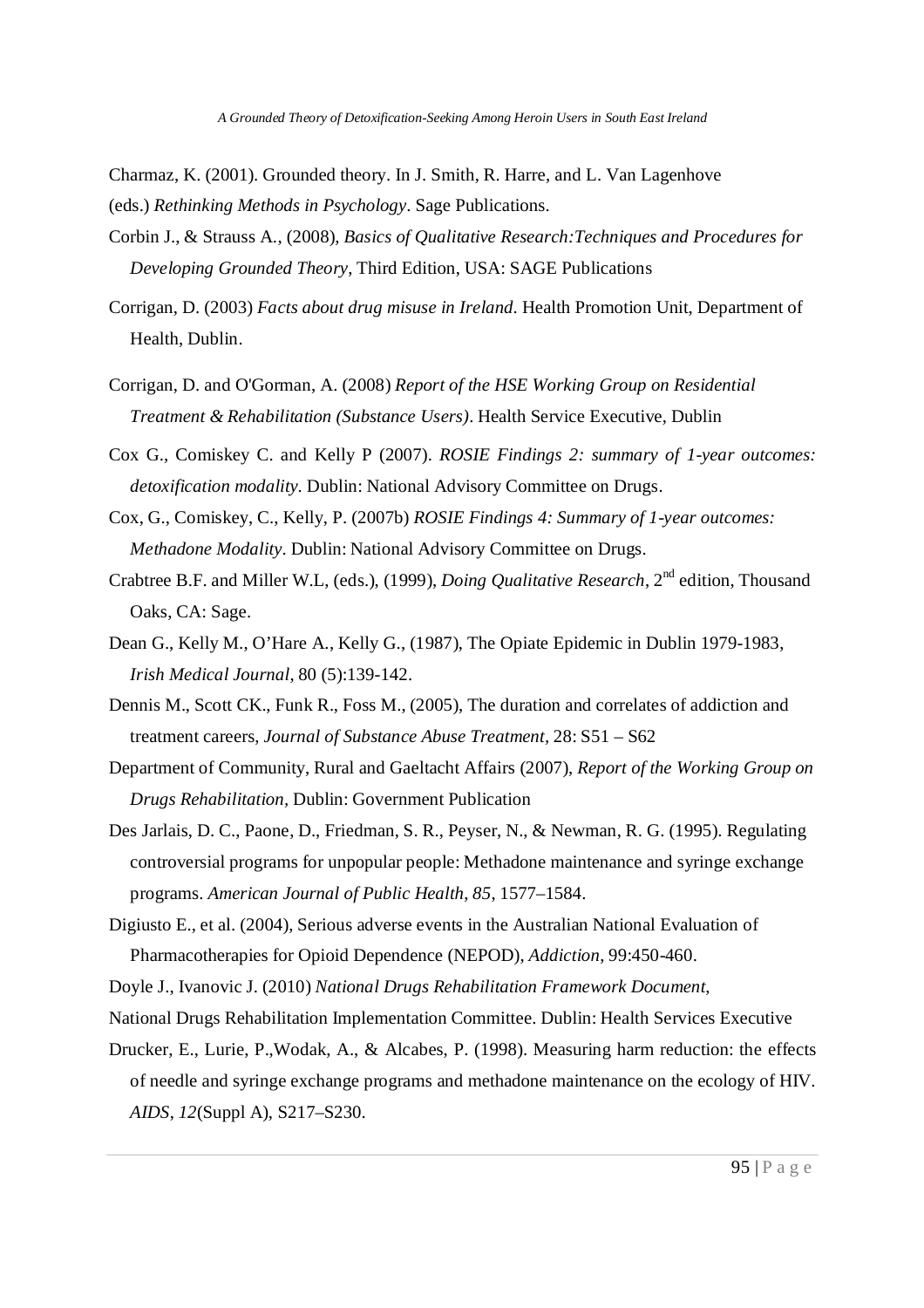- Effective Interventions Unit, (2002), *Integrated care for drug users: principles and practice.* Scotland: Scottish Executive Drug Misuse Research Programme.
- European Monitoring Committee on Drugs and Drug Addiction, (2009) 1. *Annual report 2009*: *the state of the drugs problem in Europe.* Luxembourg: Office for Official Publications of the European Communities.
- Fagan J., Naughton L., Smyth B., (2008), Opiate-dependent adolescents in Ireland: a descriptive study at treatment entry, *Irish Journal of Psychiatric Medicine*, 25 (2):46-51.
- Fischer G., Gombas W., Eder, H., (1999) Buprenorphine versus methadone maintenance for the treatment of opioid dependence. *Addiction*, 94, 1337 –1347.
- Fountain J., Griffiths P. (1999), *Synthesis of Qualitative Research on Drug Use in the European Union:Report on EMCDDA* Project, European Addiction Research, 5:4-20
- Friedman, S. R., Tempalski, B., Perlis, T., Keem, M., Friedman, R., & Flom, P. (2004). Estimating numbers of injecting drugs users in metropolitan areas for structural analyses of community vulnerability and for assessing relative degrees of service provision for injection drug users. *Journal of Urban Health*, 81, 377–400.
- Frischer, M. (1997). More complex capture-recapture models: An illustrative case study using data from Glasgow, Scotland. In *Estimating the Prevalence of Problem Drug Use in Europe*, pp. 103-108. EMCDDA Scientific Monograph Series. Lisbon: European Monitoring Centre for Drugs and Drug Addiction.
- Ghodse AH, Reynolds M, Baldacchino A, Dunmore E, Byrne S, Oyefeso A, Clancy C, Crawford V (2002) Treating an opiate-dependent inpatient population: a one-year follow-up study of treatment completers and noncompleters. *Addictive Behaviors*, 27: 765-778.
- Glaser B., and Strauss A.,(1967), *The Discovery of Grounded Theory:Strategies for Qualitative Research.* Chicago: Aldine Publishing Company

Glaser, Barney G. (2002). Constructivist Grounded Theory? [47 paragraphs]. *Forum Qualitative*

*Sozialforschung / Forum: Qualitative Social Research*, *3*(3), Art. 12, http://nbnresolving.

- de/urn:nbn:de:0114-fqs0203125.
- Gossop M., Battersby M. and Strang J, (1991). Self-detoxification by opiate addicts. A preliminary investigation, *The British Journal of Psychiatry,* 159, 208-212.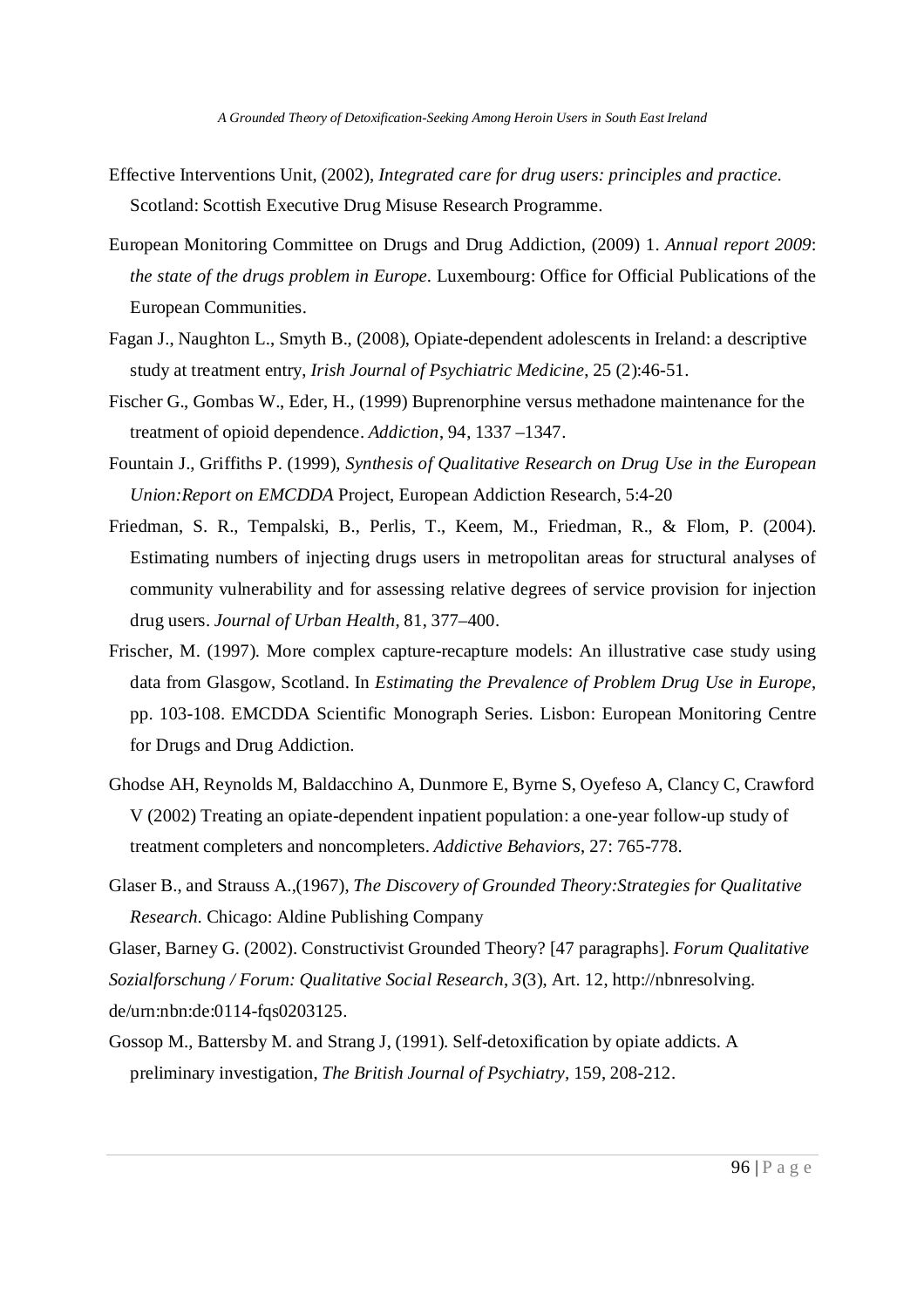- Gossop M, Marsden J, Stewart D, Kidd T (2003) The National Treatment Outcome Research Study (NTORS): 4-5 year follow-up results. *Addiction*, 98: 291-303.
- Gossop M, Marsden J and Stewart D (1998) NTORS at One Year. Changes in substance use, health and criminal behaviour One Year after intake. Department of Health, London.
- Gossop M, Marsden J, Stewart D, Rolfe A (1999) Treatment retention and 1 year outcomes for residential programmes in England. *Drug & Alcohol Dependence*, 57: 89-98.
- Gossop M, Marsden J, Stewart D, Lehmann P and Strang J (1999). Methadone treatment practices and outcome for opiate addicts treated in drug clinics and in general practice: results from the National Treatment Outcome Research Study. *British Journal of General Practice.*49(438):31-4.
- Gossop, M., Marsden, J., Stewart, D., Treacy, S. (2001) Outcomes after methadone maintenance and methadone reduction treatments: two-year follow-up results from the National Treatment Outcome Research Study. *Drugs and Alcohol Dependence* 62:3:255-64.
- Gowing, LR. and Ali, R.L., (2006). The place of detoxification in treatment of opioid dependence, *Current Opinion in Psychiatry,* 19:3, 266-270 .
- Gowing L.R; Ali R.L ;White J.M, (2000), The management of opioid withdrawal . *Drug and Alcohol Review*, 19:3, 309 - 318.
- Gowing, L.R., Ali, R.L., White, J.M., (2000) Buprenorphine for the management of opioid withdrawal. *The Cochrane Library*, Issue 3, Oxford, 2000.
- Grella C.E., Karno M.P., Warda U.S., Moore A.A., Niv N., (2009), Perceptions of need and help received for substance dependence in a national probability survey, *Psychiatric Services,*  60:1068-1074.
- Guggenbuhl, L., Uchtenhagen, A., & Paris, D. (2000). *Adequacy in drug abuse treatment and care in Europe. Part II. Treatment and support needs of drug addicts*. Zurich, Switzerland: Addiction Research Institute, A project of theWorld Health Organization
- Haasen C., Verthein U., Degkwitz P., (2007), Heroin-assisted treatment for opioid dependence, Randomised controlled trial, *The British Journal of Psychiatry* (2007) 191: 55-62.
- Hartnoll, R. Research and the help-seeking process. (1992), *British Journal of Addiction* 87, 429- 437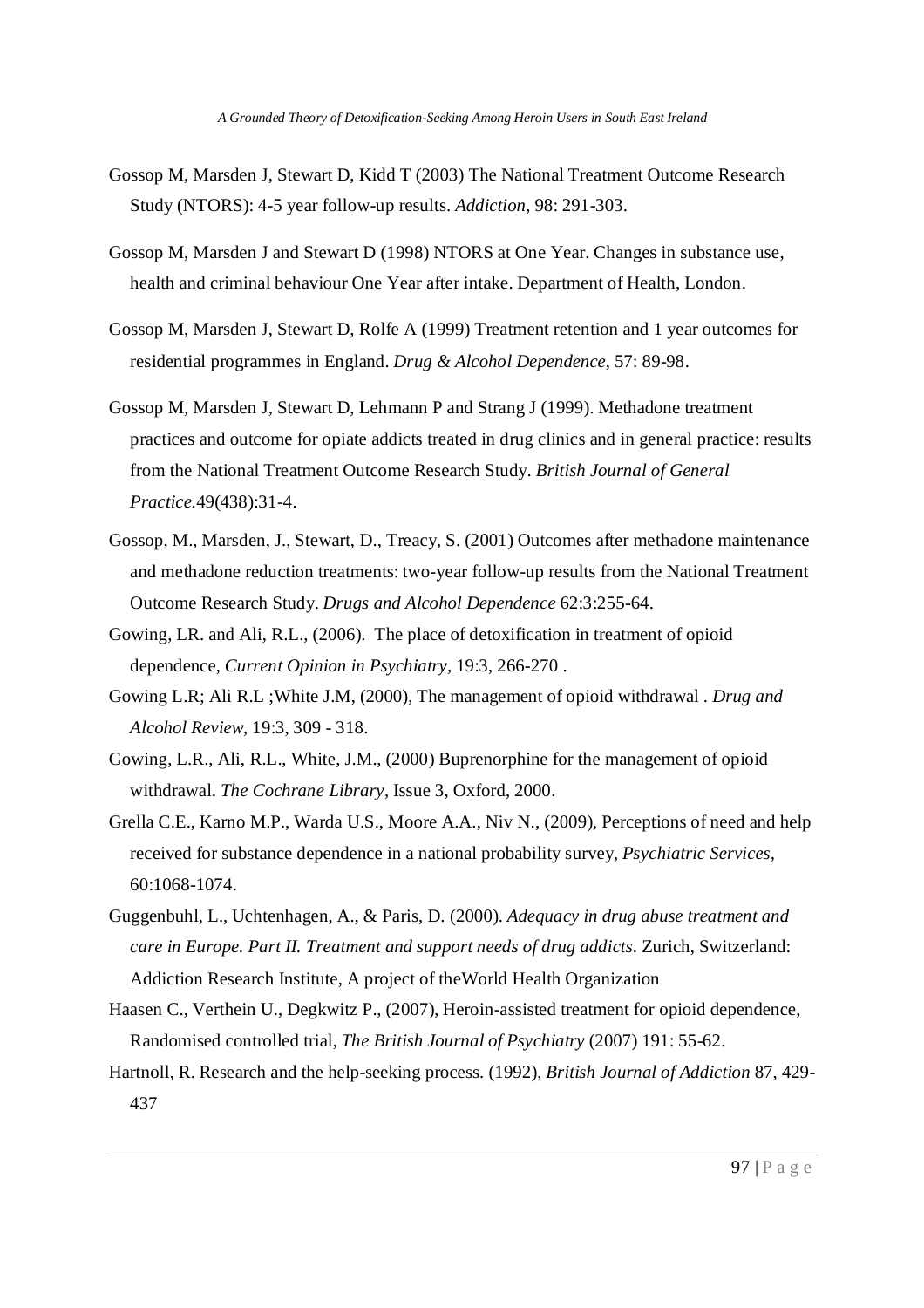- Health Research Board (2010). *Drug-related deaths and deaths among drug users in Ireland, 1998 to 2007. Data from the National Drug-Related Deaths Index.*, Dublin:HRB
- Hopkins A. and Clark D., (2005), *Using heroin, trying to stop, and accessing treatment: A qualitative analysis of the experiences and vies of clients on the Peterborough Nene Drug Interventions Programme*, unpublished.
- Horvath, A. O., & Symonds, B. D. (1991). Relation between working alliance and outcome in psychotherapy: A meta-analysis. *Journal of Counseling Psychology*, 38, 139– 149.
- Howerton A., Byng R., Campbell J., Hess D., Owens C., Aitken P., (2007), Understanding helpseeking behavior among male offenders: qualitative interview study, *British Medical Journal,*  334: 303.
- Inkster K, Matheson C (2001) A qualitative evaluation of the process and outcomes of Grampian opiate / opioid dependent patients seeking in-patient rapid opiate detoxification (IROD). Aberdeen, University of Aberdeen.
- Ison J., Day E., Fisher K., Pratt M., Hull M., Copello A., (2006) Self-detoxification from opioid drugs *Journal of Substance Use*, 11, 2, 81 – 88.
- Joe, G. W., Simpson, D. D., Dansereau, D. F., & Rowan-Szal, G. A. (2001). Relationships between counseling rapport and drug abuse treatment outcomes. *Psychiatric Services*, 52, 1223– 1229.
- Kasarabada, N. D., Hser, Y. I., Boles, S. M., & Huang, Y. C. (2002). Do patients' perceptions of their counselors influence outcomes of drug treatment? *Journal of Substance Abuse Treatment,* 23, 327– 334.
- Keen J, Oliver P, Rowse G, Mathers N (2001) Residential rehabilitation for drug users: a review of 13 months' intake to a therapeutic community. *Family Practice*, 18: 545-548
- Kelly A., Carvalho M., Teljeur C., (2003) *Prevalence of opiate use in Ireland 2000-2001: a 3 source capture recapture study.* National Advisory Committee on Drugs, Dublin.
- Kelly A., Carvalho M., Teljeur C., (2003) *A 3-source capture recapture study of the prevalence of opiate use in Ireland 2000 to 2001: key findings summary tables.* Department of Community Health & General Practice, Trinity College Dublin, Dublin.
- Kelly A, Carvalho M and Teljeur C (2009). *Prevalence of opiate use in Ireland 2006: a 3-source capture recapture study.* Dublin: National Advisory Committee on Drugs.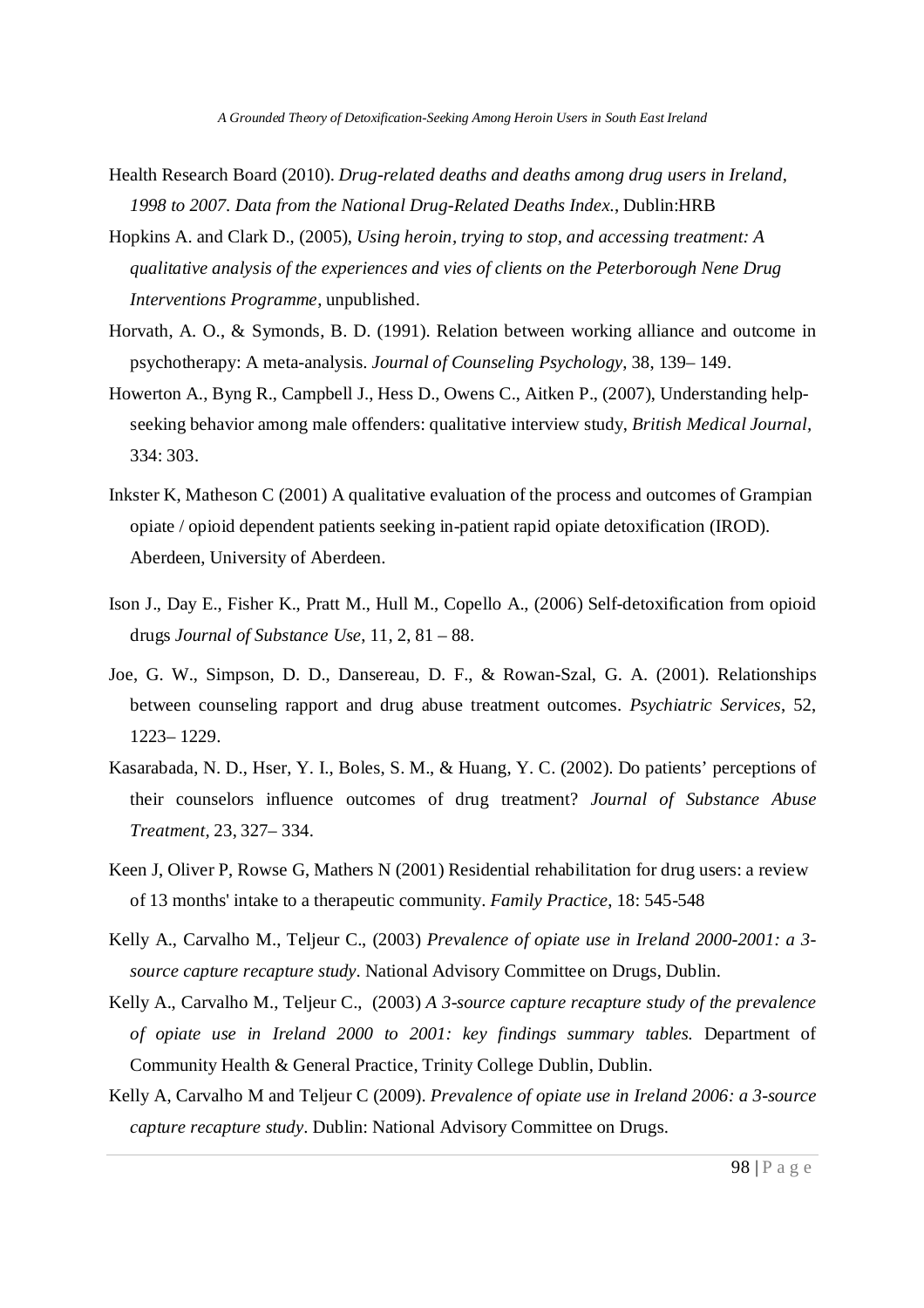- Kosten TR., George T., (2002), The Neurobiology of Opioid Dependence: Implications for Treatment, *Science and Practice Perspective.*
- Kidd, M., (2007) *Data co-ordination overview of drug misuse 2006*. Health Service Executive South, Waterford.
- Kidd, M., (2008) *Data co-ordination overview of drug misuse 2007.* Health Service Executive South, Waterford.
- Kidd, M., (2009) *Data co-ordination overview of drug misuse 2008.* Health Service Executive South, Waterford
- Kleber, H., (1989), Drug abuse liability testing: human subject issues. In Fischman M.W., Mello N., (eds.) Testing for Abuse Liability of Drugs in Humans, National Institute on Drug Abuse Monograph Series, 341-356, Washington DC.
- Kreek M.J., La Forge K.S., Butelmann E., (2002) Pharmacacotherapy of addictions, Nat Rev Drug Discoveries, 1:10-26
- Laudet, A. (2007), What does recovery mean to you? Lessons from the recovery experience for research and practice, *Journal of Substance Abuse Treatment,* 33:243 – 256
- Luty J., (2004), Treatment preferences of opiate-dependent patients, *The Psychiatrist*, 28: 47-50
- Luty J., (2003) What works in drug addiction? *Advances in Psychiatric Treatment*, **9**, 280 –288.
- Luty J., O'Gara C, Sessay M., (2005) Is methadone too dangerous for opiate addiction? *British Medical Journal*, **331**, 1352 –1353.
- Lyons S, Lynn E, Walsh S and Long J (2008) 5. Trends in drug-related deaths and deaths among drug users in Ireland, 1998 to 2005. *HRB Trends Series 4*, Dublin:HRB.
- Marsden J and Farrell M (2002) Research on what works to reduce illegal drug misuse. Appendix 5 of *Changing Habits. The commissioning and management of community drug treatment services for adults.* Audit Commission, London.
- Mattick R. , Hall W., (1996), Are detoxification programmes effective? *The Lancet*, 347:8994, 97-100
- Metrebian N., Shanahan W., Wells B. and Stimson G.V, (1998), Feasibility of prescribing injectable heroin and methadone to opiate-dependent drug users: associated health gains and harm reductions, *Medical Journal of Australia,* 168: 596-600
- McDonnell, A. and Van Hout, M. (2010), 'Maze and minefield: a grounded theory of opiate self-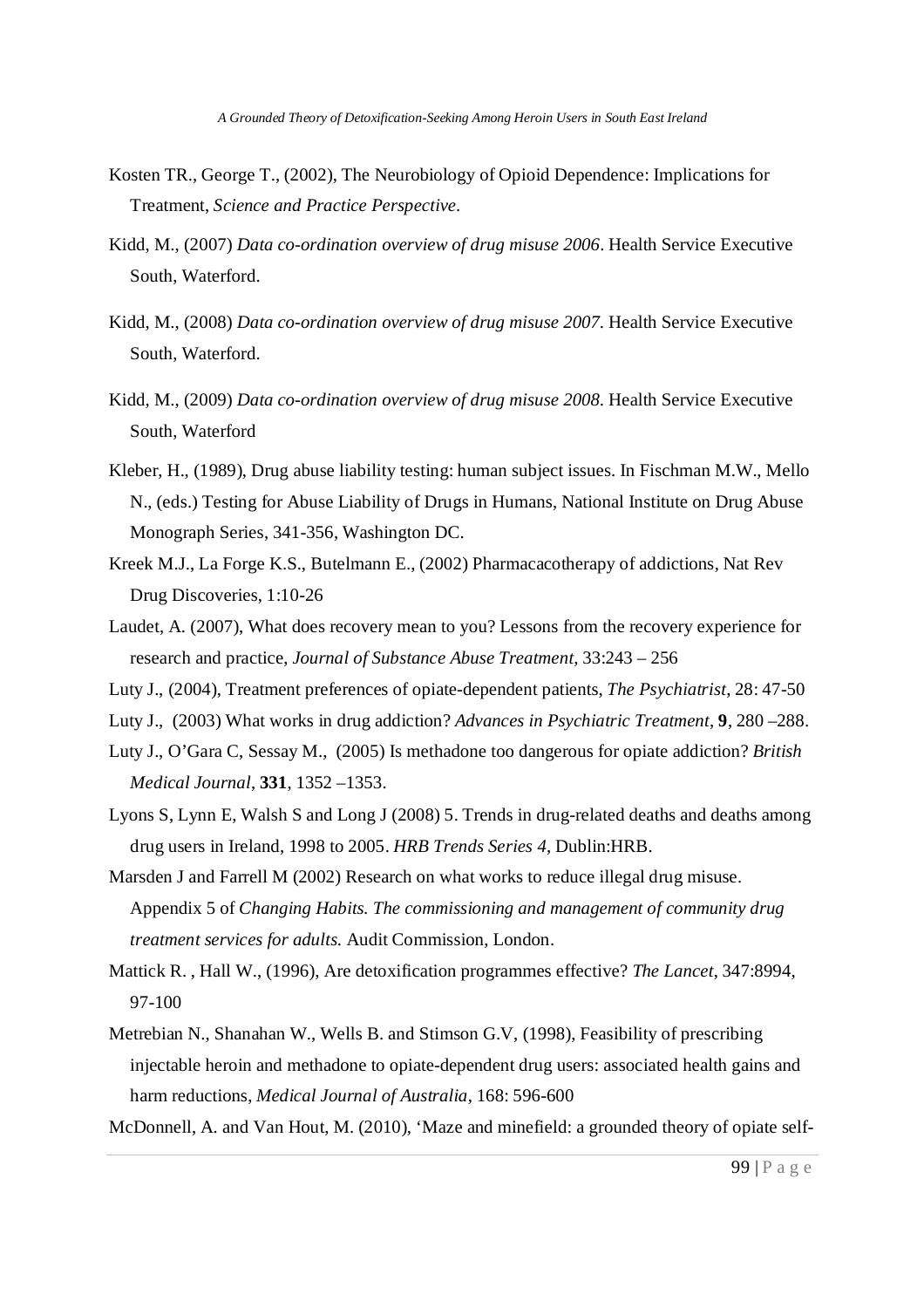detoxification in rural Ireland'. *Drugs and Alcohol Today*, 10 (2).

- McDonnell, A. and Van Hout, M. (2010), 'Heroin detoxification-seeking, a grounded theory of process and practicalities. *Grounded Theory: An International Journal.* In press.
- McElrath, K. (2001) *Heroin use in Northern Ireland: a qualitative study into heroin users' lifestyles, experiences, and risk behaviours* (1997-1999). Department of Health, Social Services and Public Safety, Belfast.
- McElrath, K. (2001a) Risk behaviors among injecting drug users in Northern Ireland. *Substance Use & Misuse,* 36 (14). pp. 2137-2157.
- McElrath, K. (2003) *Review of research on substitute prescribing for opiate dependence and implications for Northern Ireland*. Department of Health, Social Services and Public Safety, Belfast.

McElrath, K. (2002) *Prevalence of problem heroin use in Northern Ireland.* Drug & Alcohol Information & Research Unit, Department of Health, Social Services & Public Safety, Belfast.

- McIntosh, J. and McKeganey, N. (2002). *Beating the Dragon: The recovery from dependent drug use.* Prentice Hall.
- McKeganey N., Morris Z., Neale J., Robertson M., (2004), What are drug users looking for when they contact drug services: abstinence or harm reduction, *Drugs: education, prevention and policy,* 11:5 423-435
- McKeganey, N., Bloor, M., Robertson, M., Neale, J., MacDougall, J. (2006) Abstinence and drug abuse treatment: Results from the Drug Outcome Research in Scotland study. *Drugs: Education, prevention and policy.* 13:6:537-550.
- Mannix M., (2006), *Drug and Alcohol Detoxification Services A Needs Assessment for Cork and Kerry* 2005, Dept. of Public Health HSE South.
- Martin A. & Stenner P., (2004), Talking about drug use: what are we and our participants doing in qualitative research?, *International Journal of Drug Policy,* 15: 395-405
- Masson C.L., (2004), Cost and cost-effectiveness of standard methadone maintenance treatment compared to enriched 180-day methadone detoxification, *Addiction*, 99:718-726
- Mattick R.P., Ali R., Lintzeris N., (2009), *Pharmacotherapies for the treatment of opioid dependence: efficacy, cost-effectivness and implementation guidelines,* Informa Healthcare
- Measham, F. and Michael Shiner (2009), The legacy of 'normalisation': The role of classical and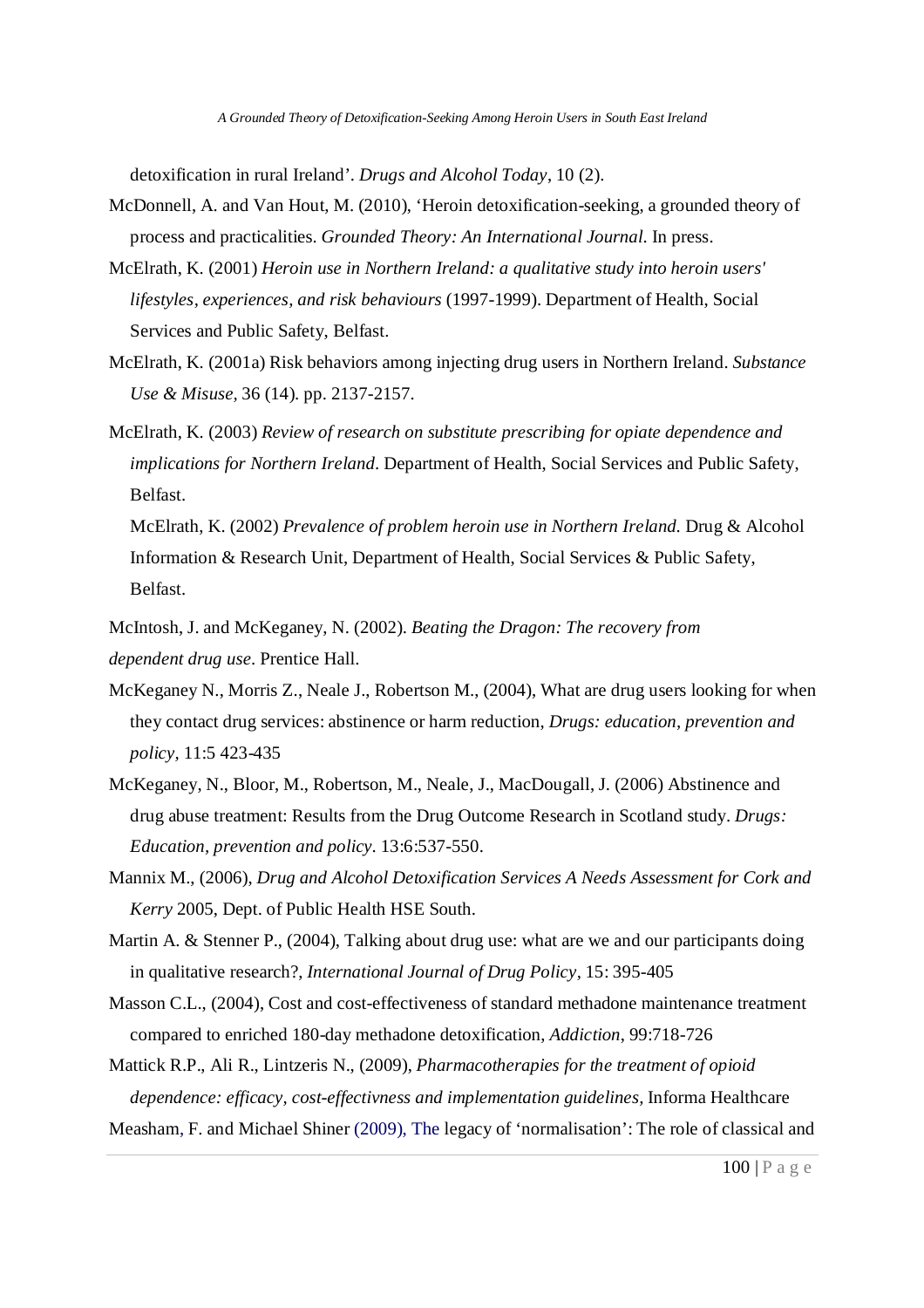contemporary criminological theory in understanding young people's drug use, *International Journal of Drug Policy* 20:502–508

Measham, F. (2002). 'Doing gender'–'doing drugs': Conceptualising the gendering of drugs cultures. *Contemporary Drug Problems*, *29*(2), 335–373.

- Measham, F., & Moore, K. (2008). The criminalisation of intoxication. In P. Squires (Ed.), *ASBO Nation: The criminalisation of nuisance* (pp. 273–288). Bristol: Policy.
- Measham, F., Newcombe, R., & Parker, H. (1994). The normalisation of recreational drug use amongst young people in north west England. *British Journal of Sociology*, *45*(2), 287–312.
- Measham, F., Parker, H.,&Aldridge, J. (1998). The teenage transition: From adolescent recreational drug use to the young adult dance culture in Britain in themid1990s.

*Journal of Drug Issues*, *28*(1), 9–32.

- Measham, F., Aldridge, J., & Parker, H. (2001). Dancing on drugs: Risk, health. In *Hedonism in the British Club Scene*. London: Free Association Books.
- Miller, W. (1983). Motivational Interviewing with problem drinkers. *Behavioural Psychotherapy*, 11, 147-72.
- Miller, W. (1993). Behavioural treatments for drug problems: where do we go from here.

In *Behavioural Treatments for Drug Abuse and Dependence*. NIDA Research Monograph,

137, 303-21. Rockville, MD: National Institute of Drug Abuse.

- Miller, P., (2005), Scapegoating, self-confidence and risk comparison: The functionality of risk neutralization and lay epidemiology by injecting drug users, *International Journal of Drug Policy*, 16: 246-253
- Mills J., Bonner A., and Francis K., (2006), Adopting a constructivist grounded theory: Implications for research design, *International Journal of Nursing Practice,* 12 (1): 8-13
- Mullen, L., Keenan, E., Barry, J., Long, Dr J., Mulholland, D., Grogan, L. and Delargy, I. (2010) *Factors predicting completion in a cohort of opiate users entering a detoxification programme.* Irish Journal of Medical Science.

National Advisory Committee on Drugs (2008), *Drug use in Ireland and Northern Ireland 2006/2007 Drug Prevalence Survey: Regional Drugs Task Force (Ireland) and Health and Social Services Board (Northern Ireland).* Dublin & Belfast: NACD & PHIRB.

National Collaborating Centre for Mental Health (2008), *Drug misuse: Opioid detoxification, The Nice Guideline,* Leicester: The British Psychological Society and The Royal College of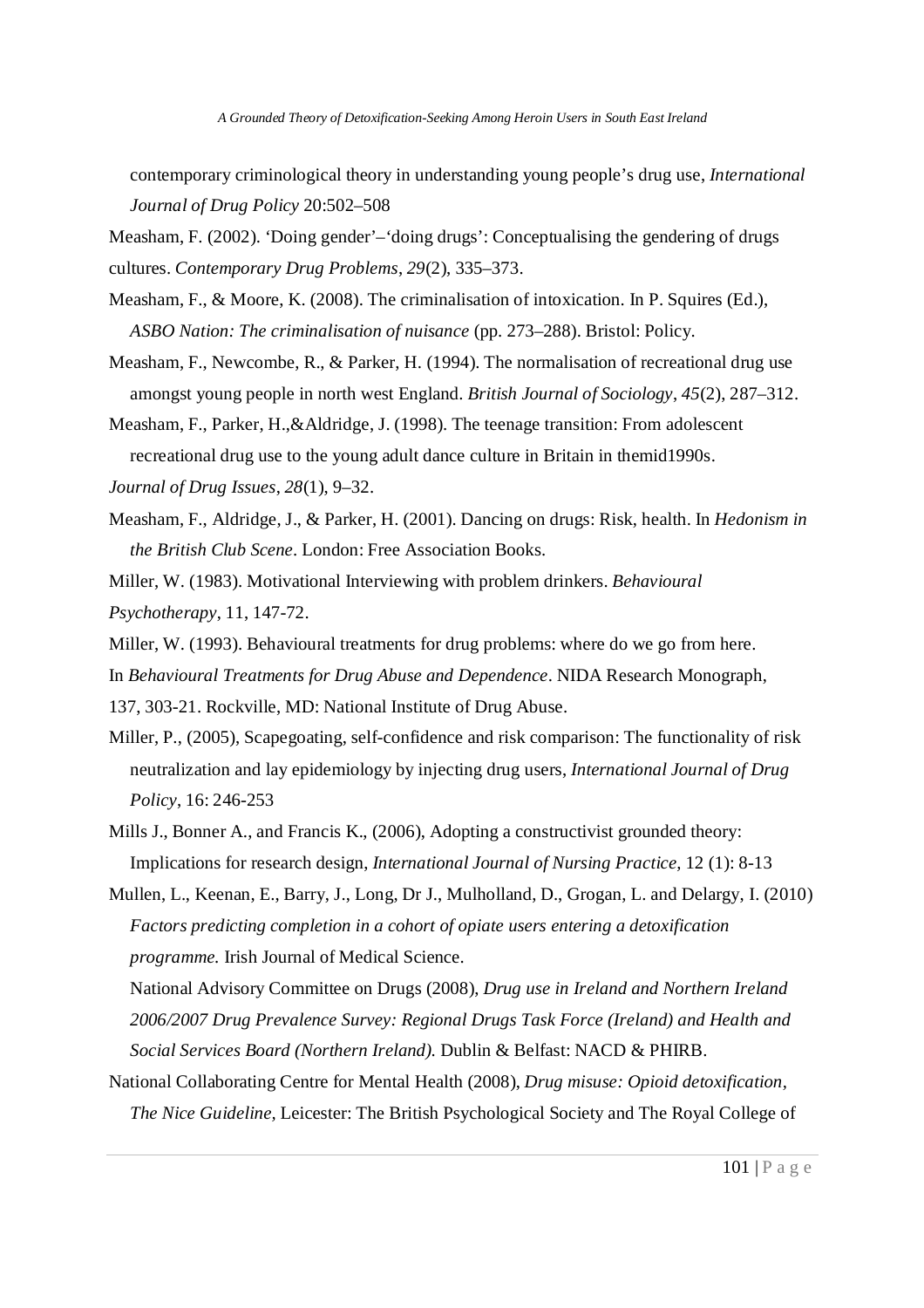Psychiatrists.

- Neale J., (1999), Drug users' views of substitute prescribing conditions, *International Journal of Drug Policy,* 10:247-258.
- Neale J., Tompkins C., Sheard L., (2007), *Factors that help injecting drugs users to access and benefit from services: A qualitative Study,* Substance Abuse Treatment, Prevention and Policy, 2:31.
- Neale J., Godfrey C., Parrott S., Tompkins C., Sheard L., (2007b), *Barriers to the Effective Treatment of Injecting Drug Users, Final Report*, Department of Health and the London of Hygiene and Tropical Medicine.
- Nelson-Zlupko, L., Dore, M. M., Kauffman, E., & Kaltenbach, K. (1996). Women in recovery. Their perceptions of treatment effectiveness. *Journal of Substance Abuse Treatment*, 13, 51– 59.
- Noble A., Best D., Man L., Gossop M. & Strang J. (2002). Self-detoxification attempts among methadone maintenance patients What methods and what success? *Addictive Behaviors,* 27, 575–584.
- Oppenheimer E., Tobutt C,m Taylor C., Andrew T., (1994), Death and survival in a cohort of heroin addicts from London clinics: a 22-year follow-up study, *British Journal of Addiction* 89: 10, 1299–1308.
- Oppenheimer E., Sheehan M., Taylor C., (1988) Letting the Client Speak: drug misusers and the process of help seeking, *British Journal of Addiction,* 83:6, 635–647
- Pani et al., (2000), Buprenorphine: a controlled clinical trial in the treatment of opioid dependence, *Drug and Alcohol Dependence*, 60:39-50. Parker, H., Aldridge, J., & Measham, F. (1998). *Illicit leisure: The normalization of adolescent*
- *recreational drug use*. London: Routledge.Patton M.Q., (1990), *Qualitative Evaluation and Research Methods*. Sage: London: 295.
- Perneger, T. V., Giner, F., del Rio, M., *et al* (1998) Randomised trial of heroin maintenance programme for addicts who fail in conventional drug treatments. *British Medical Journal*, 317:13-18
- Peterson, J , Schwartz, R, Mitchell, S, Schacht Reisinger, H, Kelly, S, O'Grady, K, Brown,B, & Agar, M (2010). Why don't out-of-treatment individuals enter methadone treatment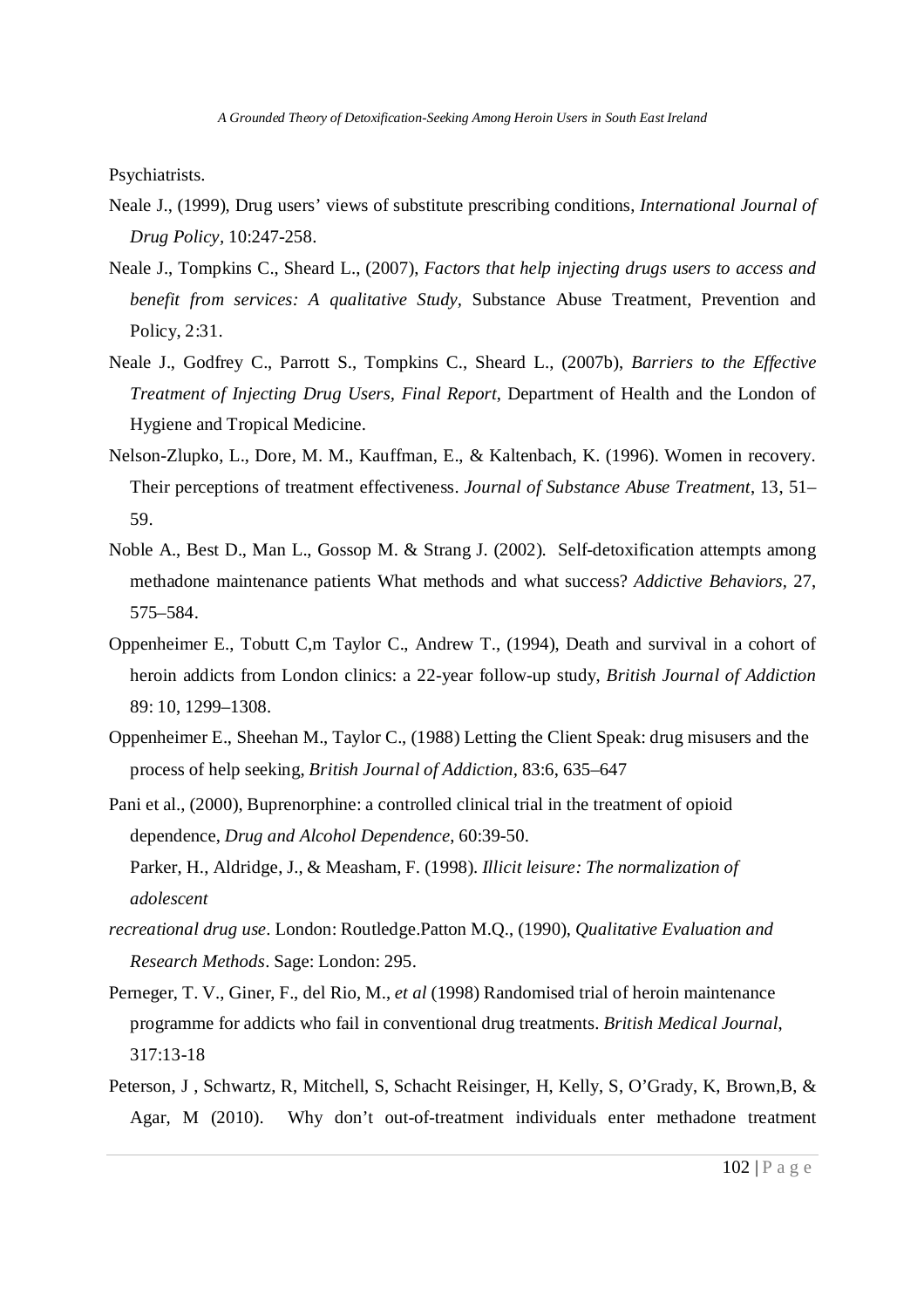programmes? *International Journal of Drug Policy*, 21, 36–42.

- Power R., Hartnoll R., Chalmers C., (1992), The Role of Significant Life Events in Discriminating among Illicit Drug Users, *Substance Use and Misuse*, 27 (9):1019-1034.
- Prochaska J.O. and Diclemente C.C., (1986). Towards a comprehensive model of change. In Miller WR and Heather N (eds) *Treating Addictive Behaviours: Processes of Change*. New York, Plenum Press, 3-27.
- Ritchie J., (2003), The Application of Qualitative Methods to Social Research, in Ritchit and Lewis J. (eds.) *Qualitative Research Practice,* London: SAGE Publications
- Rhodes, T. (2002), The 'risk environment': a framework for understanding and reducing drugrelated harm, *International Journal of Drug Policy*, 13: 85-94
- Rhodes T., Barnard M., Fountain J., Hariga F.Romo Avilés N., Vicente J., Weber U., (2001), *Injecting drug use, risk behavior and qualitative research in the time of AIDS*, Belgium: European Monitoring Centre for Drugs and Drug Addiction

Rhodes, T., (2000), The multiple roles of qualitative research in understanding

and responding to illicit drug use, in Greenwood G. & Robertson K. eds. *Understanding and responding to drug use: the role of qualitative research*, Belgium: European Monitoring Centre for Drugs and Drug Addiction

Rogler, LH. and Cortes, DE. (1993), Help-seeking pathways: a unifying concept in mental Healthcare, *American Journal of Psychiatry*, 150:554-561

- Rae K, Matheson C, Bond CM (2001) *General Practitioners' referral for In-patient Rapid Opiate Detoxification (IROD): An exploration and rating of the factors involved in decision making.* Aberdeen, Department of General Practice and Primary Care, University of Aberdeen. Robertson R and Wells B (1998) Detoxification and achieving abstinence. In Robertson R (ed) *Management of Drug Users in the Community: a practical handbook*. Arnold.
- Salter G., Davies S., Clark D. *Recovery from Addiction and the Role of Treatment Processes, A qualitative analysis of interviews with clients on an abstinence-based structured day-care programme,* unpublished document.
- Sannibale C; Fucito L; O'Connor D; Curry K. Process evaluation of an out-patient detoxification service. *Drug and Alcohol Review* 24(6): 475-481, 2005.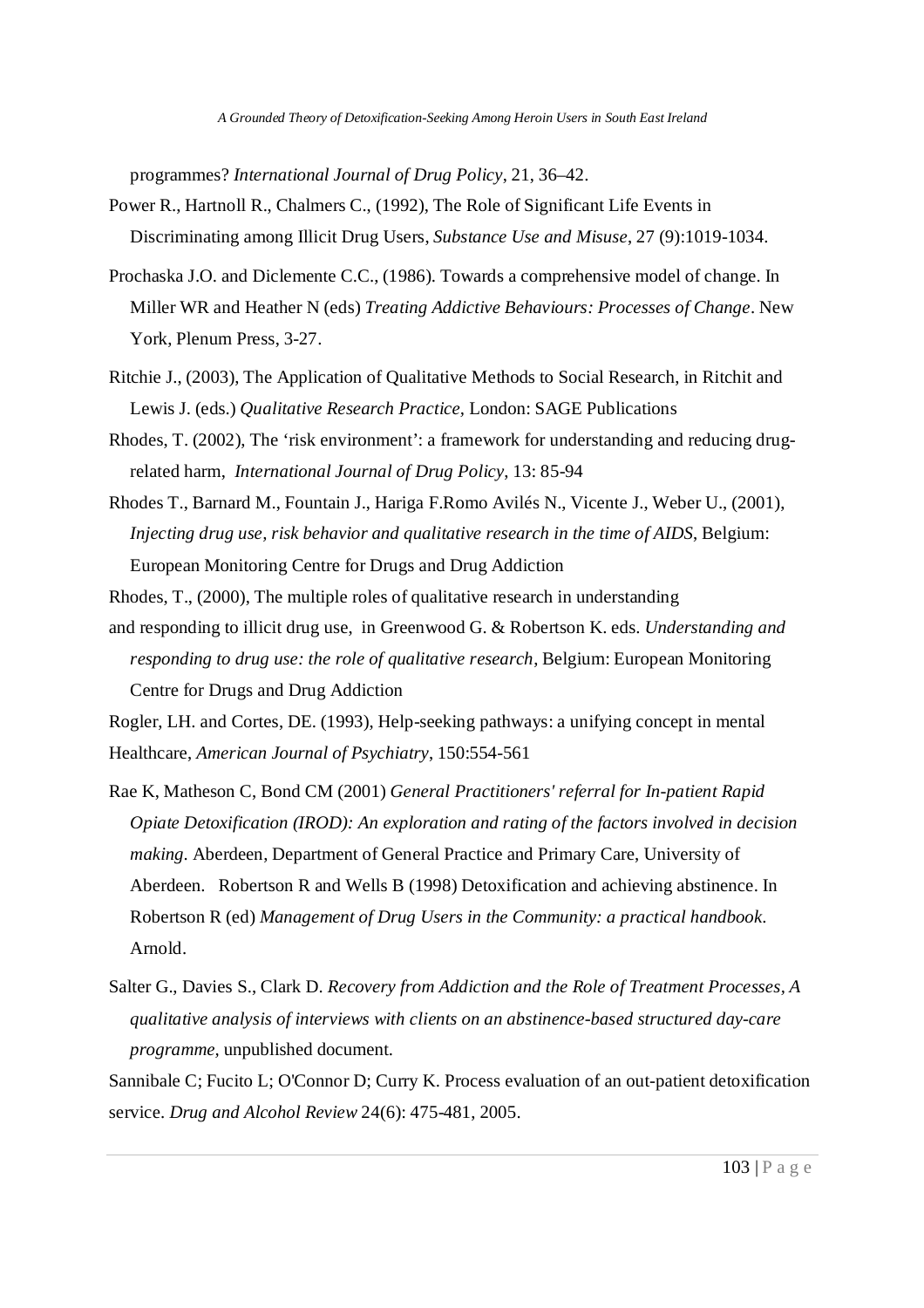- Schwartz, R. P., Kelly, S. M., O'Grady, K. E., Peterson, J. A., Reisinger, H. S., & Mitchell, S. G., (2008). In-treatment v. out-of-treatment opioid dependent adults: Drug use and criminal history. *American Journal on Drug and Alcohol Abuse*, *34*(1), 17–28.
- Sees K.L, (2000), Methadone maintenance vs 180-day psychosocially enriched detoxification for treatment of opioid dependence. A randomised controlled trial., *Journal of American Medical Association*, 283 (10): 1303-1310
- Shen, Q., McLellan, A. T.,&Merrill, J. C. (2002). Client's perceived need for treatment and its impact on outcome. *Substance Abuse*, 21, 179– 192.
- Sheridan J, Wheeler A, Walters C. (2005) Health problems and help-seeking activities of methadone maintenance clients at Auckland Methadone Service (AMS): potential for community pharmacy service expansion?, *Harm Reduction Journal*, 2(1):25.
- Simoens S, Matheson C, Inkster K, Ludbrook A and Bond C (2002) The effectiveness of treatment for drug users: An international systematic review of the evidence. Effective Interventions Unit, Scottish Executive, Edinburgh.
- Siqueland, L., Crits-Christoph, P., Barber, J. P., Connolly Gibbons, M. B., Gallop, R., Griffin, M., et al. (2004). What aspects of treatment matter to the patient in the treatment of cocaine dependence? *Journal of Substance Abuse Treatment*, 27, 169– 178.
- Smyth, BP., Barry, J., Lane, A., Cotter, A. . O'Neill, M., Quinn, C. and Keenan, E.(2005) *Inpatient treatment of opiate dependence: medium-term follow-up outcomes.* British Journal of Psychiatry, 187: 360-365.
- Smyth, BP., Barry J. and Keenan E. (2005) *Irish injecting drug users and hepatitis C: the importance of the social context of injecting.* International Journal of Epidemiology, 34:1, 166-172.
- Smyth, BP., Barry J. Keenan E. and Ducray, K. (2010) *Lapse and relapse following inpatient treatment of opiate dependence.* Irish Medical Journal, 103:6, 176-179.
- Sorensen, LL & Copeland, A.L., (2000). Drug abuse treatment as an HIV prevention strategy: a review. *Drug and Alcohol Dependence*. 59, 17 31.
- Stewart D, Gossop M, Marsden J, Strang J (2000) Variation between and within drug treatment modalities: Data from the National Treatment Outcome Research Study (UK). *European Addiction Research*, 6: 106-114.
- Strang J., Bacchus L., Howes S., Watson P., (1998), Turned away from treatment:maintenance-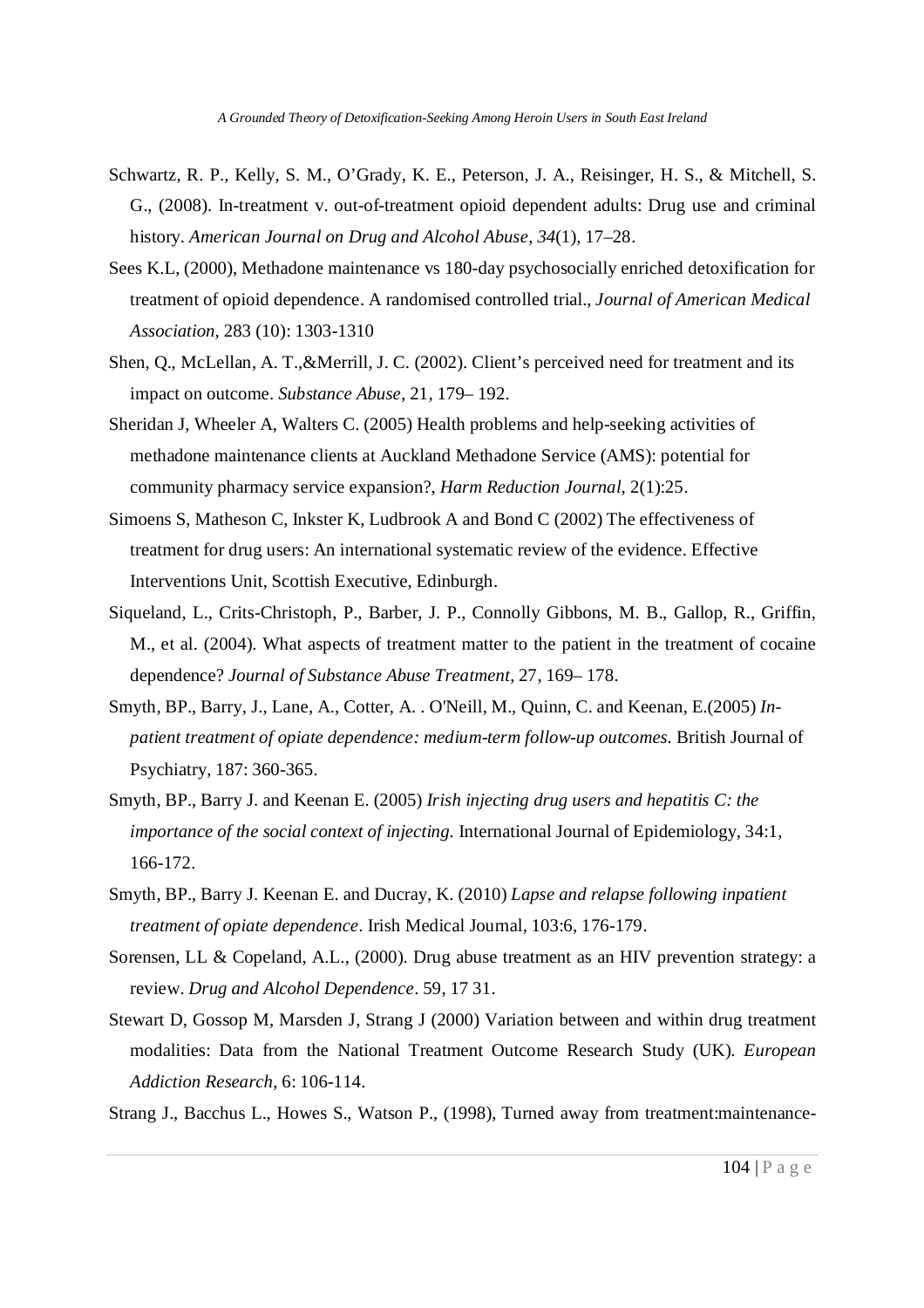seeking opiate addicts at two-year follow up, *Addiction Research and Theory*, 6 (1):71-81

- Strang J, McCambridge J, Best D, Beswick T, Bearn J, Rees S, Gossop M (2003) Loss of tolerance and overdose mortality after inpatient opiate detoxification: follow up study. *British Medical Journal,* 326: 959-960.
- Strauss, A. and Corbin, J. (1990). *Basics of Qualitative Research: Grounded Theory Procedures and Techniques.* USA: Sage Publications.
- Strauss, Anselm L. (1993). *Continual Permutations of Action.* NY: Aldine de Gruyter. Who 2000
- Strauss A. and Corbin J., (eds.), (1997), *Grounded Theory in* Practice, USA: SAGE Publicaions
- Strauss, A. and Corbin, J. (1998). *Basics of Qualitative Research: Techniques and Procedures for Developing Grounded Theory.* USA: Sage Publications.
- Sugarman J., (1994), Toward achieving meaningful informed consent in AIDS vaccine trials with injection-drug users, *AIDS Public Policy Journal,* 9:167-172
- Sweeney LP; Samet JH; Larson MJ; Saitz R. Establishment of a multidisciplinary health evaluation and linkage to primary care (HELP) clinic in a detoxification unit. *Journal o*
- *Addictive Diseases* 23(2): 33-45, 2004. (26 refs.)
- Trotter II R.T & Medina-Mora M.E, (2000) Qualitative Methods, in WHO, *Guide to Drug Abuse Epidemiology,* Department of Mental Health and Substance Dependence, World Health Organisation, 91-124
- Van Hout, MC (2009). Drug use among rural Irish adolescents. *Drugs and Alcohol Today.* Vol 9 (1) 20-26
- Van Hout, MC (2009). Youth Alcohol and Drug Use in rural Ireland- a Parents View. *The International Electronic Journal of Rural and Remote Health Research, Education, Practice and Policy.* http://www.rrh.org.au/articles/showarticlenew.asp?ArticleID=1171
- Van Hout, MC (2010). Travellers and Substance Use in Ireland-Recommendations for Drug and Alcohol Policy*. Drugs Education, Prevention and Policy.* In press.
- Varney, S., Damaris J.R., Achintya N.D, Myers M.G, Zwick W.R, Monti P.M, (1995) Factors associated with help-seeking and perceived dependence among cocaine users, *Substance Use and Misuse*, 21 (1):81-91.
- Ward J., Hall W., Mattick R. (1999), Role of maintenance treatment in opioid dependence, *Lancet*, 353:221-226
- White J., (2007), Opioid Maintenance: a comparative review of pharmacological strategies, in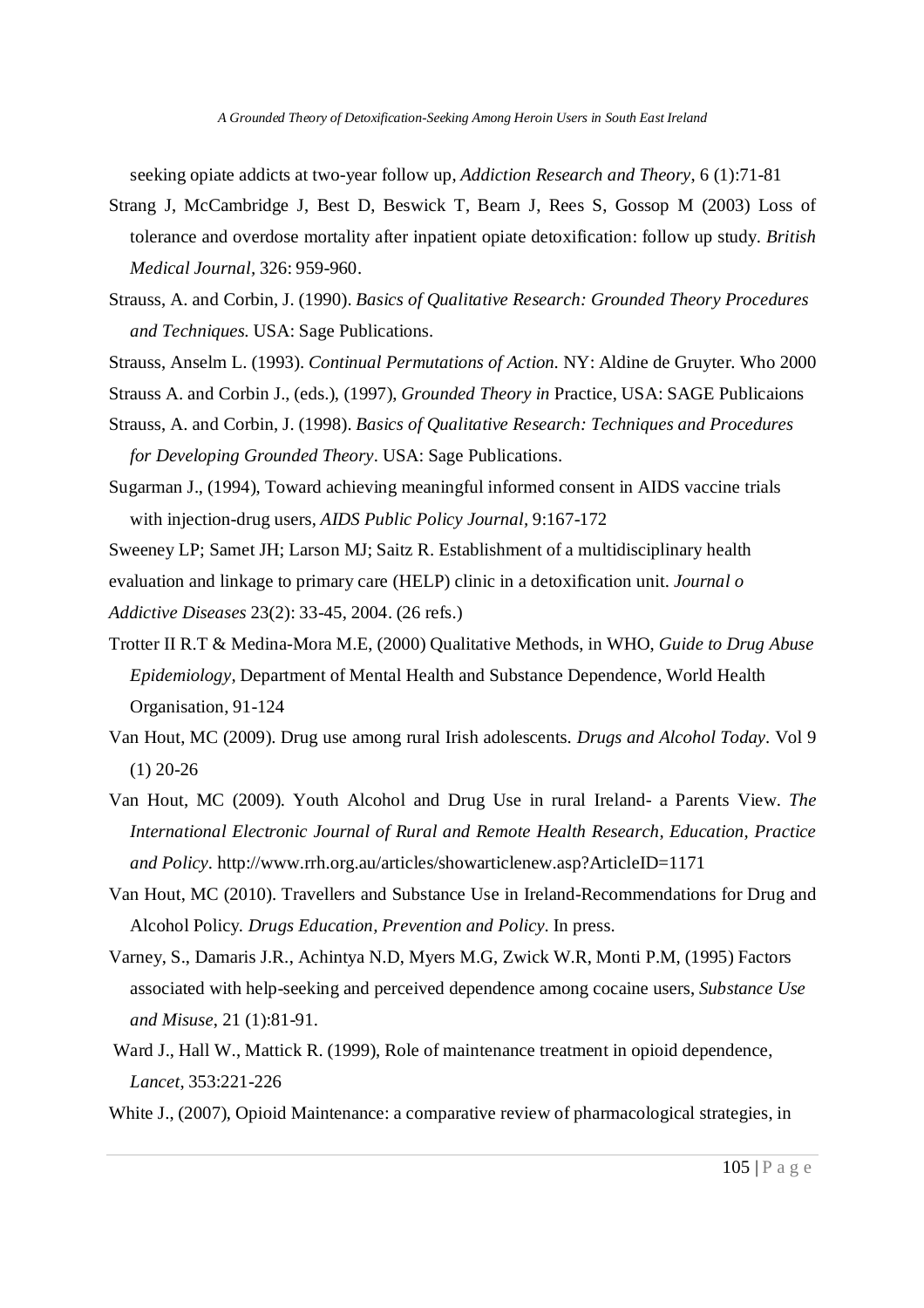*Expert Opinion on Pharmacotherapy*, 8 (1):1-11.

- World Health Organisation, United Nations Office on Drugs and Crime, UNAIDS, (2004), *Substitution maintenance therapy in the management of opioid dependence and HIV/AIDS prevention*: *Position Paper*, WHO.
- World Health Organisation. Dept. of Mental Health and Substance Abuse (2009) *Guidelines for the psychosocially assisted pharmacological treatment of opioid dependence*. Geneva: WHO
- Wright N., Oldham N., Francis K., Jones L., (2006), Homeless drug users' awareness and risk perception of peer 'Take Home Naloxone' use – a qualitative study, *Substance Abuse Treatment, Prevention and Policy,* 1:28
- Zule,W.A., & Desmond, D.P. (2000). Factors predicting entry of injecting drug users into substance abuse treatment. *American Journal of Drug Alcohol Abuse*, *26*(2), 247–261.

# **News Articles**

Evening Herald,  $22<sup>nd</sup>$  July 2006:14, 'Some Dublin drug users still awaiting treatment'

- Irish Medical Times, (1<sup>st</sup> September 2006), '*Too few rural GPs on methadone protocol*', 2.
- Irish Times, (21<sup>st</sup> November 2005), '*Tailored drug treatment programmes more effective*, *research suggests'*, 6.
- Meath Chronicle, (30<sup>th</sup> September 2006), *'North East Drugs Task Force commission research on the need for drug treatment services'*, 9.
- Westmeath Independent, (10<sup>th</sup> June 2006), *'HSE confirms rapid increase in treatment waiting lists in midlands'*,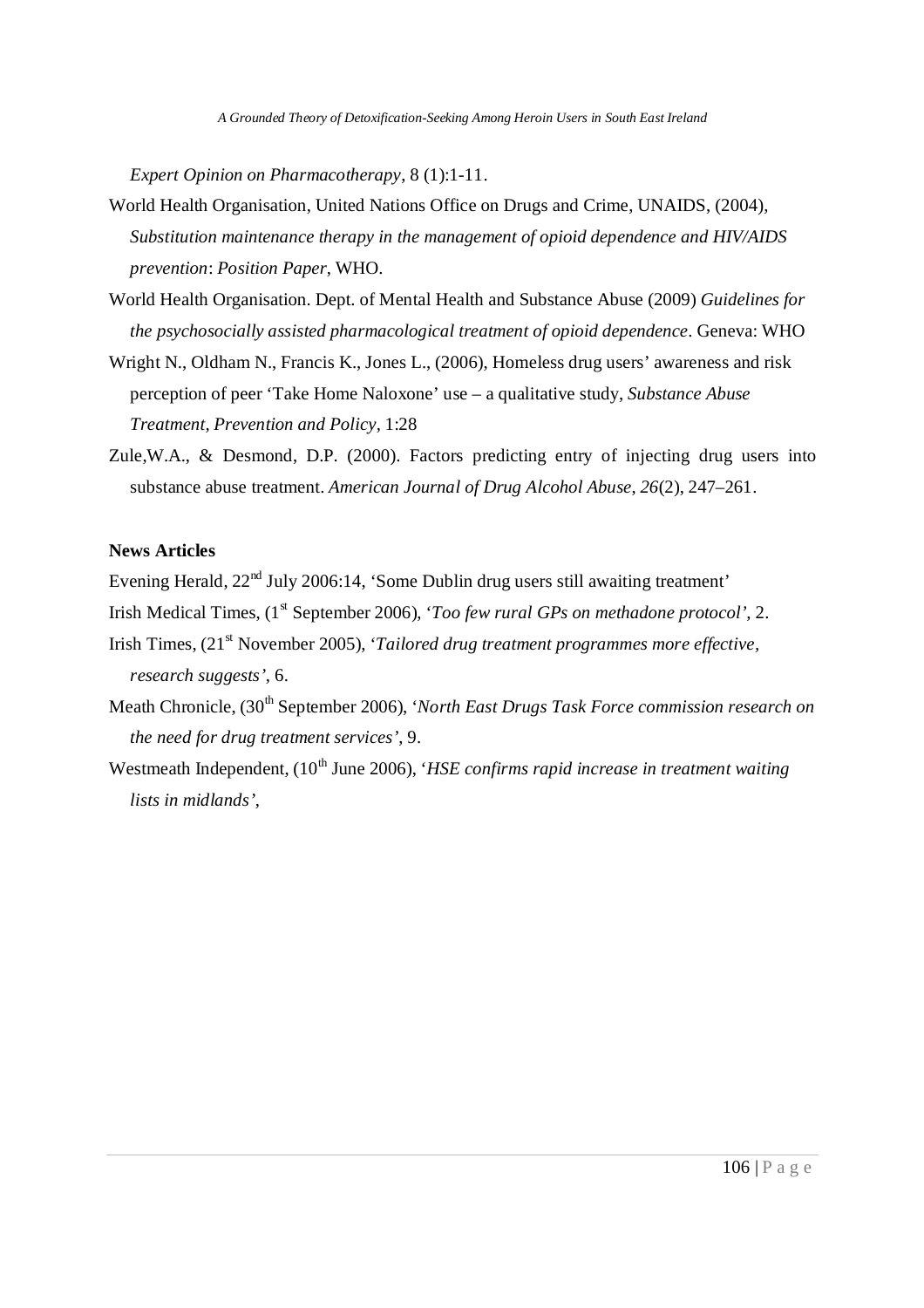| <b>Appendix A – Group X Initial Interview Guide (Heroin Users)</b>                                                                            |
|-----------------------------------------------------------------------------------------------------------------------------------------------|
|                                                                                                                                               |
| What do you understand when I say 'detoxification'?                                                                                           |
| Can you tell me, in as much as you feel comfortable in sharing with me right now, what<br>your experience has been, if any of detoxification? |
| If it's ok with you, I'd like to focus the discussion on the experiences you have<br>mentioned?                                               |
| If it's ok with you, I'd like to focus the discussion on why you have never sought<br>detoxification?                                         |
| Have you ever sought detoxification for heroin use?                                                                                           |
| (No) Can you explain to me why you have never sought detoxification?                                                                          |
| Can you tell me about that/those experiences? How did you seek detoxification?<br>Who helped you?                                             |
| Did you <i>access</i> detoxification each time you sought detoxification?                                                                     |
| Did your experiences of seeking detoxification meet your needs and expectations?                                                              |
| Have you ever given advice or information to anyone about detoxification? Have you<br>supported anyone through withdrawal?                    |
| Where have you gotten information on detoxification from?                                                                                     |
| Were you aware of any dangers of detoxification?                                                                                              |
| What was helpful? Not helpful?                                                                                                                |
| In hindsight, would you do anything differently?                                                                                              |
| What do you feel would have helped you as you sought detoxification?                                                                          |
| What would you change within service provision in your area at the moment?                                                                    |
|                                                                                                                                               |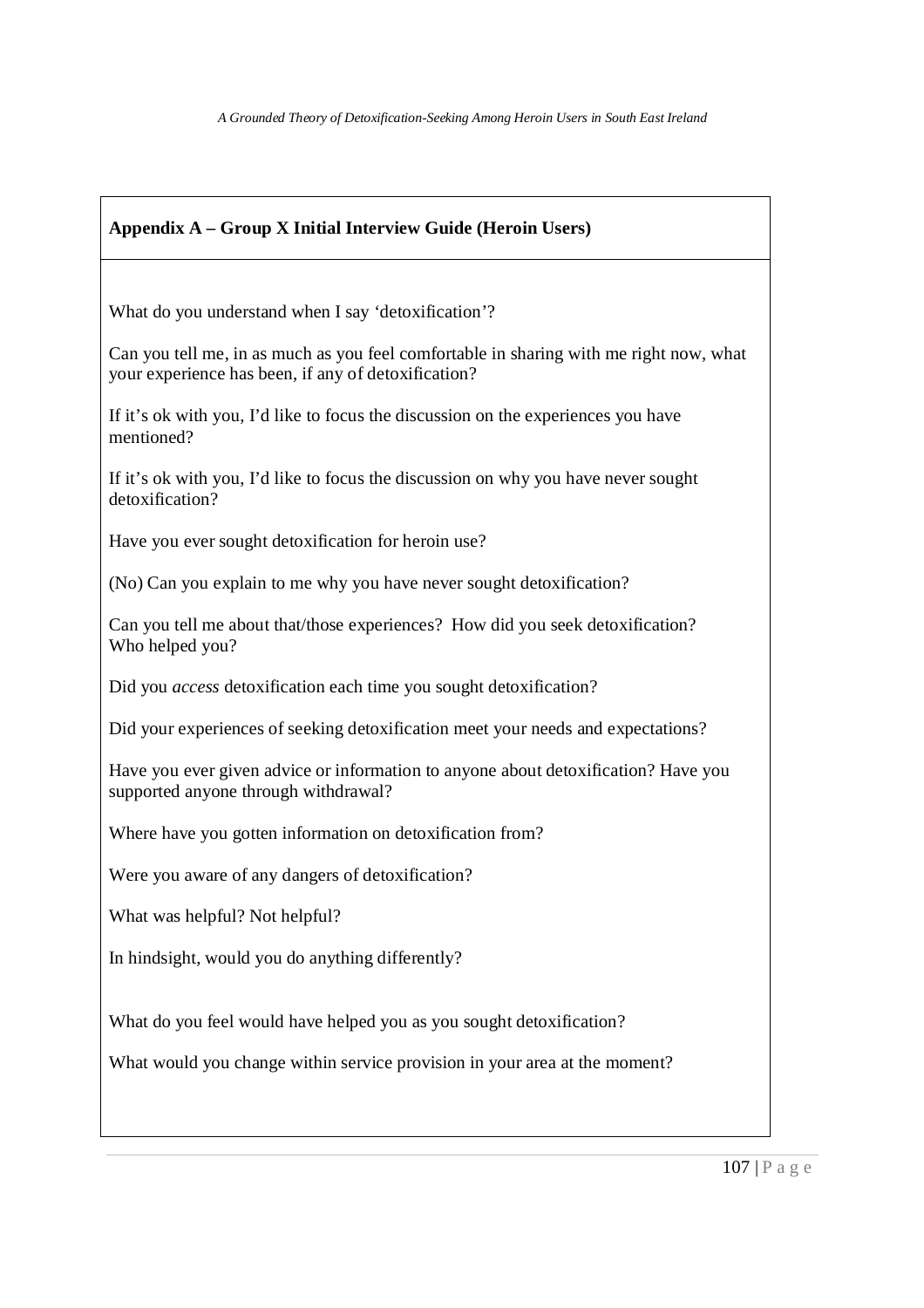# **Appendix B – Group Y Initial Interview Guide (Service Providers)**

What do you understand by the term 'detoxification'?

Do you/your organisation provide detoxification for heroin users?

In your work, have you ever engaged with problem heroin users as they seek detoxification?

Have you ever provided information on detoxification to a heroin user or family member?

Have you ever referred heroin users to a detoxification service?

Can you tell me about these experiences?

What do you understand the needs of heroin users to be, in terms of detoxification?

What would you change in current detoxification service provision?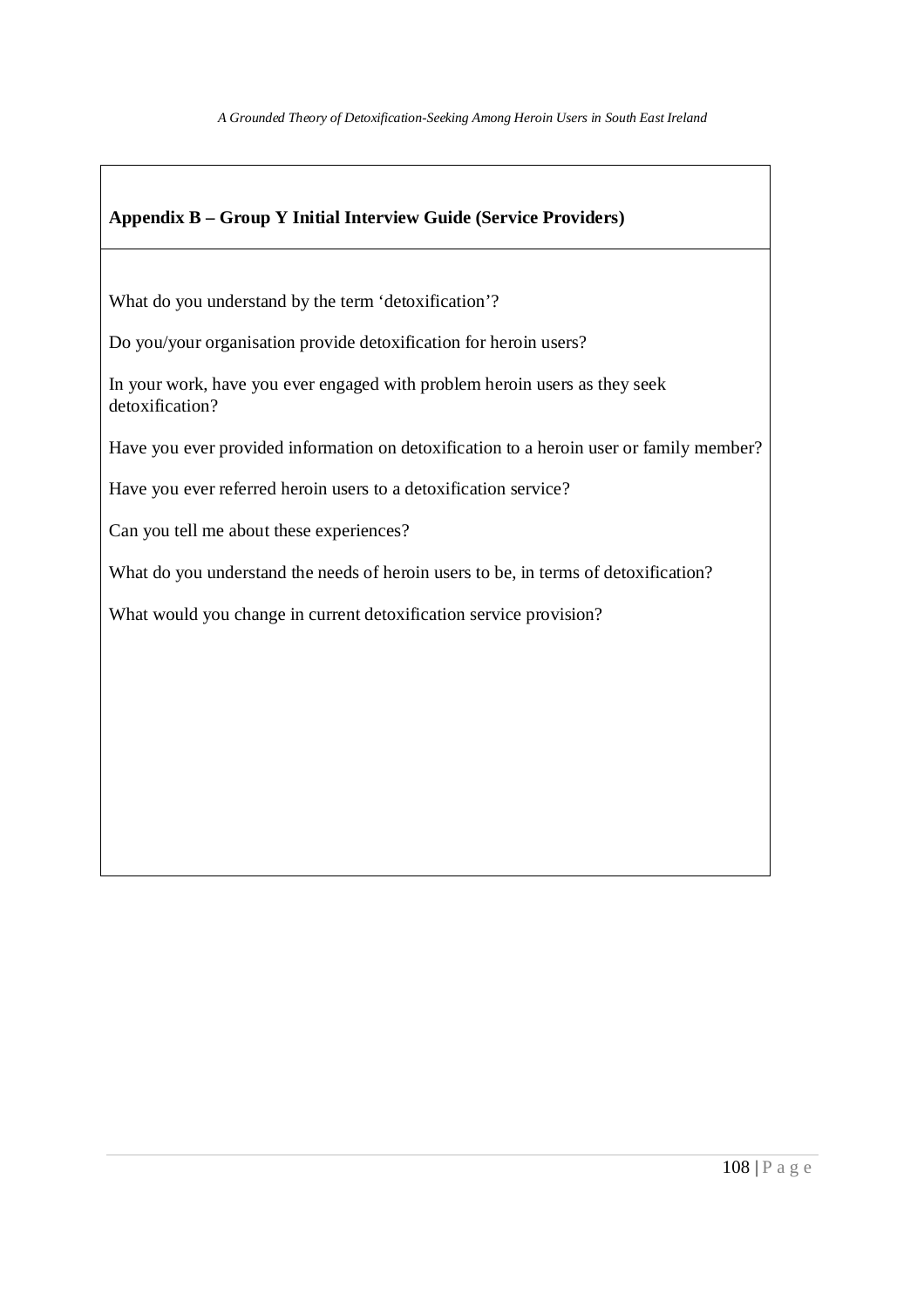*A Grounded Theory of Detoxification-Seeking Among Heroin Users in South East Ireland*

## **Appendix C: Inclusion Criteria for Group X Participants (Heroin Users)**

- Aged 18 years or over at time of interview
- Presented to a service provider as a dependent user of heroin within the last year
- Resident in Carlow/Kilkenny at time of contact with service provider
- Service user participants may be those who;

Are dependent users, who have not accessed detoxification services to date

Have accessed detoxification service to date, but have not completed and currently not in treatment

Have accessed detoxification service to date, completed and currently not in treatment

Have accessed detoxification service to date, completed and currently in treatment (community/residential)

Currently in treatment, detoxed 'at home'

Currently not in treatment, detoxed 'at home'

## **Exclusion Criteria:**

In the last year has not presented to a service provider as a dependent user of heroin

Under 18 at time of interview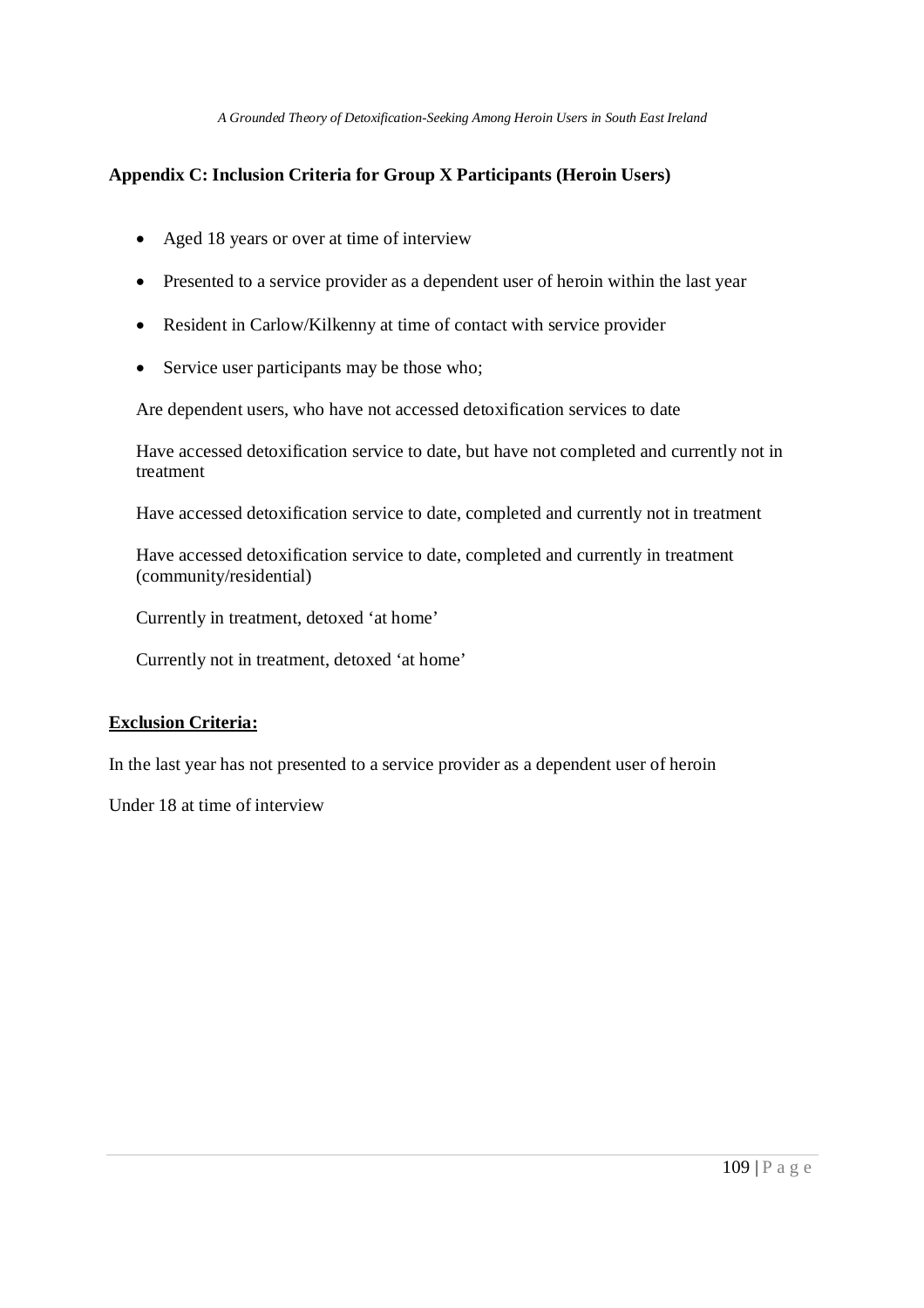## **Appendix D –Overview of Concepts within Narratives**

SU denotes Group X participants (heroin users) SP denotes Group Y participants (service providers)

## **Concept**

- SU found it difficult to find information on detoxification options are available to them
- SU had difficulty in accessing a detoxification service due to waiting list
- SU had difficulty in accessing treatment other than detoxification due to waiting list
- SU had difficulty in accessing detoxification service due to being a woman
- SU had difficulty in accessing residential detoxification due to being a woman
- During active using as a heroin user, regularly contemplated giving up heroin use
- In the early stages of heroin use did not know what was happening during first withdrawals
- In the early stages of heroin use found out information from other drug users re. withdrawal
- SU recalled attempting self-detoxification at least once throughout long-term heroin use
- SU recalled attempting self-detoxification more than once throughout long-term heroin use
- SU recalled completing self-detoxification at least once throughout long-term heroin use
- SU recalled completing self-detoxification more than once throughout long-term heroin use
- SU identified weariness of life on heroin as a motivation for self-detoxification
- SU identified weariness of life on heroin as a motivation for opiate detoxification-seeking
- SU identified maintaining a job as motivation for self-detoxification
- SU identified maintaining a job as motivation for opiate detoxification-seeking
- SU identified responsibilities to children and family as motivation for self-detoxification
- SU identified responsibilities to children and family as motivation for opiate-detoxification seeking
- SU identified judicial issues as motivation for self-detoxification
- SU identified judicial issues as motivation for opiate-detoxification seeking
- SU expressed that their were very vulnerable when looking for detoxification and needed guidance
- SU reported getting information on detoxification and treatment services from other addicts or people in recovery
- SU reported going to GP's as the first time they 'looked' for help for their addiction with no expectations
- SU asked a GP to for medication to assist with withdrawal
- SU approached GP initially for information or referral to a detoxification service
- SU has experienced the impact of the stigma attached to heroin use
- SU sought opiate detoxification in collaboration with family members
- SU worked out/is working out detoxification options with service providers
- SU expressed the danger of using tablets to detoxification from heroin
- SU has experience of not getting the information that they needed with regards to med-detoxification from a GP
- SU expressed that opiate-Detoxification seeking was their first step in help-seeking to become abstinent
- SU experienced detoxification as a medicated withdrawal from heroin in a residential setting
- SU experienced detoxification as being a self-detoxification using tablets prescribed by GP
- SU experienced detoxification as being supported a psycho social unassisted withdrawal
- 40 SU experienced Detoxification as being as being 'cold turkey'
- SU experienced detoxification as being withdrawal from methadone
- SU wants to detoxification from methadone in the short-term
- SU accessed a methadone programme as there was no other option to meet their needs
- SU experienced difficulty detoxing with methadone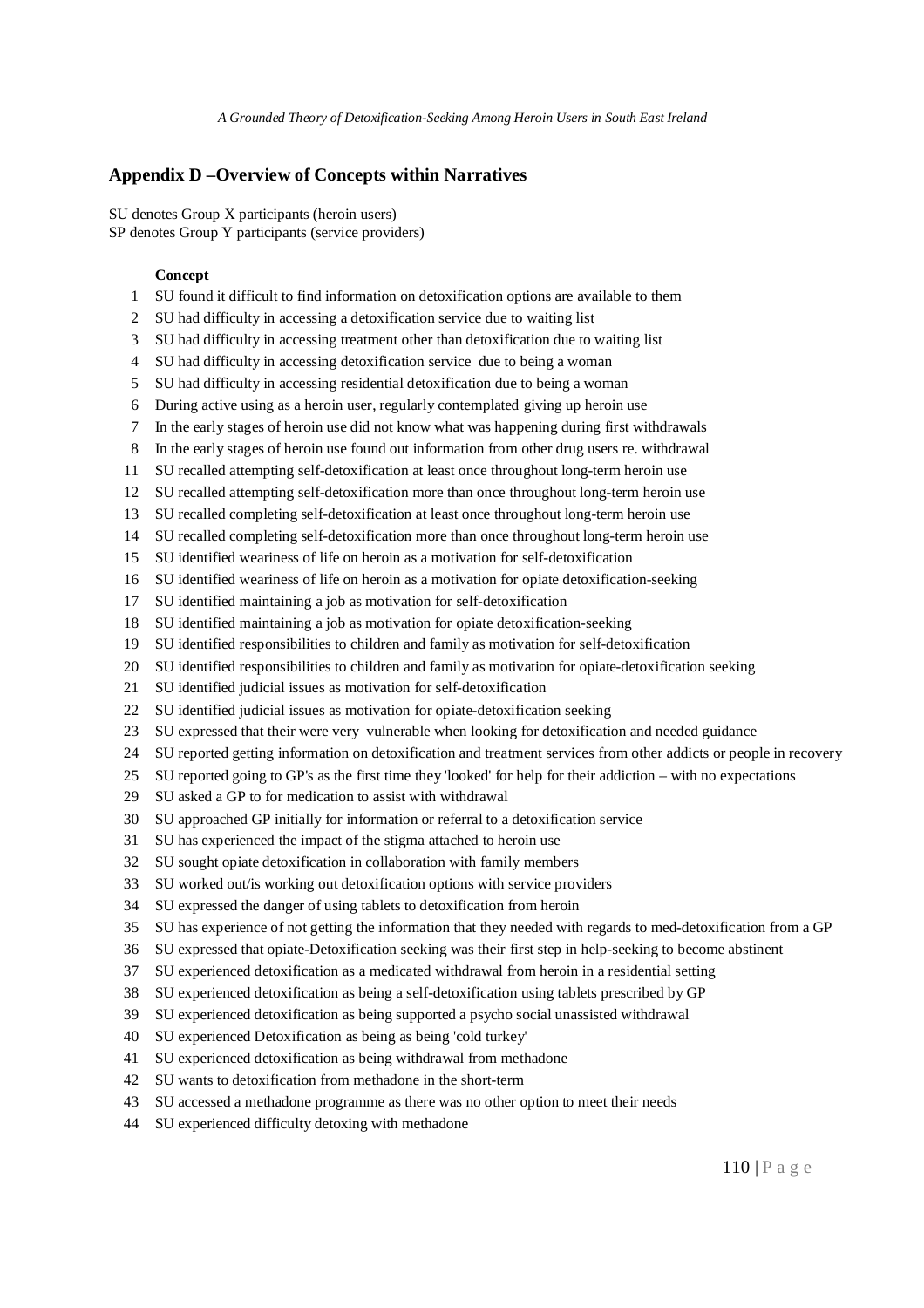*A Grounded Theory of Detoxification-Seeking Among Heroin Users in South East Ireland*

- SU experienced difficulty detoxing from methadone
- SU experienced difficulties attending a residential detoxification or treatment service
- SU expressed the ease of relapse following detoxification and or self-detoxification
- SU expressed the difficulty of withdrawal from heroin
- SU identified aspects of a successful formal detoxification
- SU identified aspects of a successful self detoxification
- SU expressed their awareness of danger of using after detoxification
- SU expressed the value of a self-detoxification, or formal detoxification as a 'break'
- SU expressed supportive aspects of services during opiate-detoxification seeking
- SU expressed that the process of seeking detoxification brought the drug user in contact with other drug services
- SU has experienced/experiences negative perceptions of services as a barrier to services
- SU expressed the need for aftercare following detoxification (self or formal)
- SU expressed the need for more detoxification services for Carlow and Kilkeny
- SU expressed the need for a needle exchange for Carlow and Kilkeny
- SU expressed the need for a service user forum for Carlow and Kilkeny
- SU expressed the need for more family support for Carlow and Kilkeny
- SU expressed the need for a low threshold, drop-in service for Carlow and Kilkeny
- SU expected detoxification service to be in place
- SU experienced a difference of opinion on what *detoxification* is per se
- SU expressed awareness of dangers during self-detoxification
- SU identified injecting as a prompt for self-detoxification
- SU is abstinent following self- detoxification
- SU is abstinent following self-detoxification residential treatment
- SU is abstinent following residential IPD and residential treatment
- SU is on methadone maintenance following failed self-detoxification
- SU self-detoxed at home with others present
- SU self-detoxed alone
- SU experienced severe emotional and mental during withdrawal
- SU experienced severe emotional and mental during withdrawal as a reason for failing self-detoxification
- SU attempted self-detoxification as didn't know what else to do
- SU found physical symptoms manageable during self-detoxification
- SU was fearful contacting family GP to admit addiction
- SU planned self-detoxification prior with family
- SU pleased that they completed self-detoxification and is drug-free
- SU approached GP looking for safe process of withdrawal, not phrased as 'detoxification'
- SU had/has fear around life without heroin prior to self-detoxification
- SU had/has a fear of withdrawal
- SU has experienced self-detoxification as a process of longer than 24 hours
- SU has experienced self-detoxification as a process of longer than one week
- SU expressed that becoming abstinent is achievable when ready
- SU used for a while before they realised they had to come off it
- SU identified a long-term motivation as motivation to self-detoxification
- SU identified a long-term motivation as motivation to seek formal detoxification in residential
- SU identified a long-term motivation as motivation to seek help from a GP
- SU identified a long-term motivation as motivation to access methadone